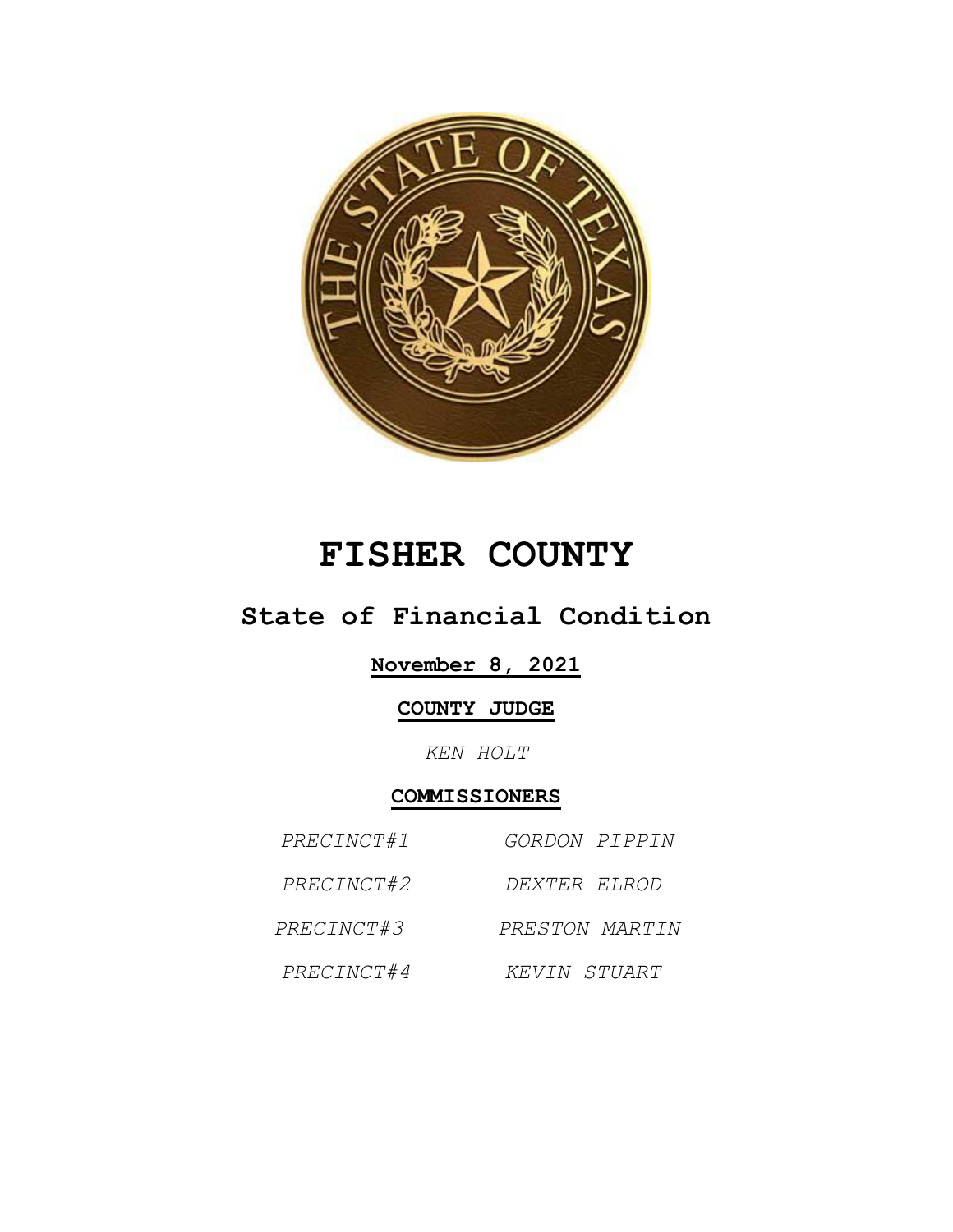#### November 4, 2021

To The Honorable, Glen Harrison, Presiding Judge of the 32nd Judicial District Court & To The Honorable Commissioners' Court of Fisher County Texas:

Ken Holt County Judge

Gordon Pippin Commissioner #1 Dexter Elrod Commissioner #2 Preston Martin Commissioner #3 Kevin Stuart Commissioner #4

Gentlemen:

In compliance with Sec. 114.025, Local Government Code, I herewith present my monthly report on the financial condition of Fisher County, setting forth all the facts of interest and showing further the condition of each account on the books.

Respectfully submitted,

Becky Mauldin County Auditor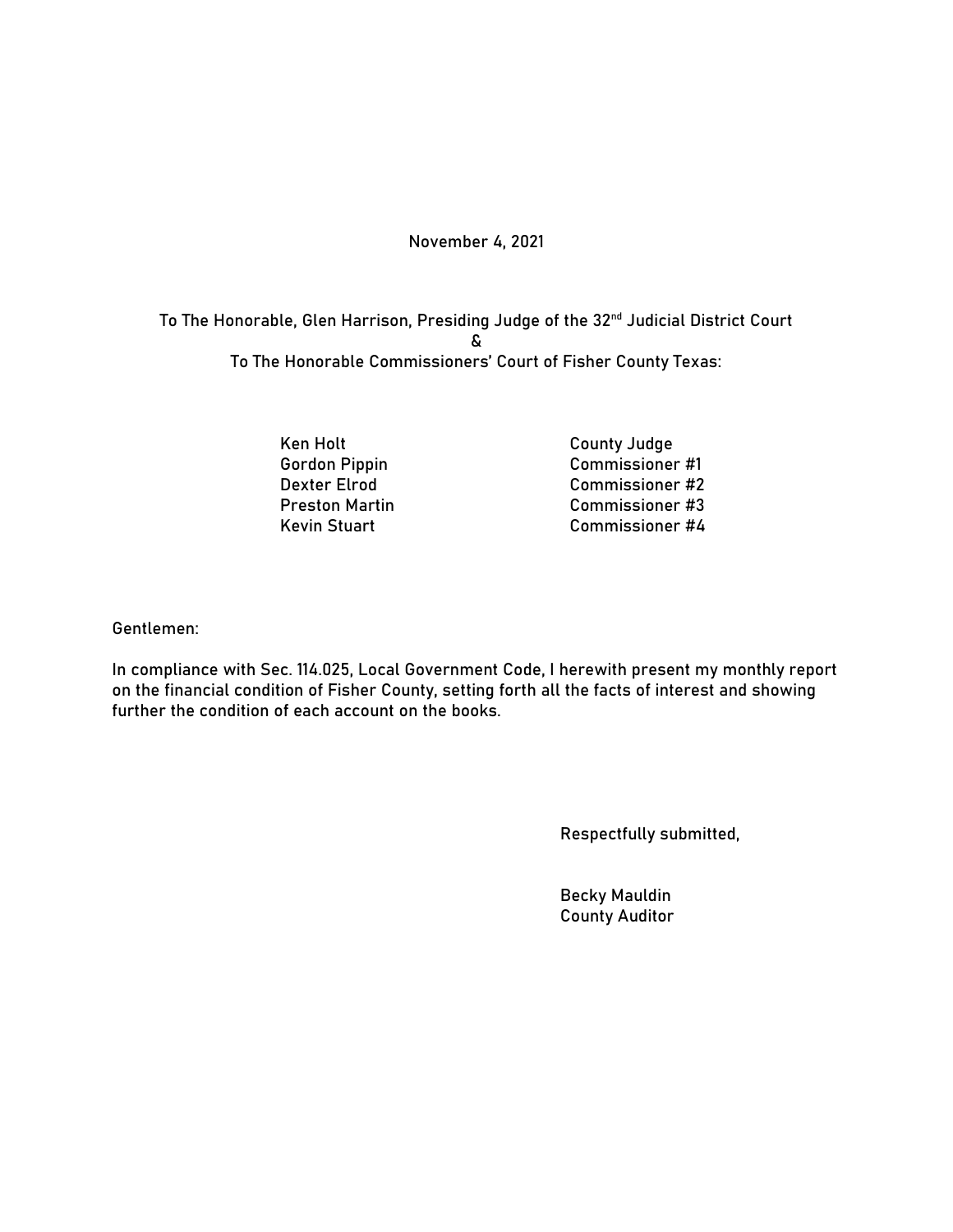|                     | ${\tt ACCOUNT-NOTE} \label{eq:RUC} {\tt BUDGET-AMOUNT-BUDGET-AMOUNT} \label{eq:RUCOUNT} {\tt BUDGET-AMOUNT} \label{eq:RUCOUNT} {\tt BUDGET-AMOUNT} \label{eq:RUCOUNT} {\tt BUDGET-AMOUNT} \label{eq:RUCOUNT} {\tt BUDGET-AMOUNT} \label{eq:RUCOUNT} {\tt BUDGET-AMOUNT} \label{eq:RUCOUNT}$ | ORIGINAL                      | AMENDED      | ENCUMBERED | ACTIVITY                         | ACTIVITY | <b>CURRENT USED</b><br>BALANCE PCT         |                |
|---------------------|---------------------------------------------------------------------------------------------------------------------------------------------------------------------------------------------------------------------------------------------------------------------------------------------|-------------------------------|--------------|------------|----------------------------------|----------|--------------------------------------------|----------------|
|                     | REPORTING FUND: 0010 GENERAL FUND                                                                                                                                                                                                                                                           |                               |              |            |                                  |          | EFFECTIVE MONTH - 11                       |                |
| 0100 CASH ACCOUNTS  |                                                                                                                                                                                                                                                                                             |                               |              |            |                                  |          |                                            |                |
|                     |                                                                                                                                                                                                                                                                                             |                               |              |            |                                  |          |                                            |                |
|                     | 10-100-100 CFC: GENERAL FUND                                                                                                                                                                                                                                                                |                               |              |            | $9,771.15-$                      |          | 44, 379. 91 - 2, 458, 938. 43              |                |
|                     | 10-100-130 MONEY MARKET CHECKING                                                                                                                                                                                                                                                            |                               |              |            | 29.64                            | 0.00     | 232,696.52                                 |                |
|                     | 10-100-185 DUE FROM I&S FUND                                                                                                                                                                                                                                                                |                               |              |            | 0.00                             | 0.00     | 133,602.02                                 |                |
|                     | 10-100-201 CERTIFICATE OF DEPOSIT - 1                                                                                                                                                                                                                                                       |                               |              |            | 15.45                            | 0.00     | 156,601.17                                 |                |
|                     | 10-100-202 CERTIFICATE OF DEPOSIT - 2                                                                                                                                                                                                                                                       |                               |              |            | 15.45                            | 0.00     | 156,601.17                                 |                |
|                     | 10-100-203 CERTIFICATE OF DEPOSIT - 3                                                                                                                                                                                                                                                       |                               |              |            | 15.45                            | 0.00     | 156,601.17                                 |                |
|                     | 10-100-204 CERTIFICATE OF DEPOSIT - 4                                                                                                                                                                                                                                                       |                               |              |            | 15.45                            | 0.00     | 156,601.17                                 |                |
|                     |                                                                                                                                                                                                                                                                                             |                               |              |            |                                  |          |                                            |                |
|                     | 10-100-205 CERTIFICATE OF DEPOSIT - 5                                                                                                                                                                                                                                                       |                               |              |            | 15.45                            | 0.00     | 156,601.17                                 |                |
| $10 - 100 - 206$    | CERTIFICATE OF DEPOSIT - 6                                                                                                                                                                                                                                                                  |                               |              |            | 25.47                            | 0.00     | 258,299.24                                 |                |
|                     | 10-100-211 REIMBURSEMENT CLEARING                                                                                                                                                                                                                                                           |                               |              |            | 0.00                             | 0.00     | 0.00                                       |                |
| $10 - 100 - 230$    | DISTRICT CLERK EFILE                                                                                                                                                                                                                                                                        |                               |              |            | $632.80 -$                       | 0.00     | 243.88                                     |                |
|                     | 10-100-231 COUNTY CLERK EFILE                                                                                                                                                                                                                                                               |                               |              |            | $355.27 -$                       | 0.00     | 1,405.75                                   |                |
|                     | 10-100-232 JP CREDIT CARD                                                                                                                                                                                                                                                                   |                               |              |            | $855.05 -$                       | 0.00     | 1,544.94                                   |                |
|                     | 10-100-280 DELINQUENT TAXES RECEIVABLE                                                                                                                                                                                                                                                      |                               |              |            | 0.00                             | 0.00     | 111,890.40                                 |                |
|                     | 10-100-285 ALLOWANCE-UNCOLLETABLE TAXES                                                                                                                                                                                                                                                     |                               |              |            | 0.00                             | 0.00     | 24, 417.30-                                |                |
|                     |                                                                                                                                                                                                                                                                                             |                               |              |            |                                  |          |                                            |                |
|                     | 10-100-290 DUE FROM APPRAISAL DISTRICT                                                                                                                                                                                                                                                      |                               |              |            | 0.00                             | 0.00     | 0.00                                       |                |
|                     | CASH ACCOUNTS                                                                                                                                                                                                                                                                               |                               |              |            |                                  |          | $11,481.91 - 44,379.91 - 3,957,209.73$     |                |
|                     | 0300 GENERAL REVENUE ACCOUNTS                                                                                                                                                                                                                                                               |                               |              |            |                                  |          |                                            |                |
|                     |                                                                                                                                                                                                                                                                                             |                               |              |            |                                  |          |                                            |                |
|                     | 10-300-100 ADVALOREM TAXES                                                                                                                                                                                                                                                                  | 2,453,327.00                  | 2,453,327.00 |            | 168,308.90                       | 8,248.15 | 2,285,018.10                               | 07             |
|                     | 10-300-104 TDEM GRANT                                                                                                                                                                                                                                                                       | 0.00                          | 0.00         |            | 0.00                             | 0.00     | 0.00                                       |                |
|                     |                                                                                                                                                                                                                                                                                             |                               |              |            |                                  |          |                                            |                |
|                     | 10-300-105 DELINQUENT ADVALOREM TAXES                                                                                                                                                                                                                                                       | 0.00                          | 0.00         |            | 0.00                             | 0.00     | 0.00                                       |                |
|                     | 10-300-106 DC EFILE CLEARING ACCOUNT                                                                                                                                                                                                                                                        | 0.00                          | 0.00         |            | 0.00                             | 0.00     | 0.00                                       |                |
|                     | 10-300-107 CC EFILE CLEARING ACCOUNT                                                                                                                                                                                                                                                        | 0.00                          | 0.00         |            | 0.00                             | 0.00     | 0.00                                       |                |
|                     | 10-300-108 JP C-CARD CLEARING ACCOUNT                                                                                                                                                                                                                                                       | 0.00                          | 0.00         |            | 0.00                             | 0.00     | 0.00                                       |                |
| 10-300-109          | CREDIT CARD INTEREST EARNED                                                                                                                                                                                                                                                                 | 15.00                         | 15.00        |            | 1.39                             | 0.00     | 13.61                                      | 09             |
|                     | 10-300-149 APPRAISAL DIST EXCESS REFUND                                                                                                                                                                                                                                                     | 0.00                          | 0.00         |            | 0.00                             | 0.00     | 0.00                                       |                |
|                     | 10-300-150 OTHER INCOME                                                                                                                                                                                                                                                                     | 20.00                         | 20.00        |            | 0.00                             | 0.00     | 20.00                                      | 00             |
| $10 - 300 - 151$    | TAX COLLECTOR ANNUAL SALES TAX COMM                                                                                                                                                                                                                                                         | 7,600.00                      | 7,600.00     |            | 0.00                             | 0.00     | 7,600.00                                   | 00             |
|                     |                                                                                                                                                                                                                                                                                             |                               |              |            |                                  |          |                                            |                |
|                     | 10-300-152 MISC REIMBURSEMENTS                                                                                                                                                                                                                                                              | 100.00                        | 100.00       |            | 0.00                             | 0.00     | 100.00                                     | 0 <sub>0</sub> |
| $10 - 300 - 153$    | DPS REIMBURSEMENTS/PHONE& INTERNET                                                                                                                                                                                                                                                          | 2,536.00                      | 2,536.00     |            | 0.00                             | 0.00     | 2,536.00                                   | 00             |
| $10 - 300 - 155$    | DRUG FOR REIMBURSING GF JAIL ASSIST                                                                                                                                                                                                                                                         | 0.00                          | 0.00         |            | 0.00                             | 0.00     | 0.00                                       |                |
| $10 - 300 - 156$    | DRUG FOR REIMBURSING FICA                                                                                                                                                                                                                                                                   | 0.00                          | 0.00         |            | 0.00                             | 0.00     | 0.00                                       |                |
| $10 - 300 - 157$    | DRUG FOR REIMBURSING RETIREMENT                                                                                                                                                                                                                                                             | 0.00                          | 0.00         |            | 0.00                             | 0.00     | 0.00                                       |                |
| $10 - 300 - 180$    | <b>INTEREST EARNED</b>                                                                                                                                                                                                                                                                      | 5,000.00                      | 5,000.00     |            | 441.38                           | 0.00     | 4,558.62                                   | 09             |
| $10 - 300 - 185$    | INSURANCE PROCEEDS                                                                                                                                                                                                                                                                          | 0.00                          | 0.00         |            | 0.00                             | 0.00     | 0.00                                       |                |
| $10 - 300 - 190$    | INTEREST EARNED CD'S                                                                                                                                                                                                                                                                        | 1,750.00                      | 1,750.00     |            | 102.72                           | 0.00     | 1,647.28                                   | 06             |
|                     |                                                                                                                                                                                                                                                                                             |                               |              |            |                                  |          |                                            |                |
| $10 - 300 - 195$    | INSURANCE REMIBURSEMENTS                                                                                                                                                                                                                                                                    | 1,000.00                      | 1,000.00     |            | 0.00                             | 0.00     | 1,000.00                                   | 00             |
| $10 - 300 - 200$    | COUNTY RESTITUTION INCOME                                                                                                                                                                                                                                                                   | 0.00                          | 0.00         |            | 0.00                             | 0.00     | 0.00                                       |                |
| $10 - 300 - 202$    | DRUG PROG CCP - 10% COUNTY                                                                                                                                                                                                                                                                  | 2.00                          | 2.00         |            | 0.00                             | 0.00     | 2.00                                       | 0 <sup>0</sup> |
| $10 - 300 - 204$    | OIL & GAS INCOME                                                                                                                                                                                                                                                                            | 3,300.00                      | 3,300.00     |            | 2,653.27                         | 0.00     | 646.73                                     | 80             |
| $10 - 300 - 205$    | GAS PIPELINE INCOME                                                                                                                                                                                                                                                                         | 0.00                          | 0.00         |            | 0.00                             | 0.00     | 0.00                                       |                |
| $10 - 300 - 206$    | NSF INCOME                                                                                                                                                                                                                                                                                  | 0.00                          | 0.00         |            | 0.00                             | 0.00     | 0.00                                       |                |
| $10 - 300 - 212$    | HEALTHY COUNTY INCOME                                                                                                                                                                                                                                                                       | 0.00                          | 0.00         |            | 0.00                             | 0.00     | 0.00                                       |                |
| $10 - 300 - 214$    | COURT APPT ATTY - C & D CLERK                                                                                                                                                                                                                                                               | 400.00                        | 400.00       |            | 0.00                             | 0.00     | 400.00                                     | 00             |
|                     |                                                                                                                                                                                                                                                                                             |                               |              |            |                                  |          |                                            |                |
|                     | 10-300-216 JUROR REIMBURSEMENT                                                                                                                                                                                                                                                              | 750.00                        | 750.00       |            | 0.00                             | 0.00     | 750.00                                     | 00             |
|                     | 10-300-218 TX-TF-IND DEFENSE GRANT 2019                                                                                                                                                                                                                                                     | 5,100.00                      | 5,100.00     |            | 0.00                             | 0.00     | 5,100.00                                   | 0 <sub>0</sub> |
|                     | 10-300-222 AD LITEM TAX SUIT T REES                                                                                                                                                                                                                                                         | 0.00                          | 0.00         |            | 0.00                             | 0.00     | 0.00                                       |                |
|                     | 10-300-224 OUT OF COUNTY SHERIFF CITATIONS                                                                                                                                                                                                                                                  | 0.00                          | 0.00         |            | 0.00                             | 0.00     | 0.00                                       |                |
|                     | 10-300-225 OUT OF COUNTY SHERIFF SERVICE                                                                                                                                                                                                                                                    | 675.00                        | 675.00       |            | 100.00                           | 0.00     | 575.00                                     | 15             |
|                     | 10-300-226 INSURANCE BUILDING REPAIRS                                                                                                                                                                                                                                                       | 0.00                          | 0.00         |            | 0.00                             | 0.00     | 0.00                                       |                |
|                     | 10-300-228 UNCLAIMED PROPERTY REFUND                                                                                                                                                                                                                                                        | 0.00                          | 0.00         |            | 0.00                             | 0.00     | 0.00                                       |                |
|                     | 10-300-229 VOL FIRE DEPT DONATIONS                                                                                                                                                                                                                                                          | 0.00                          | 0.00         |            | 0.00                             | 0.00     | 0.00                                       |                |
|                     |                                                                                                                                                                                                                                                                                             |                               |              |            |                                  |          |                                            |                |
|                     | 10-300-230 TOBACCO SETTLEMENT INCOME                                                                                                                                                                                                                                                        | 43.00                         | 43.00        |            | 0.00                             | 0.00     | 43.00                                      | 0 <sup>0</sup> |
|                     | 10-300-231 FISHER COUNTY SHERIFF'S POSSE                                                                                                                                                                                                                                                    | 2.00                          | 2.00         |            | 0.00                             | 0.00     | 2.00                                       | 0 <sub>0</sub> |
|                     | 10-300-232 WIND FARM TAX ABATEMENTS                                                                                                                                                                                                                                                         | 704,627.00                    | 704,627.00   |            | 0.00                             | 0.00     | 704,627.00                                 | 0 <sub>0</sub> |
|                     | 10-300-234 SHERIFF - DRUG FORF REIMBURSEMENT                                                                                                                                                                                                                                                | 0.00                          | 0.00         |            | 0.00                             | 0.00     | 0.00                                       |                |
|                     | 10-300-236 SHERIFF - MISC INCOME                                                                                                                                                                                                                                                            | 300.00                        | 300.00       |            | 10.00                            | 0.00     | 290.00                                     | 03             |
|                     | 10-300-237 SHERIFF BODY ARMOR GRANT                                                                                                                                                                                                                                                         | 0.00                          | 0.00         |            | 0.00                             | 0.00     | 0.00                                       |                |
|                     |                                                                                                                                                                                                                                                                                             | 0.00                          | 0.00         |            | 0.00                             | 0.00     | 0.00                                       |                |
|                     | 10-300-239 SB1849 PRISONER SAFETY FUND GRANT                                                                                                                                                                                                                                                |                               |              |            |                                  |          |                                            |                |
|                     | 10-300-241 SHERIFF SALE INCOME                                                                                                                                                                                                                                                              | 150.00                        | 150.00       |            | 0.00                             | 0.00     | 150.00                                     | 0 <sub>0</sub> |
|                     | 10-300-242 NEW AG BARN 2020                                                                                                                                                                                                                                                                 | 0.00                          | 0.00         |            | 0.00                             | 0.00     | 0.00                                       |                |
|                     | 10-300-245 HAVA CARES ACT - 2020                                                                                                                                                                                                                                                            | 0.00                          | 0.00         |            | 0.00                             | 0.00     | 0.00                                       |                |
|                     | 10-300-250 HAVA SECURITY GRANT                                                                                                                                                                                                                                                              | 0.00                          | 0.00         |            | 0.00                             | 0.00     | 0.00                                       |                |
|                     | 10-300-713 BUILDING RENT - APPRAISAL DIST                                                                                                                                                                                                                                                   | 10.00                         | 10.00        |            | 0.00                             | 0.00     | 10.00                                      | 00             |
|                     | GENERAL REVENUE ACCOUNTS                                                                                                                                                                                                                                                                    | 3, 186, 707.00 3, 186, 707.00 |              |            | -----------<br>$0.00$ 171,617.66 | -------- | -----------<br>8, 248.15 3, 015, 089.34 05 | $- - -$        |
|                     |                                                                                                                                                                                                                                                                                             |                               |              |            |                                  |          |                                            |                |
| 0310 FEES OF OFFICE |                                                                                                                                                                                                                                                                                             |                               |              |            |                                  |          |                                            |                |
|                     |                                                                                                                                                                                                                                                                                             |                               |              |            |                                  |          |                                            |                |
|                     | 10-310-400 FEES - COUNTY JUDGE                                                                                                                                                                                                                                                              | 100.00                        | 100.00       |            | 6.00                             | 0.00     | 94.00                                      | 06             |
|                     | 10-310-410 FEES - COUNTY CLERK                                                                                                                                                                                                                                                              | 85,000.00                     | 85,000.00    |            | 11, 417.19                       | 275.20   | 73,582.81                                  | 13             |
|                     | 10-310-420 FEES - COUNTY & DISTRICT COURT                                                                                                                                                                                                                                                   | 500.00                        | 500.00       |            | 30.00                            | 0.00     | 470.00                                     | 06             |

11-04-2021\*\*BUDGET ANALYSIS USAGE REPORT \*\* ASSET, INCOME, & EXPENSE ACCOUNTS PAGE 1  $TIME:01:45 PM - EFFECTIVE MOMTH:11$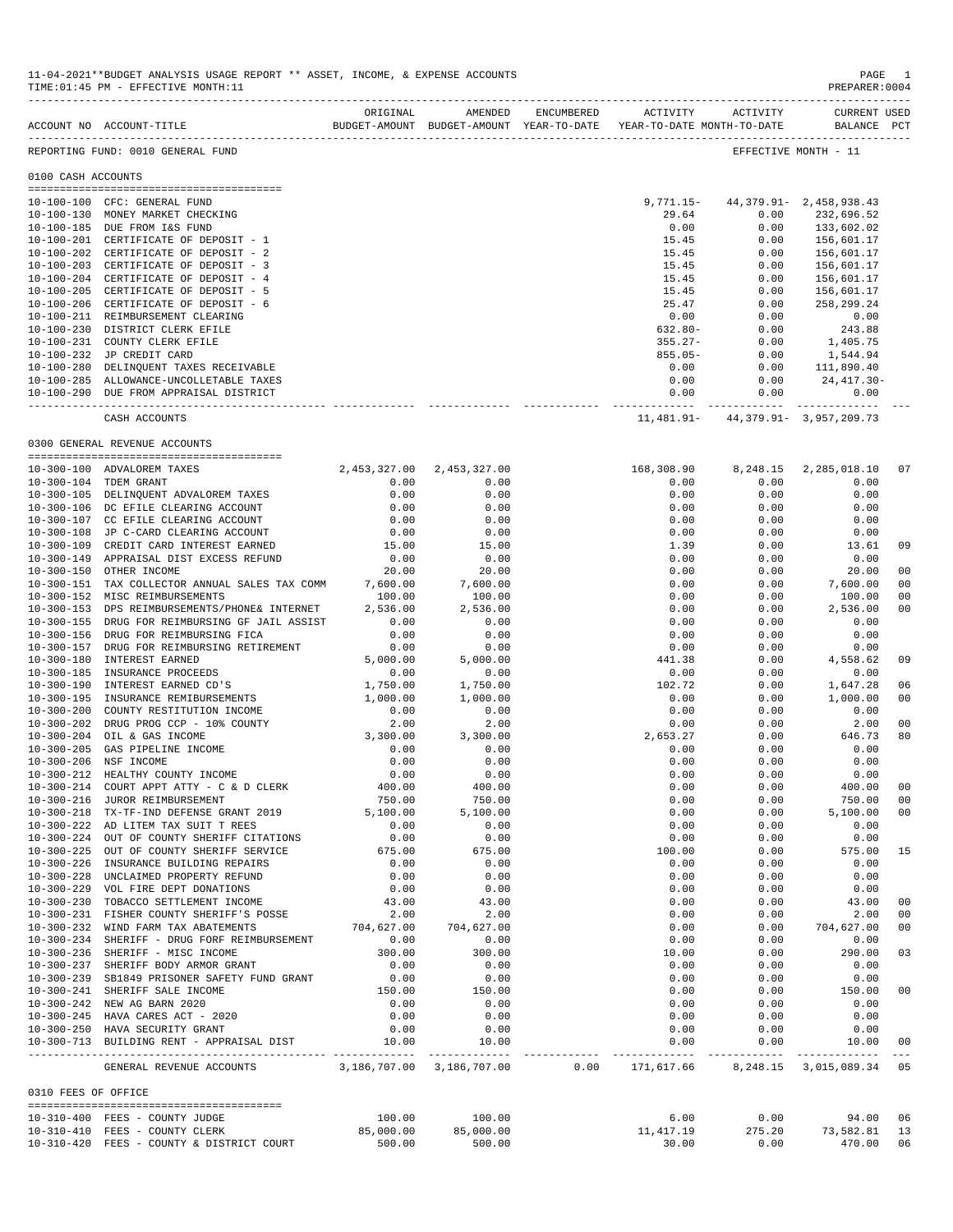|                      | 11-04-2021**BUDGET ANALYSIS USAGE REPORT ** ASSET, INCOME, & EXPENSE ACCOUNTS<br>TIME: 01:45 PM - EFFECTIVE MONTH: 11                                                                                                                              |                            |                                                                                |                                       |                        |                                             | PAGE<br>PREPARER: 0004                                  |                |
|----------------------|----------------------------------------------------------------------------------------------------------------------------------------------------------------------------------------------------------------------------------------------------|----------------------------|--------------------------------------------------------------------------------|---------------------------------------|------------------------|---------------------------------------------|---------------------------------------------------------|----------------|
|                      | ACCOUNT NO ACCOUNT-TITLE                                                                                                                                                                                                                           | ORIGINAL                   | AMENDED<br>BUDGET-AMOUNT BUDGET-AMOUNT YEAR-TO-DATE YEAR-TO-DATE MONTH-TO-DATE | ENCUMBERED                            | ACTIVITY               | ACTIVITY                                    | CURRENT USED<br>BALANCE PCT                             |                |
|                      | REPORTING FUND: 0010 GENERAL FUND                                                                                                                                                                                                                  |                            |                                                                                |                                       |                        |                                             | EFFECTIVE MONTH - 11                                    |                |
|                      | 10-310-425 FEES - DISTRICT CLERK                                                                                                                                                                                                                   | 6,100.00                   | 6,100.00                                                                       |                                       | 380.75                 | 0.00                                        | 5,719.25                                                | 06             |
|                      | 10-310-426 FEES - DIST CLERK TAX RESEARCH                                                                                                                                                                                                          | 850.00                     | 850.00                                                                         |                                       | 2.60                   | 0.00                                        | 847.40                                                  | 00             |
|                      | 10-310-427 REPAYMENT OF REWARD FINE                                                                                                                                                                                                                | 0.00                       | 0.00                                                                           |                                       | 0.00                   | 0.00                                        | 0.00                                                    |                |
|                      |                                                                                                                                                                                                                                                    |                            | 40,000.00                                                                      |                                       | 1,306.73               | 0.00                                        | 38,693.27 03                                            |                |
|                      | $10-310-430 \quad \text{FEES} - \text{JP} \; \text{\#1} \qquad \qquad 40\, ,000\, .00 \\ 10-310-432 \quad \text{FEES} - \text{JP} \; \text{ATTY} \; \text{DELINQUENT} \; \text{COL} \qquad \qquad 1\, ,700\, .00$                                  |                            | 1,700.00                                                                       |                                       | 257.54                 | 0.00                                        | 1,442.46                                                | 15             |
|                      | 10-310-433 FEES - JP WRIT OF POSSESS                                                                                                                                                                                                               | 0.00                       | 0.00                                                                           |                                       | 0.00                   | 0.00                                        | 0.00                                                    |                |
|                      |                                                                                                                                                                                                                                                    |                            | 201.00                                                                         |                                       | 10.96                  | 0.00                                        | 190.04                                                  | 05             |
|                      |                                                                                                                                                                                                                                                    |                            | 9,800.00                                                                       |                                       | 945.05                 | 0.00                                        | 8,854.95                                                | 10             |
|                      |                                                                                                                                                                                                                                                    |                            | 3,200.00                                                                       |                                       | 270.00                 | 0.00                                        | 2,930.00                                                | 08             |
|                      |                                                                                                                                                                                                                                                    |                            | 320.00                                                                         |                                       | 0.00                   | 0.00                                        | 320.00                                                  | 0 <sub>0</sub> |
|                      |                                                                                                                                                                                                                                                    |                            | 0.00                                                                           |                                       | 0.00                   | 0.00                                        | 0.00                                                    |                |
|                      | 10-310-451 FEES - CHILD CARE<br>$\mathbf{E}$ and $\mathbf{E}$ and $\mathbf{E}$ and $\mathbf{E}$                                                                                                                                                    |                            | 0.00                                                                           |                                       | 0.00                   | 0.00                                        | 0.00                                                    |                |
|                      | 10-310-455 FEES - SHERIFF                                                                                                                                                                                                                          |                            | 8,500.00                                                                       |                                       | 300.00                 |                                             | $0.00$ 8,200.00                                         | 04             |
|                      | 10-310-465 FEES - COUNTY COURT AT LAW JUDGE                                                                                                                                                                                                        | $0.02$<br>8,500.00<br>0.00 | 0.00<br>------------                                                           |                                       | 0.00<br>------------ - | 0.00<br>----------- -                       | 0.00<br>-----------                                     |                |
|                      | FEES OF OFFICE                                                                                                                                                                                                                                     | 156,271.00                 | 156,271.00                                                                     | 0.00                                  |                        |                                             | 14,926.82 275.20 141,344.18 10                          |                |
|                      | 0320 STATE SUPPLEMENTS                                                                                                                                                                                                                             |                            |                                                                                |                                       |                        |                                             |                                                         |                |
|                      |                                                                                                                                                                                                                                                    |                            |                                                                                |                                       |                        |                                             |                                                         |                |
|                      | 10-320-405 SUPPLEMENT - COUNTY JUDGE<br>10-320-420 SUPPLEMENT - COUNTY ATTORNEY                                                                                                                                                                    |                            | 25, 200.00<br>23, 333.00<br>23, 333.00<br>23, 333.00                           |                                       | 5,000.00               | 0.00<br>0.00                                | 20,200.00 20<br>$0.00$ 23,333.00 00                     |                |
|                      | STATE SUPPLEMENTS                                                                                                                                                                                                                                  | 48,533.00                  |                                                                                | 48,533.00 0.00                        |                        |                                             | ---------- ------------- ---<br>5,000.00 0.00 43,533.00 | 10             |
| 0400 COUNTY JUDGE    |                                                                                                                                                                                                                                                    |                            |                                                                                |                                       |                        |                                             |                                                         |                |
|                      |                                                                                                                                                                                                                                                    |                            |                                                                                |                                       |                        |                                             |                                                         |                |
|                      | 10-400-100 SALARY - COUNTY JUDGE                                                                                                                                                                                                                   | 43,080.00                  | 43,080.00                                                                      | 0.00                                  |                        | 3, 313.84 1, 656.92                         | 39,766.16                                               | 08             |
|                      | 10-400-105 COUNTY JUDGE - STATE SUPPLEMENT                                                                                                                                                                                                         | 25,200.00                  | 25,200.00                                                                      | 0.00                                  | 1,938.46               | 969.23                                      | 23, 261.54                                              | 08             |
|                      | 10-400-110 SALARY - ADMINISTRATIVE ASSISTANT                                                                                                                                                                                                       | 29,058.00                  | 29,058.00                                                                      | 0.00                                  |                        | $2\,,235\,.21 \qquad \quad \  1\,,117\,.60$ | 26,822.79                                               | 08             |
|                      | 10-400-115 LONGEVITY PAY                                                                                                                                                                                                                           | 1,650.00                   | 1,650.00                                                                       | 0.00                                  | 0.00                   | 0.00                                        | 1,650.00                                                | 00             |
|                      | 10-400-200 FICA EXPENSE                                                                                                                                                                                                                            | 7,620.00                   | 7,620.00                                                                       | 0.00                                  | 569.48                 | 284.74                                      | 7,050.52                                                | 07             |
|                      | 10-400-202 TCDRS GROUP TERM LIFE                                                                                                                                                                                                                   | 750.00                     | 750.00                                                                         | 0.00                                  | 56.16                  | 28.08                                       | 693.84                                                  | 07             |
|                      | 10-400-205 RETIREMENT                                                                                                                                                                                                                              | 8,200.00                   | 8,200.00                                                                       | 0.00                                  | 616.22                 | 308.11                                      | 7,583.78                                                | 08             |
|                      | 10-400-210 MEDICAL INSURANCE                                                                                                                                                                                                                       | 20,940.00                  | 20,940.00                                                                      | 0.00                                  | 1,731.76               | 865.88                                      | 19,208.24                                               | 08             |
|                      | 10-400-300 TRAVEL & SCHOOL<br>10-400-305 SUPPLIES<br>10-400-310 COMMUNICATIONS<br>10-400-315 BONDS & NOTARY<br>10-400-325 SCHOOL<br>10-400-325 SCHOOL<br>10-400-325 SCHOOL<br>10-400-325 SCHOOL<br>10-400-325 SCHOOL<br>10-400-325 SCHOOL<br>10-40 |                            | 2,500.00                                                                       | 0.00                                  | 200.00                 | 0.00                                        | 2,300.00                                                | 08             |
|                      |                                                                                                                                                                                                                                                    |                            | 2,000.00                                                                       | 0.00                                  | 9.00                   | 4.50                                        | 1,991.00                                                | 00             |
|                      |                                                                                                                                                                                                                                                    |                            | 700.00                                                                         | 0.00                                  | 45.86                  | 0.00                                        | 654.14                                                  | 07             |
|                      |                                                                                                                                                                                                                                                    |                            | 1,420.00                                                                       | 0.00                                  | 0.00                   | 0.00                                        | 1,420.00                                                | 00             |
|                      |                                                                                                                                                                                                                                                    |                            | 475.00                                                                         | 0.00                                  | 0.00                   | 0.00                                        | 475.00                                                  | 00             |
|                      | 10-400-336 LAST YEARS BILLS 2021                                                                                                                                                                                                                   | 0.00<br>______________     | 0.00                                                                           | 927.99<br>----------- ------------ -- | 0.00                   | 0.00                                        | 927.99-                                                 |                |
|                      | COUNTY JUDGE                                                                                                                                                                                                                                       |                            | 143,593.00 143,593.00                                                          |                                       |                        |                                             | 927.99    10,715.99    5,235.06    131,949.02    08     |                |
| 0410 COUNTY CLERK    |                                                                                                                                                                                                                                                    |                            |                                                                                |                                       |                        |                                             |                                                         |                |
|                      | 10-410-100 SALARY - COUNTY CLERK                                                                                                                                                                                                                   |                            | 41,080.00 41,080.00                                                            | 0.00                                  | 3,160.00               |                                             | 1,580.00 37,920.00                                      | 08             |
|                      | 10-410-105 LONGEVITY PAY                                                                                                                                                                                                                           |                            | 3,300.00 3,300.00                                                              | 0.00                                  |                        |                                             | $0.00$ $0.00$ $3,300.00$ $00$                           |                |
|                      | 10-410-110 SALARY - ADMINISTRATIVE ASSISTANT                                                                                                                                                                                                       | 29,058.00                  | 29,058.00                                                                      | 0.00                                  | 2,235.20               | 1,117.60                                    | 26,822.80 08                                            |                |
|                      | 10-410-115 PHONE ALLOWANCE                                                                                                                                                                                                                         | 360.00                     | 360.00                                                                         | 0.00                                  | 27.68                  | 13.84                                       |                                                         |                |
|                      | 10-410-200 FICA EXPENSE                                                                                                                                                                                                                            | 5,650.00                   | 5,650.00                                                                       | 0.00                                  | 414.86                 |                                             | $13.84$ $332.32$ 08<br>$207.43$ $5,235.14$ 07           |                |
|                      | 10-410-202 TCDRS GROUP TERM LIFE                                                                                                                                                                                                                   | 560.00                     | 560.00                                                                         | 0.00                                  | 40.68                  | 20.34                                       | 519.32 07                                               |                |
|                      | 10-410-205 RETIREMENT                                                                                                                                                                                                                              | 6,080.00                   | 6,080.00                                                                       | 0.00                                  | 446.30                 |                                             | 223.15 5,633.70 07                                      |                |
|                      | 10-410-210 MEDICAL INSURANCE                                                                                                                                                                                                                       | 20,940.00                  | 20,940.00                                                                      | 0.00                                  | 1,706.08               | 853.04                                      | 19,233.92                                               | 08             |
|                      | 10-410-300 TRAVEL & SCHOOL                                                                                                                                                                                                                         | 2,500.00                   | 2,500.00                                                                       |                                       | $330.00 -$             |                                             | 2,630.00 05                                             |                |
| 10-410-305 SUPPLIES  |                                                                                                                                                                                                                                                    | 2,000.00                   | 2,000.00                                                                       | $200.00$<br>$444.01$                  | 934.56                 | $0.00$<br>$19.47$                           | 621.43 69                                               |                |
| 10-410-315 BONDS     |                                                                                                                                                                                                                                                    | 100.00                     | 100.00                                                                         | 0.00                                  | 0.00                   | 0.00                                        | 100.00 00                                               |                |
|                      | 10-410-325 ELECTION SCHOOL                                                                                                                                                                                                                         | 1,500.00                   | 1,500.00                                                                       | 36.96                                 | 0.00                   |                                             | $1,463.04$ 02                                           |                |
|                      | 10-410-330 SOFTWARE MAINTENANCE                                                                                                                                                                                                                    | 10,140.00                  | 10,140.00                                                                      | 985.00                                | 985.00                 | $0.00$<br>$0.00$                            | 8,170.00 19                                             |                |
|                      | COUNTY CLERK                                                                                                                                                                                                                                       | 123,268.00                 | 123,268.00                                                                     | 1,665.97                              | 9,620.36               | 4,034.87                                    | 111,981.67 09                                           |                |
| 0420 DISTRICT CLERK  |                                                                                                                                                                                                                                                    |                            |                                                                                |                                       |                        |                                             |                                                         |                |
|                      |                                                                                                                                                                                                                                                    |                            |                                                                                |                                       |                        |                                             |                                                         |                |
|                      | 10-420-100 SALARY - DISTRICT CLERK                                                                                                                                                                                                                 |                            | 41,080.00 41,080.00                                                            | 0.00                                  |                        |                                             | 3,160.00  1,580.00  37,920.00  08                       |                |
| 10-420-115 LONGEVITY | 10-420-120 SALARY - ADMINISTRATIVE ASSISTANT                                                                                                                                                                                                       | 750.00<br>10,400.00        | 750.00<br>10,400.00                                                            | 0.00<br>0.00                          | 0.00<br>1,002.50       |                                             | $0.00$ $750.00$ $00$<br>390.00 $9,397.50$ $10$          |                |
|                      | 10-420-200 FICA EXPENSE                                                                                                                                                                                                                            | 3,990.00                   | 3,990.00                                                                       | 0.00                                  | 309.24                 | 146.11                                      | 3,680.76 08                                             |                |
|                      | 10-420-202 TCDRS GROUP TERM LIFE                                                                                                                                                                                                                   | 400.00                     | 400.00                                                                         | 0.00                                  | 31.22                  |                                             | 368.78 08                                               |                |
|                      | 10-420-205 RETIREMENT                                                                                                                                                                                                                              | 4,290.00                   | 4,290.00                                                                       | 0.00                                  | 342.57                 | $14.78$<br>$162.13$<br>$432.94$             | 3,947.43 08                                             |                |
|                      | 10-420-210 MEDICAL INSURANCE                                                                                                                                                                                                                       | 10,470.00                  | 10,470.00                                                                      | 0.00                                  | 865.88                 |                                             | 9,604.12 08                                             |                |
|                      | 10-420-300 TRAVEL/SCHOOL/TUITION/DUES                                                                                                                                                                                                              | 2,500.00                   | 2,500.00                                                                       | 0.00                                  | 94.22                  | 0.00                                        |                                                         |                |
| 10-420-305 SUPPLIES  |                                                                                                                                                                                                                                                    | 2,000.00                   | 2,000.00                                                                       | 400.00                                | 236.49                 | 0.00                                        |                                                         |                |
| 10-420-315 BONDS     |                                                                                                                                                                                                                                                    | 250.00                     | 250.00                                                                         | 0.00                                  | 0.00                   | 0.00                                        | 2,405.76<br>1,363.51 32<br>250.00 00                    |                |
|                      | 10-420-320 SOFTWARE MAINTENANCE                                                                                                                                                                                                                    | 3,960.00                   | 3,960.00                                                                       | 660.00                                | 0.00                   |                                             | $0.00$ $3,300.00$ $17$                                  |                |
|                      | 10-420-336 LAST YEARS BILLS 2021                                                                                                                                                                                                                   | 0.00                       | 0.00                                                                           | 68.77                                 | 0.00                   | 0.00                                        | 68.77-                                                  |                |
|                      |                                                                                                                                                                                                                                                    | __________                 | ______________                                                                 |                                       |                        |                                             |                                                         |                |
|                      | DISTRICT CLERK                                                                                                                                                                                                                                     | 80,090.00                  | 80,090.00                                                                      | 1,128.77                              | 6,042.12               | 2,725.96                                    | 72,919.11 09                                            |                |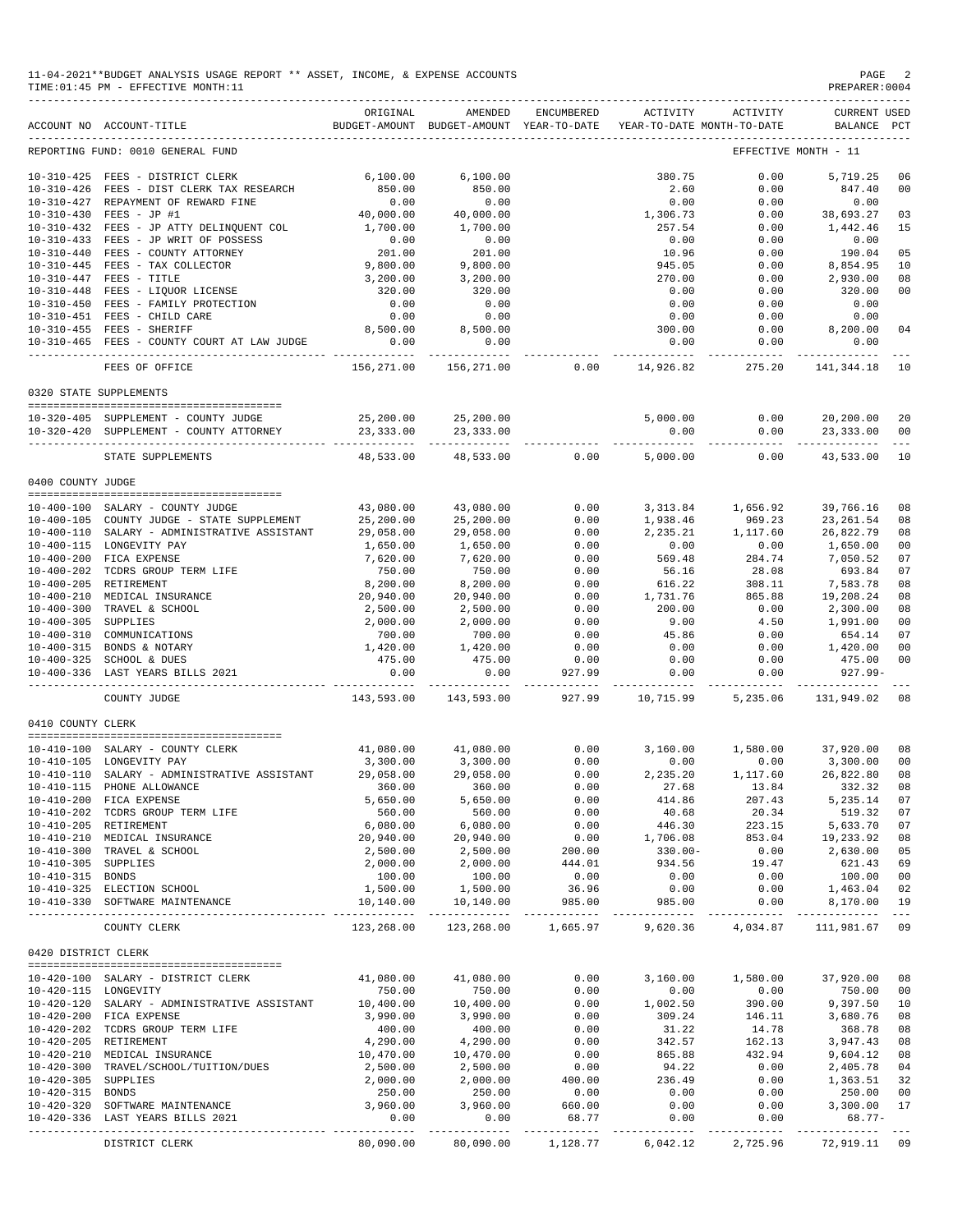| 11-04-2021**BUDGET ANALYSIS USAGE REPORT ** ASSET, INCOME, & EXPENSE ACCOUNTS<br>TIME: 01:45 PM - EFFECTIVE MONTH: 11 |           |         |            |          |          | PAGE<br>PREPARER:0004 |
|-----------------------------------------------------------------------------------------------------------------------|-----------|---------|------------|----------|----------|-----------------------|
|                                                                                                                       | OR TGTNAL | AMENDED | ENCUMBERED | ACTIVITY | ACTIVITY | CURRENT USED          |

|                                      | ACCOUNT NO ACCOUNT-TITLE                                                         | ORIGINAL                   | AMENDED<br>BUDGET-AMOUNT BUDGET-AMOUNT YEAR-TO-DATE | ENCUMBERED                | ACTIVITY                 | ACTIVITY<br>YEAR-TO-DATE MONTH-TO-DATE | <b>CURRENT USED</b><br>BALANCE | PCT            |
|--------------------------------------|----------------------------------------------------------------------------------|----------------------------|-----------------------------------------------------|---------------------------|--------------------------|----------------------------------------|--------------------------------|----------------|
|                                      | REPORTING FUND: 0010 GENERAL FUND                                                |                            |                                                     |                           |                          |                                        | EFFECTIVE MONTH - 11           |                |
|                                      | 0430 JUSTICE OF THE PEACE #1                                                     |                            |                                                     |                           |                          |                                        |                                |                |
|                                      | 10-430-100 SALARY - JUSTICE OF THE PEACE #1                                      | 41,080.00                  | 41,080.00                                           | 0.00                      | 3,160.00                 | 1,580.00                               | 37,920.00                      | 08             |
|                                      | 10-430-105 LONGEVITY PAY                                                         | 750.00                     | 750.00                                              | 0.00                      | 0.00                     | 0.00                                   | 750.00                         | 00             |
| $10 - 430 - 109$                     | SALARY TRAVEL EXPENSE                                                            | 3,000.00                   | 3,000.00                                            | 0.00                      | 230.76                   | 115.38                                 | 2,769.24                       | 08             |
|                                      | 10-430-110 SALARY - ADMINISTRATIVE ASSISTANT                                     | 29,058.00                  | 29,058.00                                           | 0.00                      | 2,235.20                 | 1,117.60                               | 26,822.80                      | 08             |
|                                      | 10-430-200 FICA EXPENSE                                                          | 5,660.00                   | 5,660.00                                            | 0.00                      | 426.34                   | 213.17                                 | 5,233.66                       | 08             |
|                                      | 10-430-202 TCDRS GROUP TERM LIFE                                                 | 560.00                     | 560.00                                              | 0.00                      | 42.20                    | 21.10                                  | 517.80                         | 08             |
| $10 - 430 - 205$                     | RETIREMENT                                                                       | 6,090.00                   | 6,090.00                                            | 0.00                      | 463.02                   | 231.51                                 | 5,626.98                       | 08             |
| $10 - 430 - 210$                     | MEDICAL INSURANCE                                                                | 20,940.00                  | 20,940.00                                           | 0.00                      | 1,731.76                 | 865.88                                 | 19,208.24                      | 08             |
| $10 - 430 - 300$                     | TRAVEL/SCHOOL/TUITION/DUES                                                       | 2,500.00                   | 2,500.00                                            | 0.00                      | 0.00                     | 0.00                                   | 2,500.00                       | 00             |
| $10 - 430 - 305$<br>$10 - 430 - 310$ | SUPPLIES<br>COMMUNICATIONS                                                       | 2,000.00<br>700.00         | 2,000.00<br>700.00                                  | 219.35<br>0.00            | 0.00<br>45.86            | 0.00<br>0.00                           | 1,780.65<br>654.14             | 11<br>07       |
| $10 - 430 - 315$                     | <b>BONDS</b>                                                                     | 200.00                     | 200.00                                              | 0.00                      | 0.00                     | 0.00                                   | 200.00                         | 0 <sub>0</sub> |
|                                      | 10-430-320 VIDEO MAGISTRATE OR LAW BOOKS                                         | 4,000.00                   | 4,000.00                                            | 0.00                      | 37.00                    | 0.00                                   | 3,963.00                       | 01             |
|                                      | 10-430-330 SOFTWARE MAINTENANCE                                                  | 5,100.00                   | 5,100.00                                            | 250.00                    | 250.00                   | 0.00                                   | 4,600.00                       | 10             |
|                                      | 10-430-336 LAST YEARS BILLS 2021                                                 | 0.00                       | 0.00                                                | 2,014.93                  | 39.99                    | 0.00                                   | $2,054.92-$                    |                |
| $10 - 430 - 350$                     | OUT OF COUNTY SHERIFF CITATIONS                                                  | 200.00                     | 200.00                                              | 0.00                      | 0.00                     | 0.00                                   | 200.00                         | 00             |
|                                      | JUSTICE OF THE PEACE #1                                                          | ------------<br>121,838.00 | -----------<br>121,838.00                           | $- - - - - -$<br>2,484.28 | -------<br>8,662.13      | .<br>4,144.64                          | 110,691.59                     | $- - -$<br>09  |
| 0450 DISTRICT ATTORNEY               |                                                                                  |                            |                                                     |                           |                          |                                        |                                |                |
|                                      |                                                                                  |                            |                                                     |                           |                          |                                        |                                |                |
|                                      | 10-450-105 D.A. - STATE SUPPLEMENT                                               | 2,628.00                   | 2,628.00                                            | 0.00                      | 202.08                   | 101.04                                 | 2,425.92                       | 08             |
|                                      | 10-450-110 SALARY - ASSISTANT D.A.                                               | 20,163.00                  | 20,163.00                                           | 0.00                      | 584.70                   | 292.35                                 | 19,578.30                      | 03             |
|                                      | 10-450-130 SALARY - D.A. SECRETARY                                               | 6,066.00                   | 6,066.00                                            | 0.00                      | 466.56                   | 233.28                                 | 5,599.44                       | 08             |
|                                      | 10-450-132 SALARY - ASST D.A. SECRETARY                                          | 6,066.00                   | 6,066.00                                            | 0.00                      | 466.56                   | 233.28                                 | 5,599.44                       | 08             |
|                                      | 10-450-134 SALARY - D.A. INVESTIGATOR                                            | 7,264.00                   | 7,264.00                                            | 0.00                      | 558.76                   | 279.38                                 | 6,705.24                       | 08             |
|                                      | 10-450-200 FICA EXPENSE                                                          | 2,938.00                   | 2,938.00                                            | 0.00                      | 174.30                   | 87.15                                  | 2,763.70                       | 06             |
|                                      | 10-450-202 TCDRS GROUP TERM LIFE                                                 | 284.00                     | 284.00                                              | 0.00                      | 17.10                    | 8.55                                   | 266.90                         | 06             |
| 10-450-205 RETIREMENT                |                                                                                  | 3,159.00                   | 3,159.00                                            | 0.00                      | 187.54                   | 93.77                                  | 2,971.46                       | 06             |
| 10-450-300 TRAVEL                    | 10-450-210 MEDICAL INSURANCE                                                     | 9,000.00<br>1,200.00       | 9,000.00                                            | 0.00<br>0.00              | 0.00<br>0.00             | 0.00<br>0.00                           | 9,000.00<br>1,200.00           | 00<br>00       |
| 10-450-305 SUPPLIES                  |                                                                                  | 1,128.00                   | 1,200.00<br>1,128.00                                | 0.00                      | 0.00                     | 0.00                                   | 1,128.00                       | 0 <sub>0</sub> |
|                                      | 10-450-365 CRIME VICTIMS EXPENSE                                                 | 1,400.00                   | 1,400.00                                            | 0.00                      | 0.00                     | 0.00                                   | 1,400.00                       | 00             |
|                                      | 10-450-538 LEGAL STATEMENTS OF FACT                                              | 7,500.00                   | 7,500.00<br>-----------                             | 0.00<br>$\frac{1}{2}$     | 0.00                     | 0.00                                   | 7,500.00                       | 0 <sub>0</sub> |
|                                      | DISTRICT ATTORNEY                                                                | ----------<br>68,796.00    | 68,796.00                                           | 0.00                      | ---------<br>2,657.60    | ----------<br>1,328.80                 | 66,138.40                      | $---$<br>04    |
| 0460 COUNTY ATTORNEY                 |                                                                                  |                            |                                                     |                           |                          |                                        |                                |                |
|                                      |                                                                                  |                            |                                                     |                           |                          |                                        |                                |                |
|                                      | 10-460-100 SALARY - COUNTY ATTORNEY<br>10-460-105 COUNTY ATTY - STATE SUPPLEMENT | 41,080.00<br>23, 333.00    | 41,080.00<br>23, 333.00                             | 0.00<br>0.00              | 3,160.00<br>1,794.84     | 1,580.00<br>897.42                     | 37,920.00<br>21,538.16         | 08<br>08       |
|                                      | 10-460-110 SALARY - ADMINISTRATIVE ASSISTANT                                     | 10,000.00                  | 10,000.00                                           | 0.00                      | 885.00                   | 450.00                                 | 9,115.00                       | 09             |
|                                      | 10-460-115 LONGEVITY PAY                                                         | 600.00                     | 600.00                                              | 0.00                      | 0.00                     | 0.00                                   | 600.00                         | 00             |
|                                      | 10-460-200 FICA EXPENSE                                                          | 5,740.00                   | 5,740.00                                            | 0.00                      | 441.63                   | 221.39                                 | 5,298.37                       | 08             |
| $10 - 460 - 202$                     | TCDRS GROUP TERM LIFE                                                            | 565.00                     | 565.00                                              | 0.00                      | 43.80                    | 21.96                                  | 521.20                         | 08             |
| 10-460-205 RETIREMENT                |                                                                                  | 6,180.00                   | 6,180.00                                            | 0.00                      | 480.62                   | 240.93                                 | 5,699.38                       | 08             |
|                                      | 10-460-210 MEDICAL INSURANCE                                                     | 10,470.00                  | 10,470.00                                           | 0.00                      | 865.88                   | 432.94                                 | 9,604.12                       | 08             |
|                                      | 10-460-300 TRAVEL/SCHOOL/TUITION                                                 | 2,500.00                   | 2,500.00                                            | 0.00                      | 350.00                   | 0.00                                   | 2,150.00 14                    |                |
| 10-460-305 SUPPLIES                  |                                                                                  | 2,000.00                   | 2,000.00                                            | 0.00                      | 9.00                     | 4.50                                   | 1,991.00                       | 00             |
|                                      | 10-460-310 COMMUNICATIONS                                                        | 700.00                     | 700.00                                              | 0.00                      | 45.86                    | 0.00                                   | 654.14                         | 07             |
| 10-460-315 BONDS                     |                                                                                  | 250.00                     | 250.00                                              | 0.00                      | $0.00$<br>$0.00$         | 0.00                                   | 250.00                         | 0 <sub>0</sub> |
|                                      | 10-460-336 LAST YEARS BILLS 2021<br>10-460-370 ELECTRONIC FORMS/ LEGAL RESEARCH  | 0.00<br>2,000.00           | 0.00<br>2,000.00                                    | 86.65<br>173.25           | 173.25                   | 0.00<br>0.00                           | $86.65 -$<br>1,653.50          | 17             |
|                                      | COUNTY ATTORNEY                                                                  | 105,418.00                 | . <u>.</u><br>105,418.00                            | 259.90                    | ---------- -<br>8,249.88 | 3,849.14                               | 96,908.22 08                   |                |
|                                      | 0470 MAINTENANCE - BUILDING & GROUNDS                                            |                            |                                                     |                           |                          |                                        |                                |                |
|                                      |                                                                                  |                            |                                                     |                           |                          |                                        |                                |                |
| 10-470-305 SUPPLIES                  |                                                                                  | 6,000.00                   | 6,000.00                                            | 644.68                    | 0.00                     | 0.00                                   | 5, 355. 32 11                  |                |
|                                      | 10-470-336 LAST YEARS BILL 2021                                                  | 0.00                       | 0.00                                                | 411.28                    | 0.00                     | 0.00                                   | $411.28 -$                     |                |
|                                      | 10-470-375 COURTHOUSE MAINTENANCE                                                | 20,000.00                  | 20,000.00                                           | 0.00                      | 1,000.00                 | 500.00                                 | 19,000.00 05                   |                |
|                                      | 10-470-376 EXTERMINATOR SERVICES                                                 | 5,000.00                   | 5,000.00                                            | 350.00                    | 0.00                     | 0.00                                   | 4,650.00                       | 07             |
| 10-470-380 UTILITIES                 | 10-470-385 REPAIRS - BUILDINGS                                                   | 35,000.00<br>10,000.00     | 35,000.00<br>10,000.00                              | 0.00<br>0.00              | 2,660.19<br>0.00         | 251.66<br>0.00                         | 32,339.81<br>10,000.00         | 08<br>00       |
|                                      | 10-470-387 REPAIRS - AC AND HEATING                                              | 15,000.00                  | 15,000.00                                           | 0.00                      | 0.00                     | 0.00                                   | 15,000.00                      | 00             |
|                                      | 10-470-390 REPAIRS - FC LAW ENFORCEMENT CENTER                                   | 2,000.00                   | 2,000.00                                            | 0.00                      | 0.00                     | 0.00                                   | 2,000.00                       | 0 <sub>0</sub> |
|                                      | 10-470-392 REPAIRS - EXTENSION SERVICES                                          | 1,000.00                   |                                                     | 0.00                      | 0.00                     | 0.00                                   | 1,000.00                       | 00             |
|                                      | 10-470-395 REPAIRS - YARD SERVICES                                               | 8,400.00                   | 1,000.00<br>8,400.00                                | 0.00                      | 1,400.00                 | 500.00                                 | 7,000.00                       | 17             |
|                                      | 10-470-397 REPAIRS - HISTORICAL SOCIETY                                          | 2,000.00                   | 2,000.00                                            | 0.00                      | 1,000.00                 | 0.00                                   | 1,000.00                       | 50             |
|                                      | MAINTENANCE - BUILDING & GROUNDS 104,400.00 104,400.00 1,405.96                  |                            | ______________                                      |                           |                          | 6,060.19 1,251.66                      | 96,933.85 07                   |                |

#### 0480 COUNTY AUDITOR

========================================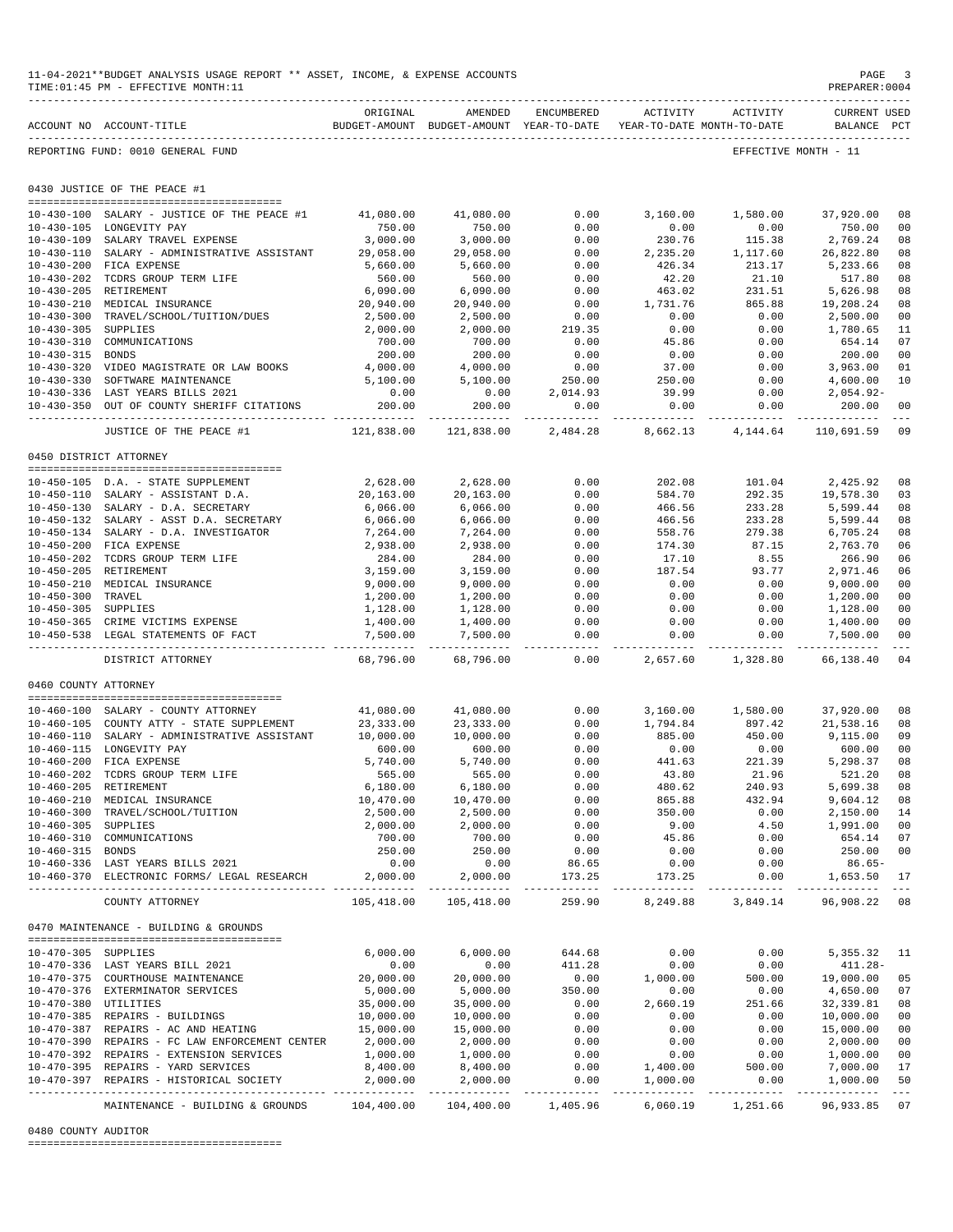|                       | 11-04-2021**BUDGET ANALYSIS USAGE REPORT ** ASSET, INCOME, & EXPENSE ACCOUNTS<br>TIME: 01:45 PM - EFFECTIVE MONTH: 11 |                       |                                                                                |                       |                      |                     | PAGE<br>PREPARER: 0004         | 4                          |
|-----------------------|-----------------------------------------------------------------------------------------------------------------------|-----------------------|--------------------------------------------------------------------------------|-----------------------|----------------------|---------------------|--------------------------------|----------------------------|
|                       | ACCOUNT NO ACCOUNT-TITLE                                                                                              | ORIGINAL              | AMENDED<br>BUDGET-AMOUNT BUDGET-AMOUNT YEAR-TO-DATE YEAR-TO-DATE MONTH-TO-DATE | ENCUMBERED            | ACTIVITY             | ACTIVITY            | <b>CURRENT USED</b><br>BALANCE | PCT                        |
|                       | REPORTING FUND: 0010 GENERAL FUND                                                                                     |                       |                                                                                |                       |                      |                     | EFFECTIVE MONTH - 11           |                            |
|                       | 10-480-100 SALARY - COUNTY AUDITOR                                                                                    | 45,864.00             | 45,864.00                                                                      | 0.00                  | 3,528.00             | 1,764.00            | 42,336.00                      | 08                         |
|                       | 10-480-105 PHONE ALLOWANCE                                                                                            | 360.00                | 360.00                                                                         | 0.00                  | 27.68                | 13.84               | 332.32                         | 08                         |
|                       | 10-480-110 SALARY - ASSISTANT AUDITOR                                                                                 | 29,647.00             | 29,647.00                                                                      | 0.00                  | 2,252.84             | 1,126.42            | 27,394.16                      | 08                         |
|                       | 10-480-115 LONGEVITY PAY                                                                                              | 1,350.00              | 1,350.00                                                                       | 0.00                  | 0.00                 | 0.00                | 1,350.00                       | 00                         |
|                       | 10-480-120 SALARY - ADMINSTRATIVE ASSISTANT                                                                           | 29,058.00             | 29,058.00                                                                      | 0.00                  | 0.00                 | 0.00                | 29,058.00                      | 00                         |
|                       | 10-480-200 FICA EXPENSE<br>10-480-202 TCDRS GROUP TERM LIFE                                                           | 8,103.00<br>795.00    | 8,103.00<br>795.00                                                             | 0.00<br>0.00          | 439.24<br>43.56      | 219.62<br>21.78     | 7,663.76<br>751.44             | 05<br>05                   |
| 10-480-205 RETIREMENT |                                                                                                                       | 8,718.00              | 8,718.00                                                                       | 0.00                  | 478.04               | 239.02              | 8,239.96                       | 05                         |
|                       | 10-480-210 MEDICAL INSURANCE                                                                                          | 31,380.00             | 31,380.00                                                                      | 0.00                  | 1,731.76             | 865.88              | 29,648.24                      | 06                         |
|                       | 10-480-300 TRAVEL/TUITION/DUES                                                                                        | 3,000.00              | 3,000.00                                                                       | 523.00                | $275.00 -$           | 0.00                | 2,752.00                       | 08                         |
| 10-480-305 SUPPLIES   |                                                                                                                       | 2,000.00              | 2,000.00                                                                       | 102.00                | 7.49                 | 0.00                | 1,890.51                       | 05                         |
|                       | 10-480-310 COMMUNICATIONS - IPAD EXPENSE                                                                              | 1,000.00              | 1,000.00                                                                       | 0.00                  | 83.85                | 0.00                | 916.15                         | 08                         |
|                       | 10-480-315 BONDS & NOTARY                                                                                             | 150.00                | 150.00                                                                         | 0.00                  | 0.00                 | 0.00                | 150.00                         | 00                         |
|                       | 10-480-400 NEW EQUIPMENT                                                                                              | 640.00<br>.           | 640.00<br>-------------                                                        | 0.00<br>----------    | 0.00<br>---------- - | 0.00<br>----------- | 640.00<br>--------------       | 00<br>$\sim$ $\sim$ $\sim$ |
|                       | COUNTY AUDITOR                                                                                                        | 162,065.00            | 162,065.00                                                                     | 625.00                | 8,317.46             | 4,250.56            | 153,122.54                     | 06                         |
| 0490 COUNTY TREASURER |                                                                                                                       |                       |                                                                                |                       |                      |                     |                                |                            |
|                       | 10-490-100 SALARY - COUNTY TREASURER                                                                                  | 41,080.00             | 41,080.00                                                                      | 0.00                  | 3,160.00             | 1,580.00            | 37,920.00                      | 08                         |
|                       | 10-490-105 LONGEVITY PAY                                                                                              | 0.00                  | 0.00                                                                           | 0.00                  | 0.00                 | 0.00                | 0.00                           |                            |
|                       | 10-490-110 SALARY - ADMINISTRATIVE ASSISTANT                                                                          | 29,058.00             | 29,058.00                                                                      | 0.00                  | 2,235.20             | 1,117.60            | 26,822.80                      | 08                         |
|                       | 10-490-200 FICA EXPENSE                                                                                               | 5,740.00              | 5,740.00                                                                       | 0.00                  | 412.74               | 206.37              | 5,327.26                       | 07                         |
|                       | 10-490-202 TCDRS GROUP TERM LIFE                                                                                      | 570.00                | 570.00                                                                         | 0.00                  | 40.46                | 20.23               | 529.54                         | 07                         |
| 10-490-205 RETIREMENT |                                                                                                                       | 6,170.00              | 6,170.00                                                                       | 0.00                  | 444.02               | 222.01              | 5,725.98                       | 07                         |
|                       | 10-490-210 MEDICAL INSURANCE                                                                                          | 20,940.00             | 20,940.00                                                                      | 0.00                  | 865.88               | 432.94              | 20,074.12                      | 04                         |
| 10-490-305 SUPPLIES   | 10-490-300 TRAVEL/SCHOOL/TUITIONS/DUES                                                                                | 2,500.00<br>2,000.00  | 2,500.00<br>2,000.00                                                           | 0.00<br>0.00          | 0.00<br>0.00         | 0.00<br>0.00        | 2,500.00<br>2,000.00           | 00<br>00                   |
| 10-490-315 BONDS      |                                                                                                                       | 200.00                | 200.00                                                                         | 0.00                  | 0.00                 | 0.00                | 200.00                         | 00                         |
|                       | 10-490-334 LAST YEARS BILLS 2020                                                                                      | 0.00                  | 0.00                                                                           | 0.00                  | 0.00                 | 0.00                | 0.00                           |                            |
|                       | 10-490-400 NEW EQUIPMENT                                                                                              | 1,000.00              | 1,000.00<br>______________                                                     | 0.00<br>----------- - | 0.00                 | 0.00                | 1,000.00                       | 00                         |
|                       | COUNTY TREASURER                                                                                                      | 109,258.00            | 109,258.00                                                                     | 0.00                  | 7,158.30             | 3,579.15            | 102,099.70                     | 07                         |
|                       | 0500 TAX ASSESSOR/COLLECTOR                                                                                           |                       |                                                                                |                       |                      |                     |                                |                            |
|                       | 10-500-100 SALARY - TAX COLLECTOR                                                                                     | 41,080.00             | 41,080.00                                                                      | 0.00                  | 3,160.00             | 1,580.00            | 37,920.00                      | 08                         |
|                       | 10-500-105 LONGEVITY PAY                                                                                              | 4,800.00              | 4,800.00                                                                       | 0.00                  | 0.00                 | 0.00                | 4,800.00                       | 00                         |
|                       | 10-500-110 SALARY - ADMINISTRATIVE ASSISTANT                                                                          | 29,058.00             | 29,058.00                                                                      | 0.00                  | 2,235.21             | 1,117.60            | 26,822.79                      | 08                         |
|                       | 10-500-115 VOTER REGISTRAR                                                                                            | 350.00                | 350.00                                                                         | 0.00                  | 0.00                 | 0.00                | 350.00                         | 00                         |
|                       | 10-500-200 FICA EXPENSE                                                                                               | 5,740.00              | 5,740.00                                                                       | 0.00                  | 412.74               | 206.37              | 5,327.26                       | 07                         |
|                       | 10-500-202 TCDRS GROUP TERM LIFE                                                                                      | 570.00                | 570.00                                                                         | 0.00                  | 40.46                | 20.23               | 529.54                         | 07                         |
| 10-500-205 RETIREMENT |                                                                                                                       | 6,170.00              | 6, 170.00                                                                      | 0.00                  | 444.02               | 222.01              | 5,725.98                       | 07                         |
| 10-500-300 TRAVEL     | 10-500-210 MEDICAL INSURANCE                                                                                          | 20,940.00<br>2,500.00 | 20,940.00<br>2,500.00                                                          | 0.00<br>0.00          | 1,731.76<br>0.00     | 865.88<br>0.00      | 19,208.24<br>2,500.00          | 08<br>00                   |
| 10-500-305 SUPPLIES   |                                                                                                                       | 1,500.00              | 1,500.00                                                                       | 0.00                  | 0.00                 | 0.00                | 1,500.00                       | 0 <sup>0</sup>             |
| 10-500-315 BONDS      |                                                                                                                       | 450.00                | 450.00                                                                         | 0.00                  | 0.00                 | 0.00                | 450.00 00                      |                            |
|                       | 10-500-335 SUBCONTRACTOR                                                                                              | 1,000.00              | 1,000.00                                                                       | 0.00                  | 0.00                 | 0.00                | 1,000.00 00                    |                            |
|                       | 10-500-336 LAST YEARS BILLS 2021                                                                                      | 0.00                  | 0.00                                                                           | 343.83                | 0.00                 | 0.00                | $343.83-$                      |                            |
|                       | TAX ASSESSOR/COLLECTOR                                                                                                | 114,158.00            | 114,158.00                                                                     | 343.83                |                      | 8,024.19 4,012.09   | 105,789.98 07                  |                            |
| 0530 NON DEPARTMENTAL |                                                                                                                       |                       |                                                                                |                       |                      |                     |                                |                            |
|                       |                                                                                                                       |                       |                                                                                |                       |                      |                     |                                |                            |
|                       | 10-530-200 FICA EXPENSE                                                                                               | 500.00                | 500.00                                                                         | 0.00                  | 0.00                 | 0.00                | 500.00                         | 00                         |
|                       | 10-530-202 TCDRS GROUP TERM LIFE<br>10-530-205 RETIREMENT                                                             | 30.00                 | 30.00                                                                          | 0.00                  | 0.00                 | 0.00                | 30.00                          | 00                         |
|                       | 10-530-210 MEDICAL INSURANCE                                                                                          | 300.00<br>64.00       | 300.00<br>64.00                                                                | 0.00<br>0.00          | 0.00<br>0.00         | 0.00<br>0.00        | 300.00<br>64.00                | 00<br>00                   |
| 10-530-305 SUPPLIES   |                                                                                                                       | 2,500.00              | 2,500.00                                                                       | 0.00                  | 41.13                | 19.47               | 2,458.87 02                    |                            |
|                       | 10-530-310 COMMUNICATIONS                                                                                             | 35,000.00             | 35,000.00                                                                      | 0.00                  | 2,345.28             | 1,211.51            | 32,654.72 07                   |                            |
|                       | 10-530-311 SOFTWARE FOR AUDITOR & TREASURER                                                                           | 40,000.00             | 40,000.00                                                                      | 0.00                  | 0.00                 | 0.00                | 40,000.00 00                   |                            |
|                       | 10-530-335 FISHER COMMUNITY THINK TANK                                                                                | 0.00                  | 0.00                                                                           | 0.00                  | 120.51               | 0.00                | $120.51-$                      |                            |
|                       | 10-530-336 LAST YEARS BILL 2021                                                                                       | 0.00                  | 0.00                                                                           | 0.00                  | 2,786.78             | 0.00                | 2,786.78-                      |                            |
|                       | 10-530-415 MISCELLANEOUS REIMBURSEMENTS                                                                               | 300.00                | 300.00                                                                         | 0.00                  | 0.00                 | 0.00                | 300.00                         | 00                         |
|                       | 10-530-418 MISCELLANEOUS EXPENSE<br>10-530-426 COUNTY RESTITUTION EXPENSE                                             | 25,506.00<br>89.00    | 25,506.00<br>89.00                                                             | 0.00<br>0.00          | 16.78<br>0.00        | 0.00<br>0.00        | 25,489.22<br>89.00             | 00<br>00                   |
|                       | 10-530-427 TAX COLLECTOR REG FEE REFUND                                                                               | 56.00                 | 56.00                                                                          | 0.00                  | 0.00                 | 0.00                | 56.00                          | 00                         |
|                       | 10-530-430 BANK CHARGES                                                                                               | 100.00                | 100.00                                                                         | 0.00                  | 187.70               | 0.00                | $87.70 - 188$                  |                            |
|                       | 10-530-436 REDISTRICTING CENUS                                                                                        | 10,000.00             | 10,000.00                                                                      | 0.00                  | 0.00                 | 0.00                | 10,000.00                      | 00                         |
|                       | 10-530-445 PAPER & POSTAGE                                                                                            | 10,000.00             | 10,000.00                                                                      | 616.18                | 7.38                 | 0.00                | 9,376.44                       | 06                         |
|                       | 10-530-450 ANIMAL CONTROL                                                                                             | 250.00                | 250.00                                                                         | 0.00                  | 0.00                 | 0.00                | 250.00                         | 00                         |
|                       | 10-530-455 LEGAL FEES                                                                                                 | 4,500.00              | 4,500.00                                                                       | 0.00                  | 0.00                 | 0.00                | 4,500.00                       | 00                         |
|                       | 10-530-458 GAME WARDEN TRAINING<br>10-530-460 EMERGENCY MANAGEMENT COORDINATOR                                        | 500.00<br>6,000.00    | 500.00<br>6,000.00                                                             | 0.00<br>0.00          | 0.00<br>0.00         | 0.00<br>0.00        | 500.00<br>6,000.00             | 00                         |
|                       | 10-530-462 NSF EXPENSE                                                                                                | 150.00                | 150.00                                                                         | 0.00                  | 0.00                 | 0.00                | 150.00                         | 00<br>00                   |
|                       | 10-530-467 SUPPLEMENTAL DEATH BENEFITS                                                                                | 10,000.00             | 10,000.00                                                                      | 0.00                  | 0.00                 | 0.00                | 10,000.00 00                   |                            |

10-530-470 WORKERS COMP INSURANCE 25,000.00 25,000.00 5,773.00 0.00 0.00 19,227.00 23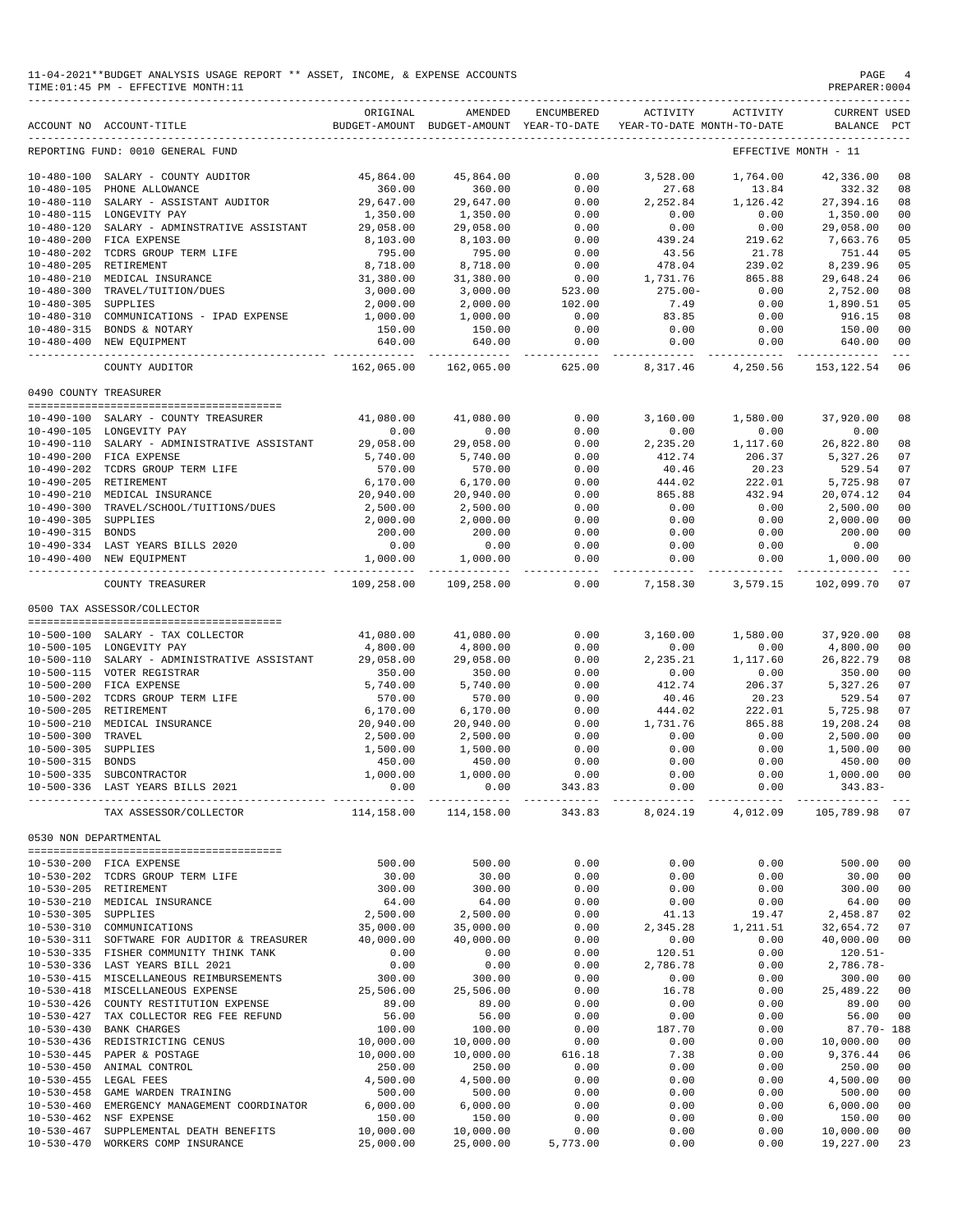|                       | 11-04-2021**BUDGET ANALYSIS USAGE REPORT ** ASSET, INCOME, & EXPENSE ACCOUNTS<br>TIME: 01:45 PM - EFFECTIVE MONTH: 11 |                       |                                                                                |                      |                           |                            | PREPARER: 0004                     | PAGE 5                                                                                                                                                                                                                                                                                                                                                                                             |
|-----------------------|-----------------------------------------------------------------------------------------------------------------------|-----------------------|--------------------------------------------------------------------------------|----------------------|---------------------------|----------------------------|------------------------------------|----------------------------------------------------------------------------------------------------------------------------------------------------------------------------------------------------------------------------------------------------------------------------------------------------------------------------------------------------------------------------------------------------|
|                       | ACCOUNT NO ACCOUNT-TITLE                                                                                              | ORIGINAL              | AMENDED<br>BUDGET-AMOUNT BUDGET-AMOUNT YEAR-TO-DATE YEAR-TO-DATE MONTH-TO-DATE | ENCUMBERED           | <b>ACTIVITY</b>           | ACTIVITY                   | <b>CURRENT USED</b><br>BALANCE PCT |                                                                                                                                                                                                                                                                                                                                                                                                    |
|                       | REPORTING FUND: 0010 GENERAL FUND                                                                                     |                       |                                                                                |                      |                           |                            | EFFECTIVE MONTH - 11               |                                                                                                                                                                                                                                                                                                                                                                                                    |
|                       | 10-530-472 UNEMPLOYMENT INSURANCE                                                                                     | 15,000.00             | 15,000.00                                                                      | 0.00                 | 2,521.45                  | 0.00                       | 12,478.55                          | 17                                                                                                                                                                                                                                                                                                                                                                                                 |
|                       | 10-530-477 OUTSIDE AUDITOR                                                                                            | 28,000.00             | 28,000.00                                                                      | 0.00                 | 0.00                      | 0.00                       | 28,000.00                          | 00                                                                                                                                                                                                                                                                                                                                                                                                 |
|                       | 10-530-480 DUES & FEES - COG MATCH                                                                                    | 3,000.00              | 3,000.00                                                                       | 0.00                 | 0.00                      | 0.00                       | 3,000.00                           | 00                                                                                                                                                                                                                                                                                                                                                                                                 |
|                       | 10-530-482 LIABILITY INSURANCE                                                                                        | 60,000.00             | 60,000.00                                                                      | 0.00                 | 0.00                      | 0.00                       | 60,000.00                          | 00                                                                                                                                                                                                                                                                                                                                                                                                 |
| 10-530-485 LEGAL ADS  |                                                                                                                       | 2,700.00              | 2,700.00                                                                       | 0.00                 | 0.00                      | 0.00                       | 2,700.00                           | 00                                                                                                                                                                                                                                                                                                                                                                                                 |
|                       | 10-530-486 RURAL FIRE DEPT FUEL EXPENSE                                                                               | 10,500.00             | 10,500.00                                                                      | 186.12               | 229.28                    | 0.00                       | 10,084.60                          | 04                                                                                                                                                                                                                                                                                                                                                                                                 |
|                       | 10-530-487 RURAL FIRE EQUIPMENT<br>10-530-488 RURAL FIRE SCHOOL                                                       | 13,000.00<br>2,500.00 | 13,000.00<br>2,500.00                                                          | 360.50<br>0.00       | 0.00<br>0.00              | 0.00<br>0.00               | 12,639.50<br>2,500.00              | 03<br>00                                                                                                                                                                                                                                                                                                                                                                                           |
|                       | 10-530-489 RURAL FIRE INSURANCE TRUCKS                                                                                | 5,000.00              | 5,000.00                                                                       | 0.00                 | 0.00                      | 0.00                       | 5,000.00                           | 00                                                                                                                                                                                                                                                                                                                                                                                                 |
|                       | 10-530-490 COUNTY LIBRARIES                                                                                           | 5,000.00              | 5,000.00                                                                       | 0.00                 | 0.00                      | 0.00                       | 5,000.00                           | 0 <sub>0</sub>                                                                                                                                                                                                                                                                                                                                                                                     |
|                       | 10-530-492 INTERLOCAL AGREEMENTS-LUBBOCK                                                                              | 1,000.00              | 1,000.00                                                                       | 1,000.00             | 0.00                      | 0.00                       | 0.00                               | 100                                                                                                                                                                                                                                                                                                                                                                                                |
|                       | 10-530-495 D.A. LEGAL STATEMENT OF FACTS                                                                              | 5,000.00              | 5,000.00                                                                       | 0.00                 | 0.00                      | 0.00                       | 5,000.00                           | 00                                                                                                                                                                                                                                                                                                                                                                                                 |
|                       | 10-530-497 CASH MATCH SENIOR CITIZENS                                                                                 | 10,000.00             | 10,000.00                                                                      | 0.00                 | 0.00                      | 0.00                       | 10,000.00                          | 00                                                                                                                                                                                                                                                                                                                                                                                                 |
|                       | 10-530-500 DRUG & ALCOHOL TESTING                                                                                     | 2,000.00              | 2,000.00                                                                       | 0.00                 | 0.00                      | 0.00                       | 2,000.00                           | 00<br>$- - -$                                                                                                                                                                                                                                                                                                                                                                                      |
|                       | NON DEPARTMENTAL                                                                                                      | 333,545.00            | 333,545.00                                                                     |                      |                           | 7,935.80 8,256.29 1,230.98 | 317,352.91                         | 05                                                                                                                                                                                                                                                                                                                                                                                                 |
|                       | 0540 COUNTY & DISTRICT COURT                                                                                          |                       |                                                                                |                      |                           |                            |                                    |                                                                                                                                                                                                                                                                                                                                                                                                    |
|                       | 10-540-502 AD LITEM TAX SUITS - T REES                                                                                | 1,000.00              | 1,000.00                                                                       | 0.00                 | 0.00                      | 0.00                       | 1,000.00                           | 00                                                                                                                                                                                                                                                                                                                                                                                                 |
|                       | 10-540-504 ADULT PROBATION SUPPLIES                                                                                   | 200.00                | 200.00                                                                         | 0.00                 | 0.00                      | 0.00                       | 200.00                             | 00                                                                                                                                                                                                                                                                                                                                                                                                 |
|                       | 10-540-506 JUVENILE OFFICER EXPENSES                                                                                  | 19,460.00             | 19,460.00                                                                      | 0.00                 | 0.00                      | 0.00                       | 19,460.00                          | 00                                                                                                                                                                                                                                                                                                                                                                                                 |
|                       | 10-540-508 GRAND JURY                                                                                                 | 3,200.00              | 3,200.00                                                                       | 0.00                 | 480.00                    | 0.00                       | 2,720.00                           | 15                                                                                                                                                                                                                                                                                                                                                                                                 |
|                       | 10-540-510 PETIT JURY                                                                                                 | 3,000.00              | 3,000.00                                                                       | 0.00                 | 0.00                      | 0.00                       | 3,000.00                           | 00                                                                                                                                                                                                                                                                                                                                                                                                 |
| 10-540-512 J.P. JURY  |                                                                                                                       | 100.00                | 100.00                                                                         | 0.00                 | 0.00                      | 0.00                       | 100.00                             | 00                                                                                                                                                                                                                                                                                                                                                                                                 |
|                       | 10-540-513 J.P. ATTORNEY COLLECTIONS                                                                                  | 2,300.00              | 2,300.00                                                                       | 1,157.20             | 0.00                      | 0.00                       | 1,142.80                           | 50                                                                                                                                                                                                                                                                                                                                                                                                 |
|                       | 10-540-514 JURY LODGING & MEALS                                                                                       | 600.00                | 600.00                                                                         | 0.00                 | 0.00                      | 0.00                       | 600.00                             | 00                                                                                                                                                                                                                                                                                                                                                                                                 |
|                       | 10-540-516 JURY COMMISSION                                                                                            | 200.00                | 200.00                                                                         | 0.00                 | 0.00                      | 0.00                       | 200.00                             | 00                                                                                                                                                                                                                                                                                                                                                                                                 |
|                       | 10-540-517 COUNTY COURT VISTING COURT REPORTER 1,000.00                                                               |                       | 1,000.00                                                                       | 0.00                 | 0.00                      | 0.00                       | 1,000.00                           | 00                                                                                                                                                                                                                                                                                                                                                                                                 |
|                       | 10-540-518 COURT APPOINTED ATTORNEY                                                                                   | 26,000.00             | 26,000.00                                                                      | 492.50               | 0.00                      | 0.00                       | 25,507.50                          | 02                                                                                                                                                                                                                                                                                                                                                                                                 |
|                       | 10-540-520 INTERPRETOR                                                                                                | 2,000.00<br>3,500.00  | 2,000.00<br>3,500.00                                                           | 0.00<br>0.00         | 0.00<br>0.00              | 0.00<br>0.00               | 2,000.00<br>3,500.00               | 00<br>00                                                                                                                                                                                                                                                                                                                                                                                           |
|                       |                                                                                                                       | 5,000.00              | 5,000.00                                                                       | 0.00                 | 0.00                      | 0.00                       | 5,000.00                           | 00                                                                                                                                                                                                                                                                                                                                                                                                 |
|                       | 10-540-525 OUT OF COUNTY CITATIONS                                                                                    | 180.00                | 180.00                                                                         | 0.00                 | 0.00                      | 0.00                       | 180.00                             | 00                                                                                                                                                                                                                                                                                                                                                                                                 |
|                       | 10-540-526 DA & CA DRUG TESTING                                                                                       | 5,000.00              | 5,000.00                                                                       | 0.00                 | 0.00                      | 0.00<br>------------       | 5,000.00<br>-------------          | 00<br>$\frac{1}{2} \frac{1}{2} \frac{1}{2} \frac{1}{2} \frac{1}{2} \frac{1}{2} \frac{1}{2} \frac{1}{2} \frac{1}{2} \frac{1}{2} \frac{1}{2} \frac{1}{2} \frac{1}{2} \frac{1}{2} \frac{1}{2} \frac{1}{2} \frac{1}{2} \frac{1}{2} \frac{1}{2} \frac{1}{2} \frac{1}{2} \frac{1}{2} \frac{1}{2} \frac{1}{2} \frac{1}{2} \frac{1}{2} \frac{1}{2} \frac{1}{2} \frac{1}{2} \frac{1}{2} \frac{1}{2} \frac{$ |
|                       | COUNTY & DISTRICT COURT                                                                                               | 72,740.00             | 72,740.00                                                                      | 1,649.70             | 480.00                    | 0.00                       | 70,610.30                          | 03                                                                                                                                                                                                                                                                                                                                                                                                 |
| 0550 32ND JUDICIAL    |                                                                                                                       |                       |                                                                                |                      |                           |                            |                                    |                                                                                                                                                                                                                                                                                                                                                                                                    |
|                       |                                                                                                                       |                       |                                                                                |                      |                           |                            |                                    |                                                                                                                                                                                                                                                                                                                                                                                                    |
|                       | 10-550-100 SALARY - DIST COURT ADMINISTRATOR<br>10-550-105 DIST JUDGE - STATE SUPPLEMENT                              | 8,553.00<br>2,628.00  | 8,553.00<br>2,628.00                                                           | 0.00<br>0.00         | 657.86<br>202.08          | 328.93<br>101.04           | 7,895.14<br>2,425.92               | 08<br>08                                                                                                                                                                                                                                                                                                                                                                                           |
|                       | 10-550-117 SALARY - COURT REPORTER                                                                                    | 13,761.00             | 13,761.00                                                                      | 0.00                 | 1,058.52                  | 529.26                     | 12,702.48                          | 08                                                                                                                                                                                                                                                                                                                                                                                                 |
|                       | 10-550-200 FICA EXPENSE                                                                                               | 1,909.00              | 1,909.00                                                                       | 0.00                 | 146.74                    | 73.37                      | 1,762.26                           | 08                                                                                                                                                                                                                                                                                                                                                                                                 |
|                       | 10-550-202 TCDRS GROUP TERM LIFE                                                                                      | 188.00                | 188.00                                                                         | 0.00                 | 14.40                     | 7.20                       | 173.60                             | 08                                                                                                                                                                                                                                                                                                                                                                                                 |
|                       | 10-550-205 RETIREMENT                                                                                                 | 2,053.00              | 2,053.00                                                                       | 0.00                 | 157.90                    | 78.95                      | 1,895.10                           | 08                                                                                                                                                                                                                                                                                                                                                                                                 |
|                       | 10-550-210 MEDICAL INSURANCE                                                                                          | 2,100.00              | 2,100.00                                                                       | 0.00                 | 0.00                      | 0.00                       | 2,100.00                           | 00                                                                                                                                                                                                                                                                                                                                                                                                 |
| 10-550-300 TRAVEL     |                                                                                                                       | 1,000.00              | 1,000.00                                                                       | 0.00                 | 0.00                      | 0.00                       | 1,000.00                           | 00                                                                                                                                                                                                                                                                                                                                                                                                 |
| 10-550-305 SUPPLIES   |                                                                                                                       | 1,127.00              | 1,127.00                                                                       | 0.00                 | 0.00                      | 0.00                       | 1,127.00                           | 00                                                                                                                                                                                                                                                                                                                                                                                                 |
|                       | 10-550-530 7TH ADM REGION ASSESSMENT                                                                                  | 378.00                | 378.00                                                                         | 0.00                 | 377.09                    | 0.00                       | $0.91$ 100                         |                                                                                                                                                                                                                                                                                                                                                                                                    |
|                       | 10-550-532 COURT REPORTER INSURANCE                                                                                   | 1,300.00              | 1,300.00                                                                       | 0.00                 | 0.00                      | 0.00                       | 1,300.00                           | 00                                                                                                                                                                                                                                                                                                                                                                                                 |
|                       | 10-550-534 LUNACY COMMITMENT                                                                                          | 3,500.00              | 3,500.00                                                                       | 0.00                 | 0.00                      | 0.00                       | 3,500.00                           | 00                                                                                                                                                                                                                                                                                                                                                                                                 |
|                       | 10-550-536 VISITING JUDGE/COURT REPORTER                                                                              | 2,000.00              | 2,000.00                                                                       | 0.00                 | 0.00                      | 0.00                       | 2,000.00                           | 00                                                                                                                                                                                                                                                                                                                                                                                                 |
|                       | 10-550-538 D.J. LEGAL STATEMENT OF FACTS<br>10-550-539 INVESTIGATOR                                                   | 7,900.00<br>2,000.00  | 7,900.00<br>2,000.00                                                           | 0.00<br>0.00         | 0.00<br>0.00              | 0.00<br>0.00               | 7,900.00<br>2,000.00               | 00<br>00                                                                                                                                                                                                                                                                                                                                                                                           |
|                       | 32ND JUDICIAL                                                                                                         | 50,397.00             | -------------<br>50,397.00                                                     | ------------<br>0.00 | -------------<br>2,614.59 | ------------<br>1,118.75   | --------------<br>47,782.41        | $- - - -$<br>05                                                                                                                                                                                                                                                                                                                                                                                    |
| 0560 INDIGENT WELFARE |                                                                                                                       |                       |                                                                                |                      |                           |                            |                                    |                                                                                                                                                                                                                                                                                                                                                                                                    |
|                       |                                                                                                                       |                       |                                                                                |                      |                           |                            |                                    |                                                                                                                                                                                                                                                                                                                                                                                                    |
|                       | 10-560-560 CHILD CARE                                                                                                 | 500.00                | 500.00                                                                         | 0.00                 | 0.00                      | 0.00                       | 500.00                             | 00                                                                                                                                                                                                                                                                                                                                                                                                 |
|                       | 10-560-562 DOCTOR'S SERVICES                                                                                          | 5,000.00              | 5,000.00                                                                       | 0.00                 | 0.00                      | 0.00                       | 5,000.00                           | 00                                                                                                                                                                                                                                                                                                                                                                                                 |
|                       | 10-560-563 OUT OF COUNTY COURT COST                                                                                   | 400.00                | 400.00                                                                         | 0.00                 | 0.00                      | 0.00                       | 400.00                             | 00                                                                                                                                                                                                                                                                                                                                                                                                 |
| 10-560-564 BURIALS    |                                                                                                                       | 5,000.00              | 5,000.00                                                                       | 0.00                 | 0.00                      | 0.00                       | 5,000.00                           | 00                                                                                                                                                                                                                                                                                                                                                                                                 |
| 10-560-568 CLOTHING   | 10-560-566 EMERGENCY AID                                                                                              | 100.00<br>100.00      | 100.00<br>100.00                                                               | 0.00<br>0.00         | 0.00<br>0.00              | 0.00<br>0.00               | 100.00<br>100.00                   | 00<br>00                                                                                                                                                                                                                                                                                                                                                                                           |
|                       | 10-560-570 MEALS, ROOM, CARE                                                                                          | 100.00                | 100.00                                                                         | 0.00                 | 0.00                      | 0.00                       | 100.00                             | 00                                                                                                                                                                                                                                                                                                                                                                                                 |
| 10-560-572 HOSPITAL   |                                                                                                                       | 100.00                | 100.00                                                                         | 0.00                 | 0.00                      | 0.00                       | 100.00                             | 00                                                                                                                                                                                                                                                                                                                                                                                                 |
|                       | 10-560-574 MEDICAL BILLS                                                                                              | 100.00                | 100.00                                                                         | 0.00                 | 0.00                      | 0.00                       | 100.00                             | 00                                                                                                                                                                                                                                                                                                                                                                                                 |
|                       | 10-560-576 MEDICAL SUPPLIES                                                                                           | 100.00                | 100.00                                                                         | 0.00                 | 0.00                      | 0.00                       | 100.00                             | 00                                                                                                                                                                                                                                                                                                                                                                                                 |
|                       | 10-560-579 AUTOPSY EXPENSE                                                                                            | 7,500.00              | 7,500.00<br>-------------                                                      | 0.00<br>---------    | 3,000.00<br>. <u>.</u>    | 0.00<br>----------         | 4,500.00<br>-----------            | 40<br>$\qquad \qquad - -$                                                                                                                                                                                                                                                                                                                                                                          |
|                       | INDIGENT WELFARE                                                                                                      | 19,000.00             | 19,000.00                                                                      | 0.00                 | 3,000.00                  | 0.00                       | 16,000.00                          | 16                                                                                                                                                                                                                                                                                                                                                                                                 |
| 0580 COUNTY SHERIFF   |                                                                                                                       |                       |                                                                                |                      |                           |                            |                                    |                                                                                                                                                                                                                                                                                                                                                                                                    |
|                       | 10-580-100 SALARY - SHERIFF                                                                                           | 48,486.00             | 48,486.00                                                                      | 0.00                 | 3,729.62                  | 1,864.81                   | 44,756.38 08                       |                                                                                                                                                                                                                                                                                                                                                                                                    |
|                       |                                                                                                                       |                       |                                                                                |                      |                           |                            |                                    |                                                                                                                                                                                                                                                                                                                                                                                                    |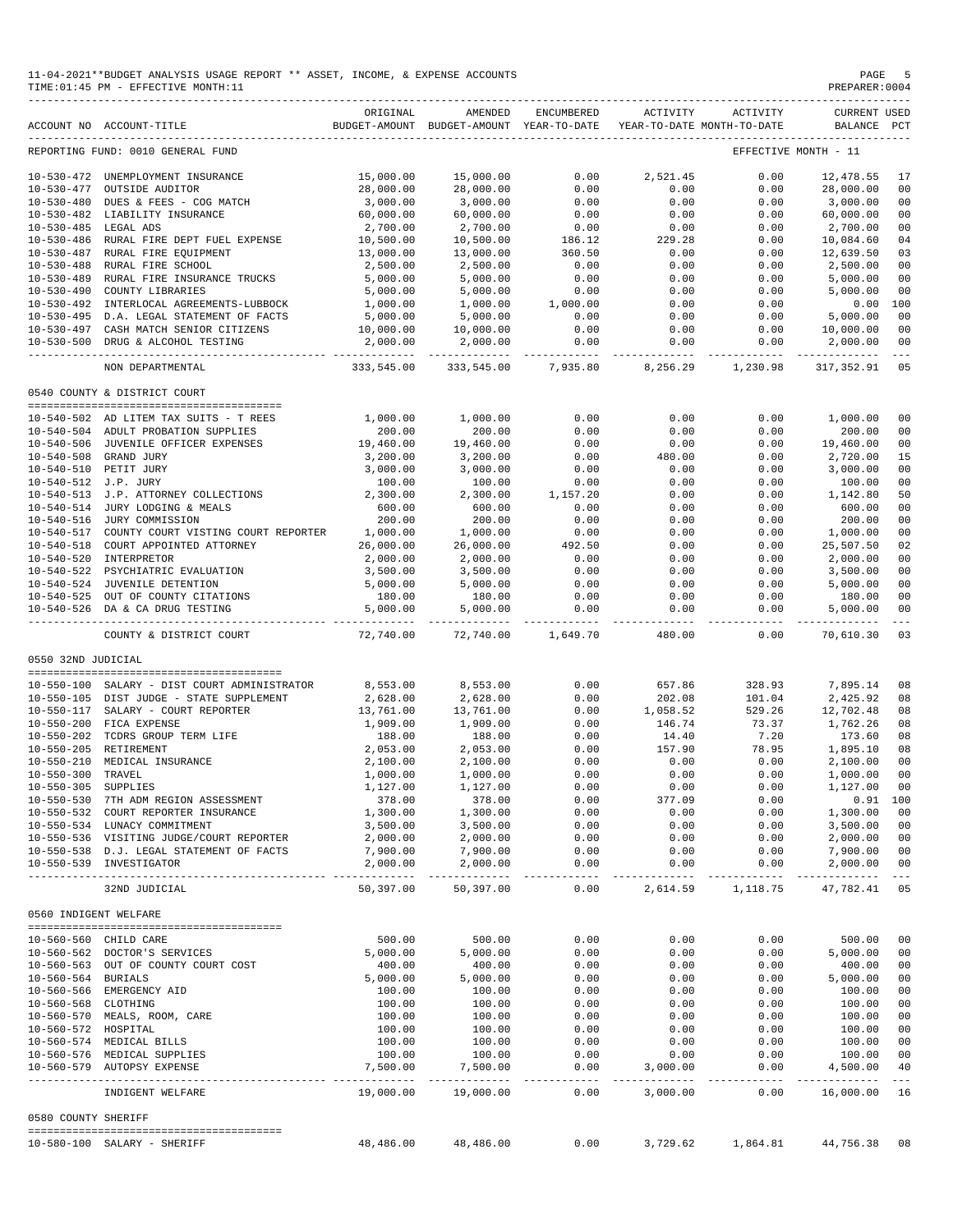#### 11-04-2021\*\*BUDGET ANALYSIS USAGE REPORT \*\* ASSET, INCOME, & EXPENSE ACCOUNTS PAGE 6  $TIME:01:45 PM - EFFECTIVE MOMTH:11$

|                      | ACCOUNT NO ACCOUNT-TITLE                                                | ORIGINAL               | AMENDED<br>BUDGET-AMOUNT BUDGET-AMOUNT YEAR-TO-DATE | ENCUMBERED                 | ACTIVITY          | ACTIVITY<br>YEAR-TO-DATE MONTH-TO-DATE   | <b>CURRENT USED</b><br>BALANCE PCT |                |
|----------------------|-------------------------------------------------------------------------|------------------------|-----------------------------------------------------|----------------------------|-------------------|------------------------------------------|------------------------------------|----------------|
|                      | REPORTING FUND: 0010 GENERAL FUND                                       |                        |                                                     |                            |                   |                                          | EFFECTIVE MONTH - 11               |                |
|                      | 10-580-105 LONGEVITY PAY                                                | 0.00                   | 0.00                                                | 0.00                       | 0.00              | 0.00                                     | 0.00                               |                |
| $10 - 580 - 108$     | SALARY - CHIEF DEPUTY                                                   | 45,950.00              | 45,950.00                                           | 0.00                       | 3,534.60          | 1,767.30                                 | 42, 415.40                         | 08             |
| $10 - 580 - 109$     | SALARY - PATROL SERGEANT                                                | 44,460.00              | 44,460.00                                           | 0.00                       | 0.00              | 0.00                                     | 44,460.00                          | 00             |
| $10 - 580 - 110$     | SALARY - FULL TIME DEPUTIES                                             | 128,260.00             | 128,260.00                                          | 0.00                       | 9,846.80          | 4,932.96                                 | 118,413.20                         | 08             |
| $10 - 580 - 115$     | PHONE ALLOWANCE                                                         | 1,670.00               | 1,670.00                                            | 0.00                       | 110.72            | 55.36                                    | 1,559.28                           | 07             |
| $10 - 580 - 120$     | SALARY - PART TIME DEPUTIES                                             | 5,000.00               | 5,000.00                                            | 0.00                       | 286.80            | 267.68                                   | 4,713.20                           | 06             |
| $10 - 580 - 145$     | SALARY - OVERTIME CHIEF DEPUTY                                          | 3,210.00               | 3,210.00                                            | 0.00                       | 354.55            | 77.08                                    | 2,855.45                           | 11             |
| $10 - 580 - 146$     | SALARY - OVERTIME DEPUTIES FT                                           | 8,950.00               | 8,950.00                                            | 0.00                       | 2,201.19          | 1,849.86                                 | 6,748.81                           | 25             |
| $10 - 580 - 147$     | SALARY - OVERTIME PATROL SERGEANT                                       | 3,110.00               | 3,110.00                                            | 0.00                       | 0.00              | 0.00                                     | 3,110.00                           | 00             |
| $10 - 580 - 160$     | SALARY - HOLIDAYS CHIEF DEPUTY                                          | 2,590.00               | 2,590.00                                            | 0.00                       | 184.95            | 0.00                                     | 2,405.05                           | 07             |
| $10 - 580 - 161$     | SALARY - HOLIDAYS DEPUTIES FT                                           | 9,640.00               | 9,640.00                                            | 0.00                       | 630.96            | 0.00                                     | 9,009.04                           | 07             |
| $10 - 580 - 162$     | SALARY - HOLIDAYS PATROL SERGEANT                                       | 3,340.00               | 3,340.00                                            | 0.00                       | 0.00              | 0.00                                     | 3,340.00                           | 00             |
| $10 - 580 - 200$     | FICA EXPENSE                                                            | 22,930.00              | 22,930.00                                           | 0.00                       | 1,562.01          | 809.69                                   | 21,367.99                          | 07             |
| $10 - 580 - 202$     | TCDRS GROUP TERM LIFE                                                   | 2,250.00               | 2,250.00                                            | 0.00                       | 156.61            | 81.12                                    | 2,093.39                           | 07             |
| $10 - 580 - 205$     | RETIREMENT                                                              | 24,670.00              | 24,670.00                                           | 0.00                       | 1,718.42          | 890.07                                   | 22,951.58                          | 07             |
| $10 - 580 - 210$     | MEDICAL INSURANCE                                                       | 62,810.00              | 62,810.00                                           | 0.00                       | 3,896.46          | 2,164.70                                 | 58, 913.54                         | 06             |
| $10 - 580 - 300$     | TRAVEL                                                                  | 2,500.00               | 2,500.00                                            | 0.00                       | 300.00            | 0.00                                     | 2,200.00                           | 12             |
| $10 - 580 - 305$     | SUPPLIES                                                                | 2,000.00               | 2,000.00                                            | 1.36                       | 59.89             | 0.00                                     | 1,938.75                           | 03             |
| $10 - 580 - 310$     | COMMUNICATIONS                                                          | 1,200.00               | 1,200.00                                            | 0.00                       | 45.86             | 0.00                                     | 1,154.14                           | 04             |
| $10 - 580 - 315$     | BONDS & NOTARY                                                          | 200.00                 | 200.00                                              | 0.00                       | 0.00              | 0.00                                     | 200.00                             | 00             |
|                      | 10-580-336 LAST YEARS BILLS 2021                                        | 0.00                   | 0.00                                                | 734.86                     | 712.75            | 0.00                                     | $1,447.61-$                        |                |
| $10 - 580 - 608$     | VEHICLE EXPENSE                                                         | 10,000.00              | 10,000.00                                           | 109.74                     | 310.00            | 0.00                                     | 9,580.26                           | 04             |
| $10 - 580 - 609$     | NEW VEHICLES                                                            | 54,881.00              | 54,881.00                                           | 28,917.71                  | 34,750.57         | 0.00                                     | 8,787.28- 116                      |                |
|                      | 10-580-616 VEHICLE GAS                                                  | 30,000.00              | 30,000.00                                           | 2,045.81                   | 663.92            | 0.00                                     | 27,290.27                          | 09             |
|                      | 10-580-618 VEHICLE TIRES                                                | 0.00                   | 0.00                                                | 0.00                       | 0.00              | 0.00                                     | 0.00                               |                |
|                      | COUNTY SHERIFF                                                          | 518,107.00             | ______________<br>518,107.00                        | _____________<br>31,809.48 | 65,056.68         | -------------- ------------<br>14,760.63 | -----------<br>421,240.84          | 19             |
|                      | 0585 FC LAW ENFORCEMENT CENTER                                          |                        |                                                     |                            |                   |                                          |                                    |                |
|                      |                                                                         |                        |                                                     |                            |                   |                                          |                                    |                |
|                      | 10-585-105 LONGEVITY PAY                                                | 600.00                 | 600.00                                              | 0.00                       | 0.00              | 0.00                                     | 600.00                             | 0 <sub>0</sub> |
|                      | 10-585-110 SALARY - JAIL ADMINISTRATOR                                  | 32,080.00              | 32,080.00                                           | 0.00                       | 2,374.68          | 1,233.60                                 | 29,705.32                          | 07             |
|                      | 10-585-112 SALARY- JAIL SERGEANT FT                                     | 31,140.00              | 31,140.00                                           | 0.00                       | 1,766.46          | 568.86                                   | 29, 373.54                         | 06             |
|                      | 10-585-113 SALARY- DISPATCH SERGEANT FT                                 | 31,140.00              | 31,140.00                                           | 0.00                       | 2,350.29          | 1,152.69                                 | 28,789.71                          | 08             |
|                      | 10-585-115 PHONE ALLOWANCE                                              | 340.00                 | 340.00                                              | 0.00                       | 27.68             | 13.84                                    | 312.32                             | 08             |
|                      | 10-585-142 SALARY - FULL TIME JAILERS                                   | 270,700.00             | 270,700.00                                          | 0.00                       | 16,079.52         | 7,649.34                                 | 254,620.48                         | 06             |
| $10 - 585 - 144$     | SALARY - PART TIME JAILERS                                              | 15,551.00              | 15,551.00                                           | 0.00                       | 1,359.24          | 723.00                                   | 14, 191. 76                        | 09             |
| $10 - 585 - 145$     | SALARY - OVERTIME JAIL ADMIN                                            | 4,820.00               | 4,820.00                                            | 0.00                       | 508.86            | 370.08                                   | 4,311.14                           | 11             |
| $10 - 585 - 146$     | SALARY - OVER TIME JAILER/DISPATCH                                      | 40,610.00              | 40,610.00                                           | 0.00                       | 3,643.93          | 2,125.63                                 | 36,966.07                          | 09             |
| $10 - 585 - 148$     | SALARY - OVERTIME JAIL SERGEANT                                         | 4,680.00               | 4,680.00                                            | 0.00                       | 415.42            | 0.00                                     | 4,264.58                           | 09             |
| $10 - 585 - 149$     | SALARY - OVERTIME DISPATCH SERGEANT                                     | 4,680.00               | 4,680.00                                            | 0.00                       | 830.94            | 471.66                                   | 3,849.06                           | 18             |
| $10 - 585 - 160$     | SALARY - HOLIDAY PAY JAIL ADMIN                                         | 1,950.00               | 1,950.00                                            | 0.00                       | 138.78            | 0.00                                     | 1,811.22                           | 07             |
| $10 - 585 - 161$     | SALARY - HOLIDAY PAY FT JAILERS                                         | 21,870.00              | 21,870.00                                           | 0.00                       | 1,388.16          | 0.00                                     | 20, 481.84                         | 06             |
| $10 - 585 - 162$     | SALARY - HOLIDAY PAY JAIL SERGEANT                                      | 2,520.00               | 2,520.00                                            | 0.00                       | 179.64            | 0.00                                     | 2,340.36                           | 07             |
| $10 - 585 - 163$     | SALARY - HOLIDAY PAY DISPATCH SERG                                      | 2,520.00               | 2,520.00                                            | 0.00                       | 179.64            | 0.00                                     | 2,340.36                           | 07             |
| $10 - 585 - 200$     | FICA EXPENSE                                                            | 34,400.00              | 34,400.00                                           | 0.00                       | 2,267.39          | 1,055.52                                 | 32, 132.61                         | 07             |
| $10 - 585 - 202$     | TCDRS GROUP TERM LIFE                                                   | 3,380.00               | 3,380.00                                            | 0.00                       | 234.33            | 107.31                                   | 3,145.67                           | 07             |
| $10 - 585 - 205$     | RETIREMENT                                                              | 37,010.00              | 37,010.00                                           | 0.00                       | 2,571.35          | 1,177.61                                 | 34, 438.65                         | 07             |
| 10-585-210           | MEDICAL INSURANCE                                                       | 125,610.00             | 125,610.00                                          | 0.00                       | 7,818.60          | 3,909.30                                 | 117,791.40                         | 06             |
| 10-585-300 TRAVEL    |                                                                         | 3,000.00               | 3,000.00                                            | 0.00                       | 0.00              | 0.00                                     | 3,000.00                           | 00             |
| 10-585-305 SUPPLIES  |                                                                         | 5,500.00               | 5,500.00                                            | 1,041.44                   | 77.77             | 7.49                                     | 4,380.79                           | 20             |
|                      | 10-585-310 COMMUNICATIONS                                               | 16,000.00              | 16,000.00                                           | 0.00                       | 571.50            | 0.00                                     | 15,428.50                          | 04             |
|                      | 10-585-313 INSPECTIONS & MAINTENCE<br>10-585-315 BONDS FOR EMPLOYEES    | 1,500.00               | 1,500.00                                            | 0.00                       | 0.00              | 0.00                                     | 1,500.00                           | 00             |
|                      | 10-585-320 COMPUTER SOFTWARE & MAINTENCE                                | 500.00<br>2,000.00     | 500.00                                              | 0.00                       | 0.00              | 0.00                                     | 500.00                             | 00             |
|                      | 10-585-325 CERT TRAINING FOR JAIL STAFF                                 |                        | 2,000.00                                            | 0.00                       | 0.00              | 0.00                                     | 2,000.00                           | 00             |
|                      | 10-585-336 LAST YEARS BILLS 2021                                        | 2,000.00<br>0.00       | 2,000.00                                            | 0.00<br>15,933.08          | 19.80<br>1,503.68 | 0.00                                     | 1,980.20<br>17,436.76-             | 01             |
|                      |                                                                         |                        | 0.00                                                |                            |                   | 0.00                                     |                                    |                |
|                      | 10-585-380 UTILITIES FOR LAW CENTER                                     | 27,000.00              | 27,000.00                                           | 0.00                       | 4,645.46          | 342.74                                   | 22,354.54                          | 17             |
|                      | 10-585-385 LAW CENTER REPAIRS<br>10-585-475 COPY EXPENSE FOR LAW CENTER | 5,000.00               | 5,000.00                                            | 445.76                     | 0.00<br>0.00      | 0.00                                     | 4,554.24<br>3,600.00               | 09             |
|                      |                                                                         | 3,600.00               | 3,600.00                                            | 0.00                       |                   | 0.00                                     |                                    | 00             |
|                      | 10-585-604 NEW HIRE PSYCHIATRIC TESTING                                 | 4,200.00               | 4,200.00<br>10,000.00                               | 0.00                       | 0.00              | 0.00                                     | 4,200.00                           | 00             |
|                      | 10-585-605 OUT OF COUNTY HOUSING<br>10-585-612 INMATE EXPENSE           | 10,000.00<br>25,000.00 | 25,000.00                                           | 1,240.00<br>1,301.21       | 0.00<br>147.98    | 0.00<br>0.00                             | 8,760.00<br>23,550.81              | 12<br>06       |
|                      |                                                                         |                        |                                                     | 367.45                     |                   |                                          |                                    |                |
|                      | 10-585-614 INMATE MEDICAL                                               | 15,000.00<br>20,000.00 | 15,000.00                                           |                            | 0.00              | 0.00                                     | 14,632.55                          | 02             |
|                      | 10-585-625 LAW CENTER BUILDING INSURANCE                                |                        | 20,000.00                                           | 0.00                       | 0.00              | 0.00                                     | 20,000.00                          | 00             |
|                      | FC LAW ENFORCEMENT CENTER                                               | 805,901.00             |                                                     |                            |                   | 805,901.00 20,328.94 51,101.10 20,908.67 | 734,470.96 09                      |                |
| 0590 EXTENSION AGENT | --------------------------------------                                  |                        |                                                     |                            |                   |                                          |                                    |                |
|                      | 10-590-100 SALARY - CEA-AG                                              | 16,224.00              | 16,224.00                                           | 0.00                       | 1,248.00          | 624.00                                   | 14,976.00                          | 08             |
|                      | 10-590-109 SALARY TRAVEL - PAYROLL                                      | 6,000.00               | 6,000.00                                            | 0.00                       | 461.54            | 230.77                                   | 5,538.46                           | 08             |
|                      | 10-590-110 SALARY - ADMINISTRATIVE ASSISTANT                            | 10,000.00              | 10,000.00                                           | 0.00                       | 720.00            | 360.00                                   | 9,280.00                           | 07             |
|                      | 10-590-200 FICA EXPENSE                                                 | 2,470.00               | 2,470.00                                            | 0.00                       | 185.86            | 92.93                                    | 2,284.14                           | 08             |
|                      | 10-590-202 TCDRS GROUP TERM LIFE                                        | 250.00                 | 250.00                                              | 0.00                       | 5.40              | 2.70                                     | 244.60                             | 02             |
|                      | 10-590-205 RETIREMENT                                                   | 2,660.00               | 2,660.00                                            | 0.00                       | 59.26             | 29.63                                    | 2,600.74                           | 02             |
| 10-590-305 SUPPLIES  |                                                                         | 2,750.00               | 2,750.00                                            | 48.52                      | 0.00              | 0.00                                     | 2,701.48                           | 02             |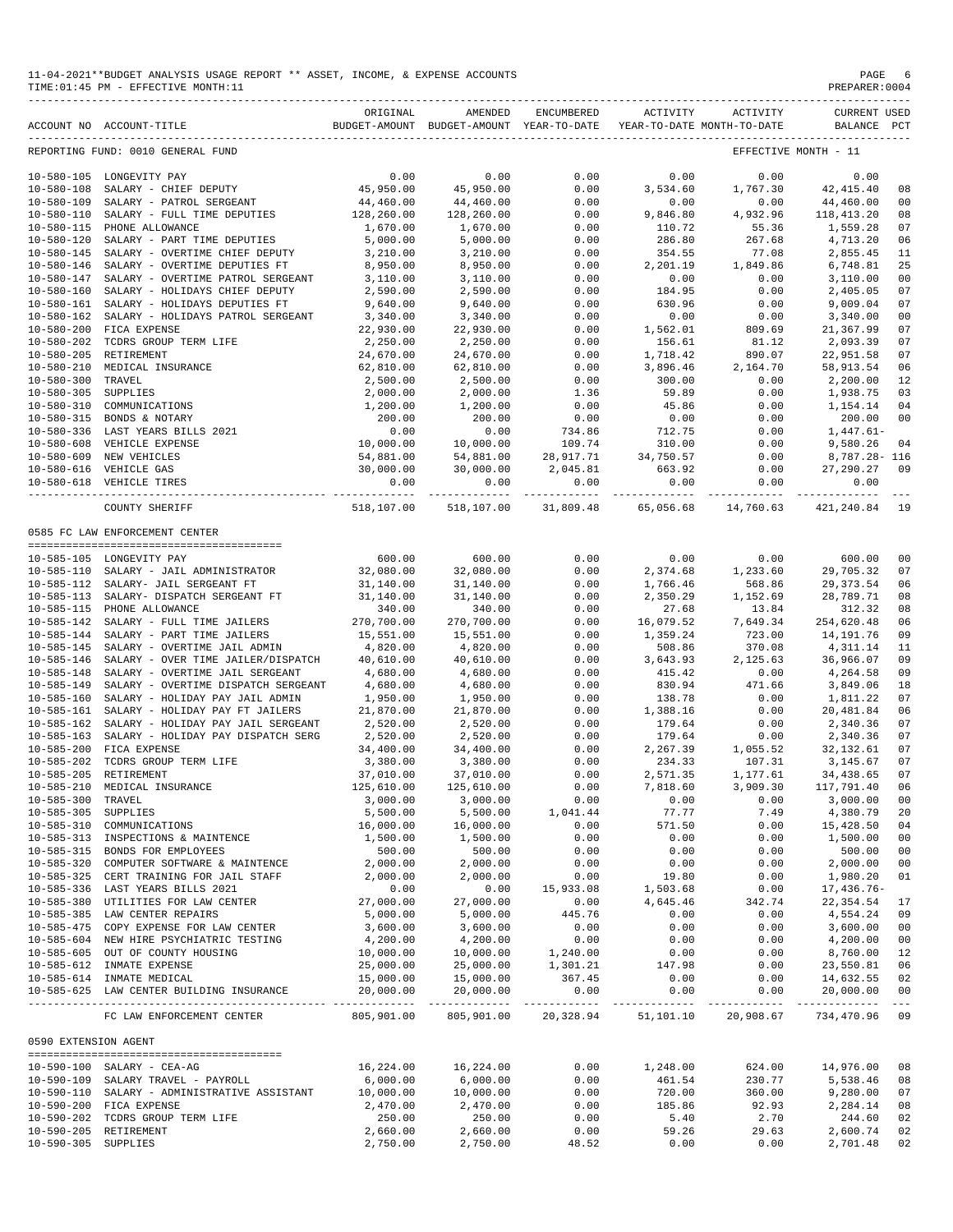| 11-04-2021**BUDGET ANALYSIS USAGE REPORT ** ASSET, INCOME, & EXPENSE ACCOUNTS<br>TIME: 01:45 PM - EFFECTIVE MONTH: 11 |          |         |                                                                    | PAGE 7<br>PREPARER:0004          |    |
|-----------------------------------------------------------------------------------------------------------------------|----------|---------|--------------------------------------------------------------------|----------------------------------|----|
| ACCOUNT NO ACCOUNT-TITLE CONTROL TO BUDGET-AMOUNT BUDGET-AMOUNT YEAR-TO-DATE YEAR-TO-DATE MONTH-TO-DATE BALANCE PCT   | ORIGINAL | AMENDED | ENCUMBERED ACTIVITY ACTIVITY CURRENT USED                          |                                  |    |
| REPORTING FUND: 0010 GENERAL FUND                                                                                     |          |         |                                                                    | EFFECTIVE MONTH - 11             |    |
| 10-590-642 STOCK SHOW EXPENSE                                                                                         |          |         | $6,000.00$ $6,000.00$ $0.00$ $307.50$ $0.00$ $5,692.50$ $05$       |                                  |    |
| EXTENSION AGENT                                                                                                       |          |         | 46,354.00 46,354.00 48.52 2,987.56 1,340.03 43,317.92 07           |                                  |    |
| 0600 APPRAISAL DISTRICT                                                                                               |          |         |                                                                    |                                  |    |
| 10-600-644 APPRAISAL DISTRICT FEES 181,000.00 181,000.00 0.00 0.00 0.00<br>10-600-645 APPRAISAL DISTRICT TAX REFUND   | 0.00     | 0.00    | $0.00$ 0.00                                                        | $0.00$ 181,000.00<br>$0.00$ 0.00 | 00 |
|                                                                                                                       |          |         |                                                                    | $0.00$ 181,000.00                | 00 |
| 0610 COUNTY COURT AT LAW                                                                                              |          |         |                                                                    |                                  |    |
| 10-610-654 COUNTY COURT AT LAW JUDGE EXPENSE                                                                          |          |         | $11,000.00$ $11,000.00$ $0.00$ $0.00$ $0.00$ $0.00$ $11,000.00$    |                                  | 00 |
| COUNTY COURT AT LAW                                                                                                   |          |         | $11.000.00$ $11.000.00$ 0.00 0.00                                  | $0.00$ 11,000.00                 | 00 |
| <b>GENERAL FUND</b><br>INCOME TOTALS                                                                                  |          |         | 3, 391, 511.00 3, 391, 511.00 191, 544.48 8, 523.35 3, 199, 966.52 |                                  | 06 |
| <b>EXPENSE TOTALS</b>                                                                                                 |          |         | 3,170,928.00 3,170,928.00 70,614.14 209,004.44 73,770.99           | 2,891,309.42                     | 09 |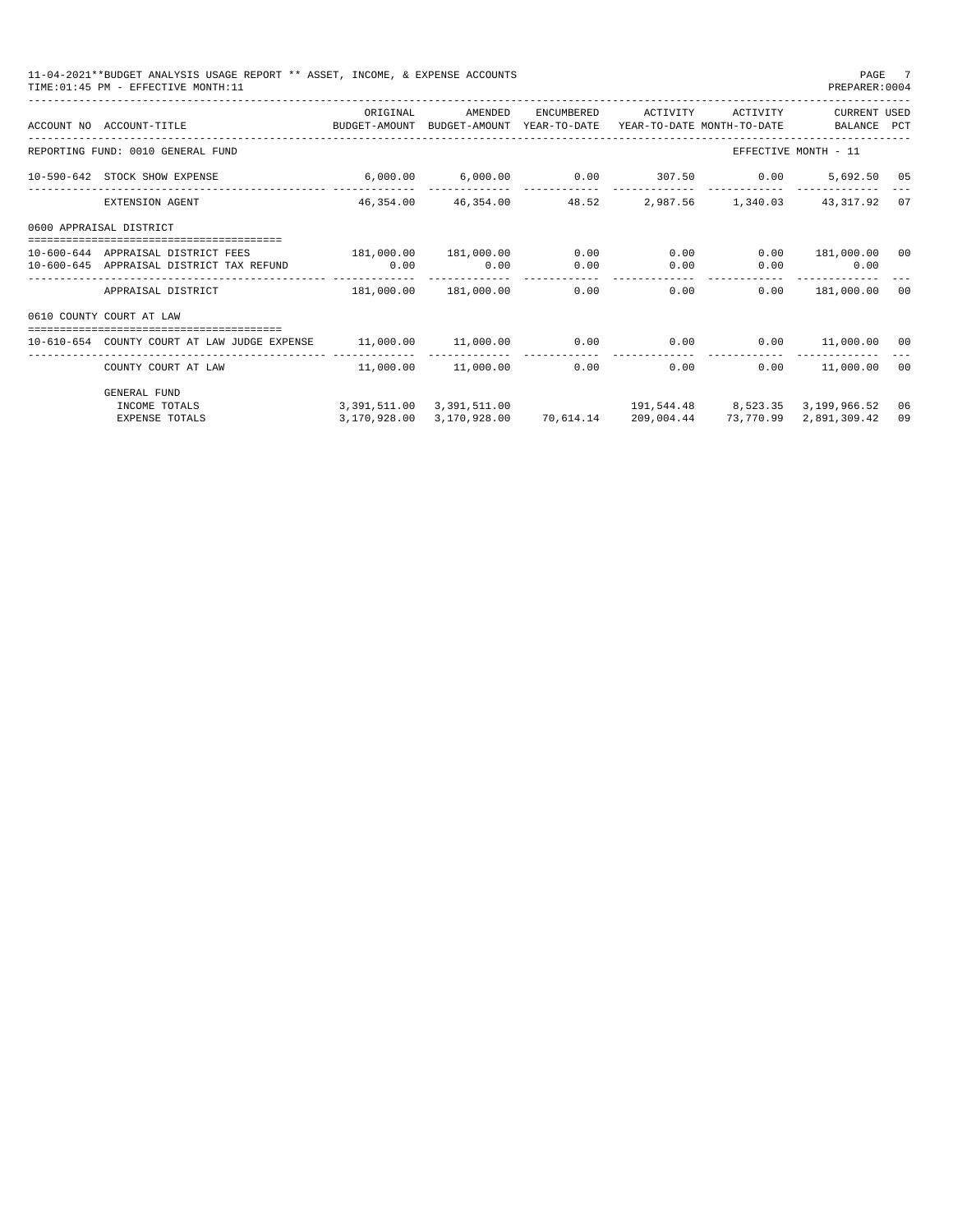|                     | 11-04-2021**BUDGET ANALYSIS USAGE REPORT ** ASSET, INCOME, & EXPENSE ACCOUNTS<br>TIME: 01:45 PM - EFFECTIVE MONTH: 11 |                         |                                      |                                    |                                                                                                                                                                                                                                                                                                                                                                                                      |                       | PAGE<br>PREPARER: 0004             | 8                    |
|---------------------|-----------------------------------------------------------------------------------------------------------------------|-------------------------|--------------------------------------|------------------------------------|------------------------------------------------------------------------------------------------------------------------------------------------------------------------------------------------------------------------------------------------------------------------------------------------------------------------------------------------------------------------------------------------------|-----------------------|------------------------------------|----------------------|
|                     | ACCOUNT NO ACCOUNT-TITLE                                                                                              | ORIGINAL                | AMENDED                              | ENCUMBERED                         | BUDGET-AMOUNT BUDGET-AMOUNT YEAR-TO-DATE YEAR-TO-DATE MONTH-TO-DATE                                                                                                                                                                                                                                                                                                                                  | ACTIVITY ACTIVITY     | <b>CURRENT USED</b><br>BALANCE PCT |                      |
|                     | REPORTING FUND: 0011 ROAD & BRIDGE PRECINCT 1                                                                         |                         |                                      |                                    |                                                                                                                                                                                                                                                                                                                                                                                                      |                       | EFFECTIVE MONTH - 11               |                      |
| 0100 CASH ACCOUNTS  |                                                                                                                       |                         |                                      |                                    |                                                                                                                                                                                                                                                                                                                                                                                                      |                       |                                    |                      |
|                     |                                                                                                                       |                         |                                      |                                    |                                                                                                                                                                                                                                                                                                                                                                                                      |                       |                                    |                      |
|                     | 11-100-100 CFC: ROAD & BRIDGE PRECINCT 1                                                                              |                         |                                      |                                    | 12,037.12-                                                                                                                                                                                                                                                                                                                                                                                           | $4,035.04-$           | 122,466.13                         |                      |
|                     | 11-100-185 DUE FROM I&S FUND                                                                                          |                         |                                      |                                    | 0.00                                                                                                                                                                                                                                                                                                                                                                                                 | 0.00                  | 0.00                               |                      |
|                     | 11-100-197 DUE FROM GENERAL FUND<br>11-100-280 DELINQUENT TAXES RECEIVABLE                                            |                         |                                      |                                    | 0.00<br>0.00                                                                                                                                                                                                                                                                                                                                                                                         | 0.00<br>0.00          | 0.00<br>3,115.91                   |                      |
|                     | 11-100-285 ALLOWANCE-UNCOLLECTABLE TAXES                                                                              |                         |                                      |                                    | 0.00                                                                                                                                                                                                                                                                                                                                                                                                 | 0.00                  | 679.80-                            |                      |
|                     | 11-100-290 DUE FROM APPRAISAL DISTRICT                                                                                |                         |                                      |                                    | 0.00                                                                                                                                                                                                                                                                                                                                                                                                 | 0.00                  | 0.00                               |                      |
|                     | CASH ACCOUNTS                                                                                                         |                         |                                      |                                    | ------------<br>12,037.12-                                                                                                                                                                                                                                                                                                                                                                           | . <b>.</b> .          | .<br>$4,035.04 - 124,902.24$       |                      |
|                     | 0311 REVENUE ACCOUNTS                                                                                                 |                         |                                      |                                    |                                                                                                                                                                                                                                                                                                                                                                                                      |                       |                                    |                      |
|                     |                                                                                                                       |                         |                                      |                                    |                                                                                                                                                                                                                                                                                                                                                                                                      |                       |                                    |                      |
|                     | 11-311-100 ADVALOREM TAXES                                                                                            | 170,000.00              | 170,000.00                           |                                    | 0.00                                                                                                                                                                                                                                                                                                                                                                                                 | 0.00                  | 170,000.00                         | 0 <sub>0</sub>       |
|                     | 11-311-105 ROAD & BRIDGE                                                                                              | 26,786.00               | 26,786.00                            |                                    | 1,434.04                                                                                                                                                                                                                                                                                                                                                                                             | 70.62                 | 25,351.96                          | 05                   |
|                     | 11-311-110 MOTOR VEHICLE REGISTRATION                                                                                 | 48,000.00               | 48,000.00                            |                                    | 4,636.99                                                                                                                                                                                                                                                                                                                                                                                             | 0.00                  | 43,363.01                          | 10                   |
|                     | 11-311-120 GROSS WEIGHT AND AXLE FEES                                                                                 | 14,000.00               | 14,000.00                            |                                    | 0.00                                                                                                                                                                                                                                                                                                                                                                                                 | 0.00                  | 14,000.00                          | 00                   |
|                     | 11-311-125 I&S REVENUE FOR COMM DEB                                                                                   | 19,343.00               | 19,343.00                            |                                    | 0.00                                                                                                                                                                                                                                                                                                                                                                                                 | 0.00                  | 19,343.00                          | 0 <sub>0</sub>       |
|                     | 11-311-130 LONG TERM FINANCING INCOME                                                                                 | 0.00                    | 0.00                                 |                                    | 0.00                                                                                                                                                                                                                                                                                                                                                                                                 | 0.00                  | 0.00                               |                      |
|                     | 11-311-140 BRIDGE REPAIR INSURANCE                                                                                    | 0.00                    | 0.00                                 |                                    | 0.00                                                                                                                                                                                                                                                                                                                                                                                                 | 0.00                  | 0.00                               |                      |
|                     | 11-311-145 RESERVE FEMA FUNDS<br>11-311-150 OTHER INCOME                                                              | 0.00<br>0.00            | 0.00<br>0.00                         |                                    | 0.00<br>0.00                                                                                                                                                                                                                                                                                                                                                                                         | 0.00<br>0.00          | 0.00<br>0.00                       |                      |
|                     | 11-311-155 RESERVE FUNDS                                                                                              | 26,382.00               | 26,382.00                            |                                    | 0.00                                                                                                                                                                                                                                                                                                                                                                                                 | 0.00                  | 26,382.00                          | 00                   |
|                     | 11-311-160 SALE OF FIXED ASSETS                                                                                       | 0.00                    | 0.00                                 |                                    | 0.00                                                                                                                                                                                                                                                                                                                                                                                                 | 0.00                  | 0.00                               |                      |
|                     | 11-311-165 RESERVE CERTZ FUNDS                                                                                        | 0.00                    | 0.00                                 |                                    | 0.00                                                                                                                                                                                                                                                                                                                                                                                                 | 0.00                  | 0.00                               |                      |
|                     | 11-311-170 INSURANCE PROCEEDS                                                                                         | 0.00                    | 0.00                                 |                                    | 0.00                                                                                                                                                                                                                                                                                                                                                                                                 | 0.00                  | 0.00                               |                      |
|                     | 11-311-180 INTEREST EARNED                                                                                            | 0.00                    | 0.00                                 |                                    | 0.00                                                                                                                                                                                                                                                                                                                                                                                                 | 0.00                  | 0.00                               |                      |
|                     | REVENUE ACCOUNTS                                                                                                      | -----------             | -----------<br>304,511.00 304,511.00 | 0.00                               | -----------<br>6,071.03                                                                                                                                                                                                                                                                                                                                                                              | ----------<br>70.62   | ------------<br>298,439.97         | 02                   |
|                     | 0611 EXPENSE ACCOUNTS                                                                                                 |                         |                                      |                                    |                                                                                                                                                                                                                                                                                                                                                                                                      |                       |                                    |                      |
|                     |                                                                                                                       |                         |                                      |                                    |                                                                                                                                                                                                                                                                                                                                                                                                      |                       |                                    |                      |
|                     | 11-611-100 SALARY - COMMISSIONER PCT 1                                                                                | 37,415.00               | 37,415.00                            | 0.00                               | 2,879.24                                                                                                                                                                                                                                                                                                                                                                                             | 1,439.62              | 34,535.76                          | 08                   |
|                     | 11-611-105 LONGEVITY PAY                                                                                              | 4,050.00                | 4,050.00                             | 0.00                               | 0.00                                                                                                                                                                                                                                                                                                                                                                                                 | 0.00                  | 4,050.00                           | 00                   |
|                     | 11-611-110 SALARY - ROAD FOREMAN                                                                                      | 37,220.00               | 37,220.00                            | 0.00                               | 2,862.70                                                                                                                                                                                                                                                                                                                                                                                             | 1,431.35              | 34,357.30                          | 08                   |
|                     | 11-611-112 SALARY - ROAD HAND                                                                                         | 31,230.00               | 31,230.00                            | 0.00                               | 2,401.60                                                                                                                                                                                                                                                                                                                                                                                             | 1,200.80              | 28,828.40                          | 08                   |
|                     | 11-611-115 PHONE ALLOWANCE                                                                                            | 720.00                  | 720.00                               | 0.00                               | 55.36                                                                                                                                                                                                                                                                                                                                                                                                | 27.68                 | 664.64                             | 08                   |
|                     | 11-611-120 SALARY - OVERTIME & PART TIME                                                                              | 22,620.00               | 22,620.00                            | 0.00                               | 0.00                                                                                                                                                                                                                                                                                                                                                                                                 | 0.00                  | 22,620.00                          | 00                   |
|                     | 11-611-200 FICA EXPENSE                                                                                               | 10,200.00               | 10,200.00                            | 0.00                               | 624.32                                                                                                                                                                                                                                                                                                                                                                                               | 312.16                | 9,575.68                           | 06                   |
|                     | 11-611-202 TCDRS GROUP TERM LIFE                                                                                      | 1,000.00                | 1,000.00                             | 0.00                               | 61.50                                                                                                                                                                                                                                                                                                                                                                                                | 30.75                 | 938.50                             | 06                   |
|                     | 11-611-205 RETIREMENT<br>11-611-210 MEDICAL INSURANCE                                                                 | 10,970.00               | 10,970.00                            | 0.00                               | 674.76                                                                                                                                                                                                                                                                                                                                                                                               | 337.38<br>1,298.82    | 10,295.24                          | 06                   |
|                     |                                                                                                                       | 31,410.00<br>2,500.00   | 31,410.00<br>2,500.00                | 0.00<br>0.00                       | 2,597.64<br>0.00                                                                                                                                                                                                                                                                                                                                                                                     |                       | 28,812.36                          | 08<br>0 <sub>0</sub> |
| 11-611-305 SUPPLIES | 11-611-300 TRAVEL & SCHOOL                                                                                            | 8,600.00                | 8,600.00                             | 25.73                              | 0.00                                                                                                                                                                                                                                                                                                                                                                                                 | 0.00<br>0.00          | 2,500.00<br>8,574.27               | 00                   |
|                     | 11-611-310 COMMUNICATIONS                                                                                             | 500.00                  | 500.00                               | 0.00                               | 37.99                                                                                                                                                                                                                                                                                                                                                                                                | 0.00                  | 462.01                             | 08                   |
| 11-611-315 BONDS    |                                                                                                                       | 200.00                  | 200.00                               | 0.00                               | 0.00                                                                                                                                                                                                                                                                                                                                                                                                 | 0.00                  | 200.00                             | 0 <sub>0</sub>       |
| 11-611-320          | REPAIRS & MAINTENANCE                                                                                                 | 30,000.00               | 30,000.00                            | 5,258.43                           | 713.64                                                                                                                                                                                                                                                                                                                                                                                               | 0.00                  | 24,027.93                          | 20                   |
|                     | 11-611-336 LAST YEARS BILLS 2021                                                                                      | 0.00                    | 0.00                                 | 2,220.06                           | 4,291.93                                                                                                                                                                                                                                                                                                                                                                                             | 0.00                  | 6,511.99-                          |                      |
|                     | 11-611-380 UTILITIES                                                                                                  | 2,100.00                | 2,100.00                             | 0.00                               | 102.95                                                                                                                                                                                                                                                                                                                                                                                               | 0.00                  | 1,997.05                           | 05                   |
|                     | 11-611-620 CAPITAL OUTLAY UNIT COST                                                                                   | 0.00                    | 0.00                                 | 0.00                               | 0.00                                                                                                                                                                                                                                                                                                                                                                                                 | 0.00                  | 0.00                               |                      |
|                     | 11-611-622 DEBT SERVICE - EQUIPMENT PRINCIPAL                                                                         | 16,590.00               | 16,590.00                            | 18,386.35                          | 0.00                                                                                                                                                                                                                                                                                                                                                                                                 | 0.00                  | 1,796.35- 111                      |                      |
|                     | 11-611-624 DEBT SERVICE - EQUIPMENT INTEREST                                                                          | 2,753.00                | 2,753.00                             | 957.35                             | 0.00                                                                                                                                                                                                                                                                                                                                                                                                 | 0.00                  | 1,795.65                           | 35                   |
|                     | 11-611-625 NEW EQUIPMENT                                                                                              | 0.00                    | 0.00                                 | 0.00                               | 0.00                                                                                                                                                                                                                                                                                                                                                                                                 | 0.00                  | 0.00                               |                      |
|                     | 11-611-700 DIESEL, OIL, AND GASOLINE                                                                                  | 25,000.00               | 25,000.00                            | 3,067.00                           | 225.03                                                                                                                                                                                                                                                                                                                                                                                               | 0.00                  | 21,707.97                          | 13                   |
|                     | 11-611-705 ROAD MATERIAL & CONSTRUCTION                                                                               | 13,000.00               | 13,000.00                            | 0.00                               | 0.00                                                                                                                                                                                                                                                                                                                                                                                                 | 0.00                  | 13,000.00                          | 00                   |
|                     | 11-611-725 TIRES & TUBES<br>-----------------------------                                                             | 8,000.00<br>----------- | 8,000.00<br>----------               | 0.00<br>$\cdots\cdots\cdots\cdots$ | 0.00<br>$\frac{1}{2} \frac{1}{2} \frac{1}{2} \frac{1}{2} \frac{1}{2} \frac{1}{2} \frac{1}{2} \frac{1}{2} \frac{1}{2} \frac{1}{2} \frac{1}{2} \frac{1}{2} \frac{1}{2} \frac{1}{2} \frac{1}{2} \frac{1}{2} \frac{1}{2} \frac{1}{2} \frac{1}{2} \frac{1}{2} \frac{1}{2} \frac{1}{2} \frac{1}{2} \frac{1}{2} \frac{1}{2} \frac{1}{2} \frac{1}{2} \frac{1}{2} \frac{1}{2} \frac{1}{2} \frac{1}{2} \frac{$ | 0.00<br>$- - - - - -$ | 8,000.00                           | 0 <sub>0</sub>       |
|                     | EXPENSE ACCOUNTS                                                                                                      | 296,078.00              | 296,078.00                           | 29,914.92                          | 17,528.66                                                                                                                                                                                                                                                                                                                                                                                            | 6,078.56              | 248,634.42 16                      |                      |
|                     | ROAD & BRIDGE PRECINCT 1                                                                                              |                         |                                      |                                    |                                                                                                                                                                                                                                                                                                                                                                                                      |                       |                                    |                      |
|                     | INCOME TOTALS                                                                                                         | 304,511.00              | 304,511.00                           |                                    | 6,071.03                                                                                                                                                                                                                                                                                                                                                                                             | 70.62                 | 298,439.97                         | 02                   |
|                     | EXPENSE TOTALS                                                                                                        | 296,078.00              | 296,078.00                           | 29,914.92                          | 17,528.66                                                                                                                                                                                                                                                                                                                                                                                            | 6,078.56              | 248,634.42                         | 16                   |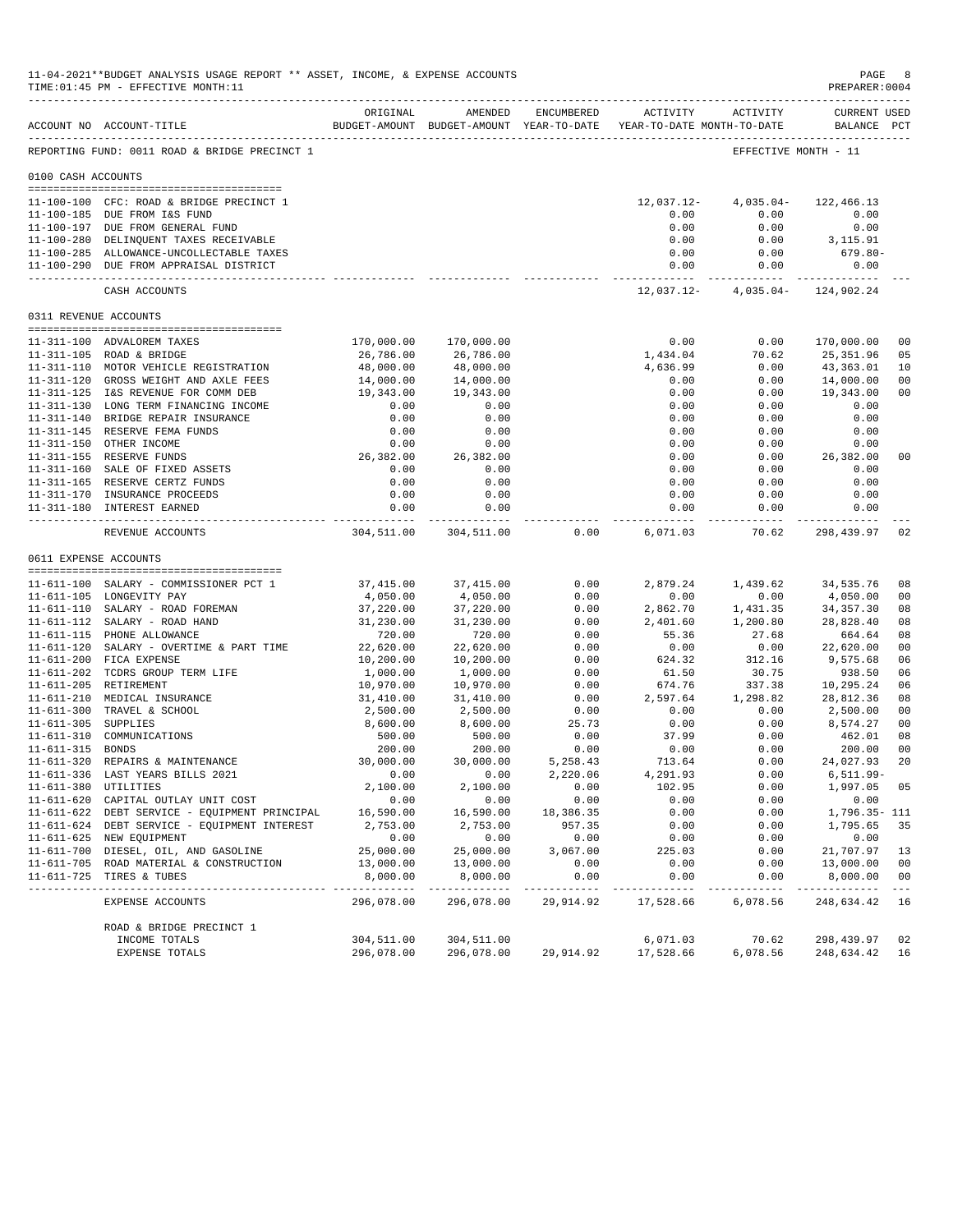|                     | 11-04-2021**BUDGET ANALYSIS USAGE REPORT ** ASSET, INCOME, & EXPENSE ACCOUNTS<br>TIME: 01:45 PM - EFFECTIVE MONTH: 11 |                          |                            |                    |                                                                     |                                     | $\mathbf{PAGE}$<br>PREPARER: 0004 | 9                    |
|---------------------|-----------------------------------------------------------------------------------------------------------------------|--------------------------|----------------------------|--------------------|---------------------------------------------------------------------|-------------------------------------|-----------------------------------|----------------------|
|                     |                                                                                                                       | ORIGINAL                 | AMENDED                    | ENCUMBERED         |                                                                     | ACTIVITY ACTIVITY                   | <b>CURRENT USED</b>               |                      |
|                     | ACCOUNT NO ACCOUNT-TITLE                                                                                              |                          |                            |                    | BUDGET-AMOUNT BUDGET-AMOUNT YEAR-TO-DATE YEAR-TO-DATE MONTH-TO-DATE |                                     | BALANCE PCT                       |                      |
|                     | REPORTING FUND: 0012 ROAD & BRIDGE PRECINCT 2                                                                         |                          |                            |                    |                                                                     | EFFECTIVE MONTH - 11                |                                   |                      |
| 0100 CASH ACCOUNTS  |                                                                                                                       |                          |                            |                    |                                                                     |                                     |                                   |                      |
|                     |                                                                                                                       |                          |                            |                    |                                                                     |                                     |                                   |                      |
|                     | 12-100-100 CFC: ROAD & BRIDGE PRECINCT 2<br>12-100-185 DUE FROM I&S FUND                                              |                          |                            |                    | 64,097.42-<br>0.00                                                  | 3,845.99-<br>0.00                   | 113,604.33<br>0.00                |                      |
|                     | 12-100-186 DUE FROM GENERAL FUND                                                                                      |                          |                            |                    | 0.00                                                                | 0.00                                | 0.00                              |                      |
|                     | 12-100-280 DELINQUENT TAXES RECEIVABLE                                                                                |                          |                            |                    | 0.00                                                                | 0.00                                | 3,115.91                          |                      |
|                     | 12-100-285 ALLOWANCE-UNCOLLECTABLE TAXES                                                                              |                          |                            |                    | 0.00                                                                | 0.00                                | 679.81-                           |                      |
|                     | 12-100-290 DUE FROM APPRAISAL DISTRICT                                                                                |                          |                            |                    | 0.00<br>------------ -                                              | 0.00<br>------------ -------------- | 0.00                              |                      |
|                     | CASH ACCOUNTS                                                                                                         |                          |                            |                    |                                                                     | 64,097.42- 3,845.99- 116,040.43     |                                   |                      |
|                     | 0312 REVENUE ACCOUNTS                                                                                                 |                          |                            |                    |                                                                     |                                     |                                   |                      |
|                     |                                                                                                                       |                          |                            |                    |                                                                     |                                     |                                   |                      |
|                     | 12-312-100 ADVALOREM TAXES<br>12-312-105 ROAD & BRIDGE                                                                | 170,000.00<br>26,786.00  | 170,000.00<br>26,786.00    |                    | 0.00<br>1,434.04                                                    | 0.00<br>70.63                       | 170,000.00<br>25,351.96           | 0 <sup>0</sup><br>05 |
|                     | 12-312-110 MOTOR VEHICLE REGISTRATION                                                                                 | 48,000.00                | 48,000.00                  |                    | 4,637.00                                                            | 0.00                                | 43,363.00                         | 10                   |
|                     | 12-312-120 GROSS WEIGHT AND AXLE FEES                                                                                 | 14,000.00                | 14,000.00                  |                    | 0.00                                                                | 0.00                                | 14,000.00                         | 0 <sub>0</sub>       |
|                     | 12-312-125 I&S REVENUE FOR COMM DEB                                                                                   | 58,867.00                | 58,867.00                  |                    | 0.00                                                                | 0.00                                | 58,867.00                         | 00                   |
|                     | 12-312-130 LONG TERM FINANCING INCOME                                                                                 | 0.00                     | 0.00                       |                    | 0.00                                                                | 0.00                                | 0.00                              |                      |
|                     | 12-312-140 BRIDGE REPAIR INSURANCE                                                                                    | 0.00                     | 0.00                       |                    | 0.00                                                                | 0.00                                | 0.00                              |                      |
|                     | 12-312-145 RESERVE FEMA FUNDS                                                                                         | 24,710.66                | 24,710.66                  |                    | 0.00                                                                | 0.00                                | 24,710.66                         | 00                   |
|                     | 12-312-150 OTHER INCOME                                                                                               | 0.00                     | 0.00                       |                    | 0.00                                                                | 0.00                                | 0.00                              |                      |
|                     | 12-312-155 RESERVE FUNDS                                                                                              | 26, 382.00               | 26,382.00                  |                    | 0.00                                                                | 0.00                                | 26,382.00                         | 0 <sub>0</sub>       |
|                     | 12-312-160 SALE OF FIXED ASSETS                                                                                       | 0.00                     | 0.00                       |                    | 0.00                                                                | 0.00                                | 0.00                              |                      |
|                     | 12-312-165 RESERVE CERTZ FUNDS                                                                                        | 0.00                     | 0.00                       |                    | 0.00                                                                | 0.00                                | 0.00                              |                      |
|                     | 12-312-170 INSURANCE PROCEEDS                                                                                         | 0.00                     | 0.00                       |                    | 0.00                                                                | 0.00                                | 0.00                              |                      |
|                     | 12-312-180 INTEREST EARNED                                                                                            | 0.00<br>--------------   | 0.00<br>. <b>.</b> .       |                    | 0.00<br>.                                                           | 0.00<br>----------                  | 0.00<br>.                         |                      |
|                     | REVENUE ACCOUNTS                                                                                                      |                          | 368,745.66 368,745.66      | 0.00               | 6,071.04                                                            |                                     | 70.63 362,674.62                  | 02                   |
|                     | 0612 EXPENSE ACCOUNTS                                                                                                 |                          |                            |                    |                                                                     |                                     |                                   |                      |
|                     | 12-612-100 SALARY - COMMISSIONER PCT 2                                                                                | 37,415.00                | 37,415.00                  | 0.00               |                                                                     | 2,879.24 1,439.62                   | 34,535.76                         | 08                   |
|                     | 12-612-105 LONGEVITY PAY                                                                                              | 0.00                     | 0.00                       | 0.00               | 0.00                                                                | 0.00                                | 0.00                              |                      |
|                     | 12-612-110 SALARY - ROAD FOREMAN                                                                                      | 37,220.00                | 37,220.00                  | 0.00               | 2,862.70                                                            | 1,431.35                            | 34,357.30                         | 08                   |
|                     | 12-612-112 SALARY - ROAD HAND                                                                                         | 31,230.00                | 31,230.00                  | 0.00               | 0.00                                                                | 0.00                                | 31,230.00                         | 00                   |
|                     | 12-612-115 PHONE ALLOWANCE                                                                                            | 720.00                   | 720.00                     | 0.00               | 27.68                                                               | 13.84                               | 692.32                            | 04                   |
|                     | 12-612-120 SALARY - OVERTIME & PART TIME                                                                              | 22,620.00                | 22,620.00                  | 0.00               | 870.00                                                              | 870.00                              | 21,750.00                         | 04                   |
|                     | 12-612-200 FICA EXPENSE                                                                                               | 10,200.00                | 10,200.00                  | 0.00               | 507.94                                                              | 287.25                              | 9,692.06                          | 05                   |
|                     | 12-612-202 TCDRS GROUP TERM LIFE                                                                                      | 1,000.00                 | 1,000.00                   | 0.00               | 49.81                                                               | 28.17                               | 950.19                            | 05                   |
|                     | 12-612-205 RETIREMENT                                                                                                 | 10,970.00                | 10,970.00                  | 0.00               | 546.44                                                              | 309.02                              | 10,423.56                         | 05                   |
|                     | 12-612-210 MEDICAL INSURANCE                                                                                          | 31,410.00                | 31,410.00                  | 0.00               | 1,731.76                                                            | 865.88                              | 29,678.24                         | 06                   |
|                     | 12-612-212 CHILD SUPPORT                                                                                              | 0.00                     | 0.00                       | 0.00               | 0.00                                                                | 0.00                                | 0.00                              |                      |
|                     | 12-612-300 TRAVEL & SCHOOL                                                                                            | 2,500.00                 | 2,500.00                   | 0.00               | 0.00                                                                | 0.00                                | 2,500.00<br>8,395.41              | 00                   |
| 12-612-305 SUPPLIES |                                                                                                                       | 8,600.00                 | 8,600.00                   | 149.69             | 54.90                                                               | 54.90                               |                                   | 02                   |
| 12-612-315 BONDS    | 12-612-310 COMMUNICATIONS                                                                                             | 500.00<br>200.00         | 500.00<br>200.00           | 0.00<br>0.00       | 37.99<br>0.00                                                       | 0.00<br>0.00                        | 462.01<br>200.00                  | 08<br>0 <sub>0</sub> |
|                     | 12-612-320 REPAIRS & MAINTENANCE                                                                                      | 30,000.00                | 30,000.00                  |                    | 987.54                                                              | 52.49                               | 26,432.17                         | 12                   |
|                     | 12-612-336 LAST YEARS BILLS 2021                                                                                      | 0.00                     | 0.00                       | 2,580.29<br>201.85 | 530.89                                                              | 0.00                                | $732.74-$                         |                      |
|                     | 12-612-380 UTILITIES                                                                                                  | 2,550.00                 | 2,550.00                   | 0.00               | 207.59                                                              | 30.00                               | 2,342.41                          | 08                   |
|                     | 12-612-620 CAPITAL OUTLAY UNIT COST                                                                                   | 0.00                     | 0.00                       | 0.00               | 0.00                                                                | 0.00                                | 0.00                              |                      |
|                     | 12-612-622 DEBT SERVICE - EQUIPMENT PRINICPAL                                                                         | 54,672.00                | 54,672.00                  | 0.00               | 53,740.44                                                           | 0.00                                | 931.56                            | 98                   |
|                     | 12-612-624 DEBT SERVICE - EQUIPMENT INTEREST                                                                          | 4,195.00                 | 4,195.00                   | 0.00               | 4,683.20                                                            | 0.00                                | 488.20- 112                       |                      |
|                     | 12-612-625 NEW EQUIPMENT                                                                                              | 0.00                     | 0.00                       | 0.00               | 0.00                                                                | 0.00                                | 0.00                              |                      |
|                     | 12-612-700 DIESEL, OIL, AND GASOLINE                                                                                  | 25,000.00                | 25,000.00                  | 6,261.65           | 0.00                                                                | 0.00                                | 18,738.35                         | 25                   |
|                     | 12-612-705 ROAD MATERIAL & CONSTRUCTION                                                                               | 12,000.00                | 12,000.00                  | 0.00               | 0.00                                                                | 0.00                                | 12,000.00                         | 00                   |
|                     | 12-612-725 TIRES & TUBES                                                                                              | 8,000.00                 | 8,000.00                   | 3,745.99           | 0.00                                                                | 0.00                                | 4,254.01                          | 47                   |
|                     | 12-612-740 FEMA RESERVE<br>------------------------------                                                             | 24,710.66<br>___________ | 24,710.66<br>_____________ | 0.00<br>---------  | 0.00                                                                | 0.00                                | 24,710.66<br>-----                | 00<br>$\frac{1}{2}$  |
|                     | EXPENSE ACCOUNTS                                                                                                      | 355,712.66               | 355,712.66                 | 12,939.47          | 69,718.12                                                           | 5,382.52                            | 273,055.07                        | 23                   |
|                     | ROAD & BRIDGE PRECINCT 2                                                                                              |                          |                            |                    |                                                                     |                                     |                                   |                      |
|                     | INCOME TOTALS                                                                                                         | 368,745.66               | 368,745.66                 |                    | 6,071.04                                                            | 70.63                               | 362,674.62                        | 02                   |
|                     | EXPENSE TOTALS                                                                                                        | 355,712.66               | 355,712.66                 | 12,939.47          | 69,718.12                                                           | 5,382.52                            | 273,055.07                        | 23                   |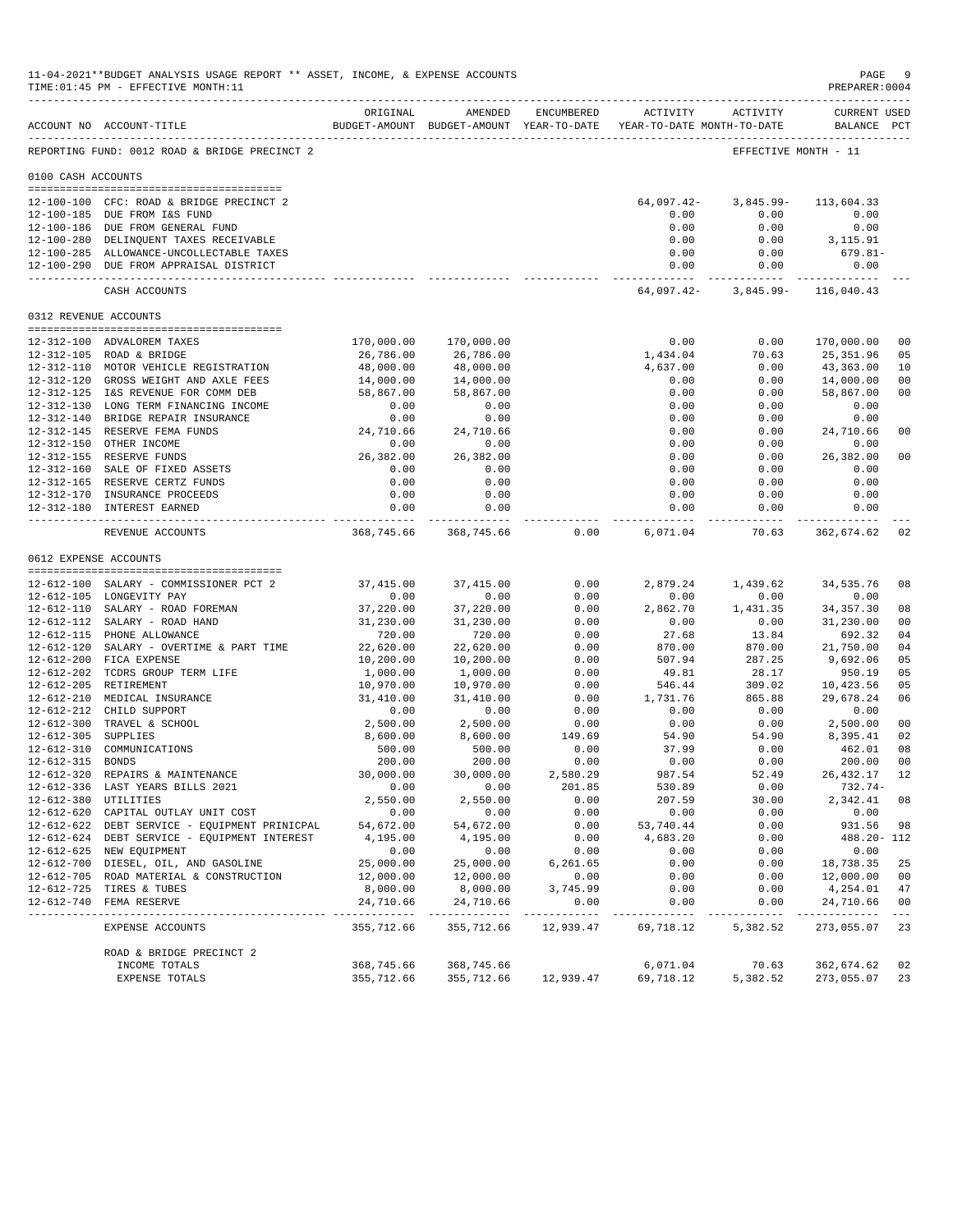|                       | 11-04-2021**BUDGET ANALYSIS USAGE REPORT ** ASSET, INCOME, & EXPENSE ACCOUNTS<br>TIME: 01:45 PM - EFFECTIVE MONTH: 11<br>--------------------------------- |                            |                          |                      |                                                                     |                      | PAGE 10<br>PREPARER: 0004          |                |
|-----------------------|------------------------------------------------------------------------------------------------------------------------------------------------------------|----------------------------|--------------------------|----------------------|---------------------------------------------------------------------|----------------------|------------------------------------|----------------|
|                       | ACCOUNT NO ACCOUNT-TITLE                                                                                                                                   | ORIGINAL                   | AMENDED                  | ENCUMBERED           | BUDGET-AMOUNT BUDGET-AMOUNT YEAR-TO-DATE YEAR-TO-DATE MONTH-TO-DATE | ACTIVITY ACTIVITY    | <b>CURRENT USED</b><br>BALANCE PCT |                |
|                       | REPORTING FUND: 0013 ROAD & BRIDGE PRECINCT 3                                                                                                              |                            |                          |                      |                                                                     |                      | EFFECTIVE MONTH - 11               |                |
| 0100 CASH ACCOUNTS    |                                                                                                                                                            |                            |                          |                      |                                                                     |                      |                                    |                |
|                       | 13-100-100 CFC: ROAD & BRIDGE PRECINCT 3                                                                                                                   |                            |                          |                      | 65,521.41-                                                          | $5,809.20 -$         | 120,389.91                         |                |
|                       | 13-100-185 DUE FROM I&S FUND                                                                                                                               |                            |                          |                      | 0.00                                                                | 0.00                 | 0.00                               |                |
|                       | 13-100-186 DUE TO GENERAL FUND                                                                                                                             |                            |                          |                      | 0.00                                                                | 0.00                 | 0.00                               |                |
|                       | 13-100-280 DELINQUENT TAXES RECEIVABLE                                                                                                                     |                            |                          |                      | 0.00                                                                | 0.00                 | 3,115.91                           |                |
|                       | 13-100-285 ALLOWANCE-UNCOLLECTABLE TAXES                                                                                                                   |                            |                          |                      | 0.00                                                                | 0.00                 | 679.81-                            |                |
|                       | 13-100-290 DUE FROM APPRAISAL DISTRICT                                                                                                                     |                            |                          |                      | 0.00<br>------------- -                                             | 0.00<br>------------ | 0.00<br>.                          |                |
|                       | CASH ACCOUNTS                                                                                                                                              |                            |                          |                      | 65,521.41-                                                          |                      | 5,809.20- 122,826.01               |                |
| 0313 REVENUE ACCOUNTS |                                                                                                                                                            |                            |                          |                      |                                                                     |                      |                                    |                |
|                       | 13-313-100 ADVALOREM TAXES                                                                                                                                 | 170,000.00                 | 170,000.00               |                      | 0.00                                                                | 0.00                 | 170,000.00                         | 0 <sub>0</sub> |
|                       | 13-313-105 ROAD & BRIDGE                                                                                                                                   | 26,786.00                  | 26,786.00                |                      | 1,434.04                                                            | 70.62                | 25,351.96                          | 05             |
|                       | 13-313-110 MOTOR VEHICLE REGISTRATION                                                                                                                      | 48,000.00                  | 48,000.00                |                      | 4,636.99                                                            | 0.00                 | 43,363.01                          | 10             |
|                       | 13-313-120 GROSS WEIGHT AND AXLE FEES                                                                                                                      | 14,000.00                  | 14,000.00                |                      | 0.00                                                                | 0.00                 | 14,000.00                          | 00             |
|                       | 13-313-125 I&S REVENUE FOR COMM DEB                                                                                                                        | 54,484.00                  | 54,484.00                |                      | 0.00                                                                | 0.00                 | 54,484.00                          | 0 <sub>0</sub> |
|                       | 13-313-130 LONG TERM FINANCING INCOME                                                                                                                      | 0.00                       | 0.00                     |                      | 0.00                                                                | 0.00                 | 0.00                               |                |
|                       | 13-313-140 BRIDGE REPAIR INSURANCE                                                                                                                         | 0.00                       | 0.00                     |                      | 0.00                                                                | 0.00                 | 0.00                               |                |
|                       | 13-313-145 RESERVE FEMA FUNDS                                                                                                                              | 0.00                       | 0.00                     |                      | 0.00                                                                | 0.00                 | 0.00                               |                |
|                       | 13-313-150 OTHER INCOME                                                                                                                                    | 0.00                       | 0.00                     |                      | 0.00                                                                | 0.00                 | 0.00                               |                |
|                       | 13-313-155 RESERVE FUNDS                                                                                                                                   | 26,382.00<br>0.00          | 26,382.00                |                      | 0.00                                                                | 0.00                 | 26,382.00                          | 00             |
|                       | 13-313-160 SALE OF FIXED ASSETS<br>13-313-165 RESERVE CERTZ FUNDS                                                                                          | 0.00                       | 0.00<br>0.00             |                      | 0.00<br>0.00                                                        | 0.00<br>0.00         | 0.00<br>0.00                       |                |
|                       | 13-313-170 INSURANCE PROCEEDS                                                                                                                              | 0.00                       | 0.00                     |                      | 0.00                                                                | 0.00                 | 0.00                               |                |
|                       | 13-313-180 INTEREST EARNED                                                                                                                                 | 0.00                       | 0.00                     |                      | 0.00                                                                | 0.00                 | 0.00                               |                |
|                       | 13-313-185 PIPELINE INCOME                                                                                                                                 | 0.00                       | 0.00                     |                      | 0.00                                                                | 0.00                 | 0.00                               |                |
|                       | REVENUE ACCOUNTS                                                                                                                                           | ------------<br>339,652.00 | 339,652.00               | 0.00                 | -----------<br>6,071.03                                             | ---------            | 70.62 333,580.97                   | 02             |
| 0613 EXPENSE ACCOUNTS |                                                                                                                                                            |                            |                          |                      |                                                                     |                      |                                    |                |
|                       |                                                                                                                                                            |                            |                          |                      |                                                                     |                      |                                    |                |
|                       | 13-613-100 SALARY - COMMISSIONER PCT 3                                                                                                                     | 37,415.00                  | 37,415.00                | 0.00                 | 2,879.24                                                            | 1,439.62             | 34,535.76                          | 08             |
|                       | 13-613-105 LONGEVITY PAY                                                                                                                                   | 3,600.00                   | 3,600.00                 | 0.00                 | 0.00                                                                | 0.00                 | 3,600.00                           | 0 <sub>0</sub> |
|                       | 13-613-110 SALARY - ROAD FOREMAN<br>13-613-112 SALARY - ROAD HAND                                                                                          | 37,220.00<br>31,230.00     | 37,220.00<br>31,230.00   | 0.00<br>0.00         | 2,862.70<br>2,401.60                                                | 1,431.35<br>1,200.80 | 34, 357.30<br>28,828.40            | 08<br>08       |
|                       | 13-613-115 PHONE ALLOWANCE                                                                                                                                 | 720.00                     | 720.00                   | 0.00                 | 55.36                                                               | 27.68                | 664.64                             | 08             |
|                       | 13-613-120 SALARY - OVERTIME & PART TIME                                                                                                                   | 22,620.00                  | 22,620.00                | 0.00                 | 3,480.00                                                            | 1,740.00             | 19,140.00                          | 15             |
|                       | 13-613-200 FICA EXPENSE                                                                                                                                    | 10,200.00                  | 10,200.00                | 0.00                 | 889.26                                                              | 444.63               | 9,310.74                           | 09             |
|                       | 13-613-202 TCDRS GROUP TERM LIFE                                                                                                                           | 1,000.00                   | 1,000.00                 | 0.00                 | 87.62                                                               | 43.81                | 912.38                             | 09             |
|                       | 13-613-205 RETIREMENT                                                                                                                                      | 10,970.00                  | 10,970.00                | 0.00                 | 961.16                                                              | 480.58               | 10,008.84                          | 09             |
|                       | 13-613-210 MEDICAL INSURANCE                                                                                                                               | 31,410.00                  | 31,410.00                | 0.00                 | 2,597.64                                                            | 1,298.82             | 28,812.36                          | 08             |
|                       | 13-613-300 TRAVEL & SCHOOL                                                                                                                                 | 2,500.00                   | 2,500.00                 | 0.00                 | 0.00                                                                | 0.00                 | 2,500.00                           | 00             |
| 13-613-305 SUPPLIES   |                                                                                                                                                            | 15,600.00                  | 15,600.00                | 4,079.24             | 45.48                                                               | 0.00                 | 11, 475.28                         | 26             |
|                       | 13-613-310 COMMUNICATIONS                                                                                                                                  | 500.00                     | 500.00                   | 0.00                 | 37.99                                                               | 0.00                 | 462.01                             | 08             |
| 13-613-315 BONDS      |                                                                                                                                                            | 200.00                     | 200.00                   | 0.00                 | 0.00                                                                | 0.00                 | 200.00                             | 0 <sub>0</sub> |
|                       | 13-613-320 REPAIRS & MAINTENANCE<br>13-613-336 LAST YEARS BILLS 2021                                                                                       | 30,000.00<br>0.00          | 30,000.00<br>0.00        | 45.53<br>0.00        | 171.95<br>350.34                                                    | 0.00<br>0.00         | 29,782.52 01<br>$350.34-$          |                |
| 13-613-380 UTILITIES  |                                                                                                                                                            | 1,500.00                   | 1,500.00                 | 0.00                 | 101.72                                                              | 32.00                | 1,398.28                           | 07             |
|                       | 13-613-620 CAPITAL OUTLAY UNIT COST                                                                                                                        | 0.00                       | 0.00                     | 0.00                 | 0.00                                                                | 0.00                 | 0.00                               |                |
|                       | 13-613-622 DEBT SERVICE - EQUIPMENT PRINICIPAL                                                                                                             | 48,691.00                  | 48,691.00                | 0.00                 | 48, 413.38                                                          | 0.00                 | 277.62                             | 99             |
|                       | 13-613-624 DEBT SERVICE - EQUIPMENT INTEREST                                                                                                               | 5,800.00                   | 5,800.00                 | 0.00                 | 5,884.39                                                            | 0.00                 | 84.39- 101                         |                |
|                       | 13-613-625 NEW EQUIPMENT                                                                                                                                   | 0.00                       | 0.00                     | 0.00                 | 0.00                                                                | 0.00                 | 0.00                               |                |
|                       | 13-613-700 DIESEL, OIL, AND GASOLINE                                                                                                                       | 25,000.00                  | 25,000.00                | 0.00                 | 0.00                                                                | 0.00                 | 25,000.00                          | 00             |
|                       | 13-613-705 ROAD MATERIAL & CONSTRUCTION                                                                                                                    | 12,000.00                  | 12,000.00                | 0.00                 | 0.00                                                                | 0.00                 | 12,000.00                          | 00             |
|                       | 13-613-725 TIRES & TUBES                                                                                                                                   | 8,000.00                   | 8,000.00                 | 0.00<br>------------ | 0.00<br>------------                                                | 0.00<br>.            | 8,000.00<br>-----------            | 0 <sub>0</sub> |
|                       | EXPENSE ACCOUNTS                                                                                                                                           | 336,176.00                 | 336,176.00               | 4,124.77             | 71,219.83                                                           | 8,139.29             | 260,831.40                         | 22             |
|                       | ROAD & BRIDGE PRECINCT 3                                                                                                                                   |                            |                          |                      |                                                                     |                      |                                    |                |
|                       | INCOME TOTALS<br>EXPENSE TOTALS                                                                                                                            | 339,652.00<br>336,176.00   | 339,652.00<br>336,176.00 |                      | 6,071.03<br>4, 124. 77 71, 219. 83                                  | 70.62<br>8,139.29    | 333,580.97<br>260,831.40           | 02<br>22       |
|                       |                                                                                                                                                            |                            |                          |                      |                                                                     |                      |                                    |                |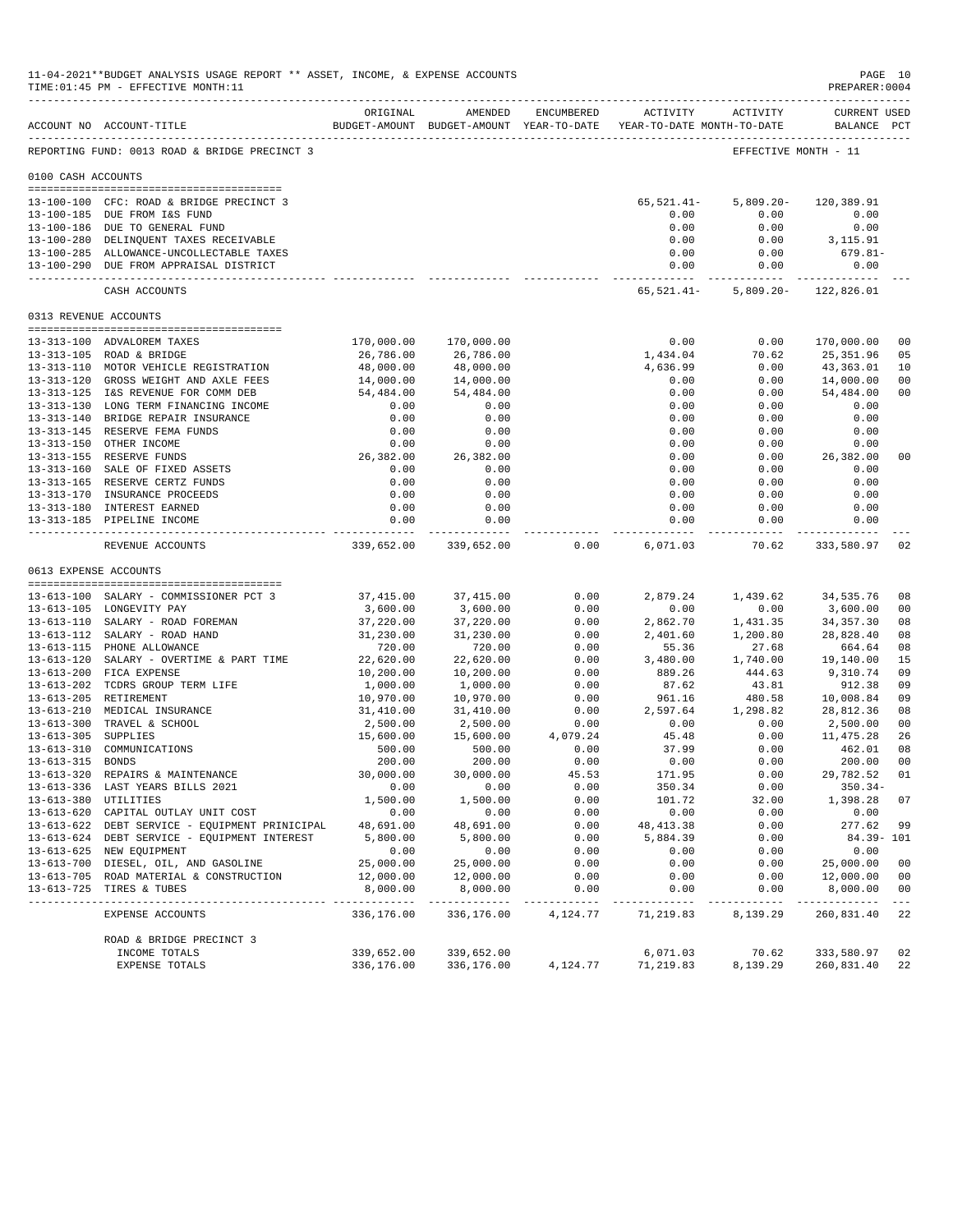|                     | 11-04-2021**BUDGET ANALYSIS USAGE REPORT ** ASSET, INCOME, & EXPENSE ACCOUNTS<br>TIME: 01:45 PM - EFFECTIVE MONTH: 11 |                          |                                                                                |                   |                               |                          | PAGE 11<br>PREPARER: 0004          |                           |
|---------------------|-----------------------------------------------------------------------------------------------------------------------|--------------------------|--------------------------------------------------------------------------------|-------------------|-------------------------------|--------------------------|------------------------------------|---------------------------|
|                     | ACCOUNT NO ACCOUNT-TITLE                                                                                              | ORIGINAL                 | AMENDED<br>BUDGET-AMOUNT BUDGET-AMOUNT YEAR-TO-DATE YEAR-TO-DATE MONTH-TO-DATE | <b>ENCUMBERED</b> |                               | ACTIVITY ACTIVITY        | <b>CURRENT USED</b><br>BALANCE PCT |                           |
|                     | REPORTING FUND: 0014 ROAD & BRIDGE PRECINCT 4                                                                         |                          |                                                                                |                   |                               | EFFECTIVE MONTH - 11     |                                    |                           |
| 0100 CASH ACCOUNTS  |                                                                                                                       |                          |                                                                                |                   |                               |                          |                                    |                           |
|                     | 14-100-100 CFC: ROAD & BRIDGE PRECINCT 4                                                                              |                          |                                                                                |                   | $57,983.04-$                  | $5,510.13-$              | 27, 119.39                         |                           |
|                     | 14-100-185 DUE FROM I&S FUND                                                                                          |                          |                                                                                |                   | 0.00                          | 0.00                     | 0.00                               |                           |
|                     | 14-100-186 DUE FROM GENERAL FUND                                                                                      |                          |                                                                                |                   | 0.00                          | 0.00                     | 0.00                               |                           |
|                     | 14-100-280 DELINQUENT TAXES RECEIVABLE                                                                                |                          |                                                                                |                   | 0.00                          | 0.00                     | 3,115.91                           |                           |
|                     | 14-100-285 ALLOWANCE-UNCOLLECTABLE TAXES<br>14-100-290 DUE FROM APPRAISAL DISTRICT                                    |                          |                                                                                |                   | 0.00<br>0.00                  | 0.00<br>0.00             | 679.81-<br>0.00                    |                           |
|                     | CASH ACCOUNTS                                                                                                         |                          |                                                                                |                   | ------------- -<br>57,983.04- | -----------<br>5,510.13- | --------------<br>29,555.49        |                           |
|                     | 0314 REVENUE ACCOUNTS                                                                                                 |                          |                                                                                |                   |                               |                          |                                    |                           |
|                     | 14-314-100 ADVALOREM TAXES                                                                                            | 170,000.00               | 170,000.00                                                                     |                   | 0.00                          | 0.00                     | 170,000.00                         | 0 <sub>0</sub>            |
|                     | 14-314-105 ROAD & BRIDGE                                                                                              | 26,786.00                | 26,786.00                                                                      |                   | 1,434.03                      | 70.63                    | 25,351.97                          | 05                        |
|                     | 14-314-110 MOTOR VEHICLE REGISTRATION                                                                                 | 48,000.00                | 48,000.00                                                                      |                   | 4,637.01                      | 0.00                     | 43,362.99                          | 10                        |
|                     | 14-314-120 GROSS WEIGHT AND AXLE FEES                                                                                 | 14,000.00                | 14,000.00                                                                      |                   | 0.00                          | 0.00                     | 14,000.00                          | 0 <sub>0</sub>            |
|                     | 14-314-125 I&S REVENUE FOR COMM DEB                                                                                   | 43,151.00                | 43,151.00                                                                      |                   | 0.00                          | 0.00                     | 43,151.00                          | 0 <sub>0</sub>            |
|                     | 14-314-130 LONG TERM FINANCING INCOME                                                                                 | 0.00                     | 0.00                                                                           |                   | 0.00                          | 0.00                     | 0.00                               |                           |
|                     | 14-314-140 BRIDGE REPAIR INSURANCE<br>14-314-145 RESERVE FEMA FUNDS                                                   | 0.00                     | 0.00                                                                           |                   | 0.00                          | 0.00                     | 0.00                               |                           |
|                     | 14-314-150 OTHER INCOME                                                                                               | 33,984.49<br>0.00        | 33,984.49<br>0.00                                                              |                   | 0.00<br>0.00                  | 0.00<br>0.00             | 33,984.49<br>0.00                  | 0 <sub>0</sub>            |
|                     | 14-314-155 RESERVE FUNDS                                                                                              | 26,832.00                | 26,832.00                                                                      |                   | 0.00                          | 0.00                     | 26,832.00                          | 0 <sub>0</sub>            |
|                     | 14-314-160 SALE OF FIXED ASSETS                                                                                       | 0.00                     | 0.00                                                                           |                   | 0.00                          | 0.00                     | 0.00                               |                           |
|                     | 14-314-165 RESERVE CERTZ FUNDS                                                                                        | 0.00                     | 0.00                                                                           |                   | 0.00                          | 0.00                     | 0.00                               |                           |
|                     | 14-314-170 INSURANCE PROCEEDS                                                                                         | 0.00                     | 0.00                                                                           |                   | 0.00                          | 0.00                     | 0.00                               |                           |
|                     | 14-314-180 INTEREST EARNED                                                                                            | 0.00                     | 0.00                                                                           |                   | 0.00                          | 0.00                     | 0.00                               |                           |
|                     | 14-314-185 PIPELINE INCOME                                                                                            | 0.00                     | 0.00                                                                           |                   | 0.00<br>------------          | 0.00<br>-------          | 0.00<br>------------               |                           |
|                     | REVENUE ACCOUNTS                                                                                                      | 362,753.49               | 362,753.49                                                                     | 0.00              | 6,071.04                      | 70.63                    | 356,682.45                         | 02                        |
|                     | 0614 EXPENSE ACCOUNTS<br>--------------------------------------                                                       |                          |                                                                                |                   |                               |                          |                                    |                           |
|                     | 14-614-100 SALARY - COMMISSIONER PCT 4                                                                                | 37,415.00                | 37, 415.00                                                                     | 0.00              | 2,879.24                      | 1,439.62                 | 34,535.76                          | 08                        |
|                     | 14-614-105 LONGEVITY PAY                                                                                              | 750.00                   | 750.00                                                                         | 0.00              | 0.00                          | 0.00                     | 750.00                             | 0 <sub>0</sub>            |
|                     | 14-614-110 SALARY - ROAD FOREMAN                                                                                      | 37,220.00                | 37,220.00                                                                      | 0.00              | 2,620.71                      | 1,189.35                 | 34,599.29                          | 07                        |
|                     | 14-614-112 SALARY - ROAD HAND                                                                                         | 31,230.00                | 31,230.00                                                                      | 0.00              | 2,206.47                      | 1,200.80                 | 29,023.53                          | 07                        |
|                     | 14-614-115 PHONE ALLOWANCE<br>14-614-120 SALARY - OVERTIME & PART TIME                                                | 720.00<br>22,620.00      | 720.00<br>22,620.00                                                            | 0.00<br>0.00      | 55.36<br>2,340.10             | 27.68<br>900.10          | 664.64<br>20, 279.90               | 08<br>10                  |
|                     | 14-614-200 FICA EXPENSE                                                                                               | 10,200.00                | 10,200.00                                                                      | 0.00              | 772.81                        | 363.97                   | 9,427.19                           | 08                        |
|                     | 14-614-202 TCDRS GROUP TERM LIFE                                                                                      | 1,000.00                 | 1,000.00                                                                       | 0.00              | 75.78                         | 35.69                    | 924.22                             | 08                        |
|                     | 14-614-205 RETIREMENT                                                                                                 | 10,970.00                | 10,970.00                                                                      | 0.00              | 831.38                        | 391.54                   | 10,138.62                          | 08                        |
|                     | 14-614-210 MEDICAL INSURANCE                                                                                          | 31,410.00                | 31,410.00                                                                      | 0.00              | 2,164.70                      | 865.88                   | 29, 245.30                         | 07                        |
|                     | 14-614-212 CHILD SUPPORT                                                                                              | 0.00                     | 0.00                                                                           | 0.00              | 0.00                          | 0.00                     | 0.00                               |                           |
|                     | 14-614-300 TRAVEL & SCHOOL                                                                                            | 2,500.00                 | 2,500.00                                                                       | 0.00              | 0.00                          | 0.00                     | 2,500.00                           | 0 <sub>0</sub>            |
| 14-614-305 SUPPLIES | 14-614-310 COMMUNICATIONS                                                                                             | 15,600.00<br>500.00      | 15,600.00<br>500.00                                                            | 341.28<br>0.00    | 74.31<br>37.99                | 74.31<br>0.00            | 15,184.41<br>462.01                | 03<br>08                  |
| 14-614-315 BONDS    |                                                                                                                       | 200.00                   | 200.00                                                                         | 0.00              | 0.00                          | 0.00                     | 200.00                             | 00                        |
|                     | 14-614-320 REPAIRS & MAINTENANCE                                                                                      | 30,000.00                | 30,000.00                                                                      | 2,792.80          | 0.00                          | 0.00                     | 27, 207. 20                        | 09                        |
|                     | 14-614-336 LAST YEARS BILLS 2021                                                                                      | 0.00                     | 0.00                                                                           | 2,528.82          | 6,417.11                      | 595.00                   | $8,945.93-$                        |                           |
|                     | 14-614-380 UTILITIES                                                                                                  | 1,500.00                 | 1,500.00                                                                       | 0.00              | 176.18                        | 62.95                    | 1,323.82                           | 12                        |
|                     | 14-614-620 CAPITAL OUTLAY UNIT COST                                                                                   | 0.00                     | 0.00                                                                           | 0.00              | 0.00                          | 0.00                     | 0.00                               |                           |
|                     | 14-614-622 DEBT SERVICE - EQUIPMENT PRINICIPAL                                                                        | 41,981.00                | 41,981.00                                                                      | 0.00              | 41,980.98                     | 0.00                     | 0.02 100                           |                           |
|                     | 14-614-624 DEBT SERVICE - EQUIPMENT INTEREST<br>14-614-625 NEW EQUIPMENT                                              | 1,170.00                 | 1,170.00                                                                       | 0.00              | 1,169.17<br>0.00              | 0.00                     | 0.83                               | 100                       |
|                     | 14-614-700 DIESEL, OIL, AND GASOLINE                                                                                  | 0.00<br>25,000.00        | 0.00<br>25,000.00                                                              | 0.00<br>1,213.29  | 0.00                          | 0.00<br>0.00             | 0.00<br>23,786.71                  | 05                        |
|                     | 14-614-705 ROAD MATERIAL & CONSTRUCTION                                                                               | 12,000.00                | 12,000.00                                                                      | 3,240.00          | 0.00                          | 0.00                     | 8,760.00                           | 27                        |
|                     | 14-614-725 TIRES & TUBES                                                                                              | 8,000.00                 | 8,000.00                                                                       | 515.00            | 60.00                         | 60.00                    | 7,425.00                           | 07                        |
|                     | 14-614-740 FEMA RESERVE<br>______________________________                                                             | 33,984.49<br>----------- | 33,984.49<br>____________                                                      | 0.00              | 0.00<br>------                | 0.00<br>$\frac{1}{2}$    | 33,984.49<br>------------          | 0 <sub>0</sub><br>$- - -$ |
|                     | EXPENSE ACCOUNTS                                                                                                      | 355,970.49               | 355,970.49                                                                     | 10,631.19         | 63,862.29                     | 7,206.89                 | 281,477.01                         | 21                        |
|                     | ROAD & BRIDGE PRECINCT 4                                                                                              |                          |                                                                                |                   |                               |                          |                                    |                           |
|                     | INCOME TOTALS<br>EXPENSE TOTALS                                                                                       | 362,753.49<br>355,970.49 | 362,753.49<br>355,970.49                                                       | 10,631.19         | 6,071.04<br>63,862.29         | 70.63<br>7,206.89        | 356,682.45<br>281,477.01           | 02<br>21                  |
|                     |                                                                                                                       |                          |                                                                                |                   |                               |                          |                                    |                           |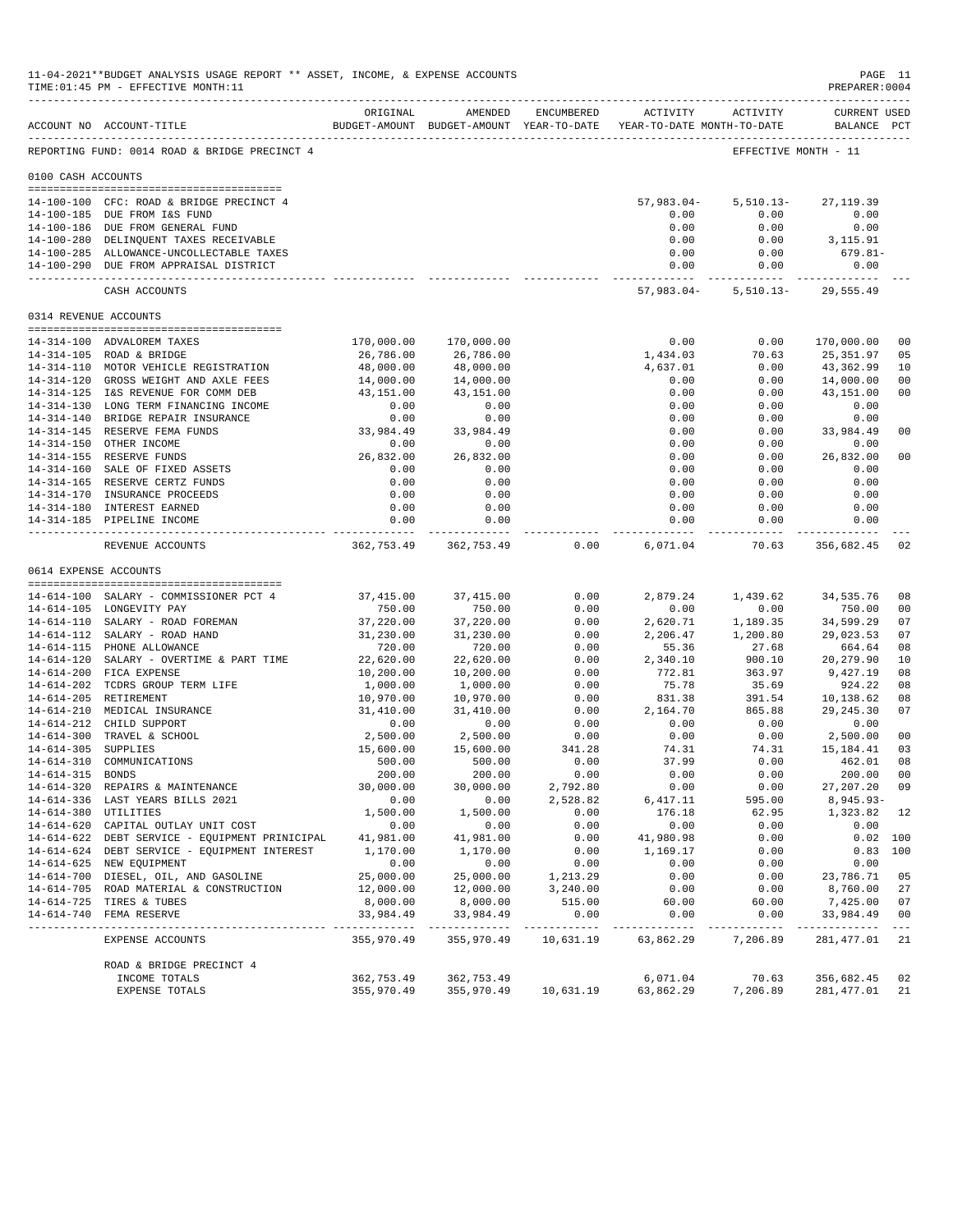|                       | 11-04-2021**BUDGET ANALYSIS USAGE REPORT ** ASSET, INCOME, & EXPENSE ACCOUNTS<br>TIME: 01:45 PM - EFFECTIVE MONTH: 11 |                                                  |                                                     |            |                                                        |                                     | PAGE 12<br>PREPARER: 0004   |                |
|-----------------------|-----------------------------------------------------------------------------------------------------------------------|--------------------------------------------------|-----------------------------------------------------|------------|--------------------------------------------------------|-------------------------------------|-----------------------------|----------------|
|                       | ACCOUNT NO ACCOUNT-TITLE                                                                                              | ORIGINAL<br>------------------------------------ | AMENDED<br>BUDGET-AMOUNT BUDGET-AMOUNT YEAR-TO-DATE | ENCUMBERED | ACTIVITY<br>YEAR-TO-DATE MONTH-TO-DATE                 | ACTIVITY                            | CURRENT USED<br>BALANCE PCT |                |
|                       | REPORTING FUND: 0020 JAIL BOND I&S                                                                                    |                                                  |                                                     |            |                                                        | EFFECTIVE MONTH - 11                |                             |                |
| 0100 CASH ACCOUNT     |                                                                                                                       |                                                  |                                                     |            |                                                        |                                     |                             |                |
|                       |                                                                                                                       |                                                  |                                                     |            |                                                        |                                     |                             |                |
|                       | 20-100-190 I&S ACCOUNT JAIL BOND                                                                                      |                                                  |                                                     |            | 34, 265. 48<br>0.00                                    | 1,677.77 368,604.74<br>0.00         |                             |                |
|                       | 20-100-280 DELINQUENT TAXES RECEIVABLE<br>20-100-285 ALLOWANCE-UNCOLLETABLE TAXES                                     |                                                  |                                                     |            | 0.00                                                   | 0.00                                | 23,641.70<br>$5,159.21 -$   |                |
|                       | 20-100-290 DUE FROM APPRAISAL DISTRICT                                                                                |                                                  |                                                     |            | 0.00                                                   | 0.00                                | 0.00                        |                |
|                       | 20-100-295 DUE FROM GENERAL FUND                                                                                      |                                                  |                                                     |            | 0.00                                                   | 0.00                                | 0.00                        |                |
|                       |                                                                                                                       |                                                  |                                                     |            | -------------                                          |                                     |                             |                |
|                       | CASH ACCOUNT                                                                                                          |                                                  |                                                     |            |                                                        | 34, 265. 48 1, 677. 77 387, 087. 23 |                             |                |
|                       | 0315 JAIL BOND I&S REVENUE                                                                                            |                                                  |                                                     |            |                                                        |                                     |                             |                |
|                       |                                                                                                                       |                                                  |                                                     |            |                                                        |                                     |                             |                |
|                       | 20-315-100 BOND TAXES                                                                                                 |                                                  |                                                     |            | 462,419.00 462,419.00 34,221.45 1,677.77 428,197.55 07 |                                     |                             |                |
|                       | 20-315-180 BOND TAXES INTEREST                                                                                        | 2,500.00                                         | 2,500.00                                            |            | 44.03                                                  |                                     | $0.00$ 2,455.97 02          |                |
|                       | JAIL BOND I&S REVENUE                                                                                                 |                                                  | 464,919.00 464,919.00                               |            | $0.00$ $34.265.48$ $1.677.77$ $430.653.52$ 07          |                                     |                             |                |
| 0615 EXPENSE ACCOUNTS |                                                                                                                       |                                                  |                                                     |            |                                                        |                                     |                             |                |
|                       |                                                                                                                       |                                                  |                                                     |            |                                                        |                                     |                             |                |
|                       | 20-615-622 BOND PAYMENT PRINCIPAL                                                                                     |                                                  | 325,000.00 325,000.00                               | 0.00       | 0.00                                                   | 0.00                                | 325,000.00                  | 00             |
|                       | 20-615-624 BOND PAYMENT INTEREST                                                                                      | 137,419.00                                       | 137,419.00                                          | 0.00       | 0.00                                                   | 0.00                                | 137,419.00                  | 0 <sup>0</sup> |
| $20 - 615 - 625$      | BOND WIRE TRANSFER CHARGE                                                                                             | 400.00                                           | 400.00                                              | 0.00       | 0.00                                                   | 0.00                                | 400.00                      | 0 <sup>0</sup> |
|                       | <b>EXPENSE ACCOUNTS</b>                                                                                               | 462,819.00                                       | 462,819.00                                          | 0.00       | 0.00                                                   |                                     | $0.00$ $462,819.00$         | 00             |
|                       | JAIL BOND I&S                                                                                                         |                                                  |                                                     |            |                                                        |                                     |                             |                |
|                       | INCOME TOTALS                                                                                                         |                                                  | 464.919.00 464.919.00                               |            | $34,265.48$ 1,677.77 $430,653.52$ 07                   |                                     |                             |                |
|                       | <b>EXPENSE TOTALS</b>                                                                                                 | 462,819.00                                       | 462,819.00                                          |            | $0.00$ 0.00                                            | 0.00                                | 462,819.00                  | 00             |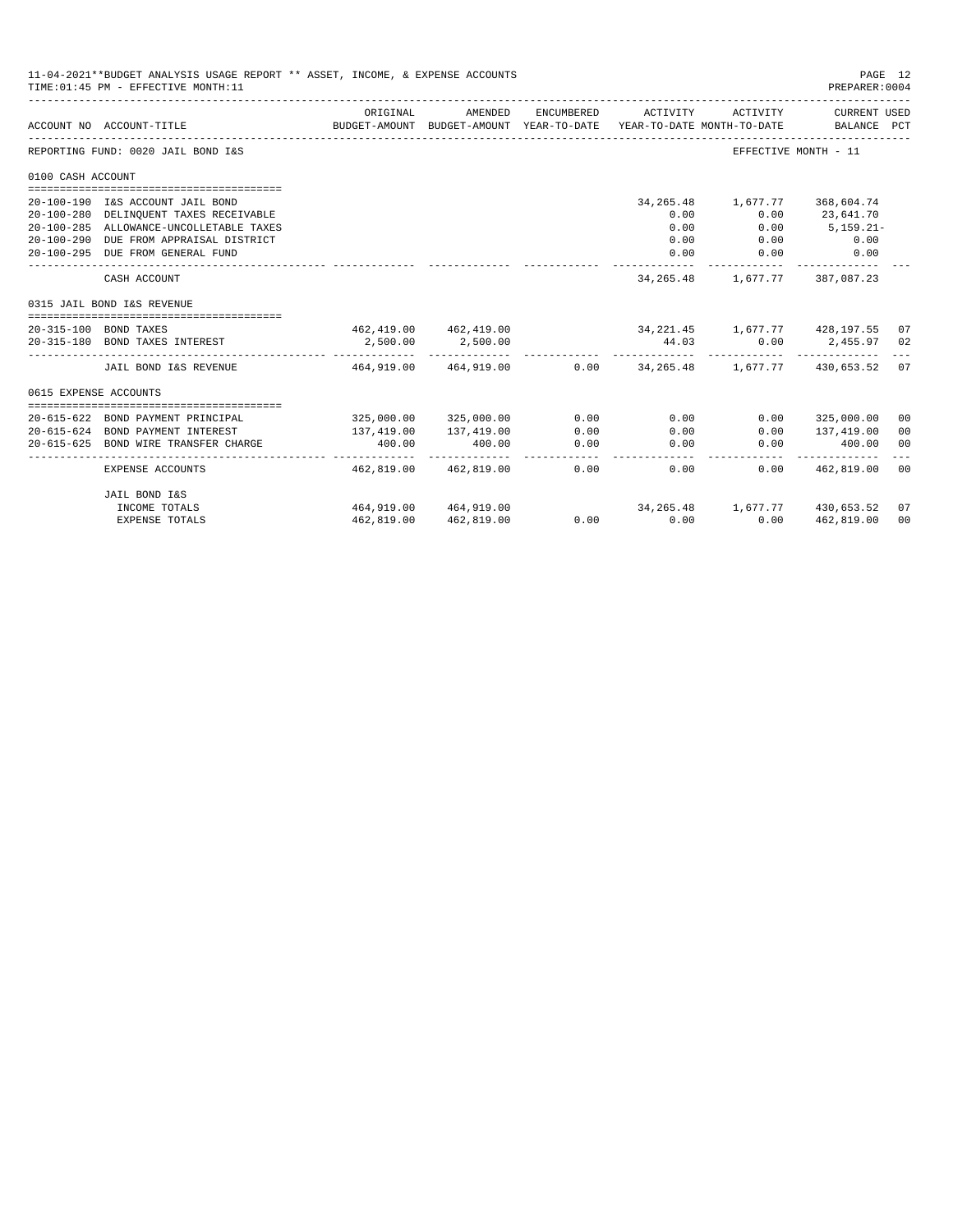|                       | 11-04-2021**BUDGET ANALYSIS USAGE REPORT ** ASSET, INCOME, & EXPENSE ACCOUNTS<br>TIME: 01:45 PM - EFFECTIVE MONTH: 11 |                   |                     |      |                                                           |               | PREPARER: 0004          | PAGE 13 |
|-----------------------|-----------------------------------------------------------------------------------------------------------------------|-------------------|---------------------|------|-----------------------------------------------------------|---------------|-------------------------|---------|
|                       | ACCOUNT NO ACCOUNT-TITLE CONTROL SUDGET-AMOUNT BUDGET-AMOUNT YEAR-TO-DATE YEAR-TO-DATE MONTH-TO-DATE BALANCE PCT      |                   |                     |      | ORIGINAL AMENDED ENCUMBERED ACTIVITY ACTIVITY CURRENTUSED |               |                         |         |
|                       | REPORTING FUND: 0021 LATERAL ROAD PRECINCT 1                                                                          |                   |                     |      |                                                           |               | EFFECTIVE MONTH - 11    |         |
| 0100 CASH ACCOUNTS    |                                                                                                                       |                   |                     |      |                                                           |               |                         |         |
|                       | 21-100-100 CFC: LATERAL ROAD PRECINCT 1                                                                               |                   |                     |      |                                                           |               | 5,107.74 0.00 6,397.21  |         |
|                       | CASH ACCOUNTS                                                                                                         |                   |                     |      |                                                           | 5,107.74 0.00 | 6,397.21                |         |
| 0321 REVENUE ACCOUNTS |                                                                                                                       |                   |                     |      |                                                           |               |                         |         |
|                       | 21-321-190 STATE ROAD FUND                                                                                            |                   | 5, 133.00 5, 133.00 |      |                                                           |               | 5,107.74 0.00 25.26 100 |         |
|                       | REVENUE ACCOUNTS                                                                                                      |                   |                     |      | $5.133.00$ $5.133.00$ $0.00$ $5.107.74$ $0.00$            |               | 25.26 100               |         |
| 0621 EXPENSE ACCOUNTS |                                                                                                                       |                   |                     |      |                                                           |               |                         |         |
|                       | -----------------------------------<br>21-621-333 LAST YEARS BILLS                                                    |                   | $0.00$ 0.00         | 0.00 | 0.00                                                      |               | $0.00$ 0.00             |         |
|                       | 21-621-700 DIESEL, OIL, AND GASOLINE 2,567.00 2,567.00                                                                |                   |                     | 0.00 | 0.00                                                      | 0.00          | 2,567.00 00             |         |
|                       | 21-621-705 ROAD MATERIAL & CONSTRUCTION                                                                               | 2,566.00 2,566.00 |                     | 0.00 | 0.00                                                      | 0.00          | 2,566.00 00             |         |
|                       | EXPENSE ACCOUNTS                                                                                                      |                   | 5,133,00 5,133,00   |      | $0.00$ and $0.00$<br>0.00                                 | 0.00          | 5,133,00 00             |         |
|                       | LATERAL ROAD PRECINCT 1                                                                                               |                   |                     |      |                                                           |               |                         |         |
|                       | INCOME TOTALS                                                                                                         |                   | 5,133.00 5,133.00   |      | 5,107,74                                                  |               | $0.00$ 25.26 100        |         |
|                       | <b>EXPENSE TOTALS</b>                                                                                                 | 5,133.00          | 5,133.00            |      | $0.00$ 0.00                                               | 0.00          | 5,133.00 00             |         |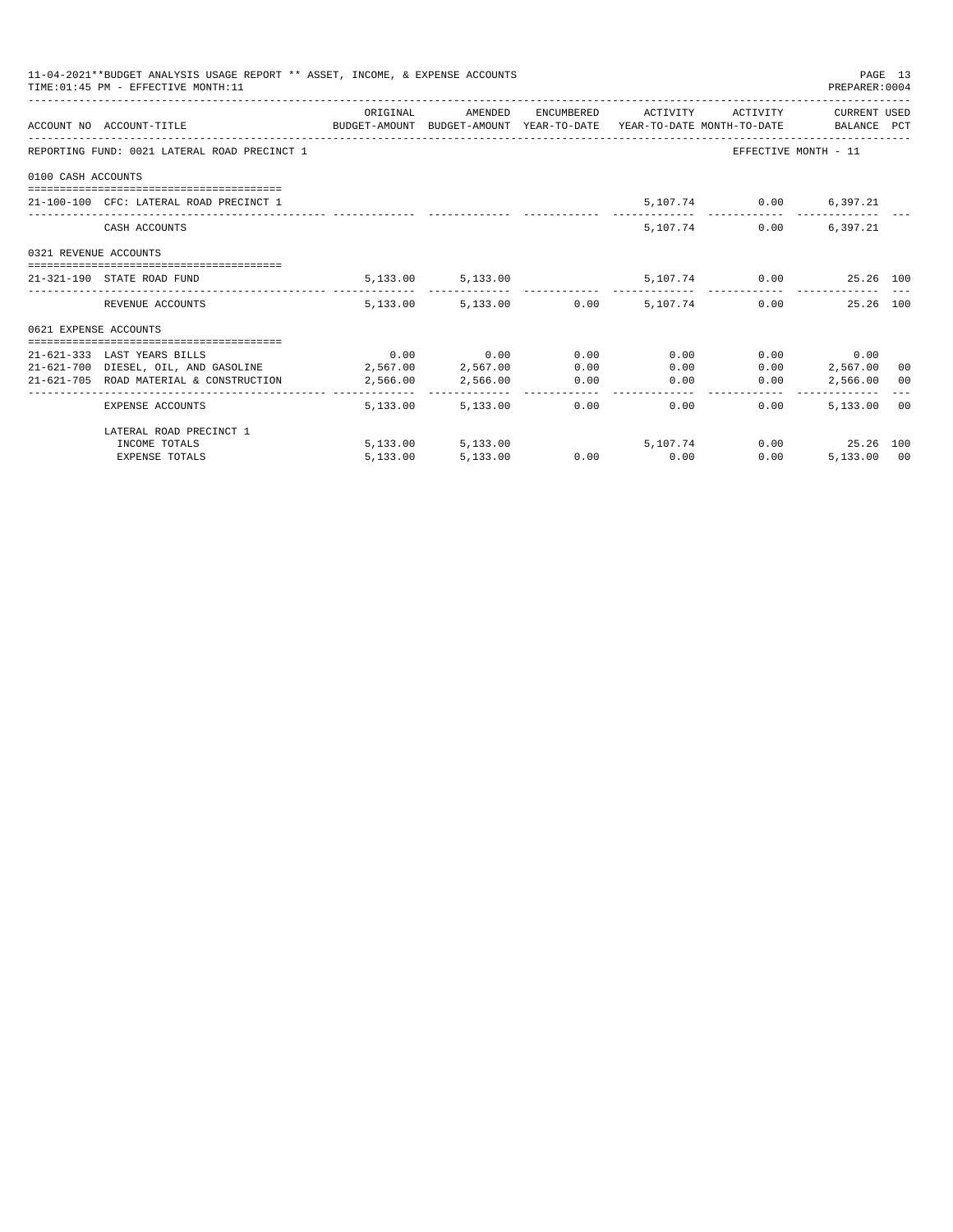|                       | 11-04-2021**BUDGET ANALYSIS USAGE REPORT ** ASSET, INCOME, & EXPENSE ACCOUNTS<br>TIME: 01:45 PM - EFFECTIVE MONTH: 11 |          |                             |      |                                                            |               | PREPARER: 0004          | PAGE 14 |
|-----------------------|-----------------------------------------------------------------------------------------------------------------------|----------|-----------------------------|------|------------------------------------------------------------|---------------|-------------------------|---------|
|                       | ACCOUNT NO ACCOUNT-TITLE CONTROL BUDGET-AMOUNT BUDGET-AMOUNT YEAR-TO-DATE YEAR-TO-DATE MONTH-TO-DATE BALANCE PCT      |          |                             |      | ORIGINAL AMENDED ENCUMBERED ACTIVITY ACTIVITY CURRENT USED |               |                         |         |
|                       | REPORTING FUND: 0022 LATERAL ROAD PRECINCT 2                                                                          |          |                             |      |                                                            |               | EFFECTIVE MONTH - 11    |         |
| 0100 CASH ACCOUNTS    |                                                                                                                       |          |                             |      |                                                            |               |                         |         |
|                       | 22-100-100 CFC: LATERAL ROAD PRECINCT 2                                                                               |          |                             |      |                                                            |               | 5,107.73 0.00 6,964.55  |         |
|                       | CASH ACCOUNTS                                                                                                         |          |                             |      |                                                            | 5,107.73 0.00 | 6,964.55                |         |
| 0322 REVENUE ACCOUNTS |                                                                                                                       |          |                             |      |                                                            |               |                         |         |
|                       | 22-322-190 STATE ROAD FUND                                                                                            |          | 5, 133.00 5, 133.00         |      |                                                            |               | 5,107.73 0.00 25.27 100 |         |
|                       | REVENUE ACCOUNTS                                                                                                      |          |                             |      | 5.133.00 5.133.00 0.00 5.107.73 0.00 25.27 100             |               |                         |         |
| 0622 EXPENSE ACCOUNTS |                                                                                                                       |          |                             |      |                                                            |               |                         |         |
|                       |                                                                                                                       |          |                             |      |                                                            |               |                         |         |
|                       | 22-622-333 LAST YEARS BILLS                                                                                           |          | $0.00$ $0.00$ $0.00$ $0.00$ |      | 0.00                                                       |               | $0.00$ 0.00             |         |
|                       | 22-622-700 DIESEL, OIL, AND GASOLINE 2,567.00 2,567.00                                                                |          |                             | 0.00 |                                                            | 0.00          | $0.00$ 2,567.00 00      |         |
|                       | 22-622-705 ROAD MATERIAL & CONSTRUCTION 2,566.00 2,566.00 0.00                                                        |          |                             |      | 0.00                                                       | 0.00          | 2,566.00 00             |         |
|                       | EXPENSE ACCOUNTS                                                                                                      |          | 5,133,00 5,133,00           |      | 0.00<br>0.00                                               | 0.00          | 5,133.00 00             |         |
|                       | LATERAL ROAD PRECINCT 2                                                                                               |          |                             |      |                                                            |               |                         |         |
|                       | INCOME TOTALS                                                                                                         |          |                             |      | 5, 133.00 5, 133.00 5, 107.73                              |               | $0.00$ 25.27 100        |         |
|                       | <b>EXPENSE TOTALS</b>                                                                                                 | 5,133.00 | 5,133.00                    |      | $0.00$ 0.00                                                | 0.00          | 5,133.00 00             |         |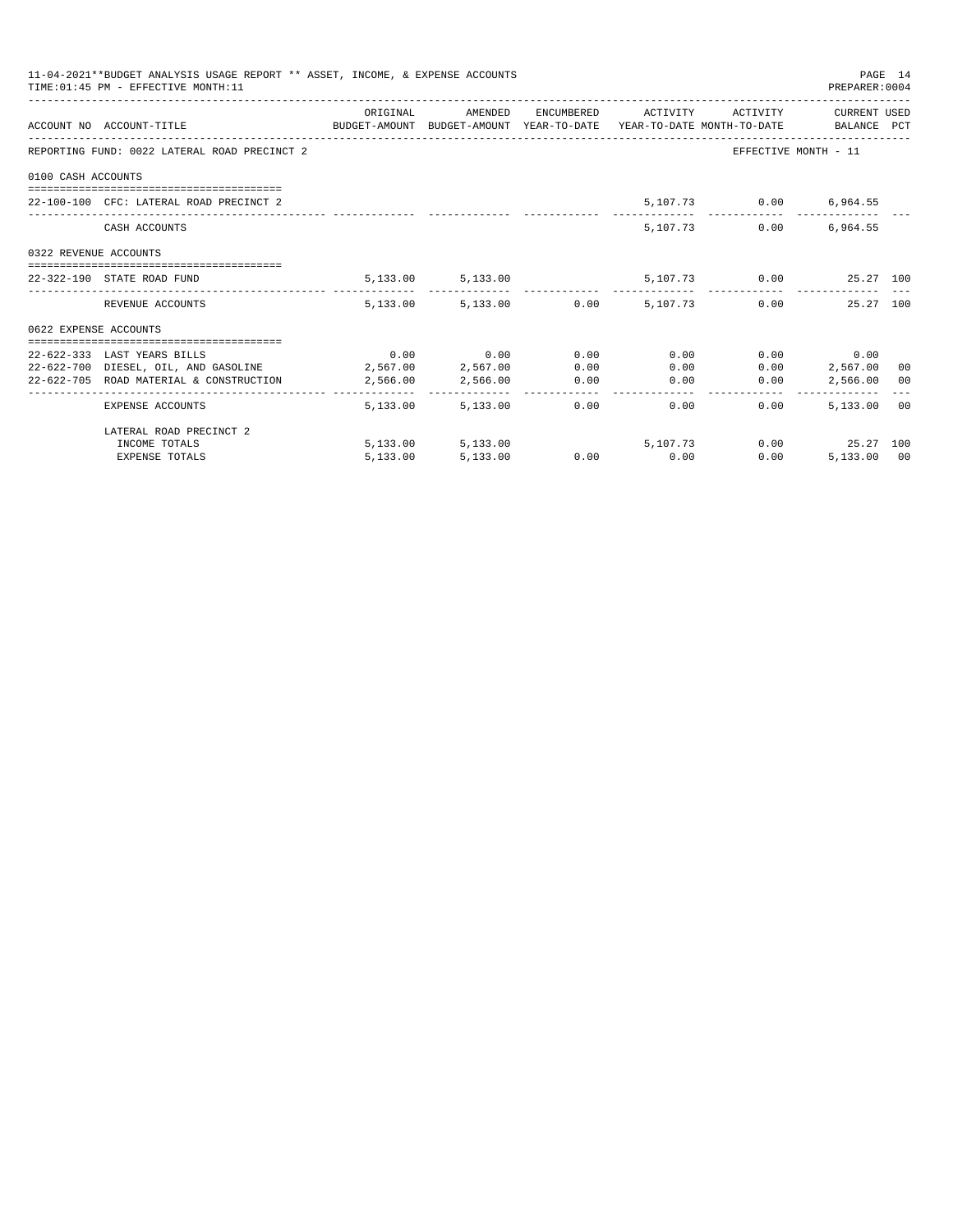|                       | 11-04-2021**BUDGET ANALYSIS USAGE REPORT ** ASSET, INCOME, & EXPENSE ACCOUNTS<br>TIME: 01:45 PM - EFFECTIVE MONTH: 11 |                                                                                         |                                 |                 |                                  |                                      | PREPARER: 0004                               | PAGE 15 |
|-----------------------|-----------------------------------------------------------------------------------------------------------------------|-----------------------------------------------------------------------------------------|---------------------------------|-----------------|----------------------------------|--------------------------------------|----------------------------------------------|---------|
|                       | ACCOUNT NO ACCOUNT-TITLE COMPUTE BUDGET-AMOUNT BUDGET-AMOUNT YEAR-TO-DATE YEAR-TO-DATE MONTH-TO-DATE BALANCE PCT      | ORIGINAL                                                                                |                                 |                 |                                  | AMENDED ENCUMBERED ACTIVITY ACTIVITY | CURRENT USED                                 |         |
|                       | REPORTING FUND: 0023 LATERAL ROAD PRECINCT 3                                                                          |                                                                                         |                                 |                 |                                  |                                      | EFFECTIVE MONTH - 11                         |         |
| 0100 CASH ACCOUNTS    |                                                                                                                       |                                                                                         |                                 |                 |                                  |                                      |                                              |         |
|                       | 23-100-100 CFC: LATERAL ROAD PRECINCT 3                                                                               |                                                                                         |                                 |                 |                                  | 2,572.86 0.00 2,529.35               |                                              |         |
|                       | CASH ACCOUNTS                                                                                                         |                                                                                         |                                 |                 | 2,572.86                         |                                      | $0.00$ 2,529.35                              |         |
| 0323 REVENUE ACCOUNTS |                                                                                                                       |                                                                                         |                                 |                 |                                  |                                      |                                              |         |
|                       | 23-323-190 STATE ROAD FUND                                                                                            |                                                                                         | 5, 133.00 5, 133.00             |                 |                                  |                                      | 5,107.74 0.00 25.26 100                      |         |
|                       | REVENUE ACCOUNTS                                                                                                      |                                                                                         | 5,133.00 5,133.00 0.00 5,107.74 |                 |                                  |                                      | 25.26 100<br>0.00                            |         |
| 0623 EXPENSE ACCOUNTS |                                                                                                                       |                                                                                         |                                 |                 |                                  |                                      |                                              |         |
|                       | 23-623-700 DIESEL, OIL, AND GASOLINE                                                                                  | $2\, , 567\, .00$ $2\, , 567\, .00$ $0\, .00$ $2\, , 534\, .88$ $0\, .00$ $32\, .12$ 99 |                                 |                 |                                  |                                      |                                              |         |
|                       | 23-623-705 ROAD MATERIAL & CONSTRUCTION 2.566.00                                                                      |                                                                                         | 2,566.00 0.00                   |                 | 0.00                             |                                      | $0.00$ 2,566.00 00                           |         |
|                       | _____________________________________<br>EXPENSE ACCOUNTS                                                             |                                                                                         | 5,133.00 5,133.00               |                 | -------------<br>$0.00$ 2.534.88 | 0.00                                 | -----------------------------<br>2.598.12 49 |         |
|                       | LATERAL ROAD PRECINCT 3                                                                                               |                                                                                         |                                 |                 |                                  |                                      |                                              |         |
|                       | INCOME TOTALS                                                                                                         |                                                                                         | 5,133.00 5,133.00 5,107.74      |                 |                                  |                                      | 0.00 25.26 100                               |         |
|                       | <b>EXPENSE TOTALS</b>                                                                                                 | 5,133.00                                                                                | 5,133.00                        | $0.00$ 2,534.88 |                                  | 0.00                                 | 2,598.12 49                                  |         |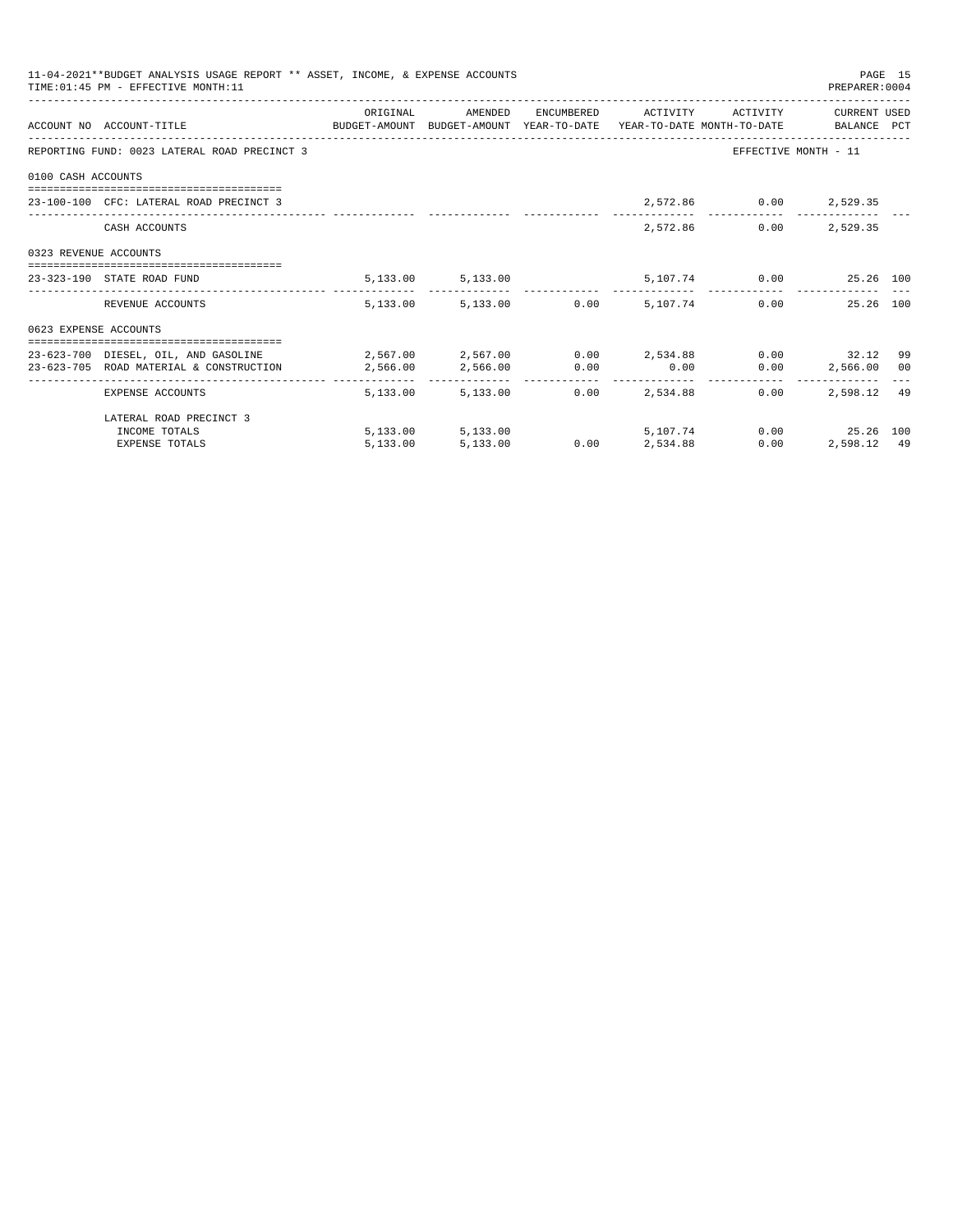|                       | 11-04-2021**BUDGET ANALYSIS USAGE REPORT ** ASSET, INCOME, & EXPENSE ACCOUNTS<br>TIME: 01:45 PM - EFFECTIVE MONTH: 11 |          |                                 |             |                                            |                        | PREPARER: 0004          | PAGE 16 |
|-----------------------|-----------------------------------------------------------------------------------------------------------------------|----------|---------------------------------|-------------|--------------------------------------------|------------------------|-------------------------|---------|
|                       | ACCOUNT NO ACCOUNT-TITLE COMPUTE BUDGET-AMOUNT BUDGET-AMOUNT YEAR-TO-DATE YEAR-TO-DATE MONTH-TO-DATE BALANCE PCT      | ORIGINAL | AMENDED                         |             | ENCUMBERED ACTIVITY ACTIVITY               |                        | CURRENT USED            |         |
|                       |                                                                                                                       |          |                                 |             |                                            |                        |                         |         |
|                       | REPORTING FUND: 0024 LATERAL ROAD PRECINCT 4                                                                          |          |                                 |             |                                            |                        | EFFECTIVE MONTH - 11    |         |
| 0100 CASH ACCOUNTS    |                                                                                                                       |          |                                 |             |                                            |                        |                         |         |
|                       | 24-100-100 CEC: LATERAL ROAD PRECINCT 4                                                                               |          |                                 |             |                                            | 3,073.53 0.00 6,216.36 |                         |         |
|                       | CASH ACCOUNTS                                                                                                         |          |                                 |             | 3,073.53                                   |                        | $0.00$ 6,216.36         |         |
| 0324 REVENUE ACCOUNTS |                                                                                                                       |          |                                 |             |                                            |                        |                         |         |
|                       | 24-324-190 STATE ROAD FUND                                                                                            |          | 5,133.00 5,133.00               |             |                                            |                        | 5,107.74 0.00 25.26 100 |         |
|                       | REVENUE ACCOUNTS                                                                                                      |          | 5,133.00 5,133.00 0.00 5,107.74 |             |                                            |                        | 0.00<br>25.26 100       |         |
| 0624 EXPENSE ACCOUNTS |                                                                                                                       |          |                                 |             |                                            |                        |                         |         |
|                       | 24-624-700 DIESEL, OIL, AND GASOLINE 2,567.00 2,567.00 0.00 2,034.21                                                  |          |                                 |             |                                            |                        | 0.00 532.79 79          |         |
|                       | 24-624-705 ROAD MATERIAL & CONSTRUCTION 2,566.00                                                                      |          | 2,566.00 2,566.00 0.00          |             |                                            |                        | $0.00$ $0.00$ $100$     |         |
|                       | EXPENSE ACCOUNTS                                                                                                      | 5,133,00 | ------- ------------- -         | ----------- | ------------<br>5,133.00 2,566.00 2,034.21 |                        | 532.79 90<br>0.00       |         |
|                       | LATERAL ROAD PRECINCT 4                                                                                               |          |                                 |             |                                            |                        |                         |         |
|                       | INCOME TOTALS                                                                                                         |          | 5,133.00 5,133.00 5,107.74      |             |                                            |                        | $0.00$ 25.26 100        |         |
|                       | <b>EXPENSE TOTALS</b>                                                                                                 | 5,133.00 |                                 |             | 5, 133, 00 2, 566, 00 2, 034, 21           |                        | 0.00<br>532.79 90       |         |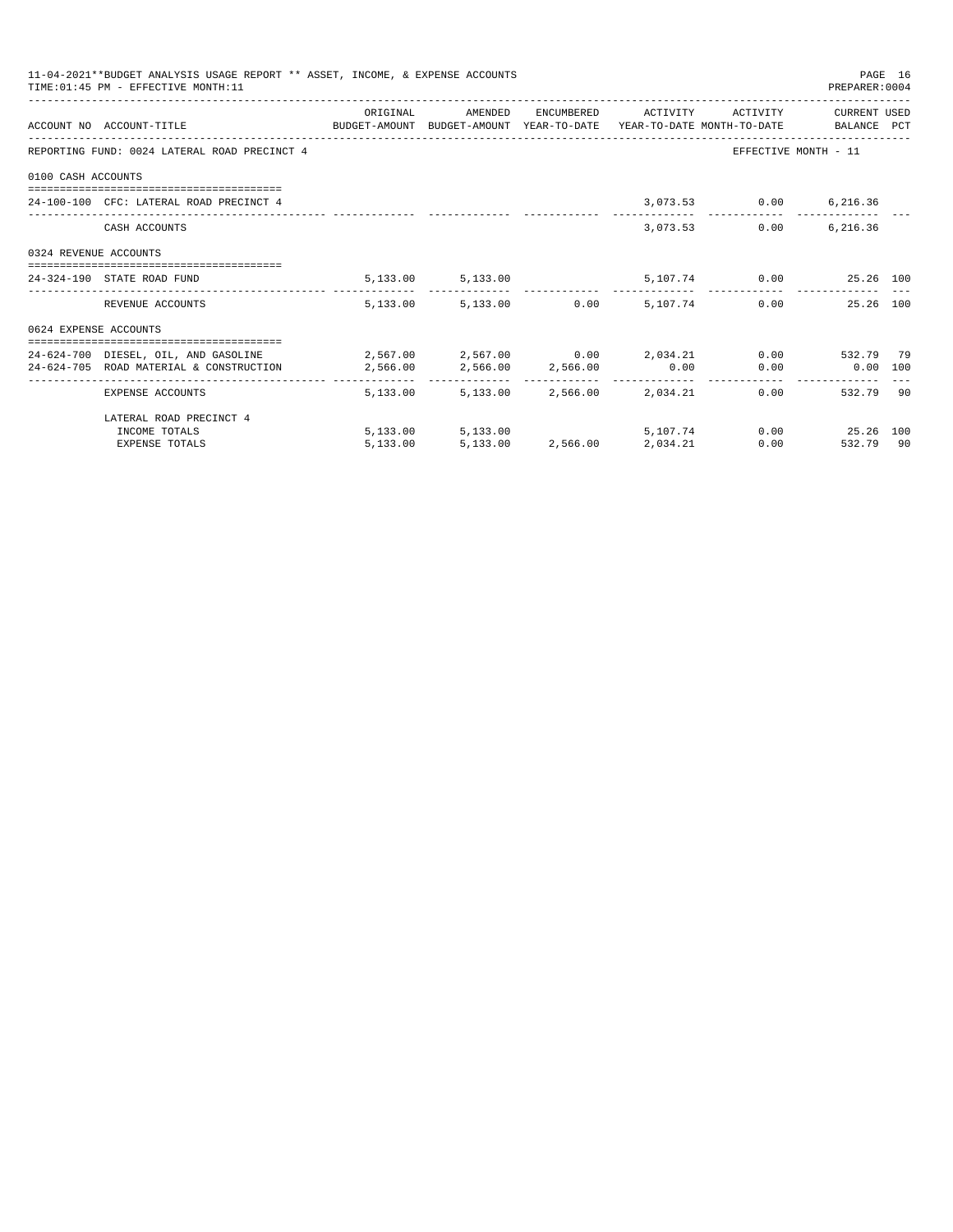| 11-04-2021**BUDGET ANALYSIS USAGE REPORT ** ASSET, INCOME, & EXPENSE ACCOUNTS<br>TIME: 01:45 PM - EFFECTIVE MONTH: 11<br>PREPARER: 0004<br>ORIGINAL<br>AMENDED<br>ENCUMBERED<br>ACTIVITY<br>ACTIVITY |                                            |                     |                                          |           |                            |                      |                                       |                |
|------------------------------------------------------------------------------------------------------------------------------------------------------------------------------------------------------|--------------------------------------------|---------------------|------------------------------------------|-----------|----------------------------|----------------------|---------------------------------------|----------------|
|                                                                                                                                                                                                      | ACCOUNT NO ACCOUNT-TITLE                   |                     | BUDGET-AMOUNT BUDGET-AMOUNT YEAR-TO-DATE |           | YEAR-TO-DATE MONTH-TO-DATE |                      | <b>CURRENT USED</b><br>BALANCE PCT    |                |
|                                                                                                                                                                                                      | REPORTING FUND: 0026 IT YEARLY SERVICES    |                     |                                          |           |                            | EFFECTIVE MONTH - 11 |                                       |                |
|                                                                                                                                                                                                      | 0100 IT YEARLY SERVICES CASH               |                     |                                          |           |                            |                      |                                       |                |
|                                                                                                                                                                                                      | 26-100-100 IT YEARLY SERVICES CASH ACCOUNT |                     |                                          |           |                            |                      | $11,437.03 - 1,478.36 - 230,561.33 -$ |                |
|                                                                                                                                                                                                      | IT YEARLY SERVICES CASH                    |                     |                                          |           | 11,437.03-                 | 1,478.36-            | 230,561.33-                           |                |
|                                                                                                                                                                                                      | 0200 LIABILITY ACCOUNT                     |                     |                                          |           |                            |                      |                                       |                |
|                                                                                                                                                                                                      | 26-200-999 FUND BALANCE ACCOUNT            | 0.00                | 0.00                                     | 0.00      | 0.00                       | 0.00                 | 0.00                                  |                |
|                                                                                                                                                                                                      | LIABILITY ACCOUNT                          | $- - - - -$<br>0.00 | .<br>0.00                                | 0.00      | 0.00                       | 0.00                 | 0.00                                  |                |
|                                                                                                                                                                                                      | 0330 IT YEARLY SERVICES REVENUE            |                     |                                          |           |                            |                      |                                       |                |
|                                                                                                                                                                                                      | 26-330-185 IT YEARLY REVENUE               | 0.00                | 0.00                                     |           | 0.00                       | 0.00                 | 0.00                                  |                |
|                                                                                                                                                                                                      | IT YEARLY SERVICES REVENUE                 | 0.00                | 0.00                                     | 0.00      | 0.00                       | 0.00                 | 0.00                                  |                |
|                                                                                                                                                                                                      | 0660 IT YEARLY SERVICES EXPENSE            |                     |                                          |           |                            |                      |                                       |                |
|                                                                                                                                                                                                      | 26-660-600 COPIERS & PRINTERS              | 25,200.00           | 25,200.00                                | 950.09    | 3,051.39                   | 1,478.36             | 21,198.52                             | 16             |
|                                                                                                                                                                                                      | 26-660-601 BACKUP & DISASTER               | 21,780.00           | 21,780.00                                | 1,815.00  | 1,815.00                   | 0.00                 | 18,150.00                             | 17             |
|                                                                                                                                                                                                      | 26-660-602 CORE FIREWALL                   | 4,176.00            | 4,176.00                                 | 348.00    | 348.00                     | 0.00                 | 3,480.00                              | 17             |
|                                                                                                                                                                                                      | 26-660-603 LEC NETWORK                     | 0.00                | 0.00                                     | 0.00      | 0.00                       | 0.00                 | 0.00                                  |                |
|                                                                                                                                                                                                      | 26-660-604 CH NETWORK                      | 7,200.00            | 7,200.00                                 | 600.00    | 600.00                     | 0.00                 | 6,000.00                              | 17             |
|                                                                                                                                                                                                      | 26-660-605 LEC SECURITY SOFTWARE           | 14,616.00           | 14,616.00                                | 1,081.20  | 1,081.20                   | 0.00                 | 12,453.60                             | 15             |
|                                                                                                                                                                                                      | 26-660-606 CH SECURITY SOFTWARE            | 0.00                | 0.00                                     | 0.00      | 0.00                       | 0.00                 | 0.00                                  |                |
|                                                                                                                                                                                                      | 26-660-607 NEW SECURE EMAIL                | 8,400.00            | 8,400.00                                 | 616.00    | 616.00                     | 0.00                 | 7,168.00                              | 15             |
|                                                                                                                                                                                                      | 26-660-608 EXISTING HOST TAC WEBSITE       | 1,550.00            | 1,550.00                                 | 0.00      | 0.00                       | 0.00                 | 1,550.00                              | 00             |
| $26 - 660 - 609$                                                                                                                                                                                     | OFFICE 365                                 | 4,500.00            | 4,500.00                                 | 337.50    | 337.50                     | 0.00                 | 3,825.00                              | 15             |
|                                                                                                                                                                                                      | 26-660-610 ADOBE PDF SOFTWARE              | 2,106.00            | 2,106.00                                 | 0.00      | 0.00                       | 0.00                 | 2,106.00                              | 0 <sub>0</sub> |
|                                                                                                                                                                                                      | 26-660-611 LEC MONITOR GENERATOR           | 1,680.00            | 1,680.00                                 | 0.00      | 0.00                       | 0.00                 | 1,680.00                              | 0 <sub>0</sub> |
| 26-660-612                                                                                                                                                                                           | EST BACKUP INTERNET                        | 0.00                | 0.00                                     | 0.00      | 0.00                       | 0.00                 | 0.00                                  |                |
|                                                                                                                                                                                                      | 26-660-613 INTERNET FOR PATROL CARS        | 0.00                | 0.00                                     | 0.00      | 0.00                       | 0.00                 | 0.00                                  |                |
|                                                                                                                                                                                                      | 26-660-614 INTERNET FOR SENIOR CITIZENS    | 0.00                | 0.00                                     | 0.00      | 0.00                       | 0.00                 | 0.00                                  |                |
|                                                                                                                                                                                                      | 26-660-615 INTERNET SERVICE PROVIDER       | 18,600.00           | 18,600.00                                | 910.00    | 387.94                     | 0.00                 | 17,302.06                             | 07             |
|                                                                                                                                                                                                      | 26-660-616 PHONE LINE COST                 | 0.00                | 0.00                                     | 0.00      | 0.00                       | 0.00                 | 0.00                                  |                |
|                                                                                                                                                                                                      | 26-660-617 SPARE SUPPLIES KEPT ON SITE     | 3,500.00            | 3,500.00                                 | 2,557.20  | 0.00                       | 0.00                 | 942.80                                | 73             |
|                                                                                                                                                                                                      | 26-660-618 SUPPORT FOR IT SYSTEMS          | 38,400.00           | 38,400.00                                | 3,200.00  | 3,200.00                   | 0.00                 | 32,000.00                             | 17             |
|                                                                                                                                                                                                      | IT YEARLY SERVICES EXPENSE                 | 151,708.00          | 151,708.00                               | 12,414.99 | 11,437.03                  | 1,478.36             | 127,855.98                            | 16             |
|                                                                                                                                                                                                      | IT YEARLY SERVICES                         |                     |                                          |           |                            |                      |                                       |                |
|                                                                                                                                                                                                      | INCOME TOTALS                              | 0.00                | 0.00                                     |           | 0.00                       | 0.00                 | 0.00                                  |                |
|                                                                                                                                                                                                      | EXPENSE TOTALS                             | 151,708.00          | 151,708.00                               |           | 12,414.99 11,437.03        |                      | 1,478.36 127,855.98                   | 16             |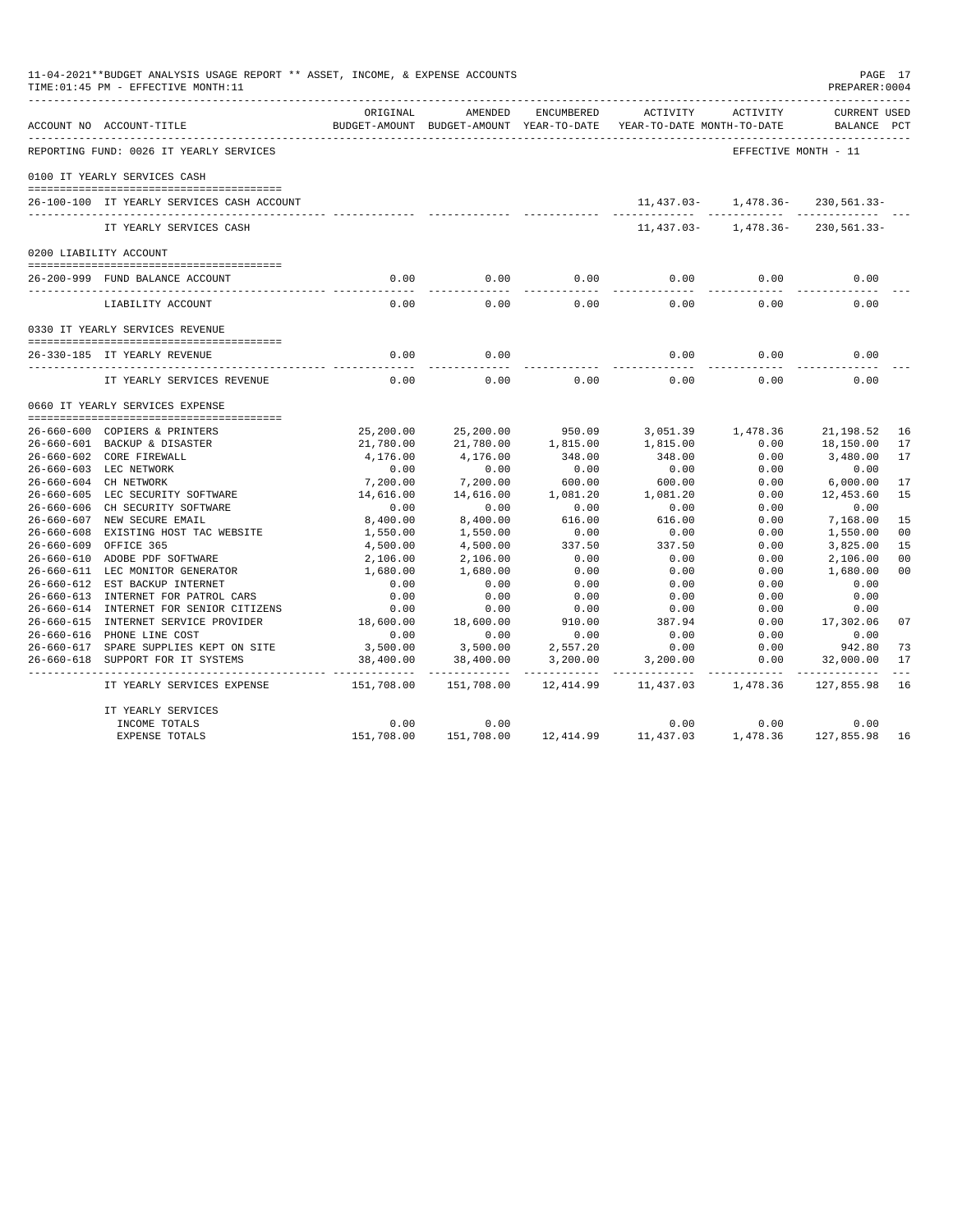|                       | 11-04-2021**BUDGET ANALYSIS USAGE REPORT ** ASSET, INCOME, & EXPENSE ACCOUNTS<br>TIME: 01:45 PM - EFFECTIVE MONTH: 11 |                                                                                 |                      |                |                 |                     | PAGE 18<br>PREPARER: 0004   |
|-----------------------|-----------------------------------------------------------------------------------------------------------------------|---------------------------------------------------------------------------------|----------------------|----------------|-----------------|---------------------|-----------------------------|
|                       | ACCOUNT NO ACCOUNT-TITLE                                                                                              | ORIGINAL<br>BUDGET-AMOUNT BUDGET-AMOUNT YEAR-TO-DATE YEAR-TO-DATE MONTH-TO-DATE | AMENDED              | ENCUMBERED     |                 | ACTIVITY ACTIVITY   | CURRENT USED<br>BALANCE PCT |
|                       | REPORTING FUND: 0028 CONTINGENCY FUND                                                                                 |                                                                                 |                      |                |                 |                     | EFFECTIVE MONTH - 11        |
| 0100 CONTINGENCY CASH |                                                                                                                       |                                                                                 |                      |                |                 |                     |                             |
|                       | 28-100-100 CONTINGENCY FUND CHECKING                                                                                  |                                                                                 |                      |                | 0.00            | $0.00$ $8,402.13-$  |                             |
|                       | CONTINGENCY CASH                                                                                                      |                                                                                 |                      |                | 0.00            | 0.00                | $8.402.13 -$                |
|                       | 0200 LIABILITY ACCOUNTS                                                                                               |                                                                                 |                      |                |                 |                     |                             |
|                       | 28-200-999 FUND BALANCE ACCOUNT                                                                                       | 0.00<br>------------                                                            | 0.00                 | 0.00<br>------ | 0.00<br>------- | 0.00<br>----------- | 0.00                        |
|                       | LIABILITY ACCOUNTS                                                                                                    | 0.00                                                                            | ------------<br>0.00 | 0.00           | 0.00            | 0.00                | 0.00                        |
|                       | 0328 CONTIGENCY REVENUE                                                                                               |                                                                                 |                      |                |                 |                     |                             |
|                       | 28-328-100 WIND TAX REVENUE                                                                                           | 0.00                                                                            | 0.00                 |                | 0.00            | 0.00                | 0.00                        |
|                       | CONTIGENCY REVENUE                                                                                                    | 0.00                                                                            | 0.00                 | 0.00           | 0.00            | 0.00                | 0.00                        |
|                       | 0628 CONTIGENCY EXPENSE                                                                                               |                                                                                 |                      |                |                 |                     |                             |
|                       | 28-628-628 CONTIGENCY MISC EXPENSE                                                                                    | 0.00                                                                            | 0.00                 | 0.00           | 0.00            | 0.00                | 0.00                        |
|                       | CONTIGENCY EXPENSE                                                                                                    | 0.00                                                                            | 0.00                 |                | 0.00<br>0.00    | 0.00                | 0.00                        |
|                       | CONTINGENCY FUND                                                                                                      |                                                                                 |                      |                |                 |                     |                             |
|                       | INCOME TOTALS                                                                                                         | 0.00                                                                            | 0.00                 |                | 0.00            | 0.00                | 0.00                        |
|                       | <b>EXPENSE TOTALS</b>                                                                                                 | 0.00                                                                            | 0.00                 | 0.00           | 0.00            | 0.00                | 0.00                        |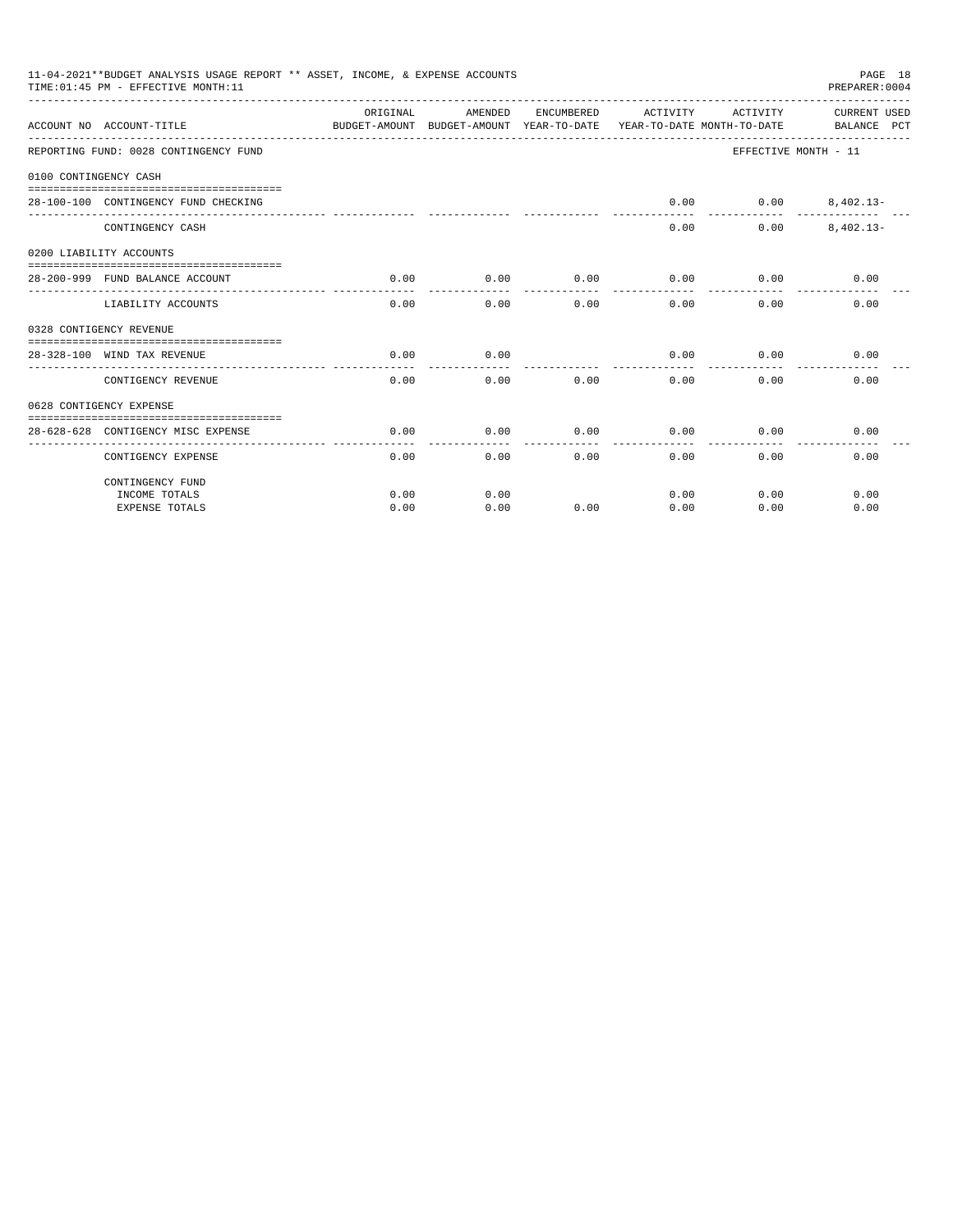|                       | 11-04-2021**BUDGET ANALYSIS USAGE REPORT ** ASSET, INCOME, & EXPENSE ACCOUNTS<br>TIME: 01:45 PM - EFFECTIVE MONTH: 11 |          |                                                   |                                   |                      |                              | PREPARER: 0004       | PAGE 19 |
|-----------------------|-----------------------------------------------------------------------------------------------------------------------|----------|---------------------------------------------------|-----------------------------------|----------------------|------------------------------|----------------------|---------|
|                       | BUDGET-AMOUNT BUDGET-AMOUNT YEAR-TO-DATE YEAR-TO-DATE MONTH-TO-DATE BALANCE PCT<br>ACCOUNT NO ACCOUNT-TITLE           | ORIGINAL | AMENDED ENCUMBERED ACTIVITY ACTIVITY CURRENT_USED |                                   |                      |                              |                      |         |
|                       | REPORTING FUND: 0029 COUNTY COURT REPORTER FUND                                                                       |          |                                                   |                                   |                      |                              | EFFECTIVE MONTH - 11 |         |
| 0100 CASH ACCOUNTS    |                                                                                                                       |          |                                                   |                                   |                      |                              |                      |         |
|                       |                                                                                                                       |          |                                                   |                                   |                      |                              |                      |         |
|                       | 29-100-100 COUNTY COURT REPORTER                                                                                      |          |                                                   |                                   |                      | $1.64$ 0.00                  | 50.55                |         |
|                       | CASH ACCOUNTS                                                                                                         |          |                                                   |                                   |                      | 1.64                         | 50.55<br>0.00        |         |
|                       | 0200 LIABILITY ACCOUNTS                                                                                               |          |                                                   |                                   |                      |                              |                      |         |
|                       | 29-200-999 FUND BALANCE ACCOUNT                                                                                       | 0.00     | 0.00                                              |                                   |                      | $0.00$ $0.00$ $0.00$ $0.00$  | 0.00                 |         |
|                       | LIABILITY ACCOUNTS                                                                                                    | 0.00     | -------------                                     | ------------<br>$0.00$ and $0.00$ | ------------<br>0.00 | ------------<br>0.00<br>0.00 | 0.00                 |         |
| 0390 REVENUE ACCOUNTS |                                                                                                                       |          |                                                   |                                   |                      |                              |                      |         |
|                       | 29-390-390 COUNTY CLERK REPORTER FEES                                                                                 | 25.00    | 25.00                                             |                                   |                      | 1.64 0.00 23.36 07           |                      |         |
|                       | REVENUE ACCOUNTS                                                                                                      | 25.00    |                                                   | 25.00                             | 0.00<br>1.64         |                              | 0.00<br>23.36 07     |         |
| 0690 EXPENSE ACCOUNTS |                                                                                                                       |          |                                                   |                                   |                      |                              |                      |         |
|                       |                                                                                                                       |          |                                                   |                                   |                      |                              |                      |         |
|                       | 29-690-395 COURT REPORTER EXPENSE                                                                                     | 0.00     | 0.00                                              |                                   |                      | $0.00$ $0.00$ $0.00$ $0.00$  | 0.00                 |         |
|                       | <b>EXPENSE ACCOUNTS</b>                                                                                               | 0.00     |                                                   | 0.00                              | 0.00                 | $0.00$ and $0.00$            | 0.00<br>0.00         |         |
|                       | COUNTY COURT REPORTER FUND                                                                                            |          |                                                   |                                   |                      |                              |                      |         |
|                       | INCOME TOTALS                                                                                                         | 25.00    | 25.00                                             |                                   |                      | 1.64                         | 0.00<br>23.36        | 07      |
|                       | <b>EXPENSE TOTALS</b>                                                                                                 | 0.00     | 0.00                                              | 0.00                              | 0.00                 | 0.00                         | 0.00                 |         |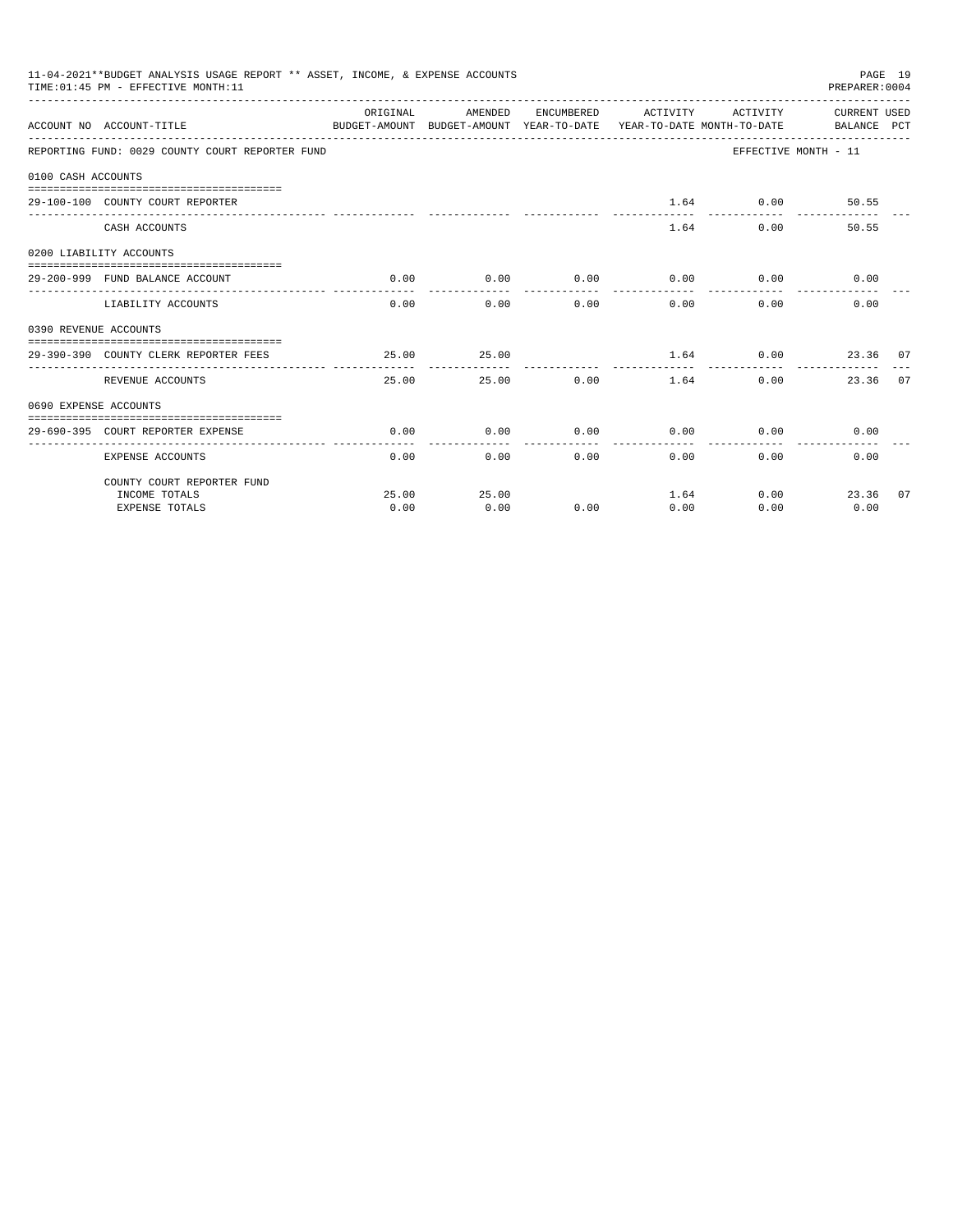|                       | 11-04-2021**BUDGET ANALYSIS USAGE REPORT ** ASSET, INCOME, & EXPENSE ACCOUNTS<br>PAGE 20<br>TIME: 01:45 PM - EFFECTIVE MONTH: 11<br>PREPARER: 0004 |                |                |      |                                           |                                    |                                   |    |  |  |
|-----------------------|----------------------------------------------------------------------------------------------------------------------------------------------------|----------------|----------------|------|-------------------------------------------|------------------------------------|-----------------------------------|----|--|--|
|                       | ACCOUNT NO ACCOUNT-TITLE<br>BUDGET-AMOUNT BUDGET-AMOUNT YEAR-TO-DATE YEAR-TO-DATE MONTH-TO-DATE BALANCE PCT                                        | ORIGINAL       | AMENDED        |      | ENCUMBERED ACTIVITY ACTIVITY CURRENT USED |                                    |                                   |    |  |  |
|                       | REPORTING FUND: 0030 COURT RECORDS PRESERVATION FUND                                                                                               |                |                |      |                                           |                                    | EFFECTIVE MONTH - 11              |    |  |  |
| 0100 CASH ACCOUNTS    |                                                                                                                                                    |                |                |      |                                           |                                    |                                   |    |  |  |
|                       | 30-100-100 CFC: COURT RECORDS PRES FUND<br>30-100-230 DISTRICT CLERK CC ACCOUNT<br>30-100-231 COUNTY CLERK CC ACCOUNT                              |                |                |      | 0.00                                      | 60.00<br>0.00<br>$30.00 -$<br>0.00 | $0.00$ 6,102.67<br>20.00<br>10.00 |    |  |  |
|                       | CASH ACCOUNTS                                                                                                                                      |                |                |      | -------<br>30.00                          | 0.00                               | 6,132.67                          |    |  |  |
| 0330 REVENUE ACCOUNTS |                                                                                                                                                    |                |                |      |                                           |                                    |                                   |    |  |  |
|                       | --------------------------------<br>30-330-180 INTEREST EARNED<br>30-330-730 RECORDS PRESERVATION FEES                                             | 0.00<br>500.00 | 0.00<br>500.00 |      | 30.00                                     | 0.00<br>0.00                       | $0.00$ 0.00<br>470.00 06          |    |  |  |
|                       | REVENUE ACCOUNTS                                                                                                                                   | 500.00         | 500.00         | 0.00 | -------<br>30.00                          |                                    | 0.00<br>470.00                    | 06 |  |  |
| 0730 EXPENSE ACCOUNTS |                                                                                                                                                    |                |                |      |                                           |                                    |                                   |    |  |  |
|                       | 30-730-730 RECORDS PRES EXPENSES                                                                                                                   | 0.00           | 0.00           | 0.00 | 0.00                                      | 0.00                               | 0.00                              |    |  |  |
|                       | <b>EXPENSE ACCOUNTS</b>                                                                                                                            | 0.00           | 0.00           | 0.00 | 0.00                                      | 0.00                               | 0.00                              |    |  |  |
|                       | COURT RECORDS PRESERVATION FUND                                                                                                                    |                |                |      |                                           |                                    |                                   |    |  |  |
|                       | INCOME TOTALS<br><b>EXPENSE TOTALS</b>                                                                                                             | 500.00<br>0.00 | 500.00<br>0.00 | 0.00 | 30.00<br>0.00                             | 0.00                               | $0.00$ 470.00<br>0.00             | 06 |  |  |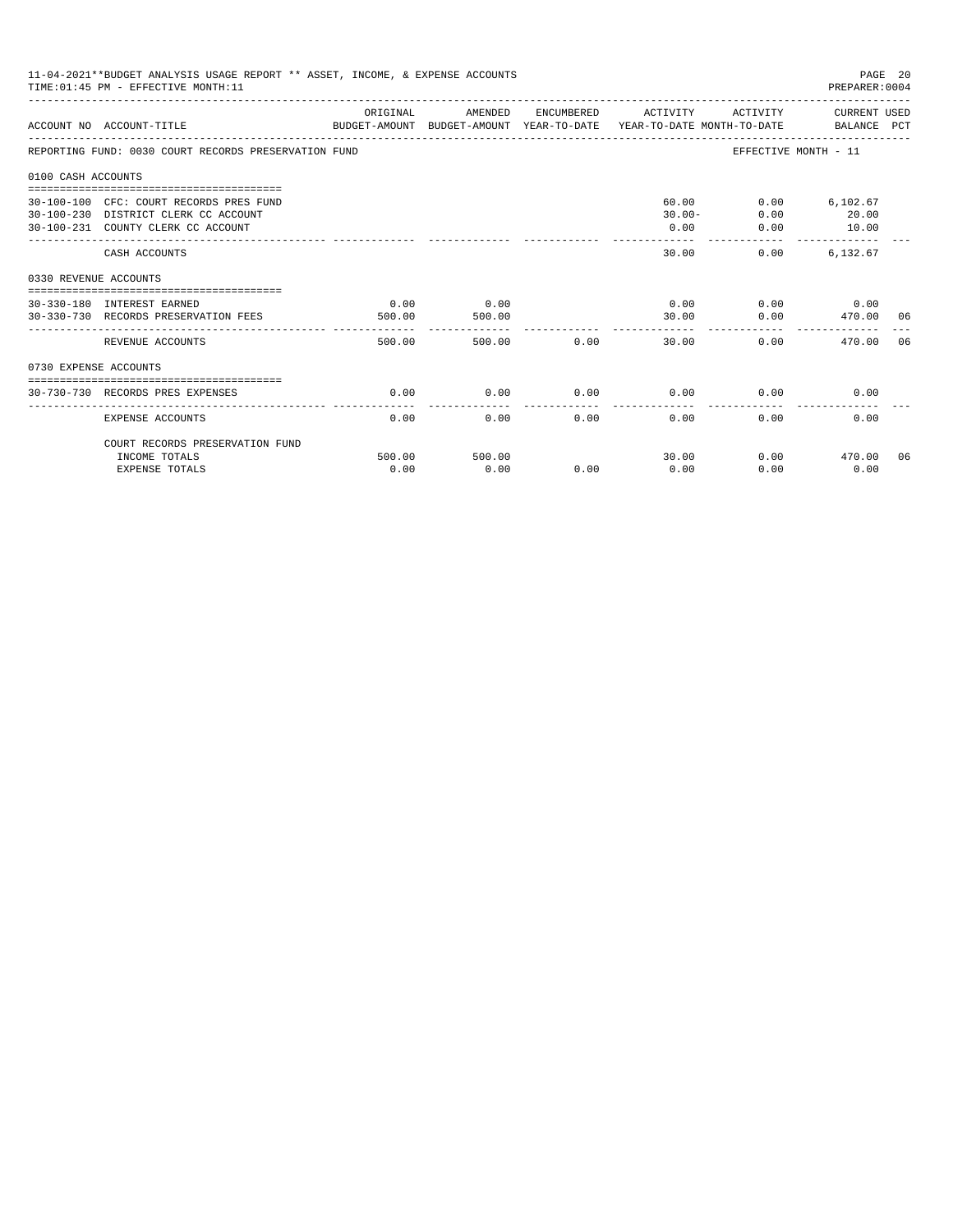|                       | 11-04-2021**BUDGET ANALYSIS USAGE REPORT ** ASSET, INCOME, & EXPENSE ACCOUNTS<br>TIME: 01:45 PM - EFFECTIVE MONTH: 11 |                                                                                             |                     |                                                                                                                                                                                                                                                                                                                                                                                              |                               |                                  | PAGE 21<br>PREPARER:0004 |  |
|-----------------------|-----------------------------------------------------------------------------------------------------------------------|---------------------------------------------------------------------------------------------|---------------------|----------------------------------------------------------------------------------------------------------------------------------------------------------------------------------------------------------------------------------------------------------------------------------------------------------------------------------------------------------------------------------------------|-------------------------------|----------------------------------|--------------------------|--|
|                       | ACCOUNT NO ACCOUNT-TITLE                                                                                              | ORIGINAL<br>BUDGET-AMOUNT BUDGET-AMOUNT YEAR-TO-DATE YEAR-TO-DATE MONTH-TO-DATE BALANCE PCT | AMENDED             |                                                                                                                                                                                                                                                                                                                                                                                              |                               | ENCUMBERED ACTIVITY ACTIVITY     | CURRENT USED             |  |
|                       | REPORTING FUND: 0031 COUNTY JURY FUND                                                                                 |                                                                                             |                     |                                                                                                                                                                                                                                                                                                                                                                                              |                               |                                  | EFFECTIVE MONTH - 11     |  |
| 0100 CASH ACCOUNTS    |                                                                                                                       |                                                                                             |                     |                                                                                                                                                                                                                                                                                                                                                                                              |                               |                                  |                          |  |
|                       | 31-100-100 COUNTY JURY FUND                                                                                           |                                                                                             |                     |                                                                                                                                                                                                                                                                                                                                                                                              | __________                    | $1.33 \t\t 0.00$<br>------------ | 21.86                    |  |
|                       | CASH ACCOUNTS                                                                                                         |                                                                                             |                     |                                                                                                                                                                                                                                                                                                                                                                                              | 1.33                          | 0.00                             | 21.86                    |  |
|                       | 0200 LIABILITY ACCOUNTS                                                                                               |                                                                                             |                     |                                                                                                                                                                                                                                                                                                                                                                                              |                               |                                  |                          |  |
|                       | 31-200-999 FUND BALANCE ACCOUNT                                                                                       | 0.00                                                                                        | 0.00                | 0.00                                                                                                                                                                                                                                                                                                                                                                                         | 0.00                          | 0.00                             | 0.00                     |  |
|                       |                                                                                                                       |                                                                                             |                     | $\frac{1}{2} \frac{1}{2} \frac{1}{2} \frac{1}{2} \frac{1}{2} \frac{1}{2} \frac{1}{2} \frac{1}{2} \frac{1}{2} \frac{1}{2} \frac{1}{2} \frac{1}{2} \frac{1}{2} \frac{1}{2} \frac{1}{2} \frac{1}{2} \frac{1}{2} \frac{1}{2} \frac{1}{2} \frac{1}{2} \frac{1}{2} \frac{1}{2} \frac{1}{2} \frac{1}{2} \frac{1}{2} \frac{1}{2} \frac{1}{2} \frac{1}{2} \frac{1}{2} \frac{1}{2} \frac{1}{2} \frac{$ | __________                    | $- - - - -$                      |                          |  |
|                       | LIABILITY ACCOUNTS                                                                                                    | 0.00                                                                                        | 0.00                | 0.00                                                                                                                                                                                                                                                                                                                                                                                         | 0.00                          | 0.00                             | 0.00                     |  |
| 0380 REVENUE ACCOUNTS |                                                                                                                       |                                                                                             |                     |                                                                                                                                                                                                                                                                                                                                                                                              |                               |                                  |                          |  |
|                       |                                                                                                                       |                                                                                             |                     |                                                                                                                                                                                                                                                                                                                                                                                              |                               |                                  |                          |  |
|                       | 31-380-380 COUNTY CLERK JURY FEES<br>31-380-385 DISTRICT CLERK JURY FEES                                              | 10.00<br>0.00                                                                               | 10.00<br>0.00       |                                                                                                                                                                                                                                                                                                                                                                                              | 0.77                          | $0.56$ 0.00<br>0.00              | 9.44 06<br>$0.77+$       |  |
|                       |                                                                                                                       |                                                                                             |                     |                                                                                                                                                                                                                                                                                                                                                                                              |                               |                                  |                          |  |
|                       | REVENUE ACCOUNTS                                                                                                      | 10.00                                                                                       | 10.00               | 0.00                                                                                                                                                                                                                                                                                                                                                                                         | 1.33                          | $0.00 -$                         | 8.67 13                  |  |
| 0680 EXPENSE ACCOUNTS |                                                                                                                       |                                                                                             |                     |                                                                                                                                                                                                                                                                                                                                                                                              |                               |                                  |                          |  |
|                       |                                                                                                                       |                                                                                             |                     |                                                                                                                                                                                                                                                                                                                                                                                              |                               |                                  |                          |  |
|                       | 31-680-680 COUNTY PETIT JURY                                                                                          | 0.00<br>------------                                                                        | 0.00<br>----------- | 0.00<br>-------                                                                                                                                                                                                                                                                                                                                                                              | 0.00<br>------------ <b>-</b> |                                  | 0.00<br>0.00             |  |
|                       | EXPENSE ACCOUNTS                                                                                                      | 0.00                                                                                        |                     | 0.00                                                                                                                                                                                                                                                                                                                                                                                         | $0.00$ and $0.00$             | $0.00$ and $0.00$                | 0.00<br>0.00             |  |
|                       | COUNTY JURY FUND                                                                                                      |                                                                                             |                     |                                                                                                                                                                                                                                                                                                                                                                                              |                               |                                  |                          |  |
|                       | INCOME TOTALS                                                                                                         | 10.00                                                                                       | 10.00               |                                                                                                                                                                                                                                                                                                                                                                                              |                               | 1.33                             | 0.00<br>8.67 13          |  |
|                       | <b>EXPENSE TOTALS</b>                                                                                                 | 0.00                                                                                        | 0.00                | 0.00                                                                                                                                                                                                                                                                                                                                                                                         | 0.00                          | 0.00                             | 0.00                     |  |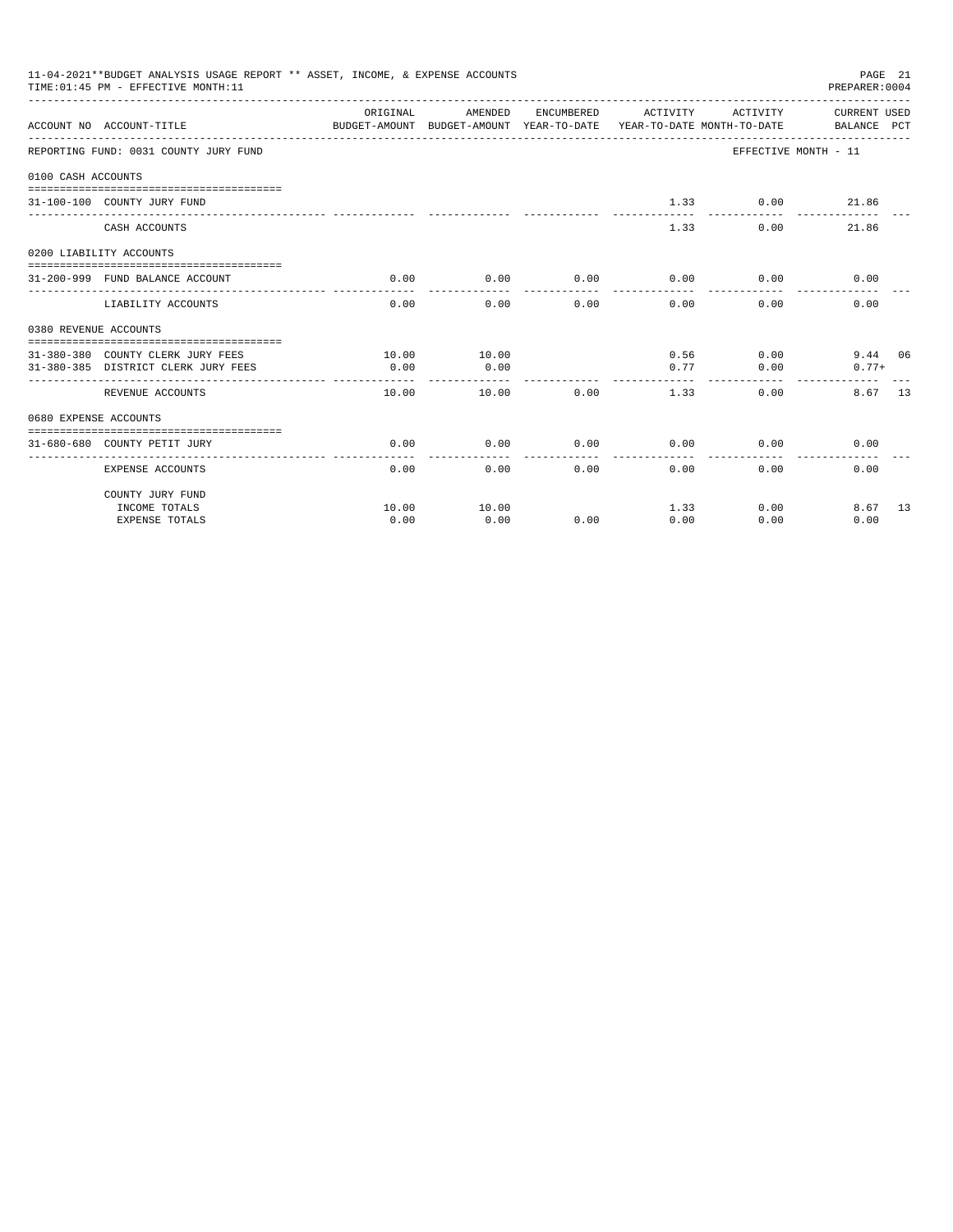| 11-04-2021**BUDGET ANALYSIS USAGE REPORT ** ASSET, INCOME, & EXPENSE ACCOUNTS<br>PAGE 22<br>TIME: 01:45 PM - EFFECTIVE MONTH: 11<br>PREPARER: 0004<br>ORIGINAL<br>CURRENT USED<br>AMENDED<br>ENCUMBERED ACTIVITY<br>ACTIVITY |                                                                                                                         |               |                                 |               |                                     |                         |                                 |                |  |
|------------------------------------------------------------------------------------------------------------------------------------------------------------------------------------------------------------------------------|-------------------------------------------------------------------------------------------------------------------------|---------------|---------------------------------|---------------|-------------------------------------|-------------------------|---------------------------------|----------------|--|
|                                                                                                                                                                                                                              | ACCOUNT NO ACCOUNT-TITLE COMPUTE SUDGET-AMOUNT BUDGET-AMOUNT VEAR-TO-DATE YEAR-TO-DATE MONTH-TO-DATE BALANCE PCT        |               |                                 |               |                                     |                         |                                 |                |  |
|                                                                                                                                                                                                                              | REPORTING FUND: 0033 C&D COURT TECHNOLOGY FUND                                                                          |               |                                 |               |                                     | EFFECTIVE MONTH - 11    |                                 |                |  |
| 0100 CASH ACCOUNTS                                                                                                                                                                                                           |                                                                                                                         |               |                                 |               |                                     |                         |                                 |                |  |
|                                                                                                                                                                                                                              | 33-100-100 CFC: C&D COURT TECHNOLOGY FUND<br>33-100-230 DISTRICT CLERK CC ACCOUNT<br>33-100-231 COUNTY CLERK CC ACCOUNT |               |                                 |               | 0.00<br>0.00<br>المواطنات والمنافذة | 5.27<br>0.00<br>0.00    | $0.00$ 665.08<br>0.00<br>0.00   |                |  |
|                                                                                                                                                                                                                              | CASH ACCOUNTS                                                                                                           |               |                                 |               | 5.27                                | $0.00$ and $0.00$       | 665.08                          |                |  |
| 0333 REVENUE ACCOUNTS                                                                                                                                                                                                        |                                                                                                                         |               |                                 |               |                                     |                         |                                 |                |  |
|                                                                                                                                                                                                                              | 33-333-180 INTEREST EARNED<br>33-333-733 C&D COURT TECH FEES                                                            | 0.00<br>50.00 | 0.00<br>50.00<br>______________ |               |                                     | 0.00<br>5.27            | $0.00$ 0.00<br>0.00<br>44.73 11 |                |  |
|                                                                                                                                                                                                                              | REVENUE ACCOUNTS                                                                                                        | 50.00         |                                 | 50.00 0.00    | 5.27                                | 0.00                    | 44.73 11                        |                |  |
| 0733 EXPENSE ACCOUNTS                                                                                                                                                                                                        |                                                                                                                         |               |                                 |               |                                     |                         |                                 |                |  |
|                                                                                                                                                                                                                              | 33-733-733 C&D COURT TECH EXPENSES                                                                                      | 50.00         | 50.00                           |               | $0.00$ 0.00                         | 0.00                    | 50.00 00                        |                |  |
|                                                                                                                                                                                                                              | EXPENSE ACCOUNTS                                                                                                        | 50.00         |                                 | 0.00<br>50.00 | 0.00                                | ---------------<br>0.00 | 50.00                           | - 0.0          |  |
|                                                                                                                                                                                                                              | C&D COURT TECHNOLOGY FUND                                                                                               |               |                                 |               |                                     |                         |                                 |                |  |
|                                                                                                                                                                                                                              | INCOME TOTALS                                                                                                           | 50.00         | 50.00                           |               |                                     | 5.27                    | 0.00<br>44.73 11                |                |  |
|                                                                                                                                                                                                                              | <b>EXPENSE TOTALS</b>                                                                                                   | 50.00         | 50.00                           | 0.00          | 0.00                                | 0.00                    | 50.00                           | 0 <sup>0</sup> |  |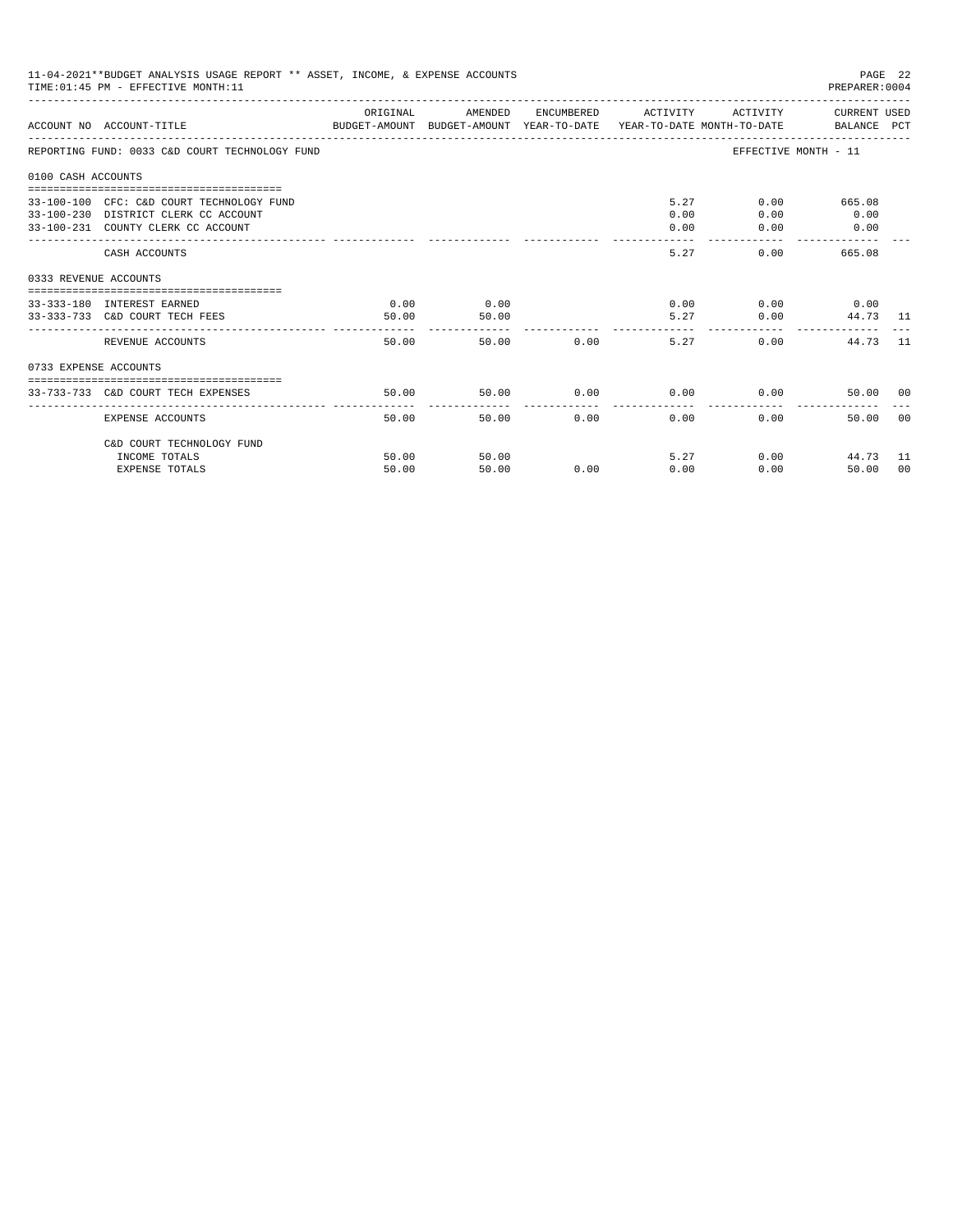|                       | 11-04-2021**BUDGET ANALYSIS USAGE REPORT ** ASSET, INCOME, & EXPENSE ACCOUNTS<br>PAGE 23<br>TIME: 01:45 PM - EFFECTIVE MONTH: 11<br>PREPARER:0004 |                          |                                                     |                   |               |                                        |                                    |                      |  |  |
|-----------------------|---------------------------------------------------------------------------------------------------------------------------------------------------|--------------------------|-----------------------------------------------------|-------------------|---------------|----------------------------------------|------------------------------------|----------------------|--|--|
|                       | ACCOUNT NO ACCOUNT-TITLE                                                                                                                          | ORIGINAL                 | AMENDED<br>BUDGET-AMOUNT BUDGET-AMOUNT YEAR-TO-DATE | ENCUMBERED        | ACTIVITY      | ACTIVITY<br>YEAR-TO-DATE MONTH-TO-DATE | <b>CURRENT USED</b><br>BALANCE PCT |                      |  |  |
|                       | REPORTING FUND: 0035 TIF GRANT FUND                                                                                                               |                          |                                                     |                   |               |                                        | EFFECTIVE MONTH - 11               |                      |  |  |
| 0100 CASH ACCOUNTS    |                                                                                                                                                   |                          |                                                     |                   |               |                                        |                                    |                      |  |  |
|                       | 35-100-100 TIF GRANT - CASH                                                                                                                       |                          |                                                     |                   | 0.00          | 0.00                                   | 90,877.33                          |                      |  |  |
|                       |                                                                                                                                                   |                          |                                                     |                   | $- - - - - -$ | -------                                | -----------                        |                      |  |  |
|                       | CASH ACCOUNTS                                                                                                                                     |                          |                                                     |                   | 0.00          | 0.00                                   | 90,877.33                          |                      |  |  |
| 0300 REVENUE ACCOUNTS |                                                                                                                                                   |                          |                                                     |                   |               |                                        |                                    |                      |  |  |
|                       | 35-300-110 TIF GRANT REVENUE - PCT #1                                                                                                             | 0.00                     | 0.00                                                |                   | 0.00          | 0.00                                   | 0.00                               |                      |  |  |
|                       | 35-300-120 TIF GRANT REVENUE - PCT #2                                                                                                             | 0.00                     | 0.00                                                |                   | 0.00          | 0.00                                   | 0.00                               |                      |  |  |
|                       | 35-300-130 TIF GRANT REVENUE - PCT #3                                                                                                             | 54,950.45                | 54,950.45                                           |                   | 0.00          | 0.00                                   | 54,950.45                          | 00                   |  |  |
|                       | 35-300-140 TIF GRANT REVENUE - PCT #4<br>35-300-180 BANK INTEREST                                                                                 | 46,174.12<br>0.00        | 46,174.12<br>0.00                                   |                   | 0.00<br>0.00  | 0.00<br>0.00                           | 46,174.12<br>0.00                  | 00                   |  |  |
|                       |                                                                                                                                                   |                          |                                                     |                   | $---$         |                                        |                                    |                      |  |  |
|                       | REVENUE ACCOUNTS                                                                                                                                  | 101,124.57               | 101,124.57                                          | 0.00              | 0.00          | 0.00                                   | 101,124.57                         | 00                   |  |  |
| 0600 EXPENSE ACCOUNTS |                                                                                                                                                   |                          |                                                     |                   |               |                                        |                                    |                      |  |  |
|                       | 35-600-110 TIF GRANT EXPENSE - PCT #1                                                                                                             | 0.00                     | 0.00                                                | 0.00              | 0.00          | 0.00                                   | 0.00                               |                      |  |  |
|                       | 35-600-120 TIF GRANT EXPENSE - PCT #2                                                                                                             | 0.00                     | 0.00                                                | 0.00              | 0.00          | 0.00                                   | 0.00                               |                      |  |  |
|                       | 35-600-130 TIF GRANT EXPENSE - PCT #3                                                                                                             | 54,950.45                | 54,950.45                                           | 0.00              | 0.00          | 0.00                                   | 54,950.45                          | 00                   |  |  |
|                       | 35-600-140 TIF GRANT EXPENSE - PCT #4                                                                                                             | 46,174.12                | 46,174.12                                           | 0.00<br>$- - - -$ | 0.00<br>$---$ | 0.00                                   | 46,174.12                          | 00                   |  |  |
|                       | EXPENSE ACCOUNTS                                                                                                                                  | 101,124.57               | 101,124.57                                          | 0.00              | 0.00          | 0.00                                   | 101,124.57                         | 0 <sub>0</sub>       |  |  |
|                       | 0601 PAYROLL EXPENSE PCT#1                                                                                                                        |                          |                                                     |                   |               |                                        |                                    |                      |  |  |
|                       | 35-601-113 TIF GRANT PART TIME - PCT#1                                                                                                            | 0.00                     | 0.00                                                | 0.00              | 0.00          | 0.00                                   | 0.00                               |                      |  |  |
|                       | 35-601-114 TIF GRANT FULL TIME - PCT#1                                                                                                            | 0.00                     | 0.00                                                | 0.00              | 0.00          | 0.00                                   | 0.00                               |                      |  |  |
|                       | 35-601-200 TIF GRANT FICA EXPENSE                                                                                                                 | 0.00                     | 0.00                                                | 0.00              | 0.00          | 0.00                                   | 0.00                               |                      |  |  |
|                       | 35-601-202 TIF GRANT TCDRS EXPENSE                                                                                                                | 0.00                     | 0.00                                                | 0.00              | 0.00          | 0.00                                   | 0.00                               |                      |  |  |
|                       | 35-601-205 TIF GRANT RETIREMENT EXPENSE<br>35-601-210 TIF GRANT MEDICAL INS EXPENSE                                                               | 0.00<br>0.00             | 0.00<br>0.00                                        | 0.00<br>0.00      | 0.00<br>0.00  | 0.00<br>0.00                           | 0.00<br>0.00                       |                      |  |  |
|                       |                                                                                                                                                   | $- - - - -$              | $- - - - -$                                         | $- - - -$         | $- - - -$     |                                        | - - - - -                          |                      |  |  |
|                       | PAYROLL EXPENSE PCT#1                                                                                                                             | 0.00                     | 0.00                                                | 0.00              | 0.00          | 0.00                                   | 0.00                               |                      |  |  |
|                       | 0602 PAYROLL EXPENSE PCT#2                                                                                                                        |                          |                                                     |                   |               |                                        |                                    |                      |  |  |
|                       | 35-602-113 TIF GRANT PART TIME PCT#2                                                                                                              | 0.00                     | 0.00                                                | 0.00              | 0.00          | 0.00                                   | 0.00                               |                      |  |  |
|                       | 35-602-114 TIF GRANT FULL TIME - PCT#2                                                                                                            | 0.00                     | 0.00                                                | 0.00              | 0.00          | 0.00                                   | 0.00                               |                      |  |  |
|                       | 35-602-200 TIF GRANT FICA EXPENSE                                                                                                                 | 0.00                     | 0.00                                                | 0.00              | 0.00          | 0.00                                   | 0.00                               |                      |  |  |
|                       | 35-602-202 TIF GRANT TDCRS EXPENSE                                                                                                                | 0.00                     | 0.00                                                | 0.00              | 0.00          | 0.00                                   | 0.00                               |                      |  |  |
|                       | 35-602-205 TIF GRANT RETIREMENT EXPENSE                                                                                                           | 0.00                     | 0.00                                                | 0.00              | 0.00          | 0.00                                   | 0.00                               |                      |  |  |
|                       | 35-602-210 TIF GRANT MEDICAL INS EXPENSE                                                                                                          | 0.00<br>$---$            | 0.00<br>$- - - -$                                   | 0.00<br>$- - - -$ | 0.00          | 0.00                                   | 0.00                               |                      |  |  |
|                       | PAYROLL EXPENSE PCT#2                                                                                                                             | 0.00                     | 0.00                                                | 0.00              | 0.00          | 0.00                                   | 0.00                               |                      |  |  |
|                       | 0603 PAYROLL EXPENSE PCT#3                                                                                                                        |                          |                                                     |                   |               |                                        |                                    |                      |  |  |
|                       | 35-603-113 TIF GRANT PART TIME - PCT#3                                                                                                            | 0.00                     | 0.00                                                | 0.00              | 0.00          | 0.00                                   | 0.00                               |                      |  |  |
|                       | 35-603-114 TIF GRANT FULL TIME - PCT#3                                                                                                            | 0.00                     | 0.00                                                | 0.00              | 0.00          | 0.00                                   | 0.00                               |                      |  |  |
|                       | 35-603-200 TIF GRANT FICA EXPENSE                                                                                                                 | 0.00                     | 0.00                                                | 0.00              | 0.00          | 0.00                                   | 0.00                               |                      |  |  |
|                       | 35-603-202 TIF GRANT TDCRS EXPENSE                                                                                                                | 0.00                     | 0.00                                                | 0.00              | 0.00          | 0.00                                   | 0.00                               |                      |  |  |
|                       | 35-603-205 TIF GRANT RETIRMENT EXPENSE<br>35-603-210 TIF GRANT MEDICAL INS EXPENSE                                                                | 0.00<br>0.00             | 0.00<br>0.00                                        | 0.00<br>0.00      | 0.00<br>0.00  | 0.00<br>0.00                           | 0.00<br>0.00                       |                      |  |  |
|                       |                                                                                                                                                   | $- - - - -$              | $- - - -$                                           | $- - - -$         | $- - - - -$   | $- - - - -$                            | $- - - - -$                        |                      |  |  |
|                       | PAYROLL EXPENSE PCT#3                                                                                                                             | 0.00                     | 0.00                                                | 0.00              | 0.00          | 0.00                                   | 0.00                               |                      |  |  |
|                       | 0604 PAYROLL EXPENSE PCT#4                                                                                                                        |                          |                                                     |                   |               |                                        |                                    |                      |  |  |
|                       | 35-604-113 TIF GRANT PART TIME - PCT#4                                                                                                            | 0.00                     | 0.00                                                | 0.00              | 0.00          | 0.00                                   | 0.00                               |                      |  |  |
|                       | 35-604-114 TIF GRANT FULL TIME - PCT#4                                                                                                            | 0.00                     | 0.00                                                | 0.00              | 0.00          | 0.00                                   | 0.00                               |                      |  |  |
|                       | 35-604-200 TIF GRANT FICA EXPENSE                                                                                                                 | 0.00                     | 0.00                                                | 0.00              | 0.00          | 0.00                                   | 0.00                               |                      |  |  |
|                       | 35-604-202 TIF GRANT TDCRS EXPENSE                                                                                                                | 0.00                     | 0.00                                                | 0.00              | 0.00          | 0.00                                   | 0.00                               |                      |  |  |
|                       | 35-604-205 TIF GRANT RETIREMENT EXPENSE<br>35-604-210 TIF GRANT MEDICAL INS EXPENSE                                                               | 0.00<br>0.00             | 0.00<br>0.00                                        | 0.00<br>0.00      | 0.00<br>0.00  | 0.00<br>0.00                           | 0.00<br>0.00                       |                      |  |  |
|                       |                                                                                                                                                   | $---$                    | $- - - - -$                                         | $- - - -$         | $- - - - -$   | $- - - -$                              |                                    |                      |  |  |
|                       | PAYROLL EXPENSE PCT#4                                                                                                                             | 0.00                     | 0.00                                                | 0.00              | 0.00          | 0.00                                   | 0.00                               |                      |  |  |
|                       | TIF GRANT FUND                                                                                                                                    |                          |                                                     |                   |               |                                        |                                    |                      |  |  |
|                       | INCOME TOTALS<br>EXPENSE TOTALS                                                                                                                   | 101,124.57<br>101,124.57 | 101,124.57<br>101,124.57                            | 0.00              | 0.00<br>0.00  | 0.00<br>0.00                           | 101,124.57<br>101,124.57           | 00<br>0 <sub>0</sub> |  |  |
|                       |                                                                                                                                                   |                          |                                                     |                   |               |                                        |                                    |                      |  |  |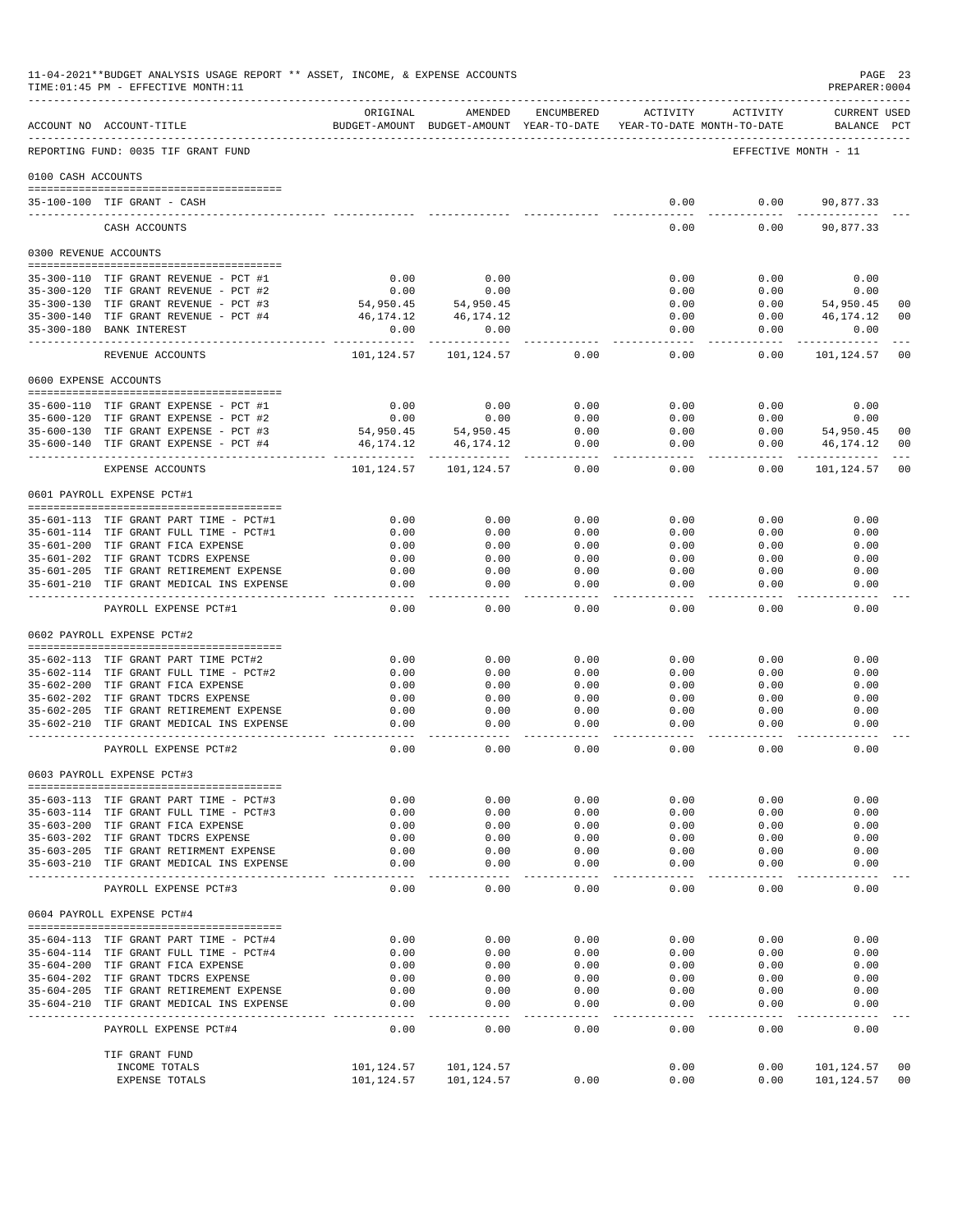| 11-04-2021**BUDGET ANALYSIS USAGE REPORT ** ASSET, INCOME, & EXPENSE ACCOUNTS<br>PAGE 24<br>PREPARER: 0004<br>TIME: 01:45 PM - EFFECTIVE MONTH: 11 |                                                                                                                   |                      |                |      |                     |               |                          |  |
|----------------------------------------------------------------------------------------------------------------------------------------------------|-------------------------------------------------------------------------------------------------------------------|----------------------|----------------|------|---------------------|---------------|--------------------------|--|
|                                                                                                                                                    | ACCOUNT NO ACCOUNT-TITLE<br>BUDGET-AMOUNT BUDGET-AMOUNT YEAR-TO-DATE  YEAR-TO-DATE MONTH-TO-DATE      BALANCE PCT | ORIGINAL             | AMENDED        |      | ENCUMBERED ACTIVITY |               | ACTIVITY CURRENT USED    |  |
|                                                                                                                                                    | REPORTING FUND: 0036 DISTRICT COURT RECORDS TECH FUND                                                             |                      |                |      |                     |               | EFFECTIVE MONTH - 11     |  |
| 0100 CASH ACCOUNTS                                                                                                                                 |                                                                                                                   |                      |                |      |                     |               |                          |  |
|                                                                                                                                                    | 36-100-100 CFC: DIST COURT RECORDS TECH FUND<br>36-100-230 DISTRICT CLERK CC ACCOUNT                              |                      |                |      | $60.00 -$           | 90.00<br>0.00 | $0.00$ 5,421.71<br>30.00 |  |
|                                                                                                                                                    | CASH ACCOUNTS                                                                                                     |                      |                |      |                     | 30.00<br>0.00 | 5,451.71                 |  |
| 0336 REVENUE ACCOUNTS                                                                                                                              |                                                                                                                   |                      |                |      |                     |               |                          |  |
|                                                                                                                                                    | 36-336-180 INTEREST EARNED<br>36-336-736 DIST COURT REC TECH FEES                                                 | 0.00<br>400.00       | 0.00<br>400.00 |      | 0.00<br>30.00       | 0.00          | $0.00$ 0.00<br>370.00 08 |  |
|                                                                                                                                                    | REVENUE ACCOUNTS                                                                                                  | ----------<br>400.00 | 400.00         | 0.00 | 30.00               | 0.00          | 370.00 08                |  |
| 0736 EXPENSE ACCOUNTS                                                                                                                              |                                                                                                                   |                      |                |      |                     |               |                          |  |
|                                                                                                                                                    | 36-736-736 DIST COURT REC TECH EXPENSES                                                                           | 0.00                 | 0.00           | 0.00 | 0.00                | 0.00          | 0.00                     |  |
|                                                                                                                                                    | EXPENSE ACCOUNTS                                                                                                  | 0.00                 | 0.00           | 0.00 | 0.00                | 0.00          | 0.00                     |  |
|                                                                                                                                                    | DISTRICT COURT RECORDS TECH FUND                                                                                  |                      |                |      |                     |               |                          |  |
|                                                                                                                                                    | INCOME TOTALS<br><b>EXPENSE TOTALS</b>                                                                            | 400.00<br>0.00       | 400.00<br>0.00 | 0.00 | 30.00<br>0.00       | 0.00          | $0.00$ 370.00 08<br>0.00 |  |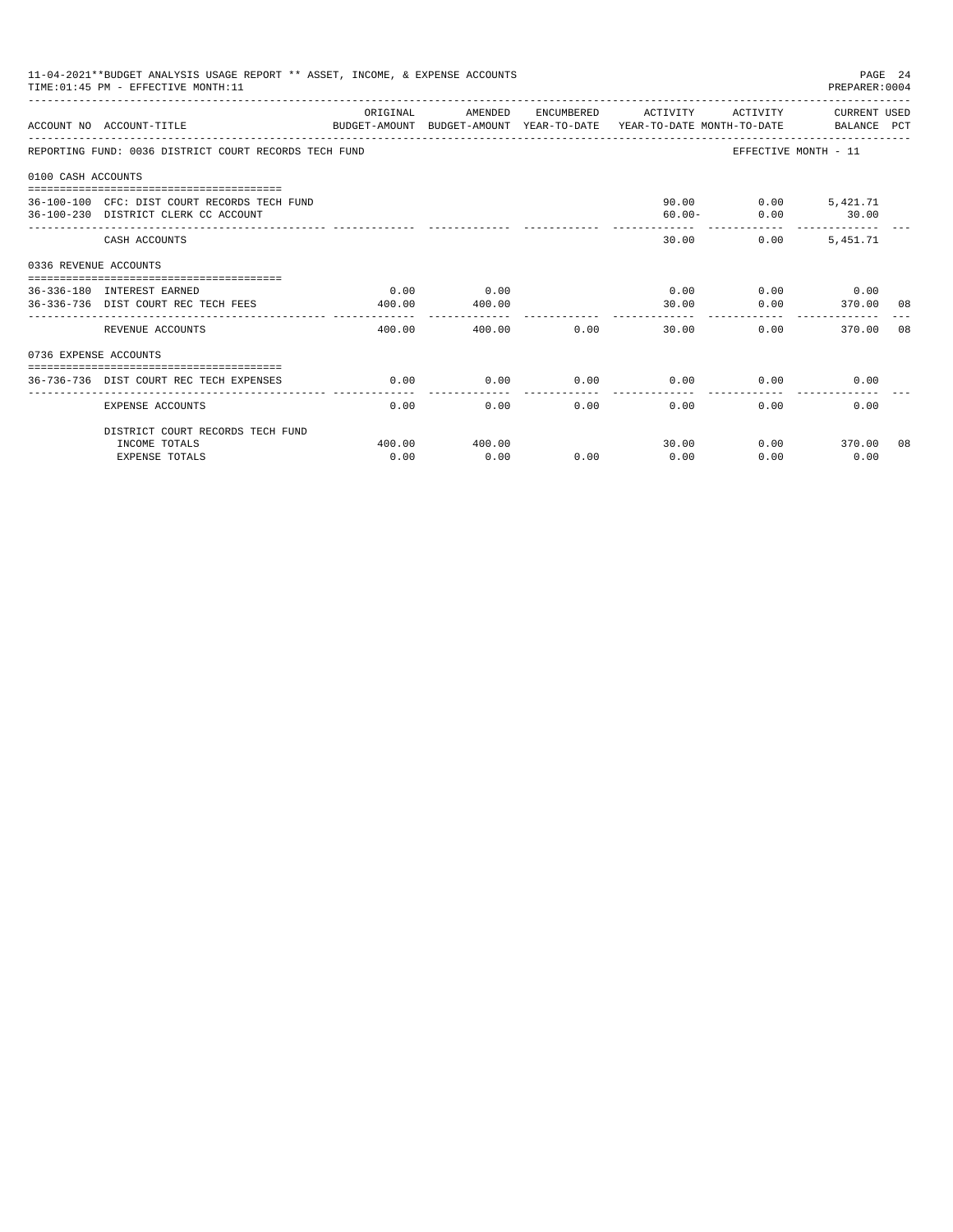| 11-04-2021**BUDGET ANALYSIS USAGE REPORT ** ASSET, INCOME, & EXPENSE ACCOUNTS<br>PAGE 25<br>PREPARER: 0004<br>TIME: 01:45 PM - EFFECTIVE MONTH: 11 |                                                                                                             |                 |                 |                        |                     |                                                                                              |                                    |  |  |
|----------------------------------------------------------------------------------------------------------------------------------------------------|-------------------------------------------------------------------------------------------------------------|-----------------|-----------------|------------------------|---------------------|----------------------------------------------------------------------------------------------|------------------------------------|--|--|
|                                                                                                                                                    | ACCOUNT NO ACCOUNT-TITLE<br>BUDGET-AMOUNT BUDGET-AMOUNT YEAR-TO-DATE YEAR-TO-DATE MONTH-TO-DATE BALANCE PCT | ORIGINAL        | AMENDED         |                        | ENCUMBERED ACTIVITY |                                                                                              | ACTIVITY CURRENT USED              |  |  |
|                                                                                                                                                    | REPORTING FUND: 0039 COMMISSARY PROFIT ACCOUNT                                                              |                 |                 |                        |                     | EFFECTIVE MONTH - 11                                                                         |                                    |  |  |
| 0100 CASH ACCOUNTS                                                                                                                                 |                                                                                                             |                 |                 |                        |                     |                                                                                              |                                    |  |  |
|                                                                                                                                                    | 39-100-100 COMMISSARY CHECKING<br>39-100-170 COMMISSARY CHECKING                                            |                 |                 |                        |                     | 2,883.56 3,237.20 2,883.56<br>$3,236.77 - 3,237.20 - 100.00$<br>------------- -------------- |                                    |  |  |
|                                                                                                                                                    | CASH ACCOUNTS                                                                                               |                 |                 |                        |                     | $353.21 - 0.00$                                                                              | 2,983.56                           |  |  |
|                                                                                                                                                    | 0300 COMMISSARY REVENUE ACCOUNT                                                                             |                 |                 |                        |                     |                                                                                              |                                    |  |  |
|                                                                                                                                                    | 39-300-110 REVENUE COMMISSARY<br>39-300-120 INTEREST EARNED                                                 | 700.00<br>22.00 | 700.00<br>22.00 |                        | 0.43                | $0.00$ $0.00$ $700.00$ 00<br>0.00                                                            | 21.57 02                           |  |  |
|                                                                                                                                                    | COMMISSARY REVENUE ACCOUNT                                                                                  | 722.00          | 722.00          | 0.00                   | . <u>.</u>          | 0.00<br>0.43                                                                                 | 721.57 00                          |  |  |
|                                                                                                                                                    | 0400 COMMISSARY EXPENSE                                                                                     |                 |                 |                        |                     |                                                                                              |                                    |  |  |
| 39-400-110 EXPENSE                                                                                                                                 |                                                                                                             | 0.00            |                 |                        |                     | $0.00$ $2,373.35$ $353.64$ $0.00$                                                            | $2,726.99 -$                       |  |  |
|                                                                                                                                                    | COMMISSARY EXPENSE                                                                                          | 0.00            |                 | $0.00$ 2.373.35 353.64 |                     | $0.00 -$                                                                                     | $2.726.99 -$                       |  |  |
|                                                                                                                                                    | COMMISSARY PROFIT ACCOUNT                                                                                   |                 |                 |                        |                     |                                                                                              |                                    |  |  |
|                                                                                                                                                    | INCOME TOTALS<br><b>EXPENSE TOTALS</b>                                                                      | 722.00<br>0.00  | 722.00<br>0.00  | 2,373.35 353.64        | 0.43                | 0.00                                                                                         | $0.00$ $721.57$ 00<br>$2,726.99 -$ |  |  |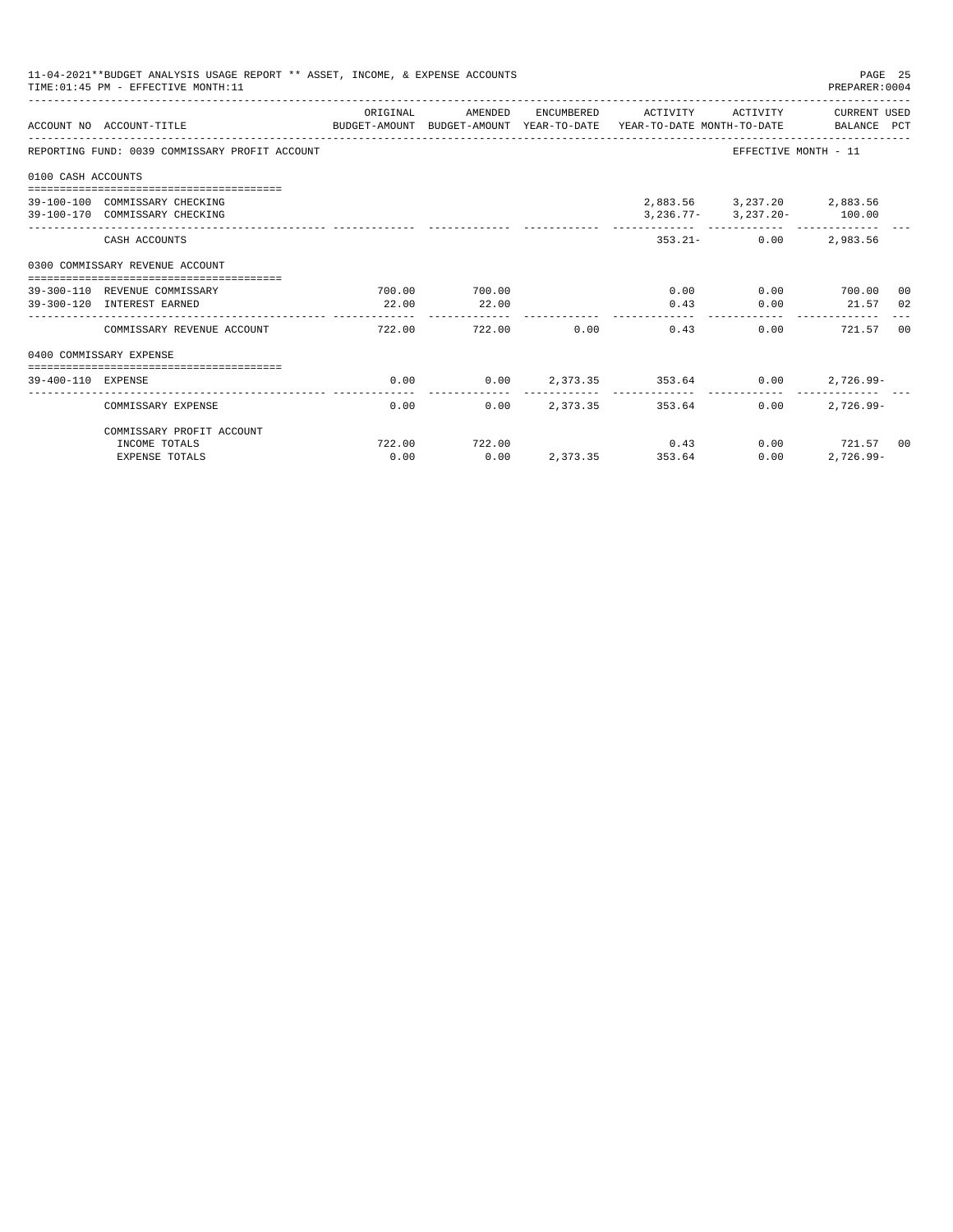|                       | 11-04-2021**BUDGET ANALYSIS USAGE REPORT ** ASSET, INCOME, & EXPENSE ACCOUNTS<br>PAGE 26<br>TIME: 01:45 PM - EFFECTIVE MONTH: 11<br>PREPARER: 0004<br>ENCUMBERED ACTIVITY<br>ACTIVITY CURRENT USED |                              |                                   |                |                                   |                             |                      |    |  |  |
|-----------------------|----------------------------------------------------------------------------------------------------------------------------------------------------------------------------------------------------|------------------------------|-----------------------------------|----------------|-----------------------------------|-----------------------------|----------------------|----|--|--|
|                       | ACCOUNT NO ACCOUNT-TITLE<br>BUDGET-AMOUNT BUDGET-AMOUNT YEAR-TO-DATE YEAR-TO-DATE MONTH-TO-DATE BALANCE PCT                                                                                        | ORIGINAL                     | AMENDED                           |                |                                   |                             |                      |    |  |  |
|                       | REPORTING FUND: 0040 ELECTION SERVICE CONTRACT FUND                                                                                                                                                |                              |                                   |                |                                   |                             | EFFECTIVE MONTH - 11 |    |  |  |
| 0100 CASH ACCOUNTS    |                                                                                                                                                                                                    |                              |                                   |                |                                   |                             |                      |    |  |  |
|                       | 40-100-100 CFC: ELECTION SERVICES CONT FUND                                                                                                                                                        |                              |                                   |                |                                   | $0.00$ $0.00$ $1,873.13$    |                      |    |  |  |
|                       | CASH ACCOUNTS                                                                                                                                                                                      |                              |                                   |                | 0.00                              |                             | $0.00$ 1,873.13      |    |  |  |
| 0340 REVENUE ACCOUNTS |                                                                                                                                                                                                    |                              |                                   |                |                                   |                             |                      |    |  |  |
|                       | 40-340-180 INTEREST EARNED                                                                                                                                                                         | 0.00                         | 0.00                              |                |                                   | 0.00                        | $0.00$ 0.00          |    |  |  |
|                       | 40-340-740 ELECTION SERVICE REVENUES                                                                                                                                                               | 400.00                       | 400.00                            |                | 0.00                              |                             | $0.00$ 400.00 00     |    |  |  |
|                       | REVENUE ACCOUNTS                                                                                                                                                                                   | 400.00                       |                                   | 0.00<br>400.00 | 0.00                              |                             | 0.00<br>400.00 00    |    |  |  |
| 0740 EXPENSE ACCOUNTS |                                                                                                                                                                                                    |                              |                                   |                |                                   |                             |                      |    |  |  |
|                       | 40-740-740 ELECTION SERVICE EXPENSES                                                                                                                                                               | $3,197,00$ $3,197,00$ $0.00$ |                                   |                |                                   | $0.00$ $0.00$ $3,197.00$ 00 |                      |    |  |  |
|                       | EXPENSE ACCOUNTS                                                                                                                                                                                   | ---------                    | ------------<br>3,197.00 3,197.00 |                | ------------<br>$0.00$ and $0.00$ | 0.00<br>0.00                | 3,197.00 00          |    |  |  |
|                       | ELECTION SERVICE CONTRACT FUND                                                                                                                                                                     |                              |                                   |                |                                   |                             |                      |    |  |  |
|                       | INCOME TOTALS                                                                                                                                                                                      |                              | 400.00 400.00                     |                |                                   | 0.00                        | $0.00$ 400.00        | 00 |  |  |
|                       | <b>EXPENSE TOTALS</b>                                                                                                                                                                              | 3,197.00                     | 3,197.00                          | 0.00           | 0.00                              | 0.00                        | 3,197.00             | 00 |  |  |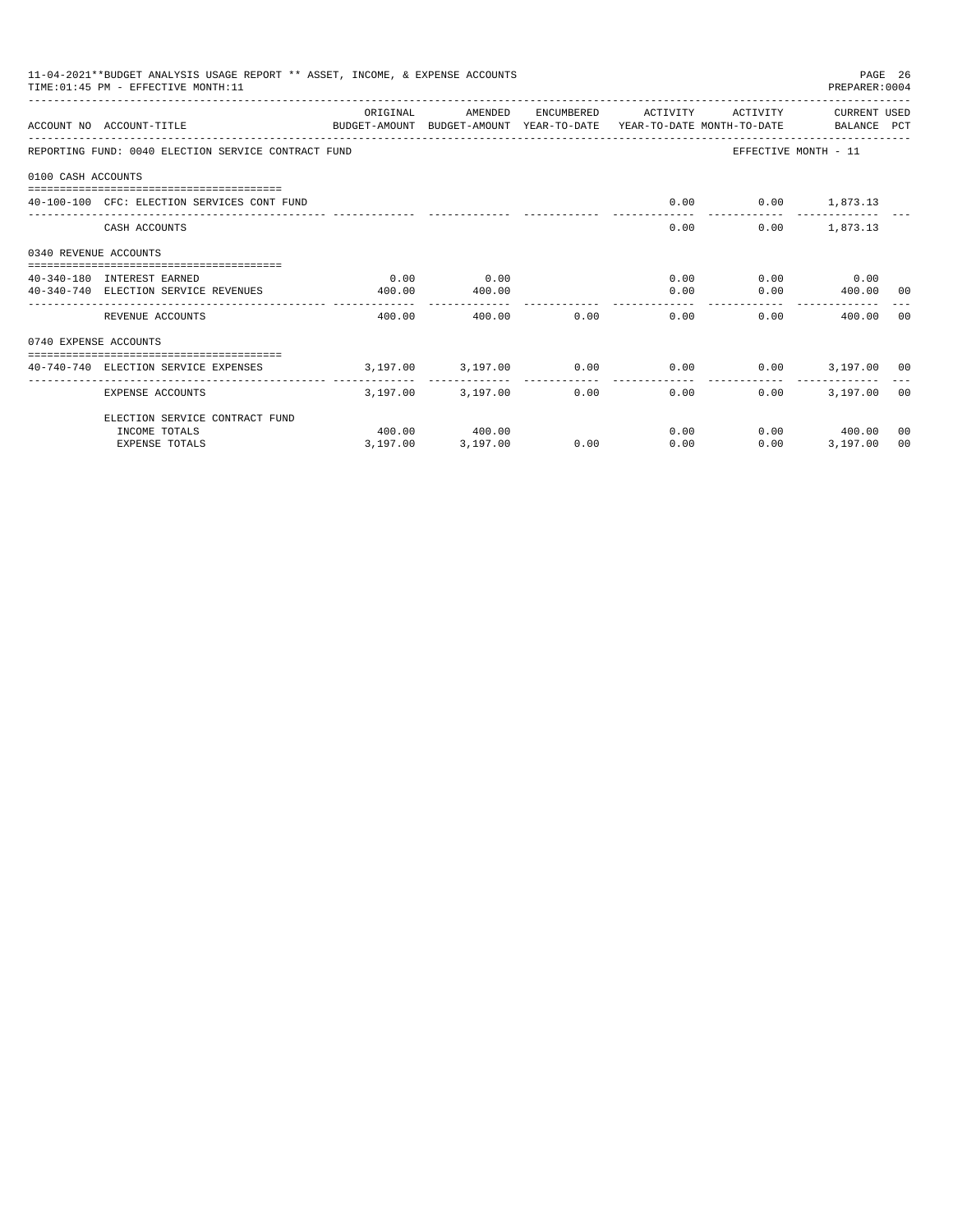| 11-04-2021**BUDGET ANALYSIS USAGE REPORT ** ASSET, INCOME, & EXPENSE ACCOUNTS<br>PAGE 27<br>TIME: 01:45 PM - EFFECTIVE MONTH: 11<br>PREPARER:0004<br>ORIGINAL<br>AMENDED<br>ENCUMBERED<br>ACTIVITY ACTIVITY<br>CURRENT USED<br>BUDGET-AMOUNT BUDGET-AMOUNT YEAR-TO-DATE YEAR-TO-DATE MONTH-TO-DATE BALANCE PCT<br>ACCOUNT NO ACCOUNT-TITLE |                                                      |                    |                      |                 |                                                     |                                    |                            |                |
|--------------------------------------------------------------------------------------------------------------------------------------------------------------------------------------------------------------------------------------------------------------------------------------------------------------------------------------------|------------------------------------------------------|--------------------|----------------------|-----------------|-----------------------------------------------------|------------------------------------|----------------------------|----------------|
|                                                                                                                                                                                                                                                                                                                                            |                                                      |                    |                      |                 |                                                     |                                    |                            |                |
|                                                                                                                                                                                                                                                                                                                                            | REPORTING FUND: 0042 ELECTIONS DEPT                  |                    |                      |                 |                                                     | EFFECTIVE MONTH - 11               |                            |                |
|                                                                                                                                                                                                                                                                                                                                            | 0100 ELECTIONS DEPT CASH                             |                    |                      |                 |                                                     |                                    |                            |                |
|                                                                                                                                                                                                                                                                                                                                            | 42-100-100 CASH ACCOUNT                              |                    |                      |                 |                                                     | $4,509.65 - 1,124.88 - 4,509.65 -$ |                            |                |
|                                                                                                                                                                                                                                                                                                                                            | ELECTIONS DEPT CASH                                  |                    |                      |                 |                                                     | $4,509.65 - 1,124.88 - 4,509.65 -$ |                            |                |
| 0342 REVENUE ACCOUNT                                                                                                                                                                                                                                                                                                                       |                                                      |                    |                      |                 |                                                     |                                    |                            |                |
|                                                                                                                                                                                                                                                                                                                                            | 42-342-342 FEES FOR HOLDING ELECTIONS                |                    | 8,000.00 8,000.00    |                 |                                                     | $0.00$ $0.00$ $8,000.00$           |                            | 00             |
|                                                                                                                                                                                                                                                                                                                                            | REVENUE ACCOUNT                                      |                    |                      |                 | ___________<br>8,000.00 8,000.00 0.00 0.00          | ------------<br>0.00               | --------------<br>8,000.00 | 00             |
| 0720 EXPENSE ACCOUNTS                                                                                                                                                                                                                                                                                                                      |                                                      |                    |                      |                 |                                                     |                                    |                            |                |
|                                                                                                                                                                                                                                                                                                                                            |                                                      |                    |                      | 0.00            |                                                     |                                    |                            |                |
|                                                                                                                                                                                                                                                                                                                                            | 42-720-110 ELECTION CLERK<br>42-720-200 FICA EXPENSE | 2,000.00           | 2,000.00<br>2,070.00 |                 | 2, 235. 21 1, 117. 61 235. 21 - 112<br>171.00 85.50 |                                    | 1,899.00                   |                |
| $42 - 720 - 202$                                                                                                                                                                                                                                                                                                                           | TCDRS GROUP TERM LIFE                                | 2,070.00<br>210.00 | 210.00               | 0.00<br>0.00    | 16.76                                               | 8.38                               | 193.24                     | 08             |
| $42 - 720 - 205$                                                                                                                                                                                                                                                                                                                           | RETIRMENT EXPENSE                                    | 2,230.00           | 2,230.00             | 0.00            | 183.96                                              | 91.98                              | 2,046.04                   | 08<br>08       |
| $42 - 720 - 210$                                                                                                                                                                                                                                                                                                                           | MEDICAL INSURANCE PAYABLE                            | 10,470.00          | 10,470.00            | 0.00            | 0.00                                                | 0.00                               | 10,470.00                  | 00             |
| $42 - 720 - 305$                                                                                                                                                                                                                                                                                                                           | SUPPLIES & BALLOTS                                   | 2,500.00           | 2,500.00             |                 | 156.24 2,259.90                                     | 0.00                               | 83.86                      | 97             |
|                                                                                                                                                                                                                                                                                                                                            | 42-720-330 PROGRAMMING                               | 5,000.00           | 5,000.00             | 0.00            | 0.00                                                | 0.00                               | 5,000.00                   | 0 <sub>0</sub> |
| 42-720-345 CONTRACTS                                                                                                                                                                                                                                                                                                                       |                                                      | 8,568.00           | 8,568.00             | 0.00            | 0.00                                                | 0.00                               | 8,568.00                   | 0 <sup>0</sup> |
|                                                                                                                                                                                                                                                                                                                                            | 42-720-435 JUDGES & CLERKS                           | 5,000.00           | 5,000.00             | 0.00            | 0.00                                                | 0.00                               | 5,000.00                   | 0 <sub>0</sub> |
|                                                                                                                                                                                                                                                                                                                                            | EXPENSE ACCOUNTS                                     | .                  | ____________         | --------------- | .<br>38,048.00 38,048.00 156.24 4,866.83 1,303.47   |                                    | 33,024.93                  | 13             |
|                                                                                                                                                                                                                                                                                                                                            | ELECTIONS DEPT                                       |                    |                      |                 |                                                     |                                    |                            |                |
|                                                                                                                                                                                                                                                                                                                                            | INCOME TOTALS                                        |                    | 8,000.00 8,000.00    | 156.24          | 0.00                                                |                                    | $0.00$ $8,000.00$          | 00             |
|                                                                                                                                                                                                                                                                                                                                            | <b>EXPENSE TOTALS</b>                                | 38,048.00          | 38,048,00            |                 | 4,866.83                                            | 1,303.47                           | 33,024.93                  | 13             |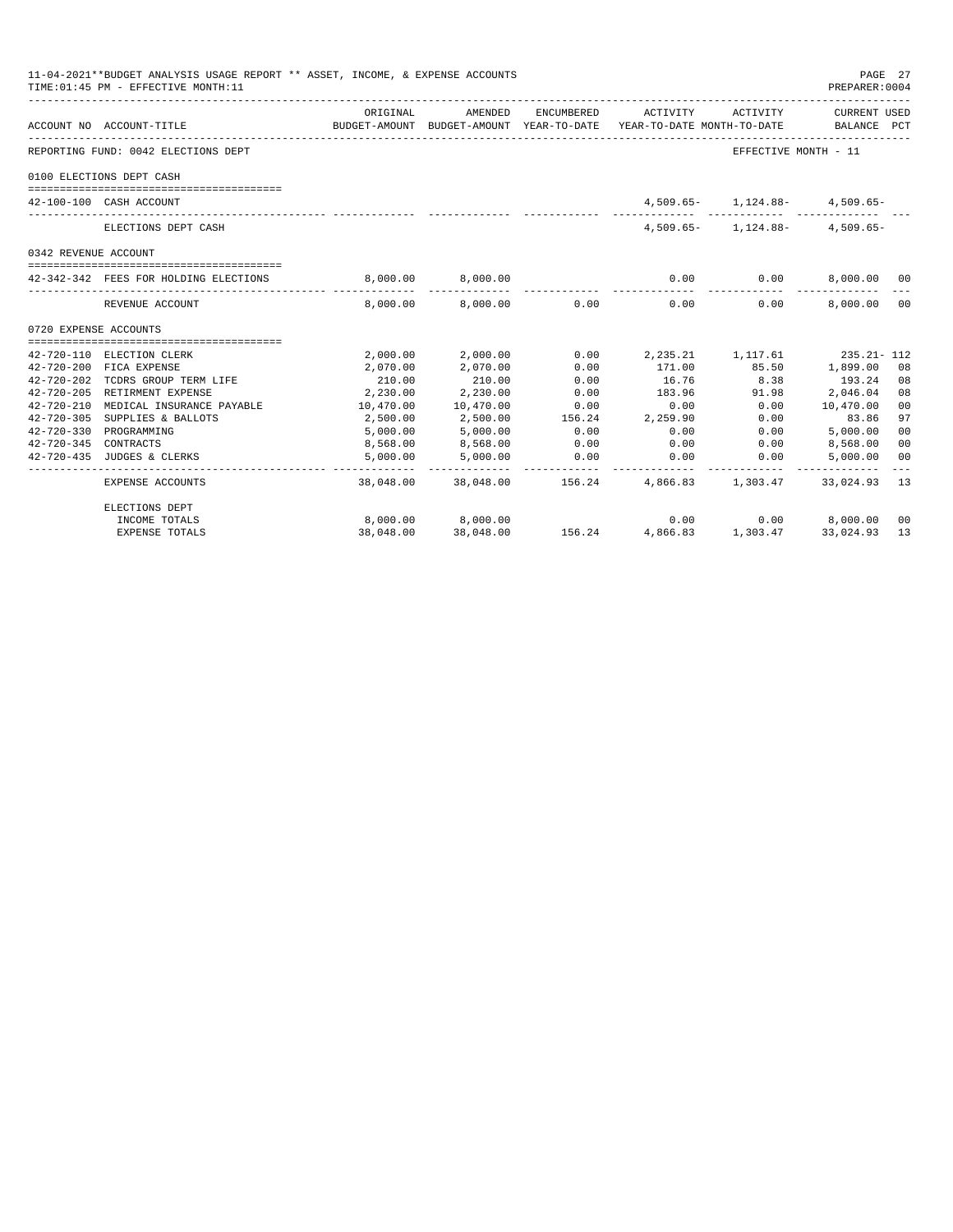| 11-04-2021**BUDGET ANALYSIS USAGE REPORT ** ASSET, INCOME, & EXPENSE ACCOUNTS<br>PAGE 28<br>TIME: 01:45 PM - EFFECTIVE MONTH: 11<br>PREPARER: 0004 |                                                                                  |                       |                                                                                |            |                       |                                                    |                                    |                      |
|----------------------------------------------------------------------------------------------------------------------------------------------------|----------------------------------------------------------------------------------|-----------------------|--------------------------------------------------------------------------------|------------|-----------------------|----------------------------------------------------|------------------------------------|----------------------|
|                                                                                                                                                    | ACCOUNT NO ACCOUNT-TITLE                                                         | ORIGINAL              | AMENDED<br>BUDGET-AMOUNT BUDGET-AMOUNT YEAR-TO-DATE YEAR-TO-DATE MONTH-TO-DATE | ENCUMBERED | ACTIVITY              | ACTIVITY                                           | <b>CURRENT USED</b><br>BALANCE PCT |                      |
|                                                                                                                                                    | REPORTING FUND: 0050 COUNTY CLERK ARCHIVES FUND                                  |                       |                                                                                |            |                       |                                                    | EFFECTIVE MONTH - 11               |                      |
| 0100 CASH ACCOUNTS                                                                                                                                 |                                                                                  |                       |                                                                                |            |                       |                                                    |                                    |                      |
|                                                                                                                                                    | 50-100-100 CFC: COUNTY CLERK ARCHIVES FUND<br>50-100-231 COUNTY CLERK CC ACCOUNT |                       |                                                                                |            | 170.00<br>----------- | 3,682.78 230.00 92,155.79<br>0.00<br>------------- | 560.00                             |                      |
|                                                                                                                                                    | CASH ACCOUNTS                                                                    |                       |                                                                                |            | 3,852,78              |                                                    | 230.00 92.715.79                   |                      |
| 0350 REVENUE ACCOUNTS                                                                                                                              |                                                                                  |                       |                                                                                |            |                       |                                                    |                                    |                      |
|                                                                                                                                                    | 50-350-180 INTEREST EARNED                                                       | 0.00                  | 0.00                                                                           |            |                       | 0.00 0.00                                          | 0.00                               |                      |
|                                                                                                                                                    | 50-350-750 COUNTY CLERK ARCHIVE FEES                                             | 35,000.00             | 35,000.00                                                                      |            |                       | $4,070.00$ $230.00$ $30,930.00$ $12$               |                                    |                      |
|                                                                                                                                                    | REVENUE ACCOUNTS                                                                 |                       | --------------<br>35,000.00 35,000.00 0.00                                     |            | 4,070.00              | _______________________________<br>230.00          | 30,930.00                          | 12                   |
| 0750 EXPENSE ACCOUNTS                                                                                                                              |                                                                                  |                       |                                                                                |            |                       |                                                    |                                    |                      |
| $50 - 750 - 110$                                                                                                                                   |                                                                                  |                       |                                                                                | 0.00       |                       | 0.00                                               |                                    |                      |
| $50 - 750 - 200$                                                                                                                                   | COUNTY CLERK ADMIN ASSISTANT<br>FICA EXPENSE                                     | 14,000.00<br>1,071.00 | 14,000.00<br>1,071.00                                                          | 0.00       | 0.00<br>0.00          | 0.00                                               | 14,000.00<br>1,071.00              | 00<br>0 <sup>0</sup> |
| $50 - 750 - 202$                                                                                                                                   | TCDRS GROUP TERM LIFE                                                            | 105.00                | 105.00                                                                         | 0.00       | 0.00                  | 0.00                                               | 105.00                             | 00                   |
|                                                                                                                                                    | 50-750-205 RETIREMENT EXPENSE                                                    | 1,153.00              | 1,153.00                                                                       | 0.00       | 0.00                  | 0.00                                               | 1,153.00                           | 0 <sup>0</sup>       |
| $50 - 750 - 750$                                                                                                                                   | COUNTY CLERK ARCHIVE EXPENSES                                                    | 5,000.00              | 5,000.00                                                                       | 0.00       | 0.00                  | 0.00                                               | 5.000.00                           | 0 <sup>0</sup>       |
|                                                                                                                                                    | EXPENSE ACCOUNTS                                                                 | 21,329.00             | 21,329.00                                                                      | 0.00       | 0.00                  | 0.00                                               | 21,329.00                          | 0 <sup>0</sup>       |
|                                                                                                                                                    | COUNTY CLERK ARCHIVES FUND                                                       |                       |                                                                                |            |                       |                                                    |                                    |                      |
|                                                                                                                                                    | INCOME TOTALS                                                                    |                       | 35,000.00 35,000.00                                                            |            |                       | 4,070.00 230.00 30,930.00                          |                                    | 12                   |
|                                                                                                                                                    | <b>EXPENSE TOTALS</b>                                                            | 21,329.00             | 21,329.00                                                                      | 0.00       | 0.00                  | 0.00                                               | 21,329.00                          | 0 <sup>0</sup>       |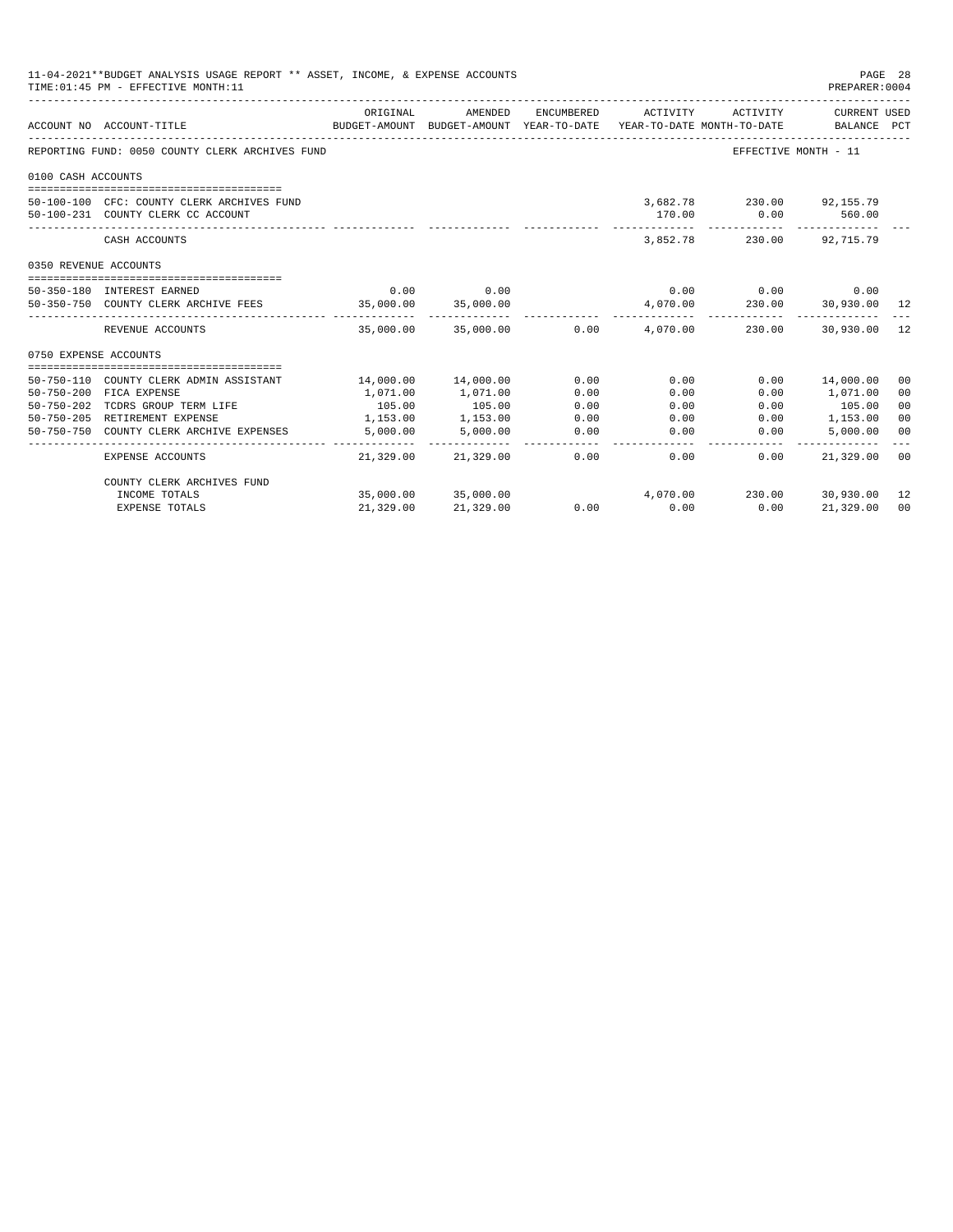| 11-04-2021**BUDGET ANALYSIS USAGE REPORT ** ASSET, INCOME, & EXPENSE ACCOUNTS<br>PAGE 29<br>TIME: 01:45 PM - EFFECTIVE MONTH: 11<br>PREPARER: 0004 |                                                                                                                   |          |                |               |                                                  |                        |                                  |                |  |
|----------------------------------------------------------------------------------------------------------------------------------------------------|-------------------------------------------------------------------------------------------------------------------|----------|----------------|---------------|--------------------------------------------------|------------------------|----------------------------------|----------------|--|
|                                                                                                                                                    | ACCOUNT NO ACCOUNT-TITLE CONTROL PROTECT-AMOUNT BUDGET-AMOUNT YEAR-TO-DATE YEAR-TO-DATE MONTH-TO-DATE BALANCE PCT | ORIGINAL | AMENDED        |               | ENCUMBERED ACTIVITY                              | ACTIVITY CURRENT USED  |                                  |                |  |
|                                                                                                                                                    | REPORTING FUND: 0053 JUDICIAL TRAINING FUND                                                                       |          |                |               |                                                  | EFFECTIVE MONTH - 11   |                                  |                |  |
| 0100 CASH ACCOUNTS                                                                                                                                 |                                                                                                                   |          |                |               |                                                  |                        |                                  |                |  |
|                                                                                                                                                    | 53-100-100 JUDICIAL TRAINING FUND                                                                                 |          |                |               |                                                  | 5.00   0.00   1,161.01 |                                  |                |  |
|                                                                                                                                                    | 53-100-231 COUNTY CLERK CC ACCOUNT                                                                                |          |                |               | 0.00                                             | 0.00                   | 5.00                             |                |  |
|                                                                                                                                                    | CASH ACCOUNTS                                                                                                     |          |                |               | 5.00                                             |                        | -------------<br>$0.00$ 1,166.01 |                |  |
| 0353 REVENUE ACCOUNTS                                                                                                                              |                                                                                                                   |          |                |               |                                                  |                        |                                  |                |  |
|                                                                                                                                                    | 53-353-180 INTEREST EARNED                                                                                        | 0.00     | 0.00           |               |                                                  | $0.00$ $0.00$ $0.00$   |                                  |                |  |
|                                                                                                                                                    | 53-353-753 JUDICIAL TRAINING FEES                                                                                 | 55.00    | 55.00          |               | 5.00                                             | 0.00                   | 50.00 09                         |                |  |
|                                                                                                                                                    | REVENUE ACCOUNTS                                                                                                  | 55.00    | ------ ------- | 55.00         | ________________________________<br>0.00<br>5.00 | 0.00                   | 50.00 09                         |                |  |
| 0753 EXPENSE ACCOUNTS                                                                                                                              |                                                                                                                   |          |                |               |                                                  |                        |                                  |                |  |
|                                                                                                                                                    | 53-753-753 JUDICIAL TRAINING EXPENSES                                                                             | 55.00    | 55.00          |               | $0.00$ $0.00$ $0.00$ $0.00$                      |                        | 55.00 00                         |                |  |
|                                                                                                                                                    |                                                                                                                   |          |                |               |                                                  |                        |                                  |                |  |
|                                                                                                                                                    | EXPENSE ACCOUNTS                                                                                                  | 55.00    |                | 0.00<br>55.00 | 0.00                                             | 0.00                   | 55.00                            | 0 <sub>0</sub> |  |
|                                                                                                                                                    | JUDICIAL TRAINING FUND                                                                                            |          |                |               |                                                  |                        |                                  |                |  |
|                                                                                                                                                    | INCOME TOTALS                                                                                                     | 55.00    | 55.00          |               | 5.00                                             | 0.00                   | 50.00                            | 09             |  |
|                                                                                                                                                    | <b>EXPENSE TOTALS</b>                                                                                             | 55.00    | 55.00          | 0.00          | 0.00                                             | 0.00                   | 55.00                            | - 0.0          |  |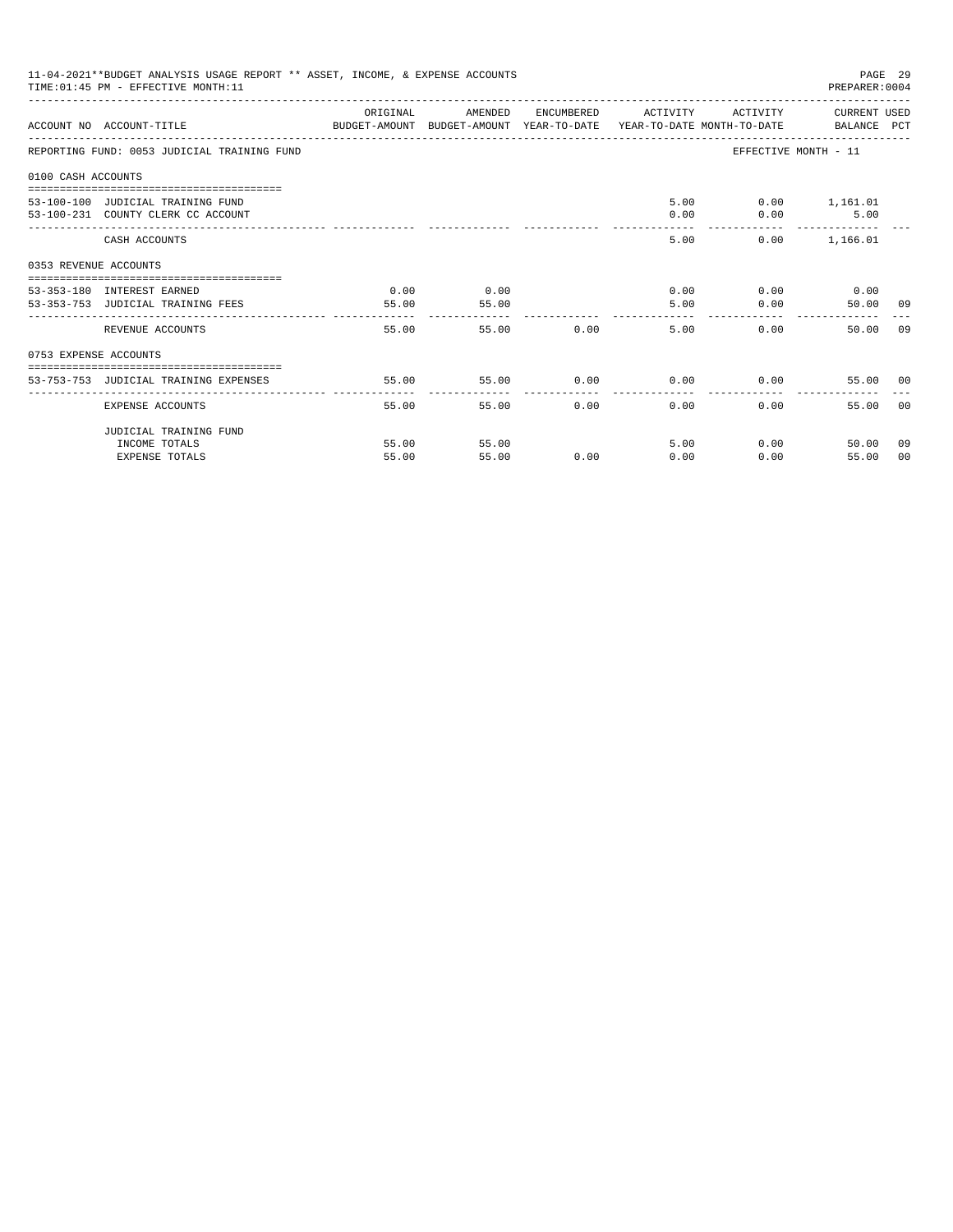|                       | 11-04-2021**BUDGET ANALYSIS USAGE REPORT ** ASSET, INCOME, & EXPENSE ACCOUNTS<br>PAGE 30<br>TIME: 01:45 PM - EFFECTIVE MONTH: 11<br>PREPARER: 0004 |                     |                                                                                |            |          |                                                                                                                                          |                             |                |  |
|-----------------------|----------------------------------------------------------------------------------------------------------------------------------------------------|---------------------|--------------------------------------------------------------------------------|------------|----------|------------------------------------------------------------------------------------------------------------------------------------------|-----------------------------|----------------|--|
|                       | ACCOUNT NO ACCOUNT-TITLE                                                                                                                           | ORIGINAL            | AMENDED<br>BUDGET-AMOUNT BUDGET-AMOUNT YEAR-TO-DATE YEAR-TO-DATE MONTH-TO-DATE | ENCUMBERED | ACTIVITY | ACTIVITY                                                                                                                                 | CURRENT USED<br>BALANCE PCT |                |  |
|                       | REPORTING FUND: 0056 COUNTY CLERK PRESERVATION FUND                                                                                                |                     |                                                                                |            |          |                                                                                                                                          | EFFECTIVE MONTH - 11        |                |  |
| 0100 CASH ACCOUNTS    |                                                                                                                                                    |                     |                                                                                |            |          |                                                                                                                                          |                             |                |  |
|                       | 56-100-100 CFC: COUNTY CLERK PRESERVATION<br>56-100-231 COUNTY CLERK CC ACCOUNT                                                                    |                     |                                                                                |            | 169.00   | 3,903.66 237.00 60,737.15                                                                                                                | $0.00$ 555.00               |                |  |
|                       | CASH ACCOUNTS                                                                                                                                      |                     |                                                                                |            |          | 4.072.66 237.00 61.292.15                                                                                                                |                             |                |  |
| 0356 REVENUE ACCOUNTS |                                                                                                                                                    |                     |                                                                                |            |          |                                                                                                                                          |                             |                |  |
|                       |                                                                                                                                                    |                     |                                                                                |            |          |                                                                                                                                          |                             |                |  |
|                       | 56-356-180 INTEREST EARNED                                                                                                                         | 0.00                | 0.00                                                                           |            |          | $\begin{array}{cccc} & 0.00 & & 0.00 & & 0.00 \\ 4,093.71 & & 236.00 & & 30,906.29 & 12 \\ & 18.00 & & 1.00 & & 204.00 & 08 \end{array}$ |                             |                |  |
|                       | 56-356-756 COUNTY CLERK PRESERVATION FEES 35,000.00 35,000.00                                                                                      |                     |                                                                                |            |          |                                                                                                                                          |                             |                |  |
|                       | 56-356-757 PRESERVATION VS HB 1744                                                                                                                 | 222.00              | 222.00                                                                         |            |          |                                                                                                                                          | 204.00 08                   |                |  |
|                       | REVENUE ACCOUNTS                                                                                                                                   |                     | $35.222.00$ $35.222.00$ $0.00$ $4.111.71$ $237.00$ $31.110.29$ 12              |            |          |                                                                                                                                          |                             |                |  |
| 0756 EXPENSE ACCOUNTS |                                                                                                                                                    |                     |                                                                                |            |          |                                                                                                                                          |                             |                |  |
|                       |                                                                                                                                                    |                     |                                                                                |            |          |                                                                                                                                          |                             |                |  |
|                       | 56-756-110 COUNTY CLERK ADMIN ASSISTANT                                                                                                            | 17,036.00 17,036.00 |                                                                                | 0.00       | 0.00     |                                                                                                                                          | $0.00$ 17,036.00            | - 0.0          |  |
|                       | 56-756-200 FICA EXPENSE                                                                                                                            | 0.00                | 0.00                                                                           | 0.00       | 0.00     | 0.00                                                                                                                                     | 0.00                        |                |  |
|                       | 56-756-202 TCDRS GROUP TERM LIFE                                                                                                                   | 0.00                | 0.00                                                                           | 0.00       | 0.00     | 0.00                                                                                                                                     | 0.00                        |                |  |
|                       | 56-756-205 RETIREMENT EXPENSE                                                                                                                      | 0.00                | 0.00                                                                           | 0.00       | 0.00     | 0.00                                                                                                                                     | 0.00                        |                |  |
|                       | 56-756-334 LAST YEARS BILLS 2020                                                                                                                   | 0.00                | 0.00                                                                           | 0.00       | 0.00     | 0.00                                                                                                                                     | 0.00                        |                |  |
|                       | 56-756-756 COUNTY CLERK PRESERVATION EXPENSE 5,964.00 5,964.00                                                                                     |                     |                                                                                | 0.00       | 39.05    | 0.00                                                                                                                                     | 5,924.95                    | 01             |  |
|                       | 56-756-757 PRESERVATION VS HB 1744                                                                                                                 | 0.00                | 0.00                                                                           | 0.00       | 0.00     | 0.00                                                                                                                                     | 0.00                        |                |  |
|                       | EXPENSE ACCOUNTS                                                                                                                                   |                     | $23,000.00$ $23,000.00$ 0.00                                                   |            | 39.05    | 0.00                                                                                                                                     | 22,960.95                   | -00            |  |
|                       | COUNTY CLERK PRESERVATION FUND                                                                                                                     |                     |                                                                                |            |          |                                                                                                                                          |                             |                |  |
|                       | INCOME TOTALS                                                                                                                                      |                     | 35,222.00 35,222.00                                                            |            |          | $4, 111.71$ $237.00$ $31, 110.29$ 12                                                                                                     |                             |                |  |
|                       | <b>EXPENSE TOTALS</b>                                                                                                                              | 23,000.00           | 23,000.00                                                                      | 0.00       | 39.05    | 0.00                                                                                                                                     | 22,960.95                   | 0 <sup>0</sup> |  |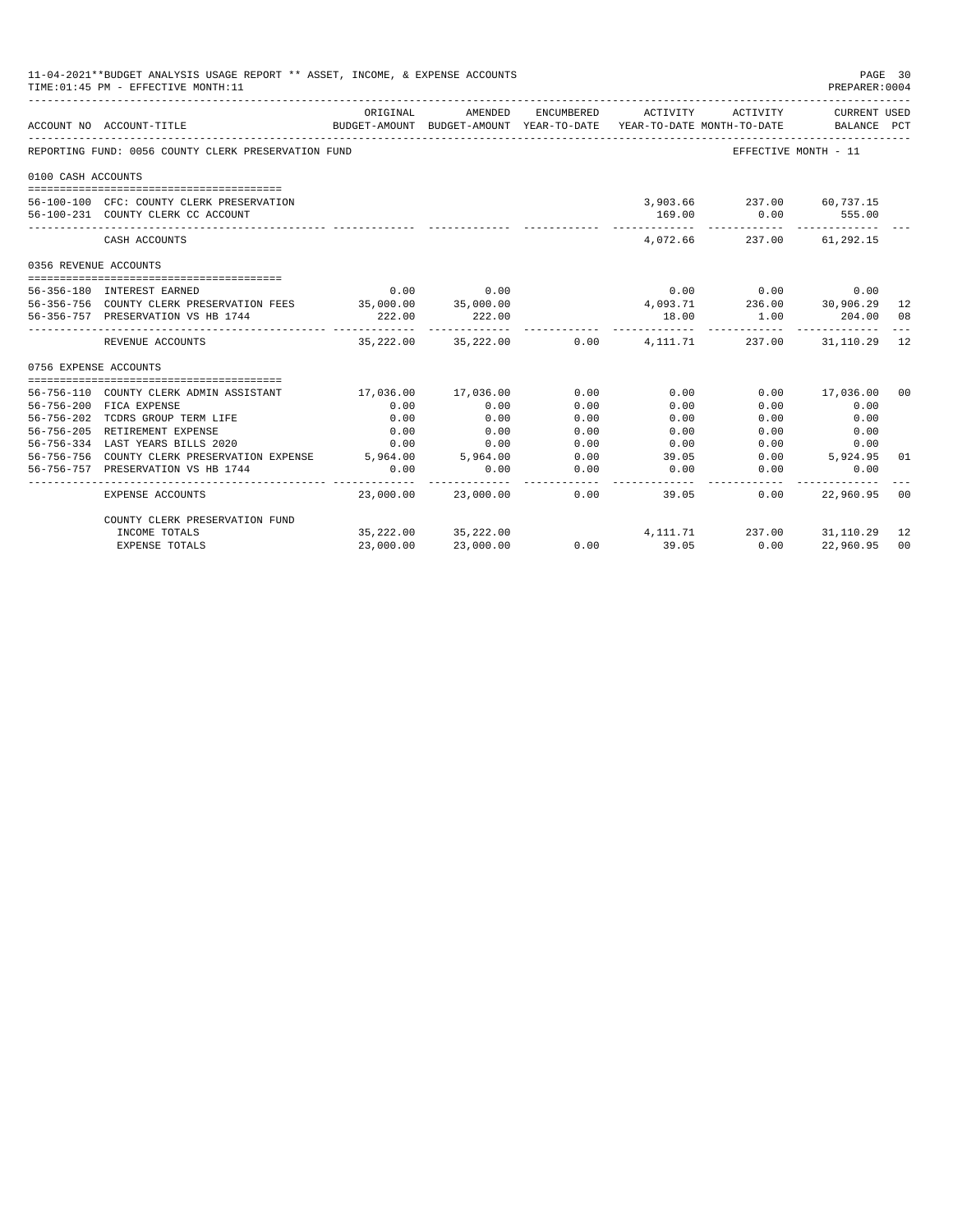| 11-04-2021**BUDGET ANALYSIS USAGE REPORT ** ASSET, INCOME, & EXPENSE ACCOUNTS<br>PAGE 31<br>TIME: 01:45 PM - EFFECTIVE MONTH: 11<br>PREPARER: 0004 |                                                                                                                        |                  |                  |                |                              |                      |                                           |          |
|----------------------------------------------------------------------------------------------------------------------------------------------------|------------------------------------------------------------------------------------------------------------------------|------------------|------------------|----------------|------------------------------|----------------------|-------------------------------------------|----------|
|                                                                                                                                                    | ACCOUNT NO ACCOUNT-TITLE CONTROL PORT ANOUNT BUDGET-AMOUNT AND THE TEAR-TO-DATE TEAR-TO-DATE MONTH-TO-DATE BALANCE PCT | ORIGINAL         | AMENDED          |                | ENCUMBERED ACTIVITY          |                      | ACTIVITY CURRENT USED                     |          |
|                                                                                                                                                    | REPORTING FUND: 0060 LAW LIBRARY FUND                                                                                  |                  |                  |                |                              | EFFECTIVE MONTH - 11 |                                           |          |
| 0100 CASH ACCOUNTS                                                                                                                                 |                                                                                                                        |                  |                  |                |                              |                      |                                           |          |
|                                                                                                                                                    | 60-100-100 CFC: LAW LIBRARY<br>60-100-230 DISTRICT CLERK CC ACCOUNT<br>60-100-231 COUNTY CLERK CC ACCOUNT              |                  |                  |                | 210.00<br>$105.00 -$<br>0.00 | 0.00                 | $0.00$ 16,861.51<br>$0.00$ 70.00<br>35.00 |          |
|                                                                                                                                                    | CASH ACCOUNTS                                                                                                          |                  |                  |                | 105.00                       |                      | ------------<br>$0.00$ 16,966.51          |          |
| 0360 REVENUE ACCOUNTS                                                                                                                              |                                                                                                                        |                  |                  |                |                              |                      |                                           |          |
|                                                                                                                                                    | 60-360-180 INTEREST EARNED<br>60-360-760 LAW LIBRARY FEES                                                              | 0.00<br>900.00   | 0.00<br>900.00   |                | 0.00<br>105.00               | 0.00                 | $0.00$ 0.00<br>795.00 12                  |          |
|                                                                                                                                                    | REVENUE ACCOUNTS                                                                                                       | 900.00           |                  | 900.00 0.00    | ----------<br>105.00         | 0.00                 | 795.00                                    | 12       |
| 0760 EXPENSE ACCOUNTS                                                                                                                              |                                                                                                                        |                  |                  |                |                              |                      |                                           |          |
|                                                                                                                                                    | 60-760-760 LAW LIBRARY EXPENSES                                                                                        | 900.00           | 900.00           | 0.00           | 0.00                         | 0.00                 | 900.00 00                                 |          |
|                                                                                                                                                    | EXPENSE ACCOUNTS                                                                                                       | 900.00           |                  | 900.00<br>0.00 | 0.00                         | 0.00                 | 900.00                                    | - 0.0    |
|                                                                                                                                                    | LAW LIBRARY FUND<br>INCOME TOTALS<br><b>EXPENSE TOTALS</b>                                                             | 900.00<br>900.00 | 900.00<br>900.00 | 0.00           | 105.00<br>0.00               | 0.00                 | $0.00$ 795.00<br>900.00                   | 12<br>00 |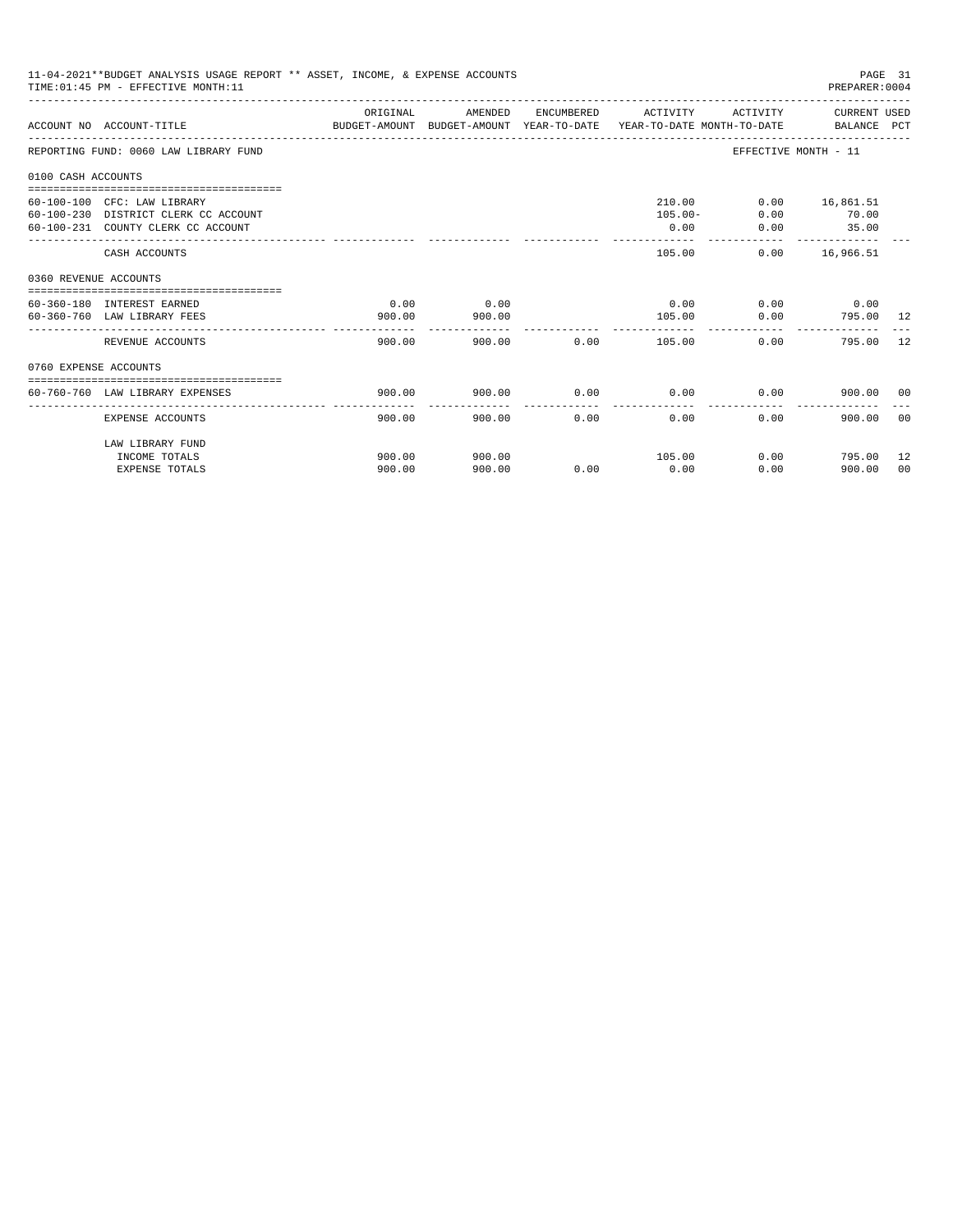|                       | 11-04-2021**BUDGET ANALYSIS USAGE REPORT ** ASSET, INCOME, & EXPENSE ACCOUNTS<br>TIME: 01:45 PM - EFFECTIVE MONTH: 11 |                |                    |                                                                                                                                                                                                                                                                                                                                                                                                      |                                                                                 |                                            | PAGE 32<br>PREPARER: 0004   |     |
|-----------------------|-----------------------------------------------------------------------------------------------------------------------|----------------|--------------------|------------------------------------------------------------------------------------------------------------------------------------------------------------------------------------------------------------------------------------------------------------------------------------------------------------------------------------------------------------------------------------------------------|---------------------------------------------------------------------------------|--------------------------------------------|-----------------------------|-----|
|                       | ACCOUNT NO ACCOUNT-TITLE                                                                                              | ORIGINAL       | AMENDED            | ENCUMBERED                                                                                                                                                                                                                                                                                                                                                                                           | ACTIVITY<br>BUDGET-AMOUNT BUDGET-AMOUNT YEAR-TO-DATE YEAR-TO-DATE MONTH-TO-DATE | ACTIVITY                                   | CURRENT USED<br>BALANCE PCT |     |
|                       | REPORTING FUND: 0063 DISTRICT CLERK ARCHIVE FUND                                                                      |                |                    |                                                                                                                                                                                                                                                                                                                                                                                                      |                                                                                 | EFFECTIVE MONTH - 11                       |                             |     |
| 0100 CASH ACCOUNTS    |                                                                                                                       |                |                    |                                                                                                                                                                                                                                                                                                                                                                                                      |                                                                                 |                                            |                             |     |
|                       | 63-100-100 CFC: DISTRICT CLERK PRESERVATION<br>63-100-230 DISTRICT CLERK CC ACCOUNT                                   |                |                    |                                                                                                                                                                                                                                                                                                                                                                                                      | $15.00 -$                                                                       | 44.22 0.00 2,139.77<br>0.00<br>----------- | 10.00<br>-------------      |     |
|                       | CASH ACCOUNTS                                                                                                         |                |                    |                                                                                                                                                                                                                                                                                                                                                                                                      | 29.22                                                                           | 0.00                                       | 2,149.77                    |     |
| 0363 REVENUE ACCOUNTS |                                                                                                                       |                |                    |                                                                                                                                                                                                                                                                                                                                                                                                      |                                                                                 |                                            |                             |     |
|                       |                                                                                                                       |                |                    |                                                                                                                                                                                                                                                                                                                                                                                                      |                                                                                 |                                            |                             |     |
|                       | 63-363-180 INTEREST EARNED                                                                                            | 0.00<br>125.00 | 0.00<br>125.00     |                                                                                                                                                                                                                                                                                                                                                                                                      | 0.00                                                                            | 0.00                                       | 0.00                        |     |
|                       | 63-363-763 DIST CLERK PRESERVATION FEES<br>63-363-764 DIST CLERK CHILD SUPPORT                                        | 0.00           | 0.00               |                                                                                                                                                                                                                                                                                                                                                                                                      | 29.22<br>0.00                                                                   | 0.00<br>0.00                               | 95.78<br>0.00               | 23  |
|                       |                                                                                                                       |                |                    |                                                                                                                                                                                                                                                                                                                                                                                                      |                                                                                 |                                            |                             |     |
|                       | 63-363-765 UNALLOCATED COURT COSTS BEFORE 03                                                                          | 0.00           | 0.00<br>---------- |                                                                                                                                                                                                                                                                                                                                                                                                      | 0.00<br>$\frac{1}{2}$                                                           | 0.00                                       | 0.00                        |     |
|                       | REVENUE ACCOUNTS                                                                                                      | 125.00         | 125.00             | 0.00                                                                                                                                                                                                                                                                                                                                                                                                 | 29.22                                                                           | 0.00                                       | 95.78                       | 23  |
| 0763 EXPENSE ACCOUNTS |                                                                                                                       |                |                    |                                                                                                                                                                                                                                                                                                                                                                                                      |                                                                                 |                                            |                             |     |
|                       |                                                                                                                       |                |                    |                                                                                                                                                                                                                                                                                                                                                                                                      |                                                                                 |                                            |                             |     |
|                       | 63-763-763 DIST CLERK PRESERVATION EXPENSE                                                                            | 0.00           | 0.00               | 0.00                                                                                                                                                                                                                                                                                                                                                                                                 | 0.00                                                                            | 0.00                                       | 0.00                        |     |
|                       | 63-763-764 DIST CLERK CHILD SUPPORT                                                                                   | 0.00           | 0.00               | 0.00                                                                                                                                                                                                                                                                                                                                                                                                 | 0.00                                                                            | 0.00                                       | 0.00                        |     |
|                       | 63-763-765 UNALLOCATED COURT COSTS BEFORE 03                                                                          | 0.00           | 0.00<br>.          | 0.00<br>$\frac{1}{2} \frac{1}{2} \frac{1}{2} \frac{1}{2} \frac{1}{2} \frac{1}{2} \frac{1}{2} \frac{1}{2} \frac{1}{2} \frac{1}{2} \frac{1}{2} \frac{1}{2} \frac{1}{2} \frac{1}{2} \frac{1}{2} \frac{1}{2} \frac{1}{2} \frac{1}{2} \frac{1}{2} \frac{1}{2} \frac{1}{2} \frac{1}{2} \frac{1}{2} \frac{1}{2} \frac{1}{2} \frac{1}{2} \frac{1}{2} \frac{1}{2} \frac{1}{2} \frac{1}{2} \frac{1}{2} \frac{$ | 0.00<br>-------                                                                 | 0.00                                       | 0.00                        |     |
|                       | <b>EXPENSE ACCOUNTS</b>                                                                                               | 0.00           | 0.00               | 0.00                                                                                                                                                                                                                                                                                                                                                                                                 | 0.00                                                                            | 0.00                                       | 0.00                        |     |
|                       | DISTRICT CLERK ARCHIVE FUND                                                                                           |                |                    |                                                                                                                                                                                                                                                                                                                                                                                                      |                                                                                 |                                            |                             |     |
|                       | INCOME TOTALS                                                                                                         | 125.00         | 125.00             |                                                                                                                                                                                                                                                                                                                                                                                                      | 29.22                                                                           | 0.00                                       | 95.78                       | -23 |
|                       | <b>EXPENSE TOTALS</b>                                                                                                 | 0.00           | 0.00               | 0.00                                                                                                                                                                                                                                                                                                                                                                                                 | 0.00                                                                            | 0.00                                       | 0.00                        |     |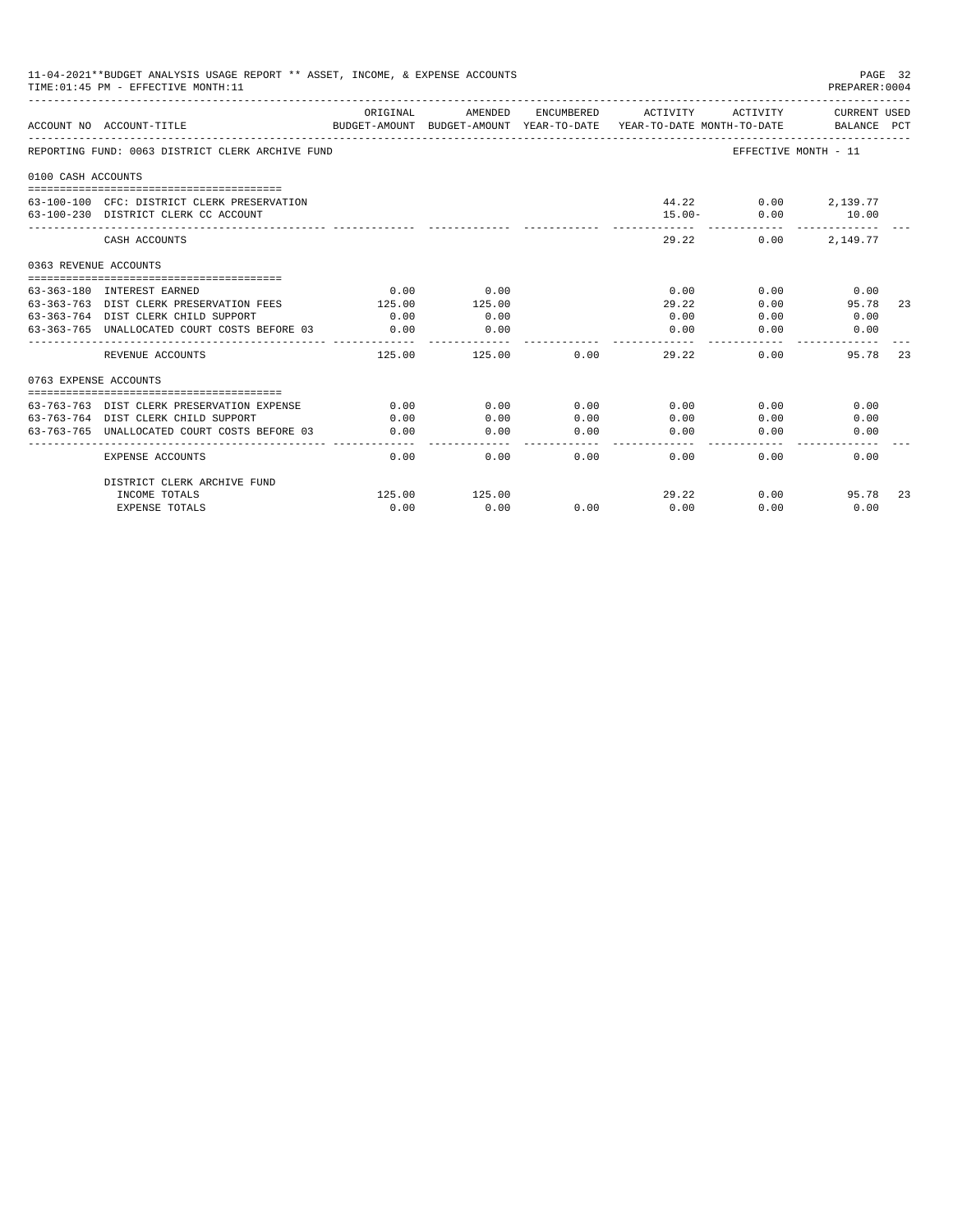|                       | 11-04-2021**BUDGET ANALYSIS USAGE REPORT ** ASSET, INCOME, & EXPENSE ACCOUNTS<br>PAGE 33<br>TIME: 01:45 PM - EFFECTIVE MONTH: 11<br>PREPARER: 0004 |                       |                     |            |                             |                      |                             |                |  |
|-----------------------|----------------------------------------------------------------------------------------------------------------------------------------------------|-----------------------|---------------------|------------|-----------------------------|----------------------|-----------------------------|----------------|--|
|                       | BUDGET-AMOUNT BUDGET-AMOUNT YEAR-TO-DATE YEAR-TO-DATE MONTH-TO-DATE<br>ACCOUNT NO ACCOUNT-TITLE                                                    | ORIGINAL              | AMENDED             | ENCUMBERED | ACTIVITY                    | ACTIVITY             | CURRENT USED<br>BALANCE PCT |                |  |
|                       | REPORTING FUND: 0066 COURTHOUSE SECURITY FUND                                                                                                      |                       |                     |            |                             | EFFECTIVE MONTH - 11 |                             |                |  |
| 0100 CASH ACCOUNTS    |                                                                                                                                                    |                       |                     |            |                             |                      |                             |                |  |
|                       |                                                                                                                                                    |                       |                     |            |                             |                      |                             |                |  |
|                       | 66-100-100 CFC: COURTHOUSE SECURITY                                                                                                                |                       |                     |            | 529.12                      |                      | 23.00 35,785.62             |                |  |
|                       | 66-100-230 DISTRICT CLERK CC ACCOUNT                                                                                                               |                       |                     |            | $15.00 -$                   | 0.00                 | 10.00                       |                |  |
|                       | 66-100-231 COUNTY CLERK CC ACCOUNT                                                                                                                 |                       |                     |            | 17.00                       | 0.00                 | 60.00                       |                |  |
|                       | 66-100-232 JP CC ACCOUNT                                                                                                                           |                       |                     |            | $33.92 -$                   | 0.00                 | 61.70                       |                |  |
|                       | CASH ACCOUNTS                                                                                                                                      |                       |                     |            | 497.20                      | 23.00                | 35,917.32                   |                |  |
| 0366 REVENUE ACCOUNTS |                                                                                                                                                    |                       |                     |            |                             |                      |                             |                |  |
|                       |                                                                                                                                                    |                       |                     |            |                             |                      |                             |                |  |
|                       | 66-366-180 INTEREST EARNED                                                                                                                         | 0.00                  | 0.00                |            | 0.00                        | 0.00                 | 0.00                        |                |  |
|                       | 66-366-766 COURTHOUSE SECURITY FEES                                                                                                                | 3.000.00              | 3,000.00            |            | 497.20                      | 23.00                | 2,502.80 17                 |                |  |
|                       | REVENUE ACCOUNTS                                                                                                                                   | 3,000.00              | 3,000.00            |            | $0.00$ and $0.00$<br>497.20 | 23.00                | 2,502.80                    | 17             |  |
| 0766 EXPENSE ACCOUNTS |                                                                                                                                                    |                       |                     |            |                             |                      |                             |                |  |
|                       |                                                                                                                                                    |                       |                     |            |                             |                      |                             |                |  |
|                       | 66-766-766 COURTHOUSE SECURITY EXPENSES                                                                                                            | $30,000.00$ 30,000.00 |                     | 0.00       | 0.00                        |                      | $0.00$ 30,000.00 00         |                |  |
|                       | EXPENSE ACCOUNTS                                                                                                                                   |                       | 30,000.00 30,000.00 | 0.00       | 0.00                        | 0.00                 | 30,000.00                   | - 00           |  |
|                       | COURTHOUSE SECURITY FUND                                                                                                                           |                       |                     |            |                             |                      |                             |                |  |
|                       | INCOME TOTALS                                                                                                                                      |                       | 3,000.00 3,000.00   |            | 497.20                      |                      | 23.00 2,502.80              | 17             |  |
|                       | <b>EXPENSE TOTALS</b>                                                                                                                              | 30,000.00             | 30,000.00           | 0.00       | 0.00                        | 0.00                 | 30,000.00                   | 0 <sup>0</sup> |  |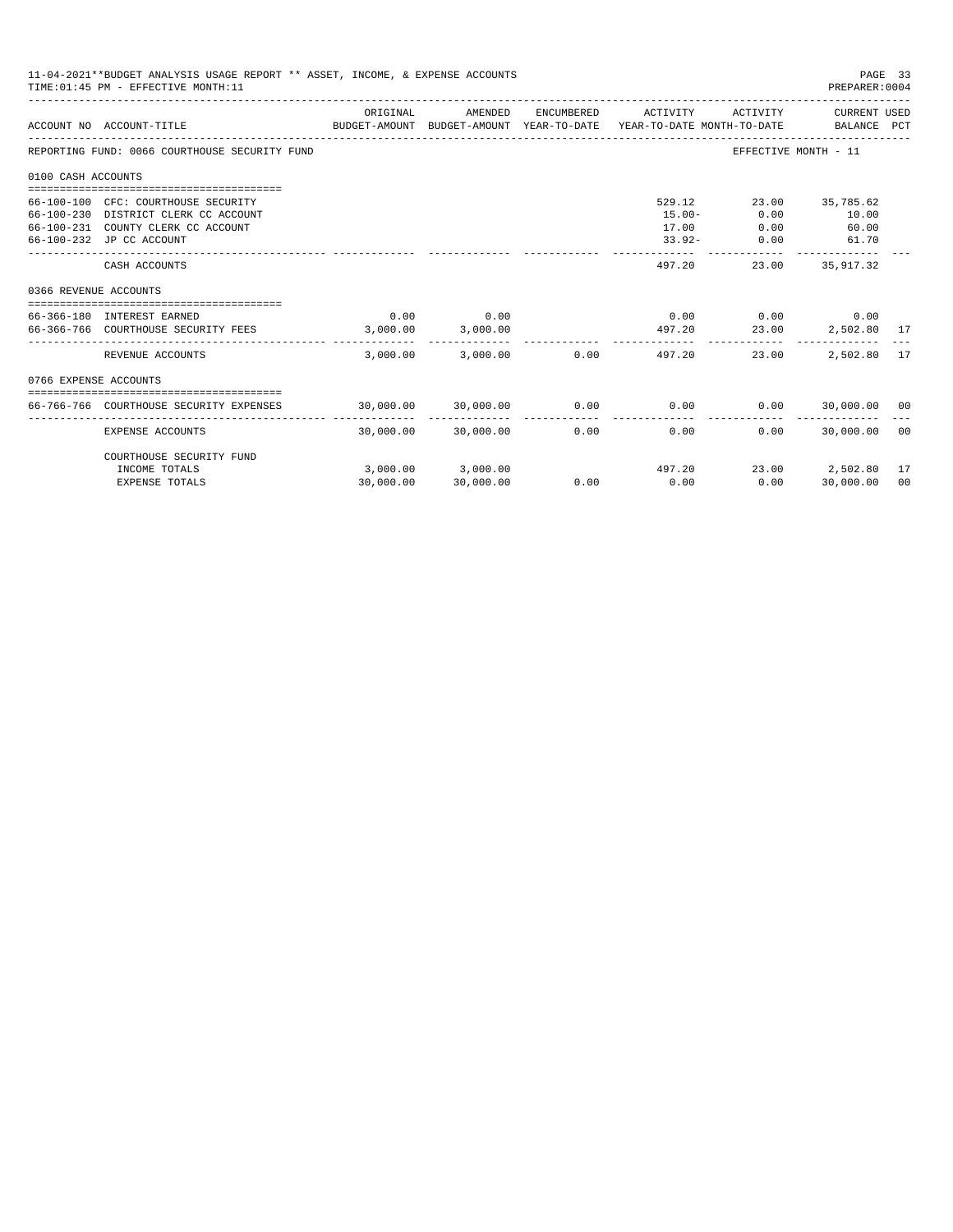| 11-04-2021**BUDGET ANALYSIS USAGE REPORT ** ASSET, INCOME, & EXPENSE ACCOUNTS<br>PAGE 34<br>TIME: 01:45 PM - EFFECTIVE MONTH: 11<br>PREPARER: 0004 |                                                                                                                   |                |                |      |                     |                                     |                                  |    |  |
|----------------------------------------------------------------------------------------------------------------------------------------------------|-------------------------------------------------------------------------------------------------------------------|----------------|----------------|------|---------------------|-------------------------------------|----------------------------------|----|--|
|                                                                                                                                                    | BUDGET-AMOUNT BUDGET-AMOUNT YEAR-TO-DATE  YEAR-TO-DATE MONTH-TO-DATE     BALANCE PCT<br>ACCOUNT NO ACCOUNT-TITLE  | ORIGINAL       | AMENDED        |      | ENCUMBERED ACTIVITY |                                     | ACTIVITY CURRENT USED            |    |  |
|                                                                                                                                                    | REPORTING FUND: 0068 COUNTY PRESERVATION FUND                                                                     |                |                |      |                     |                                     | EFFECTIVE MONTH - 11             |    |  |
| 0100 CASH ACCOUNTS                                                                                                                                 |                                                                                                                   |                |                |      |                     |                                     |                                  |    |  |
|                                                                                                                                                    | 68-100-100 CFC: COUNTY PRESERVATION<br>68-100-230 DISTRICT CLERK CC ACCOUNT<br>68-100-231 COUNTY CLERK CC ACCOUNT |                |                |      | 0.00                | 30.00<br>$15.00 -$<br>0.00<br>0.00  | $0.00$ 4,436.64<br>10.00<br>5.00 |    |  |
|                                                                                                                                                    | CASH ACCOUNTS                                                                                                     |                |                |      | 15.00               | 0.00                                | 4,451.64                         |    |  |
| 0368 REVENUE ACCOUNTS                                                                                                                              |                                                                                                                   |                |                |      |                     |                                     |                                  |    |  |
|                                                                                                                                                    | 68-368-180 INTEREST EARNED<br>68-368-768 COUNTY PRESERVATION FEES                                                 | 0.00<br>300.00 | 0.00<br>300.00 |      | 15.00<br>---------  | $0.00$ $0.00$ $0.00$ $0.00$<br>0.00 | 285.00 05                        |    |  |
|                                                                                                                                                    | REVENUE ACCOUNTS                                                                                                  | 300.00         | 300.00         | 0.00 | 15.00               |                                     | 0.00<br>285.00                   | 05 |  |
| 0768 EXPENSE ACCOUNTS                                                                                                                              |                                                                                                                   |                |                |      |                     |                                     |                                  |    |  |
|                                                                                                                                                    | 68-768-768 COUNTY PRESERVATION EXPENSES                                                                           | 0.00           | 0.00           | 0.00 | 0.00                | 0.00                                | 0.00                             |    |  |
|                                                                                                                                                    | <b>EXPENSE ACCOUNTS</b>                                                                                           | 0.00           | 0.00           | 0.00 | 0.00                | 0.00                                | 0.00                             |    |  |
|                                                                                                                                                    | COUNTY PRESERVATION FUND                                                                                          |                |                |      |                     |                                     |                                  |    |  |
|                                                                                                                                                    | INCOME TOTALS<br><b>EXPENSE TOTALS</b>                                                                            | 300.00<br>0.00 | 300.00<br>0.00 | 0.00 | 15.00<br>0.00       | 0.00                                | $0.00$ 285.00 05<br>0.00         |    |  |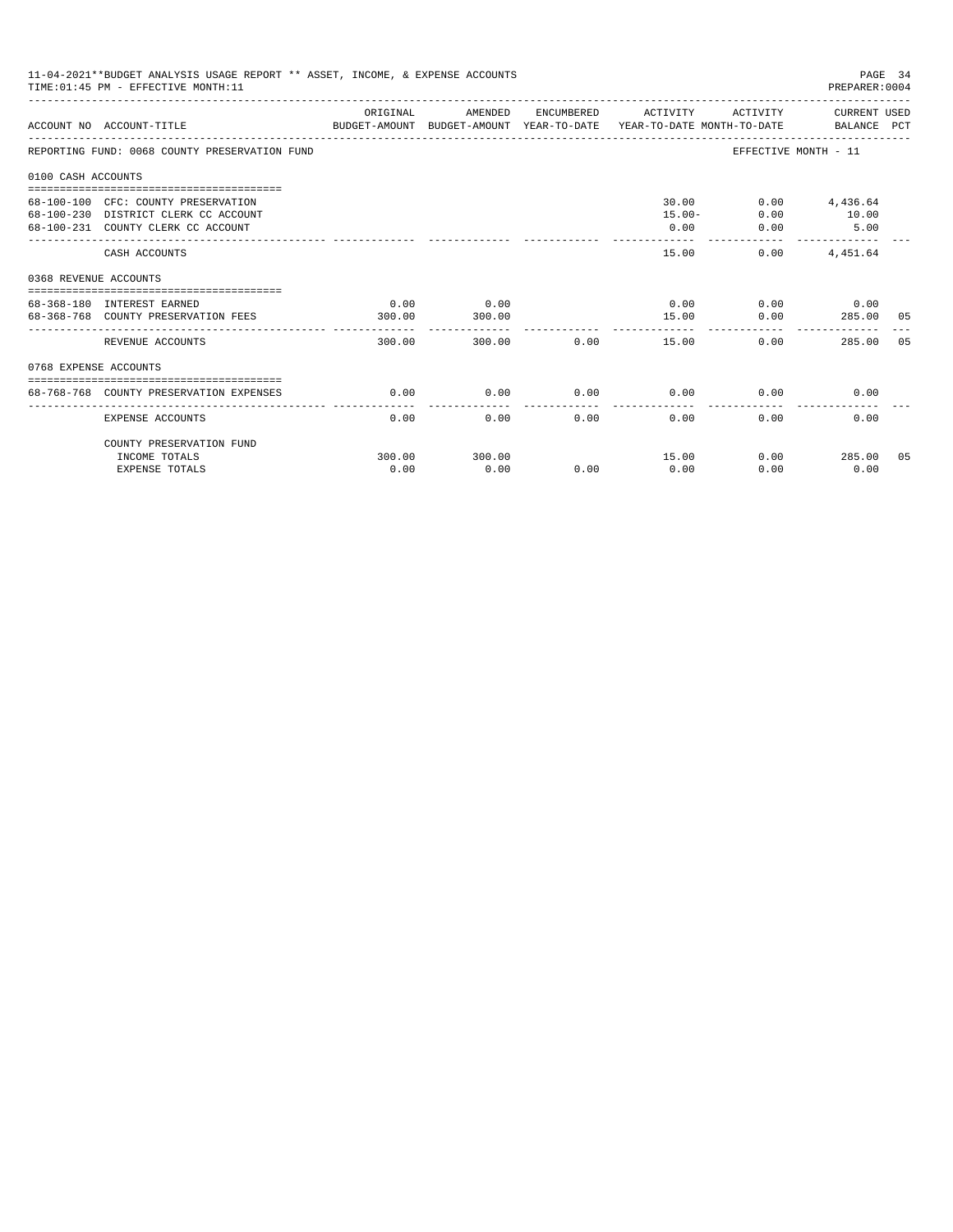|                       | 11-04-2021**BUDGET ANALYSIS USAGE REPORT ** ASSET, INCOME, & EXPENSE ACCOUNTS<br>TIME: 01:45 PM - EFFECTIVE MONTH: 11 |           |                                |              |                                                      |                          | PAGE 35<br>PREPARER: 0004 |    |
|-----------------------|-----------------------------------------------------------------------------------------------------------------------|-----------|--------------------------------|--------------|------------------------------------------------------|--------------------------|---------------------------|----|
|                       |                                                                                                                       | ORIGINAL  | AMENDED                        | ENCUMBERED   | ACTIVITY                                             | ACTIVITY                 | CURRENT USED              |    |
|                       | ACCOUNT NO ACCOUNT-TITLE<br>BUDGET-AMOUNT BUDGET-AMOUNT YEAR-TO-DATE YEAR-TO-DATE MONTH-TO-DATE BALANCE PCT           |           |                                |              |                                                      |                          |                           |    |
|                       | REPORTING FUND: 0070 INMATE PHONE FUND PROFIT ACCOUNT                                                                 |           |                                |              |                                                      | EFFECTIVE MONTH - 11     |                           |    |
| 0100 CASH ACCOUNTS    |                                                                                                                       |           |                                |              |                                                      |                          |                           |    |
|                       | 70-100-100 CFC: INMATE PHONE FUND                                                                                     |           |                                |              |                                                      | $0.00$ $0.00$ $8,014.83$ |                           |    |
|                       | CASH ACCOUNTS                                                                                                         |           |                                |              | 0.00                                                 | 0.00                     | 8,014.83                  |    |
| 0370 REVENUE ACCOUNTS |                                                                                                                       |           |                                |              |                                                      |                          |                           |    |
|                       | 70-370-180 INTEREST EARNED                                                                                            | 0.00      | 0.00                           |              | 0.00                                                 |                          | $0.00$ 0.00               |    |
|                       | 70-370-770 INMATE PHONE REVENUES                                                                                      | 1, 200.00 | 1,200.00                       |              | 0.00                                                 |                          | $0.00$ 1,200.00 00        |    |
|                       | REVENUE ACCOUNTS                                                                                                      |           |                                |              | $1,200.00$ $1,200.00$ $0.00$ $0.00$                  | 0.00                     | 1,200.00 00               |    |
| 0770 EXPENSE ACCOUNTS |                                                                                                                       |           |                                |              |                                                      |                          |                           |    |
|                       | ----------------------------------<br>70-770-770 INMATE PHONE EXPENSES                                                |           |                                |              | $1,200.00$ $1,200.00$ $304.68$ 0.00 0.00 $895.32$ 25 |                          |                           |    |
|                       | EXPENSE ACCOUNTS                                                                                                      | --------  | $1,200.00$ $1,200.00$ $304.68$ | ------------ | -------------<br>0.00                                | 0.00                     | 895.32                    | 25 |
|                       | INMATE PHONE FUND PROFIT ACCOUNT                                                                                      |           |                                |              |                                                      |                          |                           |    |
|                       | INCOME TOTALS                                                                                                         |           | 1,200.00 1,200.00              |              | 0.00                                                 |                          | $0.00$ 1,200.00           | 00 |
|                       | <b>EXPENSE TOTALS</b>                                                                                                 | 1,200.00  | 1,200.00                       | 304.68       | 0.00                                                 | 0.00                     | 895.32                    | 25 |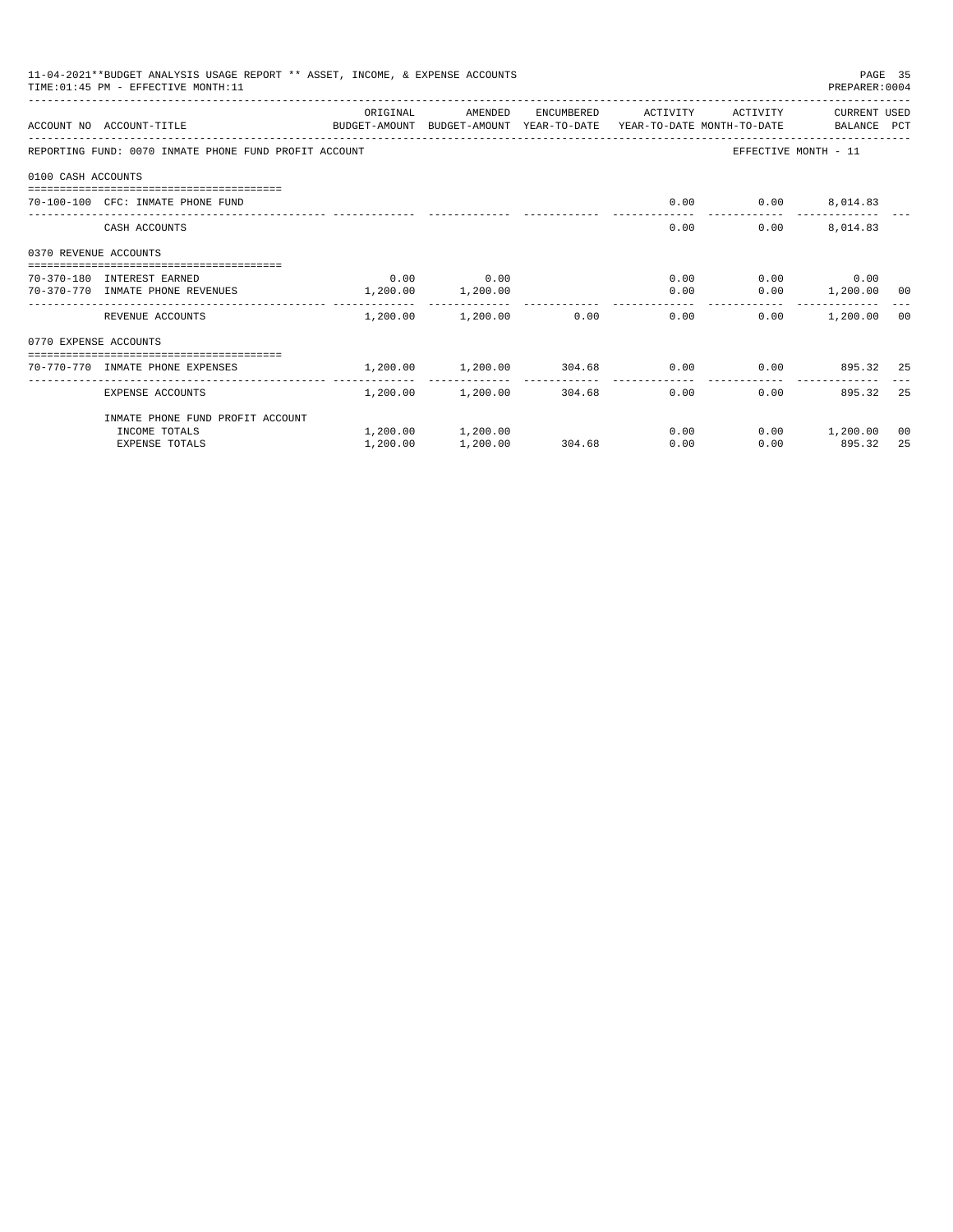|                       | 11-04-2021**BUDGET ANALYSIS USAGE REPORT ** ASSET, INCOME, & EXPENSE ACCOUNTS<br>TIME: 01:45 PM - EFFECTIVE MONTH: 11  |          |              |                        |                                |                         | PAGE 36<br>PREPARER: 0004 |    |
|-----------------------|------------------------------------------------------------------------------------------------------------------------|----------|--------------|------------------------|--------------------------------|-------------------------|---------------------------|----|
|                       |                                                                                                                        | ORIGINAL | AMENDED      |                        | ENCUMBERED ACTIVITY            |                         | ACTIVITY CURRENT USED     |    |
|                       | ACCOUNT NO ACCOUNT-TITLE COMMONICATION BUDGET-AMOUNT BUDGET-AMOUNT YEAR-TO-DATE YEAR-TO-DATE MONTH-TO-DATE BALANCE PCT |          |              |                        |                                |                         |                           |    |
|                       | REPORTING FUND: 0072 HOT CHECK FUND                                                                                    |          |              |                        |                                | EFFECTIVE MONTH - 11    |                           |    |
| 0100 CASH ACCOUNTS    |                                                                                                                        |          |              |                        |                                |                         |                           |    |
|                       | 72-100-100 CFC: HOT CHECK FUND                                                                                         |          |              |                        |                                | 30.00   0.00   3,191.07 |                           |    |
|                       | CASH ACCOUNTS                                                                                                          |          |              |                        | 30.00                          |                         | $0.00$ $3,191.07$         |    |
| 0372 REVENUE ACCOUNTS |                                                                                                                        |          |              |                        |                                |                         |                           |    |
|                       | 72-372-180 INTEREST EARNED                                                                                             | 0.00     | 0.00         |                        | 0.00                           |                         | $0.00$ 0.00               |    |
|                       | 72-372-772 HOT CHECK REVENUES                                                                                          | 600.00   | 600.00       |                        | 188.04                         |                         | $0.00$ 411.96 31          |    |
|                       | REVENUE ACCOUNTS                                                                                                       | 600.00   |              |                        | 600.00 0.00 188.04             | 0.00                    | 411.96 31                 |    |
| 0772 EXPENSE ACCOUNTS |                                                                                                                        |          |              |                        |                                |                         |                           |    |
|                       | :====================================<br>72-772-772 HOT CHECK EXPENSES                                                 | 540.00   |              |                        |                                |                         |                           |    |
|                       | EXPENSE ACCOUNTS                                                                                                       | 540.00   | ------------ | ------------<br>540.00 | -------------<br>$0.00$ 158.04 | ---------------<br>0.00 | 381.96                    | 29 |
|                       | HOT CHECK FUND                                                                                                         |          |              |                        |                                |                         |                           |    |
|                       | INCOME TOTALS                                                                                                          | 600.00   | 600.00       |                        | 188.04                         |                         | $0.00$ 411.96             | 31 |
|                       | <b>EXPENSE TOTALS</b>                                                                                                  | 540.00   | 540.00       |                        | $0.00$ 158.04                  | 0.00                    | 381.96                    | 29 |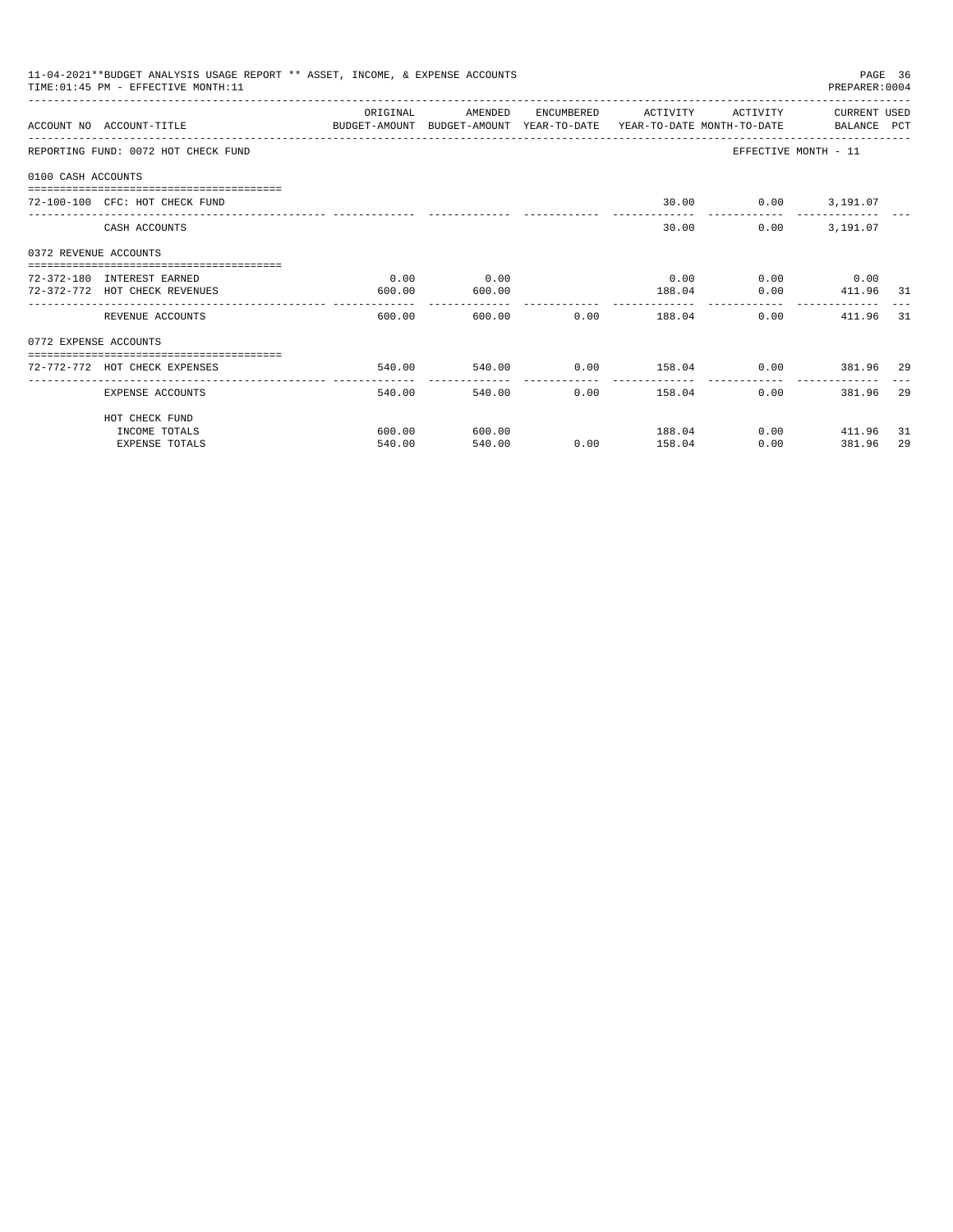| 11-04-2021**BUDGET ANALYSIS USAGE REPORT ** ASSET, INCOME, & EXPENSE ACCOUNTS<br>PREPARER: 0004<br>TIME: 01:45 PM - EFFECTIVE MONTH: 11 |                                     |                           |                                       |            |                                        |                      |                             | PAGE 37 |
|-----------------------------------------------------------------------------------------------------------------------------------------|-------------------------------------|---------------------------|---------------------------------------|------------|----------------------------------------|----------------------|-----------------------------|---------|
|                                                                                                                                         | ACCOUNT NO ACCOUNT-TITLE            | ORIGINAL<br>BUDGET-AMOUNT | AMENDED<br>BUDGET-AMOUNT YEAR-TO-DATE | ENCUMBERED | ACTIVITY<br>YEAR-TO-DATE MONTH-TO-DATE | ACTIVITY             | CURRENT USED<br>BALANCE PCT |         |
|                                                                                                                                         | REPORTING FUND: 0074 BAIL BOND FUND |                           |                                       |            |                                        | EFFECTIVE MONTH - 11 |                             |         |
| 0100 CASH ACCOUNTS                                                                                                                      |                                     |                           |                                       |            |                                        |                      |                             |         |
|                                                                                                                                         | 74-100-100 CFC: BAIL BOND FUND      |                           |                                       |            | 60.00                                  |                      | $0.00$ 39,900.98            |         |
|                                                                                                                                         | 74-100-232 JP CC ACCOUNT            |                           |                                       |            | 235.00                                 | 0.00                 | 235.00                      |         |
|                                                                                                                                         | CASH ACCOUNTS                       |                           |                                       |            | 295.00                                 | 0.00                 | -------------<br>40,135.98  |         |
| 0374 REVENUE ACCOUNTS                                                                                                                   |                                     |                           |                                       |            |                                        |                      |                             |         |
|                                                                                                                                         | 74-374-180 INTEREST EARNED          | 0.00                      | 0.00                                  |            | 0.00                                   | 0.00                 | 0.00                        |         |
|                                                                                                                                         | 74-374-774 BAIL BOND FEES           | 300.00                    | 300.00                                |            | 60.00                                  | 0.00                 | 240.00                      | 20      |
|                                                                                                                                         | 74-374-775 SALE OF ESTRAY           | 0.00                      | 0.00                                  |            | 0.00                                   | 0.00                 | 0.00                        |         |
|                                                                                                                                         | 74-374-776 CASH BOND'S              | 6,000.00                  | 6,000.00                              |            | 235.00                                 | 0.00                 | 5,765.00                    | 04      |
|                                                                                                                                         | REVENUE ACCOUNTS                    |                           | $6,300.00$ $6,300.00$ 0.00            |            | 295.00                                 | 0.00                 | 6.005.00                    | 05      |
| 0774 EXPENSE ACCOUNTS                                                                                                                   |                                     |                           |                                       |            |                                        |                      |                             |         |
|                                                                                                                                         |                                     |                           |                                       |            |                                        |                      |                             |         |
|                                                                                                                                         | 74-774-774 BAIL BOND EXPENSES       | 25.00                     | 25.00                                 | 0.00       | 0.00                                   | 0.00                 | 25.00 00                    |         |
|                                                                                                                                         | 74-774-775 SALE OF ESTRAY           | 0.00                      | 0.00                                  | 0.00       | 0.00                                   | 0.00                 | 0.00                        |         |
|                                                                                                                                         | 74-774-776 CASH BOND EXPENSES       | 6.000.00                  | 6.000.00                              | 0.00       | 0.00                                   | 0.00                 | 6.000.00                    | 00      |
|                                                                                                                                         | EXPENSE ACCOUNTS                    | 6.025.00                  | 6,025.00                              | 0.00       | 0.00                                   | 0.00                 | 6.025.00                    | 00      |
|                                                                                                                                         | <b>BAIL BOND FUND</b>               |                           |                                       |            |                                        |                      |                             |         |
|                                                                                                                                         | INCOME TOTALS                       | 6,300.00                  | 6,300.00                              |            | 295.00                                 | 0.00                 | 6.005.00                    | 05      |
|                                                                                                                                         | <b>EXPENSE TOTALS</b>               | 6,025.00                  | 6,025.00                              | 0.00       | 0.00                                   | 0.00                 | 6.025.00                    | 00      |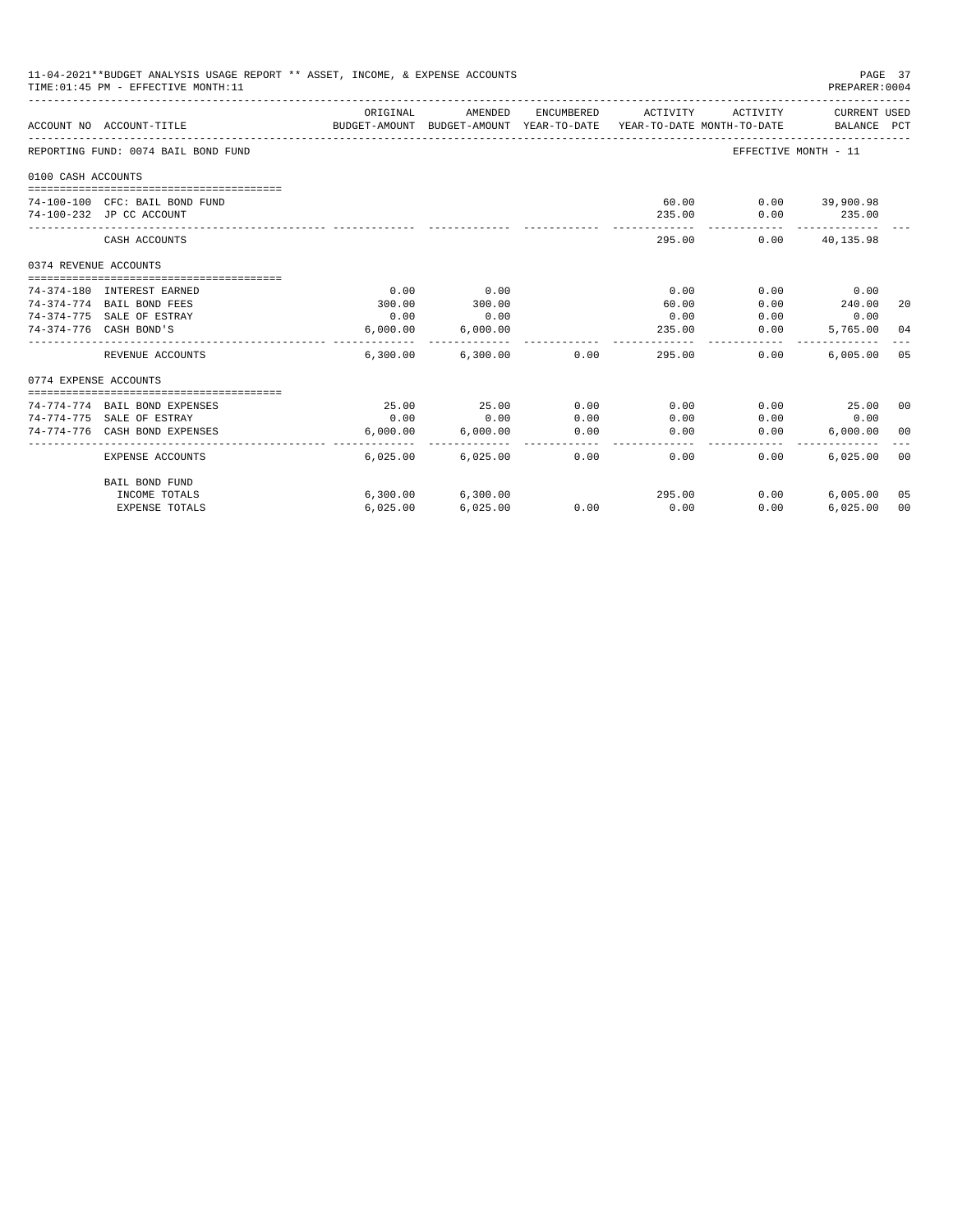|                       | 11-04-2021**BUDGET ANALYSIS USAGE REPORT ** ASSET, INCOME, & EXPENSE ACCOUNTS<br>TIME: 01:45 PM - EFFECTIVE MONTH: 11 |           |                          |                  |                                                                                 |                      | PAGE 38<br>PREPARER: 0004          |                |
|-----------------------|-----------------------------------------------------------------------------------------------------------------------|-----------|--------------------------|------------------|---------------------------------------------------------------------------------|----------------------|------------------------------------|----------------|
|                       | ACCOUNT NO ACCOUNT-TITLE                                                                                              | ORIGINAL  | AMENDED                  | ENCUMBERED       | ACTIVITY<br>BUDGET-AMOUNT BUDGET-AMOUNT YEAR-TO-DATE YEAR-TO-DATE MONTH-TO-DATE | ACTIVITY             | <b>CURRENT USED</b><br>BALANCE PCT |                |
|                       | REPORTING FUND: 0076 STATE CRIMINAL & CIVIL FEES FUND                                                                 |           |                          |                  |                                                                                 | EFFECTIVE MONTH - 11 |                                    |                |
| 0100 CASH ACCOUNTS    |                                                                                                                       |           |                          |                  |                                                                                 |                      |                                    |                |
|                       | 76-100-100 CFC: STATE CRIMINAL & CIVIL FEES                                                                           |           |                          |                  | 7,023.12-                                                                       | 1.80                 | 116,019.63                         |                |
|                       | 76-100-230 DISTRICT CLERK CC ACCOUNT                                                                                  |           |                          |                  | $466.00 -$                                                                      | 0.00                 | 294.00                             |                |
|                       | 76-100-231 COUNTY CLERK CC ACCOUNT                                                                                    |           |                          |                  |                                                                                 | $30.00 - 0.00$       | 159.20                             |                |
|                       | 76-100-232 JP CC ACCOUNT                                                                                              |           |                          |                  | $531.64-$                                                                       | 0.00                 | 1,581.61                           |                |
|                       | CASH ACCOUNTS                                                                                                         |           |                          |                  | 8,050.76-                                                                       | ------------<br>1.80 | -----------<br>118,054.44          |                |
| 0376 REVENUE ACCOUNTS |                                                                                                                       |           |                          |                  |                                                                                 |                      |                                    |                |
|                       | 76-376-180 INTEREST EARNED                                                                                            | 0.00      | 0.00                     |                  | 0.00                                                                            | 0.00                 | 0.00                               |                |
|                       | 76-376-701 DELINQUENT CASES                                                                                           | 0.00      | 0.00                     |                  | 0.00                                                                            | 0.00                 | 0.00                               |                |
|                       | 76-376-702 GUARDIANSHIP                                                                                               | 200.00    | 200.00                   |                  | 20.00                                                                           | 0.00                 | 180.00                             | 10             |
|                       | 76-376-703 DC-CAR-BVS TO TX VITAL STATISTICS                                                                          | 6.00      | 6.00                     |                  | 0.00                                                                            | 0.00                 | 6.00                               | 0 <sup>0</sup> |
|                       | 76-376-704 PARKS & WILDLIFE                                                                                           | 500.00    | 500.00                   |                  | 0.00                                                                            | 0.00                 | 500.00                             | 0 <sup>0</sup> |
|                       | 76-376-705 JP OMNI FEE                                                                                                | 300.00    | 300.00                   |                  | 72.21                                                                           | 0.00                 | 227.79                             | 24             |
|                       | 76-376-706 OLD DRUG COURT                                                                                             | 0.00      | 0.00                     |                  | 0.00                                                                            | 0.00                 | 0.00                               |                |
|                       | 76-376-707 NEW SPECIALITY COURT 1-1-2020                                                                              | 0.00      | 0.00                     |                  | 10.96                                                                           | 0.00                 | $10.96+$                           |                |
| 76-376-776            | STATE FEE CRIMINAL & CIVIL                                                                                            | 49,000.00 | 49,000.00                |                  | 2,507.97                                                                        | 1.80                 | 46,492.03                          | 05             |
|                       | REVENUE ACCOUNTS                                                                                                      | 50,006.00 |                          | 50,006.00 0.00   | 2,611.14                                                                        |                      | 1.80 47,394.86                     | 05             |
| 0776 EXPENSE ACCOUNTS |                                                                                                                       |           |                          |                  |                                                                                 |                      |                                    |                |
|                       |                                                                                                                       |           |                          |                  |                                                                                 |                      |                                    |                |
|                       | 76-776-701 DELINQUENT CASES                                                                                           | 1,000.00  | 1,000.00                 | 0.00             | 0.00                                                                            | 0.00                 | 1,000.00                           | 00             |
|                       | 76-776-703 DC-CAR-BVS TO TX VITAL STATISTICS                                                                          | 120.00    | 120.00                   | 12.81            | 0.00                                                                            | 0.00                 | 107.19                             | 11             |
|                       | 76-776-704 PARKS & WILDLIFE                                                                                           | 1,500.00  | 1,500.00                 | 0.00             | 0.00                                                                            | 0.00                 | 1,500.00                           | 00             |
|                       | 76-776-705 JP OMNI EXPENSE                                                                                            | 90.00     | 90.00                    | 0.00             | 30.00                                                                           | 0.00                 | 60.00                              | 33             |
|                       | 76-776-706 OLD DRUG COURT                                                                                             | 0.00      | 0.00                     | 0.00             | 18.57                                                                           | 0.00                 | $18.57-$                           |                |
|                       | 76-776-707 NEW SPECIALITY COURT 1-1-2020                                                                              | 0.00      | 0.00                     | 0.00             | 0.00                                                                            | 0.00                 | 0.00                               |                |
|                       | 76-776-776 STATE FEE CRIMINAL & CIVIL                                                                                 | 47,000.00 | 47,000.00<br>----------- | 15.00<br>------- | 10,613.33<br>.                                                                  | 0.00<br>----------   | 36,371.67<br>------------          | 23             |
|                       | EXPENSE ACCOUNTS                                                                                                      | 49,710.00 | 49,710.00                | 27.81            | 10,661.90                                                                       | 0.00                 | 39,020.29                          | 22             |
|                       | STATE CRIMINAL & CIVIL FEES FUND                                                                                      |           |                          |                  |                                                                                 |                      |                                    |                |
|                       | INCOME TOTALS                                                                                                         | 50,006.00 | 50,006.00                |                  | 2,611.14                                                                        | 1.80                 | 47,394.86                          | 05             |
|                       | <b>EXPENSE TOTALS</b>                                                                                                 | 49,710.00 | 49,710.00                | 27.81            | 10,661.90                                                                       | 0.00                 | 39,020.29                          | 2.2            |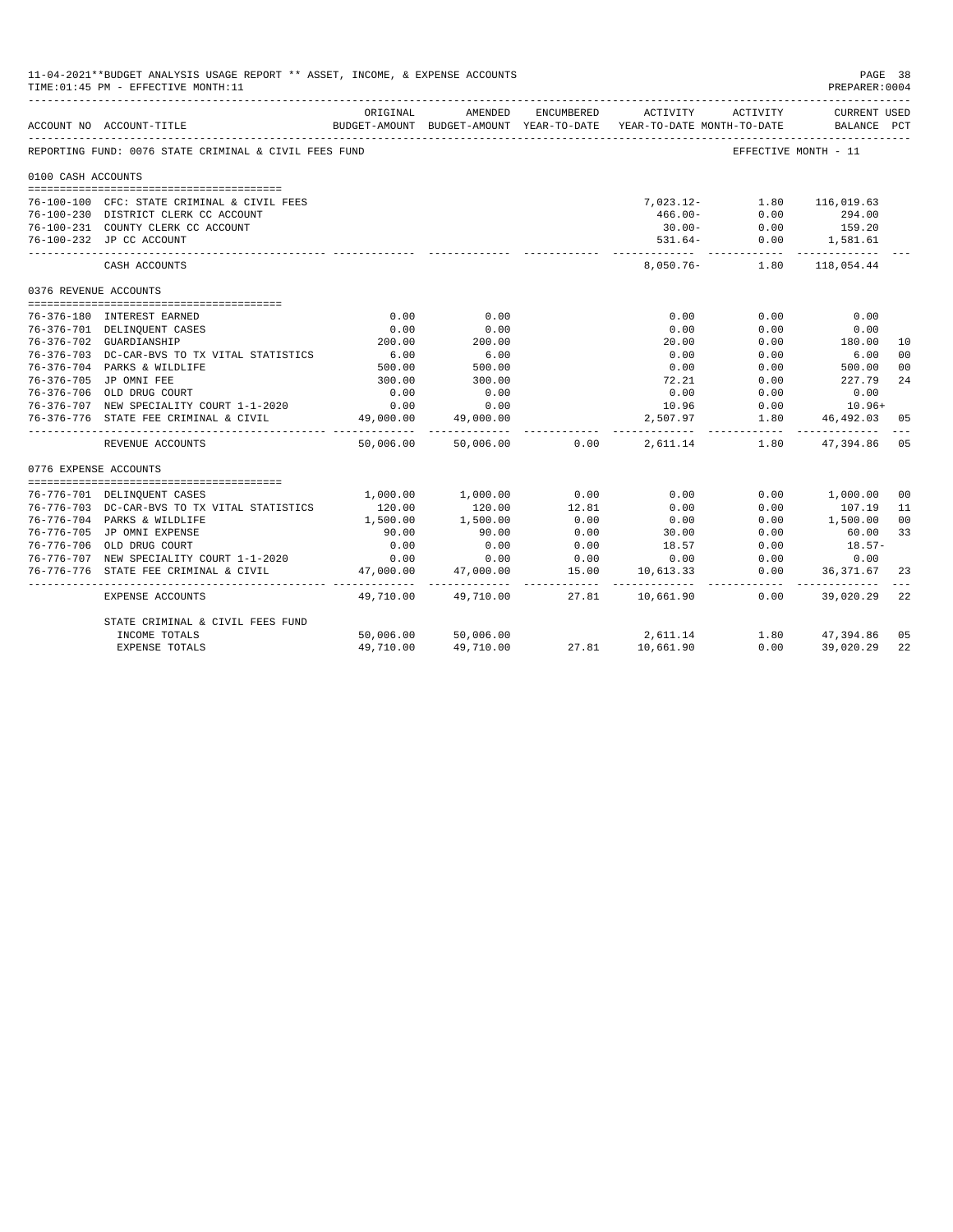|                     | TIME: 01:45 PM - EFFECTIVE MONTH: 11                                |                           |                                                     |            |                                        |                      | PREPARER: 0004                     |                |
|---------------------|---------------------------------------------------------------------|---------------------------|-----------------------------------------------------|------------|----------------------------------------|----------------------|------------------------------------|----------------|
|                     | ACCOUNT NO ACCOUNT-TITLE                                            | ORIGINAL                  | AMENDED<br>BUDGET-AMOUNT BUDGET-AMOUNT YEAR-TO-DATE | ENCUMBERED | ACTIVITY<br>YEAR-TO-DATE MONTH-TO-DATE | ACTIVITY             | <b>CURRENT USED</b><br>BALANCE PCT |                |
|                     | REPORTING FUND: 0078 SENIOR CITIZENS FUND                           |                           |                                                     |            |                                        | EFFECTIVE MONTH - 11 |                                    |                |
| 0100 CASH ACCOUNTS  |                                                                     |                           |                                                     |            |                                        |                      |                                    |                |
|                     |                                                                     |                           |                                                     |            |                                        |                      |                                    |                |
|                     | 78-100-100 CFC: SENIOR CITIZENS<br>-------------------------------  |                           |                                                     |            | 5,337.48-                              |                      | $2,402.99 - 194,394.85 -$          |                |
|                     | CASH ACCOUNTS                                                       |                           |                                                     |            | $5,337.48-$                            | 2,402.99-            | 194,394.85-                        |                |
|                     | 0200 LIABILITY ACCOUNTS                                             |                           |                                                     |            |                                        |                      |                                    |                |
|                     |                                                                     |                           |                                                     |            |                                        |                      |                                    |                |
|                     | 78-200-180 ACCOUNTS PAYABLE<br>____________________________________ |                           |                                                     |            | 0.00                                   | 0.00                 | $1,333.51-$                        |                |
|                     | LIABILITY ACCOUNTS                                                  |                           |                                                     |            | 0.00                                   | 0.00                 | $1,333.51-$                        |                |
|                     | 0378 REVENUE ACCOUNTS                                               |                           |                                                     |            |                                        |                      |                                    |                |
|                     |                                                                     | 0.00                      |                                                     |            |                                        |                      | 0.00                               |                |
|                     | 78-378-160 SALE OF FIXED ASSETS<br>78-378-180 INTEREST EARNED       | 0.00                      | 0.00<br>0.00                                        |            | 0.00<br>0.00                           | 0.00<br>0.00         | 0.00                               |                |
|                     | 78-378-710 WCTCOG PROGRAM                                           | 22,000.00                 | 22,000.00                                           |            | 0.00                                   | 0.00                 | 22,000.00                          | 0 <sup>0</sup> |
|                     | 78-378-711 DEPT OF HUMAN RESOURCES                                  | 0.00                      | 0.00                                                |            | 0.00                                   | 0.00                 | 0.00                               |                |
|                     | 78-378-712 NON ELIGIBLE FOOD DONATIONS                              | 6,500.00                  | 6,500.00                                            |            | 470.22                                 | 0.00                 | 6,029.78                           | 07             |
|                     | 78-378-713 BUILDING RENT                                            | 25.00                     | 25.00                                               |            | 0.00                                   | 0.00                 | 25.00                              | 0 <sup>0</sup> |
|                     | 78-378-714 DEPT OF AGING & DISABILITY                               | 15,000.00                 | 15,000.00                                           |            | 1,184.13                               | 0.00                 | 13,815.87                          | 08             |
|                     | 78-378-715 GIFT DONATIONS                                           | 2,500.00                  | 2,500.00                                            |            | 110.00                                 | 0.00                 | 2,390.00                           | 04             |
|                     | 78-378-716 OTHER INCOME                                             | 50.00                     | 50.00                                               |            | 0.00                                   | 0.00                 | 50.00                              | 0 <sub>0</sub> |
|                     | 78-378-717 COG PROGRAM INCOME AAA TITLE IIIC                        | 0.00                      | 0.00                                                |            | 30.50                                  | 0.00                 | $30.50+$                           |                |
|                     | 78-378-815 INCOME FROM OTHER FUNDS                                  | 0.00                      | 0.00                                                |            | 0.00                                   | 0.00                 | 0.00                               |                |
|                     | REVENUE ACCOUNTS                                                    | ------------<br>46,075.00 | ----------<br>46,075.00                             | 0.00       | ----------<br>1,794.85                 | $- - - - -$<br>0.00  | -----------<br>44,280.15           | 04             |
|                     | 0778 EXPENSE ACCOUNTS                                               |                           |                                                     |            |                                        |                      |                                    |                |
|                     |                                                                     |                           |                                                     |            |                                        |                      |                                    |                |
|                     | 78-778-100 SALARY - SR CITIZENS COORDINATOR                         | 23,983.00                 | 23,983.00                                           | 0.00       | 1,844.80                               | 922.40               | 22,138.20                          | 08             |
|                     | 78-778-105 LONGEVITY PAY                                            | 750.00                    | 750.00                                              | 0.00       | 0.00                                   | 0.00                 | 750.00                             | 0 <sub>0</sub> |
|                     | 78-778-110 SALARY - FULL TIME & PART TIME                           | 33,813.00                 | 33,813.00                                           | 0.00       | 2,911.75                               | 1,396.50             | 30,901.25                          | 09             |
|                     | 78-778-200 FICA EXPENSE                                             | 4,480.00                  | 4,480.00                                            | 0.00       | 363.86                                 | 177.38               | 4,116.14                           | 08             |
|                     | 78-778-202 TCDRS GROUP TERM LIFE                                    | 440.00                    | 440.00                                              | 0.00       | 35.68                                  | 17.39                | 404.32                             | 08             |
|                     | 78-778-205 RETIREMENT                                               | 4,820.00                  | 4,820.00                                            | 0.00       | 391.44                                 | 190.83               | 4,428.56                           | 08             |
| 78-778-300 TRAVEL   |                                                                     | 1,500.00                  | 1,500.00                                            | 0.00       | 0.00                                   | 0.00                 | 1,500.00                           | 0 <sub>0</sub> |
| 78-778-305 SUPPLIES |                                                                     | 2,000.00                  | 2,000.00                                            | 242.58     | 31.18                                  | 0.00                 | 1,726.24                           | 14             |
|                     | 78-778-310 COMMUNICATIONS                                           | 1,300.00                  | 1,300.00                                            | 0.00       | 138.19                                 | 69.03                | 1,161.81                           | 11             |
|                     | 78-778-320 REPAIRS & MAINTENANCE                                    | 2,000.00                  | 2,000.00                                            | 0.00       | 0.00                                   | 0.00                 | 2,000.00                           | 0 <sup>0</sup> |
|                     | 78-778-336 LAST YEARS BILLS 2021                                    | 0.00                      | 0.00                                                | 7.50       | 0.00                                   | 0.00                 | $7.50 -$                           |                |
|                     | 78-778-380 UTILITIES                                                | 6,500.00                  | 6,500.00                                            | 0.00       | 625.00                                 | 0.00                 | 5,875.00                           | 10             |
|                     | 78-778-400 NEW EQUIPMENT                                            | 5,450.00                  | 5,450.00                                            | 0.00       | 0.00                                   | 0.00                 | 5,450.00                           | 0 <sub>0</sub> |
|                     | 78-778-680 VAN EXPENSE                                              | 4,500.00                  | 4,500.00                                            | 268.66     | 1,006.73                               | 0.00                 | 3,224.61                           | 28             |
|                     | 78-778-690 EDIBLE GOODS                                             | 25,000.00                 | 25,000.00                                           | 2,311.51   | 0.00                                   | 0.00                 | 22,688.49                          | 09             |
|                     | 78-778-692 PAPER GOODS                                              | 7,900.00                  | 7,900.00                                            | 946.07     | 0.00                                   | 0.00                 | 6,953.93                           | 12             |
|                     | 78-778-693 GIFT EXPENSE                                             | 300.00                    | 300.00                                              | 0.00       | 0.00<br>$- - - - - -$                  | 0.00<br>$- - - - -$  | 300.00                             | 0 <sub>0</sub> |
|                     | EXPENSE ACCOUNTS                                                    | 124,736.00                | 124,736.00                                          | 3,776.32   | 7,348.63                               | 2,773.53             | 113,611.05                         | 09             |
|                     | SENIOR CITIZENS FUND                                                |                           |                                                     |            |                                        |                      |                                    |                |
|                     | INCOME TOTALS                                                       | 46,075.00                 | 46,075.00                                           |            | 1,794.85                               | 0.00                 | 44,280.15                          | 04             |
|                     | <b>EXPENSE TOTALS</b>                                               | 124,736.00                | 124,736.00                                          | 3,776.32   | 7,348.63                               | 2,773.53             | 113,611.05                         | 09             |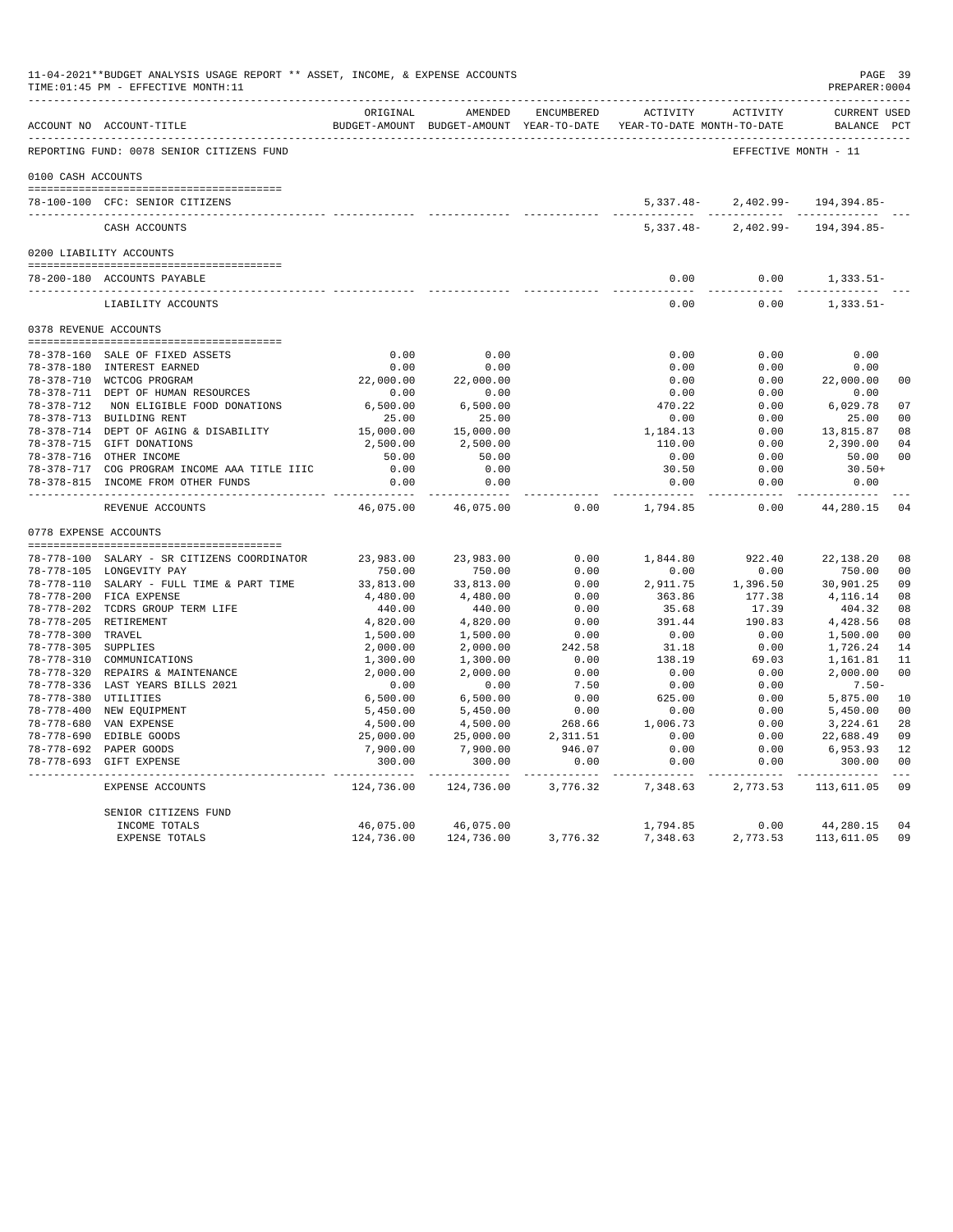|                   | 11-04-2021**BUDGET ANALYSIS USAGE REPORT ** ASSET, INCOME, & EXPENSE ACCOUNTS<br>PAGE 40<br>PREPARER: 0004<br>TIME: 01:45 PM - EFFECTIVE MONTH: 11 |          |                                                     |            |                                        |                   |                                   |  |  |
|-------------------|----------------------------------------------------------------------------------------------------------------------------------------------------|----------|-----------------------------------------------------|------------|----------------------------------------|-------------------|-----------------------------------|--|--|
|                   | ACCOUNT NO ACCOUNT-TITLE                                                                                                                           | ORIGINAL | AMENDED<br>BUDGET-AMOUNT BUDGET-AMOUNT YEAR-TO-DATE | ENCUMBERED | ACTIVITY<br>YEAR-TO-DATE MONTH-TO-DATE | ACTIVITY          | CURRENT USED<br>BALANCE PCT       |  |  |
|                   | REPORTING FUND: 0079 AMERICAN RESCUE GRANT                                                                                                         |          |                                                     |            |                                        |                   | EFFECTIVE MONTH - 11              |  |  |
| 0100 CASH ACCOUNT |                                                                                                                                                    |          |                                                     |            |                                        |                   |                                   |  |  |
|                   | ------------------------------<br>79-100-100 CASH ACCOUNT                                                                                          |          |                                                     |            | 0.00                                   | $0.00$ 371,966.50 |                                   |  |  |
|                   | CASH ACCOUNT                                                                                                                                       |          |                                                     |            | 0.00                                   |                   | ------------<br>$0.00$ 371,966.50 |  |  |
| 0380 REVENUE      |                                                                                                                                                    |          |                                                     |            |                                        |                   |                                   |  |  |
|                   | 79-380-179 ARPA GRANT REVENUE                                                                                                                      | 0.00     | 0.00                                                |            | 0.00                                   | 0.00              | 0.00                              |  |  |
|                   | <b>REVENUE</b>                                                                                                                                     | 0.00     | 0.00                                                | 0.00       | 0.00                                   | 0.00              | 0.00                              |  |  |
| 0850 EXPENSE      |                                                                                                                                                    |          |                                                     |            |                                        |                   |                                   |  |  |
|                   | 79-850-850 ARPA GRANT EXPENSE                                                                                                                      | 0.00     | 0.00                                                | 0.00       | 0.00                                   | 0.00              | 0.00                              |  |  |
|                   | <b>EXPENSE</b>                                                                                                                                     | 0.00     | 0.00                                                | 0.00       | 0.00                                   | 0.00              | 0.00                              |  |  |
|                   | AMERICAN RESCUE GRANT                                                                                                                              |          |                                                     |            |                                        |                   |                                   |  |  |
|                   | INCOME TOTALS                                                                                                                                      | 0.00     | 0.00                                                |            | 0.00                                   | 0.00              | 0.00                              |  |  |
|                   | <b>EXPENSE TOTALS</b>                                                                                                                              | 0.00     | 0.00                                                | 0.00       | 0.00                                   | 0.00              | 0.00                              |  |  |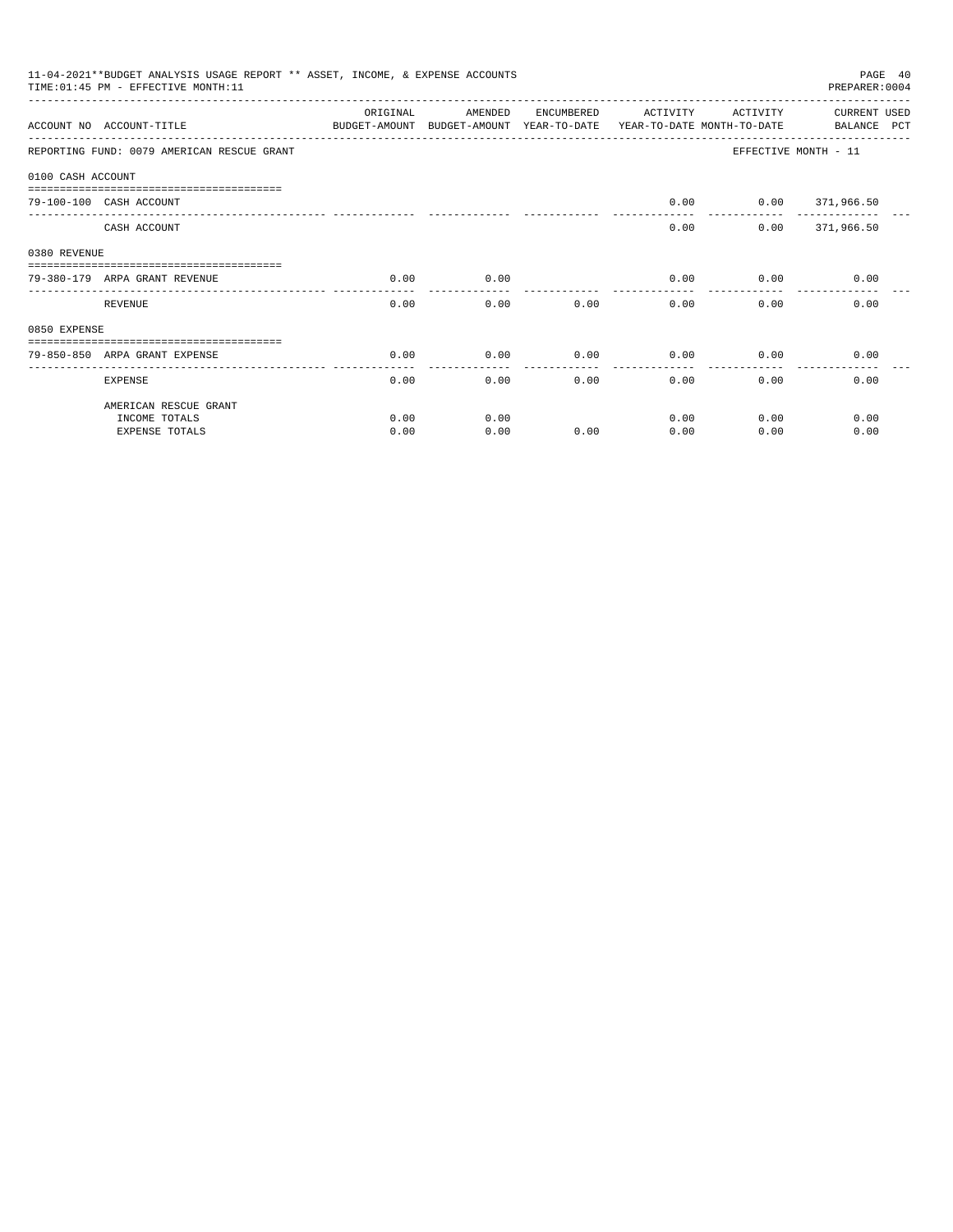|                       | 11-04-2021**BUDGET ANALYSIS USAGE REPORT ** ASSET, INCOME, & EXPENSE ACCOUNTS<br>TIME: 01:45 PM - EFFECTIVE MONTH: 11 |          |                        |      |                     |                               | PAGE 41<br>PREPARER: 0004 |    |
|-----------------------|-----------------------------------------------------------------------------------------------------------------------|----------|------------------------|------|---------------------|-------------------------------|---------------------------|----|
|                       | ACCOUNT NO ACCOUNT-TITLE CONTROL SUDGET-AMOUNT BUDGET-AMOUNT YEAR-TO-DATE YEAR-TO-DATE MONTH-TO-DATE BALANCE PCT      | ORIGINAL | AMENDED                |      | ENCUMBERED ACTIVITY | ACTIVITY                      | CURRENT USED              |    |
|                       |                                                                                                                       |          |                        |      |                     |                               |                           |    |
|                       | REPORTING FUND: 0080 LEOSE GRANT FUND                                                                                 |          |                        |      |                     |                               | EFFECTIVE MONTH - 11      |    |
| 0100 CASH ACCOUNTS    |                                                                                                                       |          |                        |      |                     |                               |                           |    |
|                       | 80-100-100 CFC: LEOSE GRANT CHECKING                                                                                  |          |                        |      | 0.00                | $0.00$ 3,619.72               |                           |    |
|                       | CASH ACCOUNTS                                                                                                         |          |                        |      | 0.00                | 0.00                          | 3,619.72                  |    |
| 0380 REVENUE ACCOUNTS |                                                                                                                       |          |                        |      |                     |                               |                           |    |
|                       | 80-380-180 INTEREST EARNED                                                                                            | 0.00     | 0.00                   |      |                     | $0.00$ $0.00$ $0.00$          |                           |    |
|                       | 80-380-800 LEOSE GRANT REVENUES                                                                                       | 1,500.00 | 1,500.00               |      | 0.00                |                               | $0.00$ 1,500.00 00        |    |
|                       | REVENUE ACCOUNTS                                                                                                      |          | 1,500.00 1,500.00 0.00 |      |                     | 0.00<br>0.00                  | 1,500.00 00               |    |
| 0800 EXPENSE ACCOUNTS |                                                                                                                       |          |                        |      |                     |                               |                           |    |
|                       | =================================<br>80-800-800 LEOSE GRANT EXPENSES                                                  |          | 1,500.00 1,500.00 0.00 |      |                     | $0.00$ $0.00$ $1,500.00$ $00$ |                           |    |
|                       |                                                                                                                       | -------  | ------------           |      | . <u>.</u>          |                               |                           |    |
|                       | EXPENSE ACCOUNTS                                                                                                      |          | 1,500.00 1,500.00      |      | $0.00$ and $0.00$   | 0.00<br>0.00                  | 1,500.00 00               |    |
|                       | LEOSE GRANT FUND                                                                                                      |          |                        |      |                     |                               |                           |    |
|                       | INCOME TOTALS                                                                                                         |          | 1,500.00 1,500.00      |      | 0.00                |                               | $0.00$ 1,500.00           | 00 |
|                       | <b>EXPENSE TOTALS</b>                                                                                                 | 1,500.00 | 1,500.00               | 0.00 | 0.00                | 0.00                          | 1,500.00                  | 00 |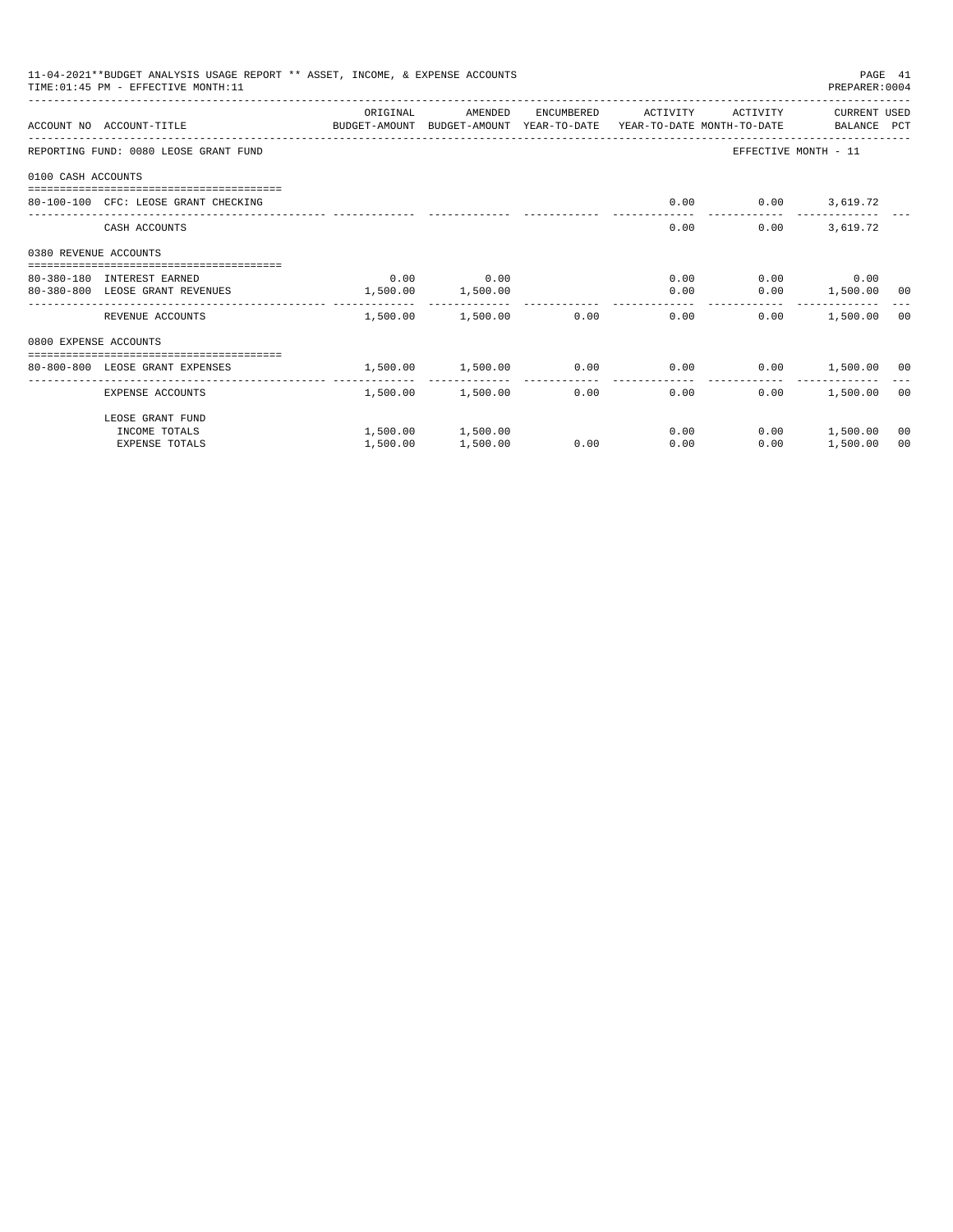|                       | 11-04-2021**BUDGET ANALYSIS USAGE REPORT ** ASSET, INCOME, & EXPENSE ACCOUNTS<br>TIME: 01:45 PM - EFFECTIVE MONTH: 11 |                   |                            |      |                                           |                                           | PAGE 42<br>PREPARER: 0004   |    |
|-----------------------|-----------------------------------------------------------------------------------------------------------------------|-------------------|----------------------------|------|-------------------------------------------|-------------------------------------------|-----------------------------|----|
|                       | ACCOUNT NO ACCOUNT-TITLE CONTROL SUDGET-AMOUNT BUDGET-AMOUNT YEAR-TO-DATE YEAR-TO-DATE MONTH-TO-DATE BALANCE PCT      | ORIGINAL          | AMENDED                    |      | ENCUMBERED ACTIVITY ACTIVITY CURRENT USED |                                           |                             |    |
|                       | REPORTING FUND: 0082 JUSTICE COURT TECHNOLOGY FUND                                                                    |                   |                            |      |                                           | EFFECTIVE MONTH - 11                      |                             |    |
| 0100 CASH ACCOUNTS    |                                                                                                                       |                   |                            |      |                                           |                                           |                             |    |
|                       | 82-100-100 CFC: JUSTICE COURT TECH CHECKING<br>82-100-232 JP CC ACCOUNT                                               |                   |                            |      |                                           | 82.74 0.00 10,424.42<br>27.69- 0.00 53.89 |                             |    |
|                       | CASH ACCOUNTS                                                                                                         |                   |                            |      | 55.05                                     |                                           | $0.00$ 10.478.31            |    |
| 0380 REVENUE ACCOUNTS |                                                                                                                       |                   |                            |      |                                           |                                           |                             |    |
|                       |                                                                                                                       |                   | $0.00$ 0.00                |      |                                           |                                           | $0.00$ $0.00$ $0.00$ $0.00$ |    |
|                       | 82-380-180 INTEREST EARNED<br>82-380-820 JUSTICE COURT TECH FEES 1,500.00 1,500.00                                    |                   |                            |      | 55.05                                     |                                           | $0.00$ 1,444.95 04          |    |
|                       | REVENUE ACCOUNTS                                                                                                      |                   | $1.500.00$ $1.500.00$ 0.00 |      | 55.05                                     | 0.00                                      | 1,444.95                    | 04 |
| 0820 EXPENSE ACCOUNTS |                                                                                                                       |                   |                            |      |                                           |                                           |                             |    |
|                       | 82-820-333 LAST YEARS BILLS                                                                                           |                   |                            |      | $0.00$ $0.00$ $0.00$ $0.00$ $0.00$        |                                           | $0.00$ 0.00                 |    |
|                       | 82-820-820 JUSTICE COURT TECH EXPENSES                                                                                | 1,500.00 1,500.00 |                            |      | $0.00$ 0.00                               |                                           | $0.00$ 1,500.00 00          |    |
|                       |                                                                                                                       |                   |                            |      |                                           |                                           |                             |    |
|                       | EXPENSE ACCOUNTS                                                                                                      |                   |                            |      | $1.500.00$ $1.500.00$ 0.00 0.00           | 0.00                                      | 1,500.00 00                 |    |
|                       | JUSTICE COURT TECHNOLOGY FUND                                                                                         |                   |                            |      |                                           |                                           |                             |    |
|                       | INCOME TOTALS                                                                                                         |                   | 1,500.00 1,500.00          |      | 55.05                                     |                                           | $0.00$ 1,444.95             | 04 |
|                       | <b>EXPENSE TOTALS</b>                                                                                                 | 1,500.00          | 1,500.00                   | 0.00 | 0.00                                      |                                           | $0.00$ 1,500.00             | 00 |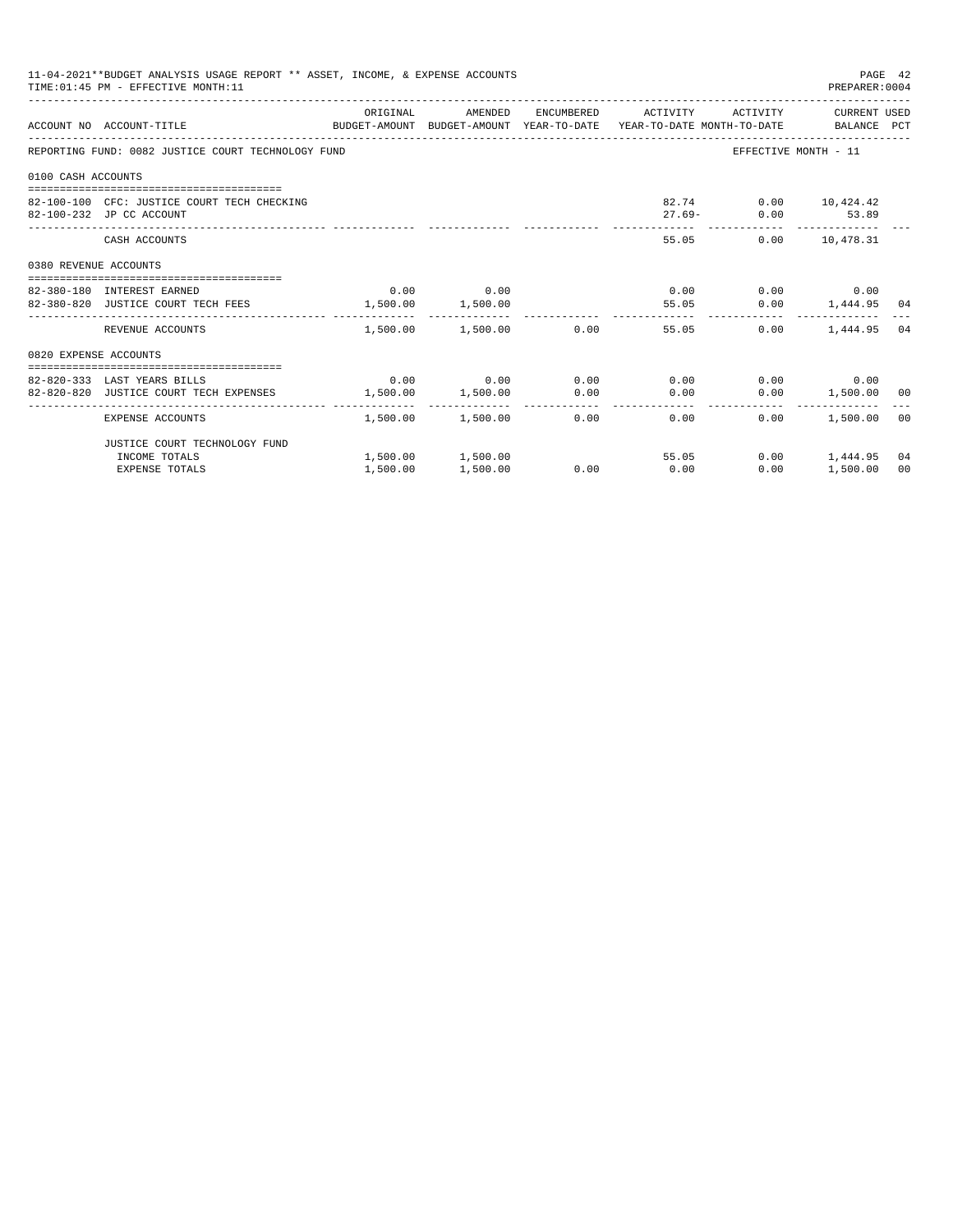|                       | 11-04-2021**BUDGET ANALYSIS USAGE REPORT ** ASSET, INCOME, & EXPENSE ACCOUNTS<br>TIME: 01:45 PM - EFFECTIVE MONTH: 11 |                     |                                                           |                                             | PAGE 43<br>PREPARER: 0004 |                |
|-----------------------|-----------------------------------------------------------------------------------------------------------------------|---------------------|-----------------------------------------------------------|---------------------------------------------|---------------------------|----------------|
|                       | ACCOUNT NO ACCOUNT-TITLE CONTROL BUDGET-AMOUNT BUDGET-AMOUNT YEAR-TO-DATE YEAR-TO-DATE MONTH-TO-DATE BALANCE PCT      |                     | ORIGINAL AMENDED ENCUMBERED ACTIVITY ACTIVITY CURRENTUSED |                                             |                           |                |
|                       | REPORTING FUND: 0084 FC DRUG FORFEITURE FUND                                                                          |                     |                                                           | EFFECTIVE MONTH - 11                        |                           |                |
| 0100 CASH ACCOUNTS    |                                                                                                                       |                     |                                                           |                                             |                           |                |
|                       | 84-100-100 CFC: FC DRUG FORFEITURE CHECKING<br>84-100-150 CFC: FC DRUG FORFEITURE CHECKING                            |                     |                                                           | $0.00$ $0.00$ $0.00$<br>4.92 0.00 38,610.45 |                           |                |
|                       | CASH ACCOUNTS                                                                                                         |                     | 4.92                                                      |                                             | $0.00$ 38,610.45          |                |
| 0384 REVENUE ACCOUNTS |                                                                                                                       |                     |                                                           |                                             |                           |                |
|                       | 84-384-180 INTEREST EARNED                                                                                            | $0.00$ 0.00         |                                                           |                                             | $4.92$ 0.00 $4.92+$       |                |
|                       | 84-384-840 FC DRUG FORFEITURE REVENUES 39,535.00 39,535.00                                                            |                     | 0.00                                                      |                                             | $0.00$ 39,535.00 00       |                |
|                       | REVENUE ACCOUNTS                                                                                                      |                     | $39,535.00$ $39,535.00$ $0.00$ $4.92$                     | 0.00                                        | 39,530.08                 | 0 <sub>0</sub> |
| 0840 EXPENSE ACCOUNTS |                                                                                                                       |                     |                                                           |                                             |                           |                |
|                       | 84-840-336 LAST YEARS BILLS 2021                                                                                      |                     | $0.00$ $0.00$ $0.00$ $0.00$ $0.00$ $0.00$                 |                                             | $0.00$ 0.00               |                |
|                       | 84-840-840 FC DRUG FORFEITURE EXPENSES 39,535.00 39,535.00 6,538.24 0.00                                              |                     |                                                           |                                             | $0.00$ 32,996.76 17       |                |
|                       | EXPENSE ACCOUNTS                                                                                                      |                     | 39,535.00 39,535.00 6,538.24 0.00                         | 0.00                                        | 32,996.76 17              |                |
|                       | FC DRUG FORFEITURE FUND                                                                                               |                     |                                                           |                                             |                           |                |
|                       | INCOME TOTALS                                                                                                         | 39,535.00 39,535.00 | 4.92                                                      |                                             | $0.00$ 39,530.08 00       |                |
|                       | <b>EXPENSE TOTALS</b>                                                                                                 |                     | $39.535.00$ $39.535.00$ $6.538.24$ 0.00                   | 0.00                                        | 32,996.76                 | 17             |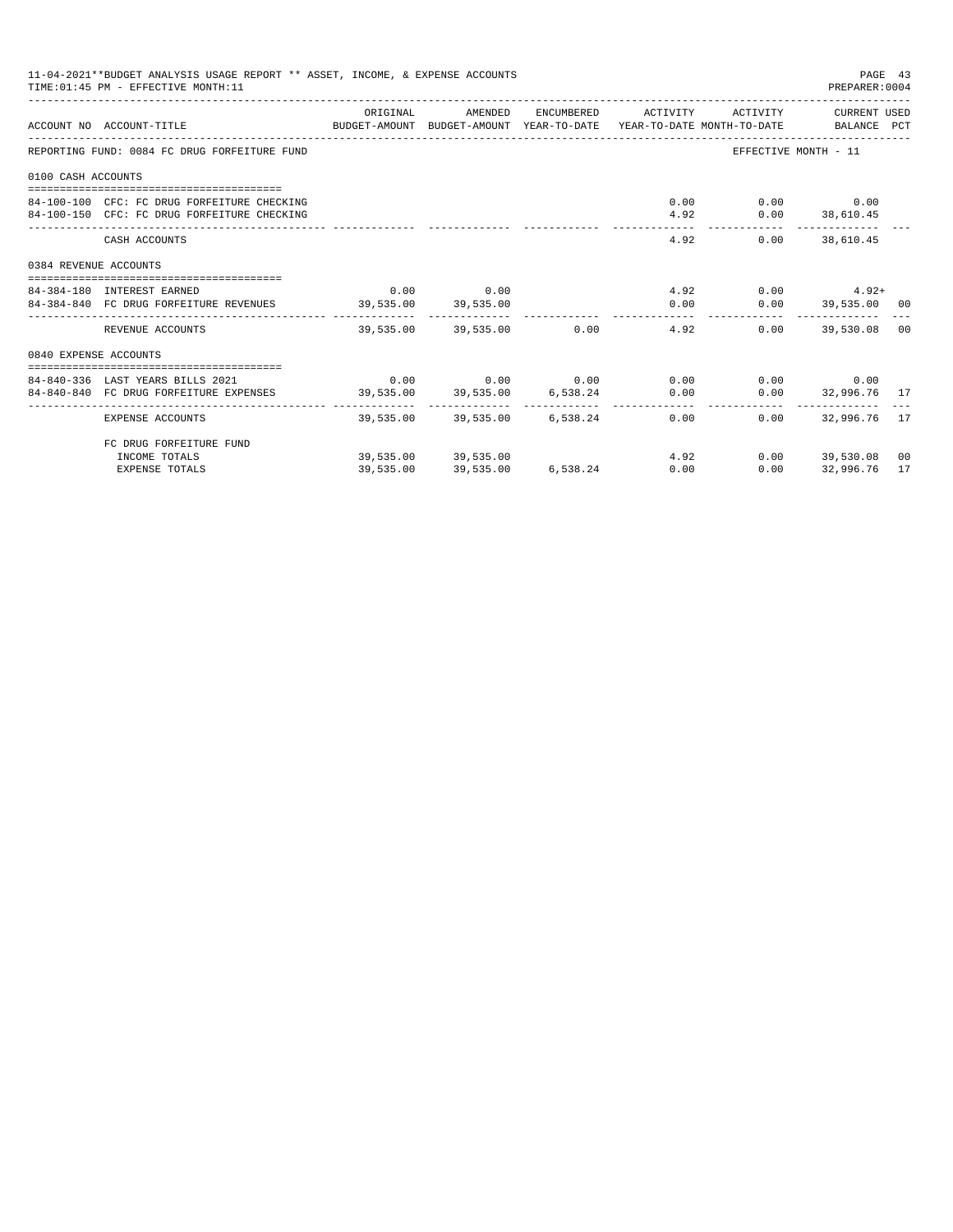| 11-04-2021**BUDGET ANALYSIS USAGE REPORT ** ASSET, INCOME, & EXPENSE ACCOUNTS<br>PAGE 44<br>TIME: 01:45 PM - EFFECTIVE MONTH: 11<br>PREPARER: 0004 |                                                                       |                                                                                             |                        |              |                      |                                            |                     |    |
|----------------------------------------------------------------------------------------------------------------------------------------------------|-----------------------------------------------------------------------|---------------------------------------------------------------------------------------------|------------------------|--------------|----------------------|--------------------------------------------|---------------------|----|
|                                                                                                                                                    | ACCOUNT NO ACCOUNT-TITLE                                              | ORIGINAL<br>BUDGET-AMOUNT BUDGET-AMOUNT YEAR-TO-DATE YEAR-TO-DATE MONTH-TO-DATE BALANCE PCT | AMENDED                |              | ENCUMBERED ACTIVITY  | ACTIVITY                                   | CURRENT USED        |    |
|                                                                                                                                                    | REPORTING FUND: 0088 AIRPORT FUND                                     |                                                                                             |                        |              |                      | EFFECTIVE MONTH - 11                       |                     |    |
| 0100 CASH ACCOUNTS                                                                                                                                 |                                                                       |                                                                                             |                        |              |                      |                                            |                     |    |
|                                                                                                                                                    | 88-100-100 CFC -AIRPORT FUND                                          |                                                                                             |                        |              |                      | 45.00- 0.00 14,241.09-                     |                     |    |
|                                                                                                                                                    | CASH ACCOUNTS                                                         |                                                                                             |                        |              | $45.00 -$            |                                            | $0.00$ 14, 241, 09- |    |
| 0380 REVENUE ACCOUNTS                                                                                                                              |                                                                       |                                                                                             |                        |              |                      |                                            |                     |    |
|                                                                                                                                                    | 88-380-180 INTEREST EARNED                                            | 0.00                                                                                        | 0.00                   |              | 0.00                 | $0.00$ 0.00                                |                     |    |
|                                                                                                                                                    | 88-380-810 AIRPORT REVENUES                                           |                                                                                             | 5,500.00 5,500.00      |              |                      | $0.00$ $0.00$                              | 5,500.00 00         |    |
|                                                                                                                                                    | REVENUE ACCOUNTS                                                      |                                                                                             | 5,500.00 5,500.00 0.00 |              | ------------<br>0.00 | ______________________________<br>$0.00 -$ | 5,500.00 00         |    |
| 0800 EXPENSE ACCOUNTS                                                                                                                              |                                                                       |                                                                                             |                        |              |                      |                                            |                     |    |
|                                                                                                                                                    |                                                                       |                                                                                             |                        |              |                      |                                            |                     |    |
|                                                                                                                                                    | 88-800-120 PART TIME SALARY                                           | 0.00                                                                                        | 0.00                   | 0.00         | 0.00                 | 0.00                                       | 0.00                |    |
|                                                                                                                                                    | 88-800-200 FICA - EMPLOYER MATCH                                      | 0.00                                                                                        | 0.00                   | 0.00         | 0.00                 | 0.00                                       | 0.00                |    |
|                                                                                                                                                    | 88-800-205 RETIREMENT - EMPLOYER MATCH<br>88-800-810 AIRPORT EXPENSES | 0.00<br>5,500.00                                                                            | 0.00<br>5,500.00       | 0.00<br>0.00 | 0.00<br>45.00        | 0.00                                       | 0.00<br>5,455.00 01 |    |
|                                                                                                                                                    |                                                                       |                                                                                             |                        |              | -------------        | 0.00                                       |                     |    |
|                                                                                                                                                    | EXPENSE ACCOUNTS                                                      | 5,500.00                                                                                    | 5,500.00               | 0.00         | 45.00                | $0.00 -$                                   | 5,455.00 01         |    |
|                                                                                                                                                    | AIRPORT FUND                                                          |                                                                                             |                        |              |                      |                                            |                     |    |
|                                                                                                                                                    | INCOME TOTALS                                                         |                                                                                             | 5,500.00 5,500.00      |              | 0.00                 | 0.00                                       | 5,500.00 00         |    |
|                                                                                                                                                    | <b>EXPENSE TOTALS</b>                                                 | 5,500.00                                                                                    | 5,500.00               | 0.00         | 45.00                | 0.00                                       | 5.455.00            | 01 |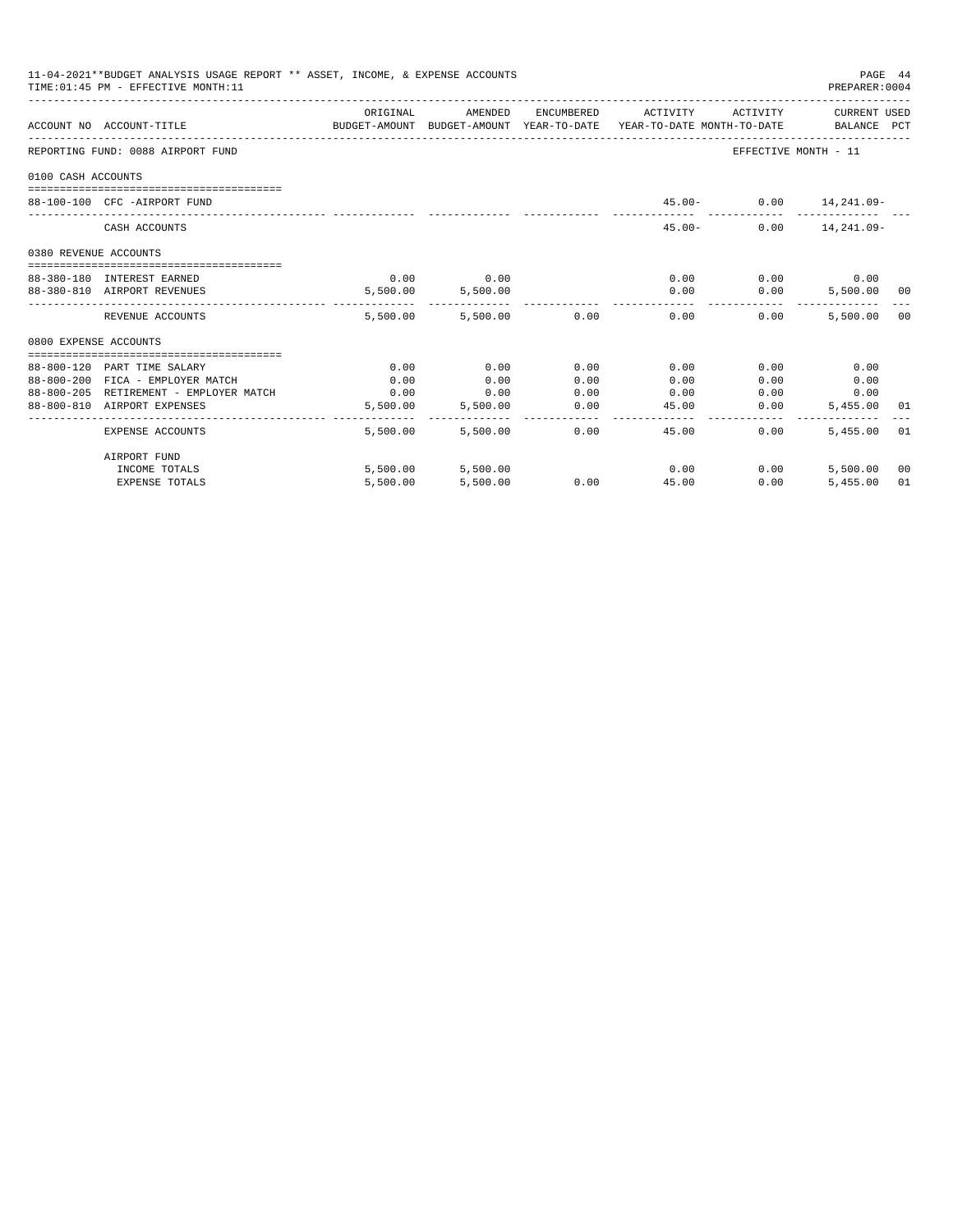|                       | 11-04-2021**BUDGET ANALYSIS USAGE REPORT ** ASSET, INCOME, & EXPENSE ACCOUNTS<br>TIME: 01:45 PM - EFFECTIVE MONTH: 11 |                                                                                     |                   |              |                  |                      | PREPARER: 0004       | PAGE 45 |
|-----------------------|-----------------------------------------------------------------------------------------------------------------------|-------------------------------------------------------------------------------------|-------------------|--------------|------------------|----------------------|----------------------|---------|
|                       |                                                                                                                       | ORIGINAL                                                                            | AMENDED           | ENCUMBERED   | ACTIVITY         | ACTIVITY             | CURRENT USED         |         |
|                       | ACCOUNT NO ACCOUNT-TITLE                                                                                              | BUDGET-AMOUNT BUDGET-AMOUNT YEAR-TO-DATE YEAR-TO-DATE MONTH-TO-DATE     BALANCE PCT |                   |              |                  |                      |                      |         |
|                       | REPORTING FUND: 0092 PRE-TRIAL DIVERSION PROGRAM                                                                      |                                                                                     |                   |              |                  |                      | EFFECTIVE MONTH - 11 |         |
| 0100 CASH ACCOUNTS    |                                                                                                                       |                                                                                     |                   |              |                  |                      |                      |         |
|                       | 92-100-222 PRE-TRIAL CHECKING                                                                                         |                                                                                     |                   |              |                  | 25.02 0.00 39,422.19 |                      |         |
|                       | CASH ACCOUNTS                                                                                                         |                                                                                     |                   |              | 25.02            |                      | $0.00$ 39,422.19     |         |
| 0399 REVENUE ACCOUNTS |                                                                                                                       |                                                                                     |                   |              |                  |                      |                      |         |
|                       | 92-399-180 INTEREST EARNED                                                                                            |                                                                                     | 200.00 200.00     |              |                  | 5.02 0.00 194.98 03  |                      |         |
|                       | 92-399-920 PRE-TRIAL FEES                                                                                             | 7,000.00                                                                            | 7,000.00          |              | 20.00            | 0.00                 | 6,980.00 00          |         |
|                       | REVENUE ACCOUNTS                                                                                                      |                                                                                     | 7,200.00 7,200.00 | 0.00         | -------<br>25.02 | 0.00                 | 7.174.98 00          |         |
| 0929 EXPENSE ACCOUNT  |                                                                                                                       |                                                                                     |                   |              |                  |                      |                      |         |
|                       | ----------------------------<br>92-929-929 PRE-TRIAL EXPENSE                                                          | 0.00                                                                                | 0.00              | 0.00         | 0.00             |                      | 0.00<br>0.00         |         |
|                       |                                                                                                                       |                                                                                     |                   | ------------ | ------------     |                      |                      |         |
|                       | EXPENSE ACCOUNT                                                                                                       | 0.00                                                                                | 0.00              | 0.00         | 0.00             | 0.00                 | 0.00                 |         |
|                       | PRE-TRIAL DIVERSION PROGRAM                                                                                           |                                                                                     |                   |              |                  |                      |                      |         |
|                       | INCOME TOTALS                                                                                                         |                                                                                     | 7.200.00 7.200.00 |              | 25.02            |                      | $0.00$ $7,174.98$    | 00      |
|                       | <b>EXPENSE TOTALS</b>                                                                                                 | 0.00                                                                                | 0.00              | 0.00         | 0.00             | 0.00                 | 0.00                 |         |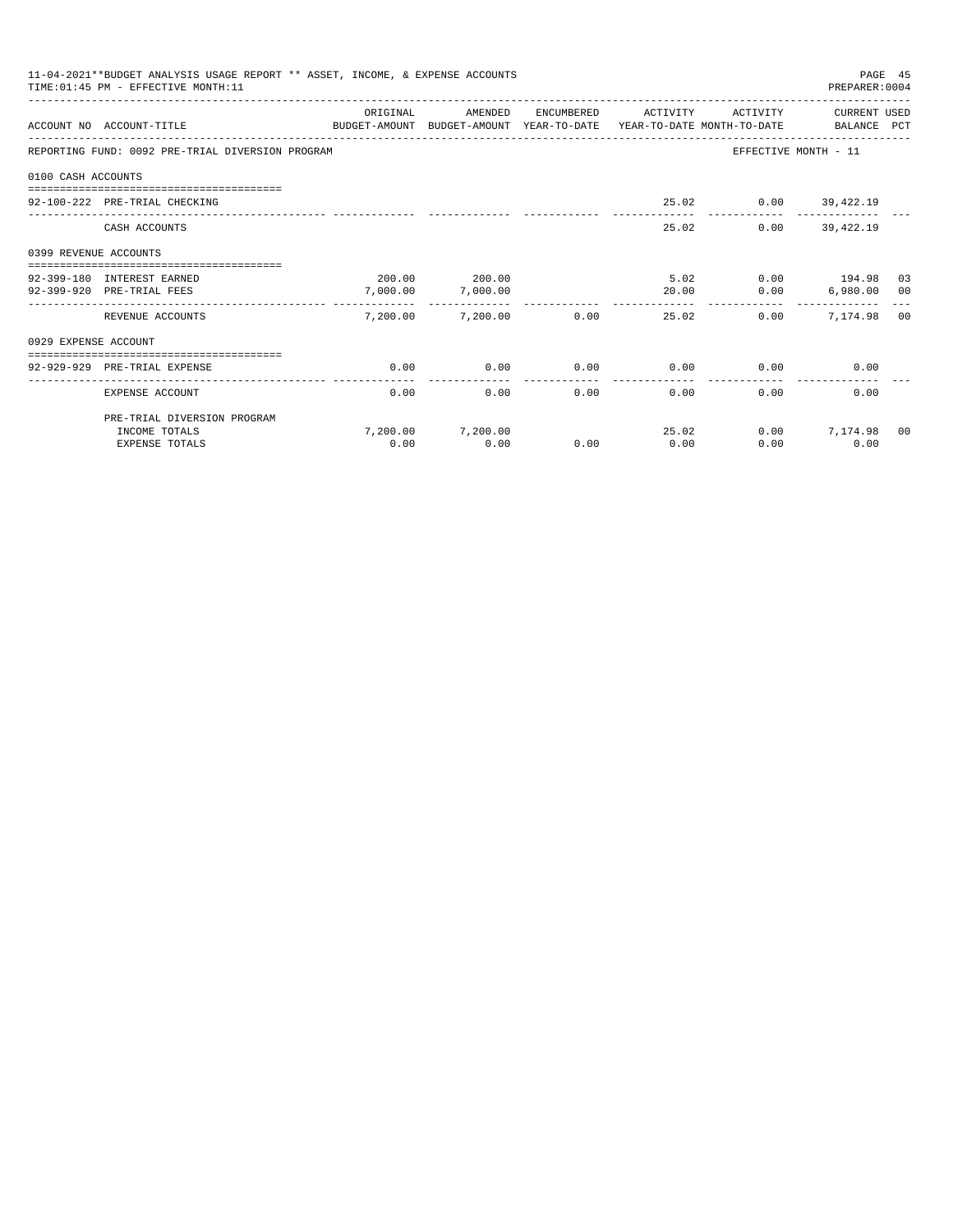| 11-04-2021**BUDGET ANALYSIS USAGE REPORT ** ASSET, INCOME, & EXPENSE ACCOUNTS<br>PAGE 46<br>TIME: 01:45 PM - EFFECTIVE MONTH: 11<br>PREPARER: 0004 |                                                        |          |                                                                                |      |                     |                           |                             |  |  |
|----------------------------------------------------------------------------------------------------------------------------------------------------|--------------------------------------------------------|----------|--------------------------------------------------------------------------------|------|---------------------|---------------------------|-----------------------------|--|--|
|                                                                                                                                                    | ACCOUNT NO ACCOUNT-TITLE                               | ORIGINAL | AMENDED<br>BUDGET-AMOUNT BUDGET-AMOUNT YEAR-TO-DATE YEAR-TO-DATE MONTH-TO-DATE |      | ENCUMBERED ACTIVITY | ACTIVITY                  | CURRENT USED<br>BALANCE PCT |  |  |
|                                                                                                                                                    | REPORTING FUND: 0098 AGENCY FUNDS TAX COL & DIST CLERK |          |                                                                                |      |                     |                           | EFFECTIVE MONTH - 11        |  |  |
| 0100 CASH ACCOUNT                                                                                                                                  |                                                        |          |                                                                                |      |                     |                           |                             |  |  |
|                                                                                                                                                    | 98-100-101 TAX COLL-SALES TAX                          |          |                                                                                |      | 0.00                | 0.00                      | 7,876.39                    |  |  |
|                                                                                                                                                    | 98-100-104 32ND DISTRICT COURT REGISTRY                |          |                                                                                |      | 0.00                | 0.00                      | 49,660.63                   |  |  |
|                                                                                                                                                    | 98-100-105 32ND DISTRICT COURT RECEIVERSHIP            |          |                                                                                |      | 0.00                | 0.00                      | 139,245.00                  |  |  |
|                                                                                                                                                    | 98-100-106 32ND DISTRICT COURT MINOR                   |          |                                                                                |      | 0.00                | 0.00                      | 16,981.12                   |  |  |
|                                                                                                                                                    | 98-100-107 TAX COLL-MOTOR VEHICLE DIVISION             |          |                                                                                |      | 0.00                | 0.00                      | 11,771.78                   |  |  |
|                                                                                                                                                    | CASH ACCOUNT                                           |          |                                                                                |      | 0.00                | 0.00                      | 225,534.92                  |  |  |
|                                                                                                                                                    | AGENCY FUNDS TAX COL & DIST CLERK                      |          |                                                                                |      |                     |                           |                             |  |  |
|                                                                                                                                                    | INCOME TOTALS                                          | 0.00     | 0.00                                                                           |      |                     | $0.00$ and $0.00$<br>0.00 | 0.00                        |  |  |
|                                                                                                                                                    | <b>EXPENSE TOTALS</b>                                  | 0.00     | 0.00                                                                           | 0.00 | 0.00                | 0.00                      | 0.00                        |  |  |